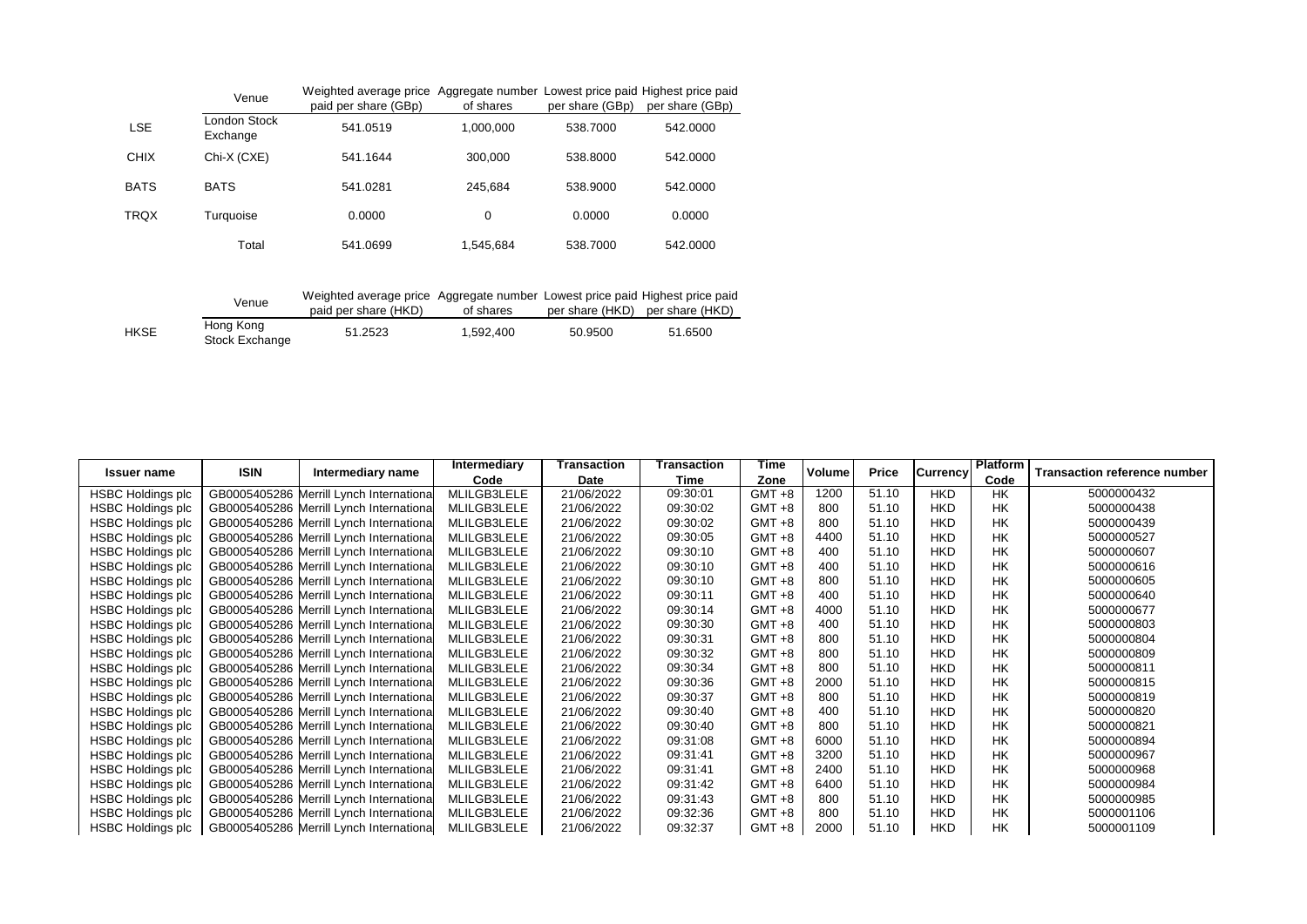| <b>HSBC Holdings plc</b> | GB0005405286 Merrill Lynch Internationa | MLILGB3LELE | 21/06/2022 | 09:32:38 | $GMT + 8$ | 2000  | 51.10 | <b>HKD</b> | НK | 5000001110 |
|--------------------------|-----------------------------------------|-------------|------------|----------|-----------|-------|-------|------------|----|------------|
| <b>HSBC Holdings plc</b> | GB0005405286 Merrill Lynch Internationa | MLILGB3LELE | 21/06/2022 | 09:32:38 | GMT +8    | 2000  | 51.10 | <b>HKD</b> | НK | 5000001111 |
| <b>HSBC Holdings plc</b> | GB0005405286 Merrill Lynch Internationa | MLILGB3LELE | 21/06/2022 | 09:32:39 | GMT +8    | 2000  | 51.10 | <b>HKD</b> | HК | 5000001112 |
| <b>HSBC Holdings plc</b> | GB0005405286 Merrill Lynch Internationa | MLILGB3LELE | 21/06/2022 | 09:32:41 | GMT +8    | 1600  | 51.10 | <b>HKD</b> | НK | 5000001114 |
| <b>HSBC Holdings plc</b> | GB0005405286 Merrill Lynch Internationa | MLILGB3LELE | 21/06/2022 | 09:32:41 | GMT +8    | 4800  | 51.10 | <b>HKD</b> | НK | 5000001113 |
| <b>HSBC Holdings plc</b> | GB0005405286 Merrill Lynch Internationa | MLILGB3LELE | 21/06/2022 | 09:33:42 | GMT +8    | 13600 | 51.10 | <b>HKD</b> | НK | 5000001228 |
| <b>HSBC Holdings plc</b> | GB0005405286 Merrill Lynch Internationa | MLILGB3LELE | 21/06/2022 | 09:33:42 | GMT +8    | 4800  | 51.05 | <b>HKD</b> | HК | 5000001231 |
| <b>HSBC Holdings plc</b> | GB0005405286 Merrill Lynch Internationa | MLILGB3LELE | 21/06/2022 | 09:34:41 | GMT +8    | 2400  | 51.30 | <b>HKD</b> | НK | 5000001445 |
| <b>HSBC Holdings plc</b> | GB0005405286 Merrill Lynch Internationa | MLILGB3LELE | 21/06/2022 | 09:34:46 | $GMT +8$  | 400   | 51.30 | <b>HKD</b> | НK | 5000001446 |
| <b>HSBC Holdings plc</b> | GB0005405286 Merrill Lynch Internationa | MLILGB3LELE | 21/06/2022 | 09:34:47 | GMT +8    | 1200  | 51.30 | <b>HKD</b> | НK | 5000001447 |
| <b>HSBC Holdings plc</b> | GB0005405286 Merrill Lynch Internationa | MLILGB3LELE | 21/06/2022 | 09:35:14 | GMT +8    | 800   | 51.35 | HKD        | HΚ | 5000001562 |
| <b>HSBC Holdings plc</b> | GB0005405286 Merrill Lynch Internationa | MLILGB3LELE | 21/06/2022 | 09:35:18 | GMT +8    | 800   | 51.35 | <b>HKD</b> | НK | 5000001565 |
| <b>HSBC Holdings plc</b> | GB0005405286 Merrill Lynch Internationa | MLILGB3LELE | 21/06/2022 | 09:35:19 | GMT +8    | 800   | 51.35 | <b>HKD</b> | НK | 5000001566 |
| <b>HSBC Holdings plc</b> | GB0005405286 Merrill Lynch Internationa | MLILGB3LELE | 21/06/2022 | 09:35:22 | GMT +8    | 1600  | 51.35 | <b>HKD</b> | HΚ | 5000001578 |
|                          | GB0005405286 Merrill Lynch Internationa | MLILGB3LELE | 21/06/2022 | 09:35:23 | GMT +8    | 400   | 51.35 | <b>HKD</b> | HК | 5000001582 |
| <b>HSBC Holdings plc</b> |                                         |             |            | 09:35:42 | GMT +8    | 2000  |       |            | НK | 5000001681 |
| <b>HSBC Holdings plc</b> | GB0005405286 Merrill Lynch Internationa | MLILGB3LELE | 21/06/2022 |          |           |       | 51.45 | <b>HKD</b> |    |            |
| <b>HSBC Holdings plc</b> | GB0005405286 Merrill Lynch Internationa | MLILGB3LELE | 21/06/2022 | 09:35:43 | $GMT +8$  | 4800  | 51.45 | <b>HKD</b> | НK | 5000001682 |
| <b>HSBC Holdings plc</b> | GB0005405286 Merrill Lynch Internationa | MLILGB3LELE | 21/06/2022 | 09:36:09 | GMT +8    | 6400  | 51.50 | HKD        | НK | 5000001725 |
| <b>HSBC Holdings plc</b> | GB0005405286 Merrill Lynch Internationa | MLILGB3LELE | 21/06/2022 | 09:36:21 | GMT +8    | 800   | 51.45 | <b>HKD</b> | HΚ | 5000001742 |
| <b>HSBC Holdings plc</b> | GB0005405286 Merrill Lynch Internationa | MLILGB3LELE | 21/06/2022 | 09:36:22 | GMT +8    | 2000  | 51.45 | <b>HKD</b> | НK | 5000001743 |
| <b>HSBC Holdings plc</b> | GB0005405286 Merrill Lynch Internationa | MLILGB3LELE | 21/06/2022 | 09:36:24 | GMT +8    | 800   | 51.45 | <b>HKD</b> | НK | 5000001745 |
| <b>HSBC Holdings plc</b> | GB0005405286 Merrill Lynch Internationa | MLILGB3LELE | 21/06/2022 | 09:36:24 | GMT +8    | 2000  | 51.45 | <b>HKD</b> | НK | 5000001746 |
| <b>HSBC Holdings plc</b> | GB0005405286 Merrill Lynch Internationa | MLILGB3LELE | 21/06/2022 | 09:37:41 | GMT +8    | 4400  | 51.40 | <b>HKD</b> | HΚ | 5000001865 |
| <b>HSBC Holdings plc</b> | GB0005405286 Merrill Lynch Internationa | MLILGB3LELE | 21/06/2022 | 09:37:41 | GMT +8    | 4800  | 51.40 | <b>HKD</b> | НK | 5000001860 |
| <b>HSBC Holdings plc</b> | GB0005405286 Merrill Lynch Internationa | MLILGB3LELE | 21/06/2022 | 09:38:11 | $GMT +8$  | 4400  | 51.35 | <b>HKD</b> | НK | 5000001890 |
| <b>HSBC Holdings plc</b> | GB0005405286 Merrill Lynch Internationa | MLILGB3LELE | 21/06/2022 | 09:39:04 | GMT +8    | 4400  | 51.35 | <b>HKD</b> | НK | 5000001941 |
| <b>HSBC Holdings plc</b> | GB0005405286 Merrill Lynch Internationa | MLILGB3LELE | 21/06/2022 | 09:39:04 | GMT +8    | 2800  | 51.35 | <b>HKD</b> | НK | 5000001938 |
| <b>HSBC Holdings plc</b> | GB0005405286 Merrill Lynch Internationa | MLILGB3LELE | 21/06/2022 | 09:39:59 | $GMT +8$  | 5200  | 51.30 | <b>HKD</b> | НK | 5000002003 |
| <b>HSBC Holdings plc</b> | GB0005405286 Merrill Lynch Internationa | MLILGB3LELE | 21/06/2022 | 09:39:59 | GMT +8    | 5200  | 51.30 | <b>HKD</b> | НK | 5000002014 |
| <b>HSBC Holdings plc</b> | GB0005405286 Merrill Lynch Internationa | MLILGB3LELE | 21/06/2022 | 09:39:59 | $GMT +8$  | 6800  | 51.30 | <b>HKD</b> | НK | 5000002016 |
| <b>HSBC Holdings plc</b> | GB0005405286 Merrill Lynch Internationa | MLILGB3LELE | 21/06/2022 | 09:41:10 | GMT +8    | 4400  | 51.25 | <b>HKD</b> | НK | 5000002057 |
| <b>HSBC Holdings plc</b> | GB0005405286 Merrill Lynch Internationa | MLILGB3LELE | 21/06/2022 | 09:41:10 | GMT +8    | 2000  | 51.25 | <b>HKD</b> | НK | 5000002065 |
| <b>HSBC Holdings plc</b> | GB0005405286 Merrill Lynch Internationa | MLILGB3LELE | 21/06/2022 | 09:41:10 | $GMT +8$  | 6000  | 51.25 | <b>HKD</b> | НK | 5000002069 |
| <b>HSBC Holdings plc</b> | GB0005405286 Merrill Lynch Internationa | MLILGB3LELE | 21/06/2022 | 09:41:14 | GMT +8    | 4000  | 51.20 | <b>HKD</b> | НK | 5000002075 |
| <b>HSBC Holdings plc</b> | GB0005405286 Merrill Lynch Internationa | MLILGB3LELE | 21/06/2022 | 09:42:47 | GMT +8    | 800   | 51.20 | <b>HKD</b> | НK | 5000002142 |
| <b>HSBC Holdings plc</b> | GB0005405286 Merrill Lynch Internationa | MLILGB3LELE | 21/06/2022 | 09:42:51 | $GMT + 8$ | 800   | 51.20 | <b>HKD</b> | НK | 5000002145 |
| <b>HSBC Holdings plc</b> | GB0005405286 Merrill Lynch Internationa | MLILGB3LELE | 21/06/2022 | 09:42:51 | $GMT + 8$ | 1200  | 51.20 | <b>HKD</b> | НK | 5000002143 |
| <b>HSBC Holdings plc</b> | GB0005405286 Merrill Lynch Internationa | MLILGB3LELE | 21/06/2022 | 09:42:51 | $GMT + 8$ | 4800  | 51.20 | <b>HKD</b> | НK | 5000002152 |
| <b>HSBC Holdings plc</b> | GB0005405286 Merrill Lynch Internationa | MLILGB3LELE | 21/06/2022 | 09:43:30 | GMT +8    | 1600  | 51.15 | <b>HKD</b> | HК | 5000002190 |
| <b>HSBC Holdings plc</b> | GB0005405286 Merrill Lynch Internationa | MLILGB3LELE | 21/06/2022 | 09:43:30 | GMT +8    | 3600  | 51.15 | <b>HKD</b> | НK | 5000002187 |
| <b>HSBC Holdings plc</b> | GB0005405286 Merrill Lynch Internationa | MLILGB3LELE | 21/06/2022 | 09:44:50 | $GMT + 8$ | 8000  | 51.15 | <b>HKD</b> | НK | 5000002249 |
| <b>HSBC Holdings plc</b> | GB0005405286 Merrill Lynch Internationa | MLILGB3LELE | 21/06/2022 | 09:45:53 | GMT +8    | 1600  | 51.15 | <b>HKD</b> | НK | 5000002293 |
| <b>HSBC Holdings plc</b> | GB0005405286 Merrill Lynch Internationa | MLILGB3LELE | 21/06/2022 | 09:46:00 | GMT +8    | 800   | 51.15 | <b>HKD</b> | НK | 5000002294 |
| <b>HSBC Holdings plc</b> | GB0005405286 Merrill Lynch Internationa | MLILGB3LELE | 21/06/2022 | 09:46:00 | GMT +8    | 2400  | 51.15 | <b>HKD</b> | НK | 5000002295 |
| <b>HSBC Holdings plc</b> | GB0005405286 Merrill Lynch Internationa | MLILGB3LELE | 21/06/2022 | 09:46:15 | GMT +8    | 4000  | 51.15 | <b>HKD</b> | НK | 5000002310 |
| <b>HSBC Holdings plc</b> | GB0005405286 Merrill Lynch Internationa | MLILGB3LELE | 21/06/2022 | 09:46:32 | $GMT + 8$ | 7600  | 51.10 | <b>HKD</b> | НK | 5000002327 |
| <b>HSBC Holdings plc</b> | GB0005405286 Merrill Lynch Internationa | MLILGB3LELE | 21/06/2022 | 09:46:40 | GMT +8    | 3600  | 51.10 | <b>HKD</b> | HК | 5000002348 |
| <b>HSBC Holdings plc</b> | GB0005405286 Merrill Lynch Internationa | MLILGB3LELE | 21/06/2022 | 09:47:06 | GMT +8    | 3600  | 51.05 | <b>HKD</b> | НK | 5000002369 |
| <b>HSBC Holdings plc</b> | GB0005405286 Merrill Lynch Internationa | MLILGB3LELE | 21/06/2022 | 09:47:06 | $GMT + 8$ | 1200  | 51.05 | <b>HKD</b> | НK | 5000002372 |
| <b>HSBC Holdings plc</b> | GB0005405286 Merrill Lynch Internationa | MLILGB3LELE | 21/06/2022 | 09:47:24 | GMT +8    | 400   | 51.05 | <b>HKD</b> | НK | 5000002409 |
| <b>HSBC Holdings plc</b> | GB0005405286 Merrill Lynch Internationa | MLILGB3LELE | 21/06/2022 | 09:47:46 | GMT +8    | 3600  | 51.00 | HKD        | HК | 5000002482 |
|                          | GB0005405286 Merrill Lynch Internationa | MLILGB3LELE | 21/06/2022 | 09:49:17 | GMT +8    | 1200  | 51.05 | <b>HKD</b> | НK | 5000002544 |
| <b>HSBC Holdings plc</b> |                                         |             |            |          |           |       |       |            |    |            |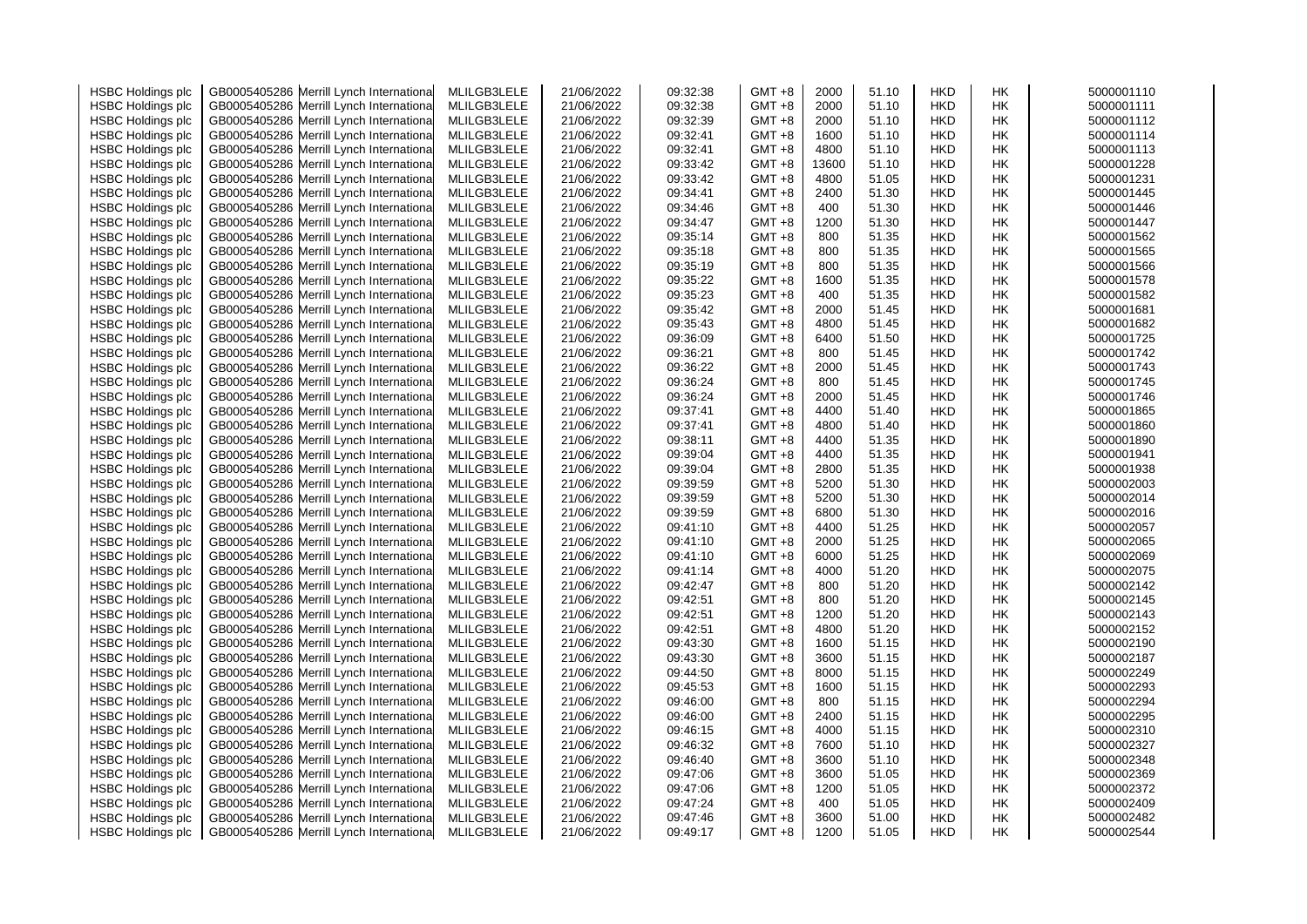| <b>HSBC Holdings plc</b> |              | GB0005405286 Merrill Lynch Internationa  | MLILGB3LELE | 21/06/2022 | 09:50:02 | $GMT + 8$ | 800   | 51.10 | <b>HKD</b> | НK        | 5000002610 |
|--------------------------|--------------|------------------------------------------|-------------|------------|----------|-----------|-------|-------|------------|-----------|------------|
| <b>HSBC Holdings plc</b> | GB0005405286 | Merrill Lynch Internationa               | MLILGB3LELE | 21/06/2022 | 09:50:02 | GMT +8    | 4400  | 51.10 | <b>HKD</b> | HK        | 5000002611 |
| <b>HSBC Holdings plc</b> |              | GB0005405286 Merrill Lynch Internationa  | MLILGB3LELE | 21/06/2022 | 09:50:29 | GMT +8    | 400   | 51.10 | <b>HKD</b> | НK        | 5000002629 |
| <b>HSBC Holdings plc</b> |              | GB0005405286 Merrill Lynch International | MLILGB3LELE | 21/06/2022 | 09:50:32 | GMT +8    | 800   | 51.10 | <b>HKD</b> | <b>HK</b> | 5000002630 |
| <b>HSBC Holdings plc</b> |              | GB0005405286 Merrill Lynch Internationa  | MLILGB3LELE | 21/06/2022 | 09:50:36 | GMT +8    | 2000  | 51.10 | <b>HKD</b> | <b>HK</b> | 5000002631 |
| <b>HSBC Holdings plc</b> |              | GB0005405286 Merrill Lynch Internationa  | MLILGB3LELE | 21/06/2022 | 09:50:37 | GMT +8    | 400   | 51.10 | <b>HKD</b> | HK        | 5000002634 |
| <b>HSBC Holdings plc</b> | GB0005405286 | Merrill Lynch Internationa               | MLILGB3LELE | 21/06/2022 | 09:50:37 | GMT +8    | 1200  | 51.10 | <b>HKD</b> | НK        | 5000002632 |
| <b>HSBC Holdings plc</b> |              | GB0005405286 Merrill Lynch Internationa  | MLILGB3LELE | 21/06/2022 | 09:50:44 | $GMT + 8$ | 2000  | 51.05 | <b>HKD</b> | НK        | 5000002644 |
| <b>HSBC Holdings plc</b> |              | GB0005405286 Merrill Lynch Internationa  | MLILGB3LELE | 21/06/2022 | 09:50:50 | GMT +8    | 400   | 51.05 | <b>HKD</b> | HK        | 5000002658 |
| <b>HSBC Holdings plc</b> |              | GB0005405286 Merrill Lynch Internationa  | MLILGB3LELE | 21/06/2022 | 09:50:50 | GMT +8    | 1200  | 51.05 | <b>HKD</b> | НK        | 5000002648 |
| <b>HSBC Holdings plc</b> |              | GB0005405286 Merrill Lynch Internationa  | MLILGB3LELE | 21/06/2022 | 09:52:11 | GMT +8    | 9200  | 51.05 | <b>HKD</b> | НK        | 5000002690 |
| <b>HSBC Holdings plc</b> |              | GB0005405286 Merrill Lynch Internationa  | MLILGB3LELE | 21/06/2022 | 09:52:26 | GMT +8    | 2400  | 51.00 | <b>HKD</b> | <b>HK</b> | 5000002701 |
| <b>HSBC Holdings plc</b> |              | GB0005405286 Merrill Lynch Internationa  | MLILGB3LELE | 21/06/2022 | 09:52:38 | GMT +8    | 1200  | 51.00 | <b>HKD</b> | <b>HK</b> | 5000002712 |
| <b>HSBC Holdings plc</b> |              | GB0005405286 Merrill Lynch Internationa  | MLILGB3LELE | 21/06/2022 | 09:53:59 | GMT +8    | 400   | 51.10 | <b>HKD</b> | НK        | 5000002790 |
|                          |              |                                          | MLILGB3LELE | 21/06/2022 | 09:54:00 | GMT +8    | 400   | 51.10 | <b>HKD</b> | НK        | 5000002791 |
| <b>HSBC Holdings plc</b> |              | GB0005405286 Merrill Lynch Internationa  |             |            |          |           | 400   | 51.10 |            |           |            |
| <b>HSBC Holdings plc</b> |              | GB0005405286 Merrill Lynch Internationa  | MLILGB3LELE | 21/06/2022 | 09:54:01 | GMT +8    |       |       | <b>HKD</b> | HK        | 5000002792 |
| <b>HSBC Holdings plc</b> |              | GB0005405286 Merrill Lynch Internationa  | MLILGB3LELE | 21/06/2022 | 09:54:02 | $GMT + 8$ | 800   | 51.10 | <b>HKD</b> | <b>HK</b> | 5000002796 |
| <b>HSBC Holdings plc</b> |              | GB0005405286 Merrill Lynch Internationa  | MLILGB3LELE | 21/06/2022 | 09:54:04 | GMT +8    | 800   | 51.10 | <b>HKD</b> | HK        | 5000002809 |
| <b>HSBC Holdings plc</b> |              | GB0005405286 Merrill Lynch Internationa  | MLILGB3LELE | 21/06/2022 | 09:54:06 | GMT +8    | 400   | 51.10 | <b>HKD</b> | НK        | 5000002813 |
| <b>HSBC Holdings plc</b> |              | GB0005405286 Merrill Lynch Internationa  | MLILGB3LELE | 21/06/2022 | 09:57:11 | GMT +8    | 5200  | 51.15 | <b>HKD</b> | HK        | 5000002938 |
| <b>HSBC Holdings plc</b> |              | GB0005405286 Merrill Lynch Internationa  | MLILGB3LELE | 21/06/2022 | 09:57:11 | $GMT + 8$ | 13200 | 51.15 | <b>HKD</b> | <b>HK</b> | 5000002932 |
| <b>HSBC Holdings plc</b> |              | GB0005405286 Merrill Lynch Internationa  | MLILGB3LELE | 21/06/2022 | 09:57:12 | GMT +8    | 2000  | 51.10 | <b>HKD</b> | HK        | 5000002946 |
| <b>HSBC Holdings plc</b> | GB0005405286 | Merrill Lynch Internationa               | MLILGB3LELE | 21/06/2022 | 09:57:13 | GMT +8    | 1600  | 51.10 | <b>HKD</b> | НK        | 5000002947 |
| <b>HSBC Holdings plc</b> |              | GB0005405286 Merrill Lynch Internationa  | MLILGB3LELE | 21/06/2022 | 09:57:19 | $GMT + 8$ | 400   | 51.10 | <b>HKD</b> | НK        | 5000002956 |
| <b>HSBC Holdings plc</b> |              | GB0005405286 Merrill Lynch Internationa  | MLILGB3LELE | 21/06/2022 | 09:58:32 | $GMT + 8$ | 2000  | 51.10 | <b>HKD</b> | HK        | 5000002990 |
| <b>HSBC Holdings plc</b> |              | GB0005405286 Merrill Lynch Internationa  | MLILGB3LELE | 21/06/2022 | 09:58:38 | $GMT + 8$ | 1200  | 51.10 | <b>HKD</b> | HK        | 5000002999 |
| <b>HSBC Holdings plc</b> |              | GB0005405286 Merrill Lynch Internationa  | MLILGB3LELE | 21/06/2022 | 10:01:39 | GMT +8    | 16000 | 51.15 | <b>HKD</b> | HK        | 5000003076 |
| <b>HSBC Holdings plc</b> |              | GB0005405286 Merrill Lynch Internationa  | MLILGB3LELE | 21/06/2022 | 10:02:47 | $GMT + 8$ | 2400  | 51.25 | <b>HKD</b> | HK        | 5000003151 |
| <b>HSBC Holdings plc</b> |              | GB0005405286 Merrill Lynch Internationa  | MLILGB3LELE | 21/06/2022 | 10:03:00 | $GMT + 8$ | 400   | 51.35 | <b>HKD</b> | HK        | 5000003224 |
| <b>HSBC Holdings plc</b> | GB0005405286 | Merrill Lynch Internationa               | MLILGB3LELE | 21/06/2022 | 10:03:00 | $GMT + 8$ | 800   | 51.35 | <b>HKD</b> | HK        | 5000003223 |
| <b>HSBC Holdings plc</b> |              | GB0005405286 Merrill Lynch Internationa  | MLILGB3LELE | 21/06/2022 | 10:03:00 | $GMT + 8$ | 4000  | 51.35 | <b>HKD</b> | HK        | 5000003222 |
| <b>HSBC Holdings plc</b> |              | GB0005405286 Merrill Lynch Internationa  | MLILGB3LELE | 21/06/2022 | 10:03:25 | $GMT + 8$ | 1200  | 51.35 | <b>HKD</b> | HK        | 5000003226 |
| <b>HSBC Holdings plc</b> |              | GB0005405286 Merrill Lynch Internationa  | MLILGB3LELE | 21/06/2022 | 10:03:28 | $GMT + 8$ | 8400  | 51.35 | <b>HKD</b> | НK        | 5000003227 |
| <b>HSBC Holdings plc</b> |              | GB0005405286 Merrill Lynch Internationa  | MLILGB3LELE | 21/06/2022 | 10:03:35 | GMT +8    | 4400  | 51.30 | <b>HKD</b> | HK        | 5000003259 |
| <b>HSBC Holdings plc</b> |              | GB0005405286 Merrill Lynch Internationa  | MLILGB3LELE | 21/06/2022 | 10:04:00 | GMT +8    | 400   | 51.25 | <b>HKD</b> | HK        | 5000003270 |
| <b>HSBC Holdings plc</b> |              | GB0005405286 Merrill Lynch Internationa  | MLILGB3LELE | 21/06/2022 | 10:04:25 | GMT +8    | 400   | 51.25 | <b>HKD</b> | <b>HK</b> | 5000003282 |
| <b>HSBC Holdings plc</b> |              | GB0005405286 Merrill Lynch Internationa  | MLILGB3LELE | 21/06/2022 | 10:04:36 | $GMT +8$  | 4000  | 51.25 | <b>HKD</b> | <b>HK</b> | 5000003284 |
| <b>HSBC Holdings plc</b> |              | GB0005405286 Merrill Lynch Internationa  | MLILGB3LELE | 21/06/2022 | 10:04:41 | $GMT + 8$ | 400   | 51.25 | <b>HKD</b> | HK        | 5000003290 |
| <b>HSBC Holdings plc</b> | GB0005405286 | Merrill Lynch Internationa               | MLILGB3LELE | 21/06/2022 | 10:05:14 | $GMT + 8$ | 4800  | 51.30 | <b>HKD</b> | НK        | 5000003331 |
| <b>HSBC Holdings plc</b> |              | GB0005405286 Merrill Lynch Internationa  | MLILGB3LELE | 21/06/2022 | 10:06:32 | $GMT + 8$ | 4400  | 51.25 | <b>HKD</b> | НK        | 5000003355 |
| <b>HSBC Holdings plc</b> |              | GB0005405286 Merrill Lynch Internationa  | MLILGB3LELE | 21/06/2022 | 10:06:41 | $GMT + 8$ | 400   | 51.25 | <b>HKD</b> | HK        | 5000003360 |
| <b>HSBC Holdings plc</b> |              | GB0005405286 Merrill Lynch Internationa  | MLILGB3LELE | 21/06/2022 | 10:08:53 | GMT +8    | 13600 | 51.35 | <b>HKD</b> | НK        | 5000003478 |
| <b>HSBC Holdings plc</b> |              | GB0005405286 Merrill Lynch Internationa  | MLILGB3LELE | 21/06/2022 | 10:08:56 | GMT +8    | 2000  | 51.35 | <b>HKD</b> | HK        | 5000003479 |
| <b>HSBC Holdings plc</b> |              | GB0005405286 Merrill Lynch Internationa  | MLILGB3LELE | 21/06/2022 | 10:09:18 | GMT +8    | 4000  | 51.35 | <b>HKD</b> | <b>HK</b> | 5000003499 |
| <b>HSBC Holdings plc</b> |              | GB0005405286 Merrill Lynch Internationa  | MLILGB3LELE | 21/06/2022 | 10:09:39 | GMT +8    | 400   | 51.30 | <b>HKD</b> | <b>HK</b> | 5000003513 |
| <b>HSBC Holdings plc</b> |              | GB0005405286 Merrill Lynch Internationa  | MLILGB3LELE | 21/06/2022 | 10:09:49 | $GMT + 8$ | 1200  | 51.30 | <b>HKD</b> | НK        | 5000003514 |
| <b>HSBC Holdings plc</b> |              | GB0005405286 Merrill Lynch Internationa  | MLILGB3LELE | 21/06/2022 | 10:10:06 | GMT +8    | 5600  | 51.30 | <b>HKD</b> | НK        | 5000003517 |
| <b>HSBC Holdings plc</b> |              | GB0005405286 Merrill Lynch Internationa  | MLILGB3LELE | 21/06/2022 | 10:11:15 | $GMT + 8$ | 800   | 51.30 | <b>HKD</b> | <b>HK</b> | 5000003557 |
| <b>HSBC Holdings plc</b> |              | GB0005405286 Merrill Lynch Internationa  | MLILGB3LELE | 21/06/2022 | 10:11:15 | $GMT + 8$ | 8400  | 51.30 | <b>HKD</b> | НK        | 5000003556 |
| <b>HSBC Holdings plc</b> |              | GB0005405286 Merrill Lynch Internationa  | MLILGB3LELE | 21/06/2022 | 10:11:17 | GMT +8    | 400   | 51.25 | <b>HKD</b> | HK        | 5000003569 |
| <b>HSBC Holdings plc</b> |              | GB0005405286 Merrill Lynch International | MLILGB3LELE | 21/06/2022 | 10:11:20 | GMT +8    | 400   | 51.25 | <b>HKD</b> | НK        | 5000003571 |
|                          |              | GB0005405286 Merrill Lynch Internationa  | MLILGB3LELE | 21/06/2022 | 10:11:35 | $GMT +8$  | 400   | 51.25 | <b>HKD</b> | <b>HK</b> | 5000003573 |
| <b>HSBC Holdings plc</b> |              |                                          |             |            |          |           |       |       |            |           |            |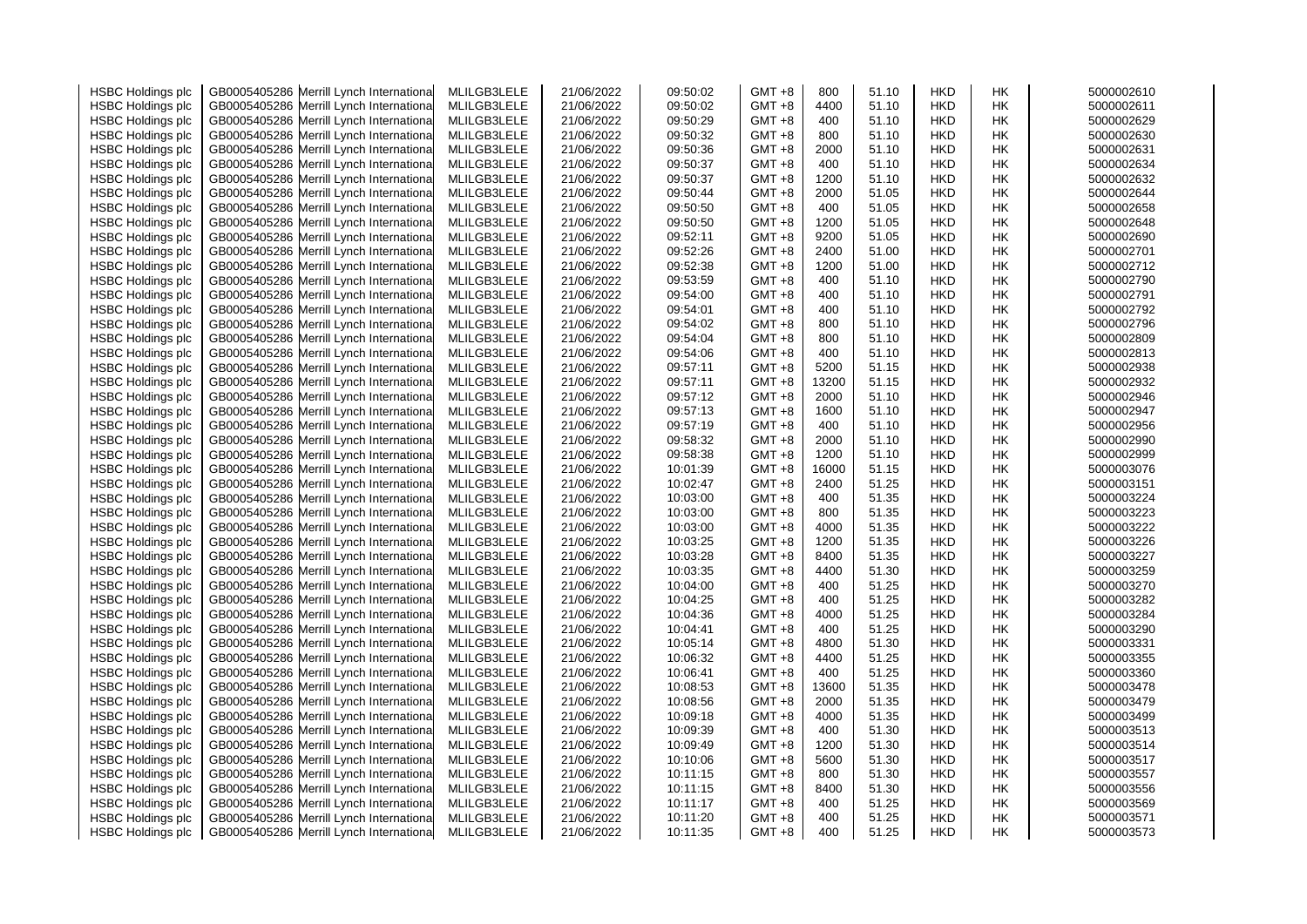| <b>HSBC Holdings plc</b> |              | GB0005405286 Merrill Lynch Internationa  | MLILGB3LELE | 21/06/2022 | 10:11:35             | $GMT + 8$ | 2000  | 51.25          | <b>HKD</b> | НK        | 5000003581               |
|--------------------------|--------------|------------------------------------------|-------------|------------|----------------------|-----------|-------|----------------|------------|-----------|--------------------------|
| <b>HSBC Holdings plc</b> | GB0005405286 | Merrill Lynch Internationa               | MLILGB3LELE | 21/06/2022 | 10:11:35             | GMT +8    | 5600  | 51.25          | <b>HKD</b> | HK        | 5000003577               |
| <b>HSBC Holdings plc</b> |              | GB0005405286 Merrill Lynch Internationa  | MLILGB3LELE | 21/06/2022 | 10:13:01             | GMT +8    | 800   | 51.20          | <b>HKD</b> | НK        | 5000003623               |
| <b>HSBC Holdings plc</b> |              | GB0005405286 Merrill Lynch Internationa  | MLILGB3LELE | 21/06/2022 | 10:15:25             | GMT +8    | 2000  | 51.20          | <b>HKD</b> | <b>HK</b> | 5000003674               |
| <b>HSBC Holdings plc</b> |              | GB0005405286 Merrill Lynch Internationa  | MLILGB3LELE | 21/06/2022 | 10:16:03             | GMT +8    | 1200  | 51.20          | <b>HKD</b> | <b>HK</b> | 5000003692               |
| <b>HSBC Holdings plc</b> |              | GB0005405286 Merrill Lynch Internationa  | MLILGB3LELE | 21/06/2022 | 10:16:03             | GMT +8    | 3200  | 51.20          | <b>HKD</b> | HK        | 5000003693               |
| <b>HSBC Holdings plc</b> | GB0005405286 | Merrill Lynch Internationa               | MLILGB3LELE | 21/06/2022 | 10:16:21             | GMT +8    | 2000  | 51.15          | <b>HKD</b> | НK        | 5000003702               |
| <b>HSBC Holdings plc</b> |              | GB0005405286 Merrill Lynch Internationa  | MLILGB3LELE | 21/06/2022 | 10:16:23             | $GMT + 8$ | 2400  | 51.15          | <b>HKD</b> | НK        | 5000003703               |
| <b>HSBC Holdings plc</b> |              | GB0005405286 Merrill Lynch Internationa  | MLILGB3LELE | 21/06/2022 | 10:16:23             | GMT +8    | 2800  | 51.15          | <b>HKD</b> | HK        | 5000003716               |
| <b>HSBC Holdings plc</b> |              | GB0005405286 Merrill Lynch Internationa  | MLILGB3LELE | 21/06/2022 | 10:17:36             | GMT +8    | 800   | 51.10          | <b>HKD</b> | НK        | 5000003750               |
| <b>HSBC Holdings plc</b> |              | GB0005405286 Merrill Lynch Internationa  | MLILGB3LELE | 21/06/2022 | 10:17:36             | GMT +8    | 3600  | 51.10          | <b>HKD</b> | НK        | 5000003749               |
| <b>HSBC Holdings plc</b> |              | GB0005405286 Merrill Lynch Internationa  | MLILGB3LELE | 21/06/2022 | 10:19:12             | GMT +8    | 800   | 51.15          | <b>HKD</b> | <b>HK</b> | 5000003791               |
| <b>HSBC Holdings plc</b> |              | GB0005405286 Merrill Lynch Internationa  | MLILGB3LELE | 21/06/2022 | 10:19:26             | GMT +8    | 800   | 51.15          | <b>HKD</b> | <b>HK</b> | 5000003800               |
| <b>HSBC Holdings plc</b> |              | GB0005405286 Merrill Lynch Internationa  | MLILGB3LELE | 21/06/2022 | 10:19:26             | $GMT + 8$ | 1600  | 51.15          | <b>HKD</b> | НK        | 5000003801               |
|                          |              |                                          | MLILGB3LELE | 21/06/2022 | 10:19:26             | GMT +8    | 1200  | 51.15          | <b>HKD</b> | НK        | 5000003795               |
| <b>HSBC Holdings plc</b> |              | GB0005405286 Merrill Lynch Internationa  |             |            | 10:20:35             |           | 7200  |                |            |           | 5000003849               |
| <b>HSBC Holdings plc</b> |              | GB0005405286 Merrill Lynch Internationa  | MLILGB3LELE | 21/06/2022 |                      | GMT +8    |       | 51.15          | <b>HKD</b> | HK        |                          |
| <b>HSBC Holdings plc</b> |              | GB0005405286 Merrill Lynch Internationa  | MLILGB3LELE | 21/06/2022 | 10:23:38             | $GMT + 8$ | 9600  | 51.15          | <b>HKD</b> | <b>HK</b> | 5000003908               |
| <b>HSBC Holdings plc</b> |              | GB0005405286 Merrill Lynch Internationa  | MLILGB3LELE | 21/06/2022 | 10:23:39             | GMT +8    | 4000  | 51.15          | <b>HKD</b> | HK        | 5000003924               |
| <b>HSBC Holdings plc</b> |              | GB0005405286 Merrill Lynch Internationa  | MLILGB3LELE | 21/06/2022 | 10:23:39             | GMT +8    | 5600  | 51.15          | <b>HKD</b> | НK        | 5000003913               |
| <b>HSBC Holdings plc</b> |              | GB0005405286 Merrill Lynch Internationa  | MLILGB3LELE | 21/06/2022 | 10:24:39             | GMT +8    | 800   | 51.10          | <b>HKD</b> | HK        | 5000003960               |
| <b>HSBC Holdings plc</b> |              | GB0005405286 Merrill Lynch Internationa  | MLILGB3LELE | 21/06/2022 | 10:31:27             | GMT +8    | 400   | 51.20          | <b>HKD</b> | <b>HK</b> | 5000004099               |
| <b>HSBC Holdings plc</b> |              | GB0005405286 Merrill Lynch Internationa  | MLILGB3LELE | 21/06/2022 | 10:31:27             | GMT +8    | 2000  | 51.20          | <b>HKD</b> | HK        | 5000004100               |
| <b>HSBC Holdings plc</b> | GB0005405286 | Merrill Lynch Internationa               | MLILGB3LELE | 21/06/2022 | 10:31:32             | GMT +8    | 800   | 51.20          | <b>HKD</b> | НK        | 5000004102               |
| <b>HSBC Holdings plc</b> |              | GB0005405286 Merrill Lynch Internationa  | MLILGB3LELE | 21/06/2022 | 10:31:34             | $GMT + 8$ | 400   | 51.20          | <b>HKD</b> | НK        | 5000004104               |
| <b>HSBC Holdings plc</b> |              | GB0005405286 Merrill Lynch Internationa  | MLILGB3LELE | 21/06/2022 | 10:31:34             | $GMT + 8$ | 800   | 51.20          | <b>HKD</b> | HK        | 5000004103               |
| <b>HSBC Holdings plc</b> |              | GB0005405286 Merrill Lynch Internationa  | MLILGB3LELE | 21/06/2022 | 10:31:40             | $GMT + 8$ | 800   | 51.20          | <b>HKD</b> | HK        | 5000004105               |
| <b>HSBC Holdings plc</b> |              | GB0005405286 Merrill Lynch Internationa  | MLILGB3LELE | 21/06/2022 | 10:31:46             | GMT +8    | 1600  | 51.20          | <b>HKD</b> | HK        | 5000004106               |
| <b>HSBC Holdings plc</b> |              | GB0005405286 Merrill Lynch Internationa  | MLILGB3LELE | 21/06/2022 | 10:31:47             | GMT +8    | 7200  | 51.20          | <b>HKD</b> | HK        | 5000004108               |
| <b>HSBC Holdings plc</b> |              | GB0005405286 Merrill Lynch Internationa  | MLILGB3LELE | 21/06/2022 | 10:31:47             | $GMT + 8$ | 10000 | 51.20          | <b>HKD</b> | HK        | 5000004107               |
| <b>HSBC Holdings plc</b> | GB0005405286 | Merrill Lynch Internationa               | MLILGB3LELE | 21/06/2022 | 10:32:33             | $GMT + 8$ | 800   | 51.20          | <b>HKD</b> | HK        | 5000004135               |
| <b>HSBC Holdings plc</b> |              | GB0005405286 Merrill Lynch Internationa  | MLILGB3LELE | 21/06/2022 | 10:32:36             | $GMT + 8$ | 4400  | 51.20          | <b>HKD</b> | HK        | 5000004136               |
| <b>HSBC Holdings plc</b> |              | GB0005405286 Merrill Lynch Internationa  | MLILGB3LELE | 21/06/2022 | 10:34:13             | $GMT + 8$ | 4000  | 51.15          | <b>HKD</b> | HK        | 5000004167               |
| <b>HSBC Holdings plc</b> |              | GB0005405286 Merrill Lynch Internationa  | MLILGB3LELE | 21/06/2022 | 10:34:13             | $GMT + 8$ | 6800  | 51.15          | <b>HKD</b> | НK        | 5000004163               |
| <b>HSBC Holdings plc</b> |              | GB0005405286 Merrill Lynch Internationa  | MLILGB3LELE | 21/06/2022 | 10:34:13             | GMT +8    | 1200  | 51.15          | <b>HKD</b> | HK        | 5000004168               |
| <b>HSBC Holdings plc</b> |              | GB0005405286 Merrill Lynch Internationa  | MLILGB3LELE | 21/06/2022 | 10:36:40             | GMT +8    | 400   | 51.15          | <b>HKD</b> | HK        | 5000004214               |
| <b>HSBC Holdings plc</b> |              | GB0005405286 Merrill Lynch Internationa  | MLILGB3LELE | 21/06/2022 | 10:36:41             | GMT +8    | 800   | 51.15          | <b>HKD</b> | <b>HK</b> | 5000004215               |
| <b>HSBC Holdings plc</b> |              | GB0005405286 Merrill Lynch Internationa  | MLILGB3LELE | 21/06/2022 | 10:36:56             | $GMT + 8$ | 400   | 51.15          | <b>HKD</b> | <b>HK</b> | 5000004216               |
| <b>HSBC Holdings plc</b> |              | GB0005405286 Merrill Lynch Internationa  | MLILGB3LELE | 21/06/2022 | 10:37:01             | GMT +8    | 2000  | 51.15          | <b>HKD</b> | HK        | 5000004220               |
| <b>HSBC Holdings plc</b> | GB0005405286 | Merrill Lynch Internationa               | MLILGB3LELE | 21/06/2022 | 10:38:03             | GMT +8    | 3600  | 51.15          | <b>HKD</b> | НK        | 5000004234               |
| <b>HSBC Holdings plc</b> |              | GB0005405286 Merrill Lynch Internationa  | MLILGB3LELE | 21/06/2022 | 10:38:12             | $GMT + 8$ | 400   | 51.15          | <b>HKD</b> | НK        | 5000004235               |
| <b>HSBC Holdings plc</b> |              | GB0005405286 Merrill Lynch Internationa  | MLILGB3LELE | 21/06/2022 | 10:38:16             | GMT +8    | 400   | 51.15          | <b>HKD</b> | HK        | 5000004236               |
| <b>HSBC Holdings plc</b> |              | GB0005405286 Merrill Lynch Internationa  | MLILGB3LELE | 21/06/2022 | 10:38:30             | GMT +8    | 400   | 51.15          | <b>HKD</b> | НK        | 5000004238               |
| <b>HSBC Holdings plc</b> |              | GB0005405286 Merrill Lynch Internationa  | MLILGB3LELE | 21/06/2022 | 10:40:03             | GMT +8    | 800   | 51.15          | <b>HKD</b> | HK        | 5000004252               |
| <b>HSBC Holdings plc</b> |              | GB0005405286 Merrill Lynch Internationa  | MLILGB3LELE | 21/06/2022 | 10:40:03             | GMT +8    | 1600  | 51.15          | <b>HKD</b> | <b>HK</b> | 5000004251               |
| <b>HSBC Holdings plc</b> |              | GB0005405286 Merrill Lynch Internationa  | MLILGB3LELE | 21/06/2022 | 10:40:08             | GMT +8    | 2000  | 51.15          | <b>HKD</b> | <b>HK</b> | 5000004253               |
| <b>HSBC Holdings plc</b> |              | GB0005405286 Merrill Lynch Internationa  | MLILGB3LELE | 21/06/2022 | 10:40:46             | $GMT + 8$ | 800   | 51.15          | <b>HKD</b> | НK        | 5000004255               |
| <b>HSBC Holdings plc</b> |              | GB0005405286 Merrill Lynch Internationa  | MLILGB3LELE | 21/06/2022 | 10:41:40             | GMT +8    | 3200  | 51.15          | <b>HKD</b> | НK        | 5000004269               |
|                          |              |                                          |             |            |                      | $GMT + 8$ | 800   |                | <b>HKD</b> | HK        |                          |
| <b>HSBC Holdings plc</b> |              | GB0005405286 Merrill Lynch Internationa  | MLILGB3LELE | 21/06/2022 | 10:41:53<br>10:42:52 | $GMT + 8$ | 400   | 51.15<br>51.15 | <b>HKD</b> | НK        | 5000004271<br>5000004290 |
| <b>HSBC Holdings plc</b> |              | GB0005405286 Merrill Lynch Internationa  | MLILGB3LELE | 21/06/2022 |                      |           |       |                |            |           |                          |
| <b>HSBC Holdings plc</b> |              | GB0005405286 Merrill Lynch Internationa  | MLILGB3LELE | 21/06/2022 | 10:42:52             | GMT +8    | 4800  | 51.15          | <b>HKD</b> | HK        | 5000004289               |
| <b>HSBC Holdings plc</b> |              | GB0005405286 Merrill Lynch International | MLILGB3LELE | 21/06/2022 | 10:42:52             | GMT +8    | 5600  | 51.15          | <b>HKD</b> | НK        | 5000004283               |
| <b>HSBC Holdings plc</b> |              | GB0005405286 Merrill Lynch Internationa  | MLILGB3LELE | 21/06/2022 | 10:45:13             | $GMT +8$  | 400   | 51.10          | <b>HKD</b> | <b>HK</b> | 5000004356               |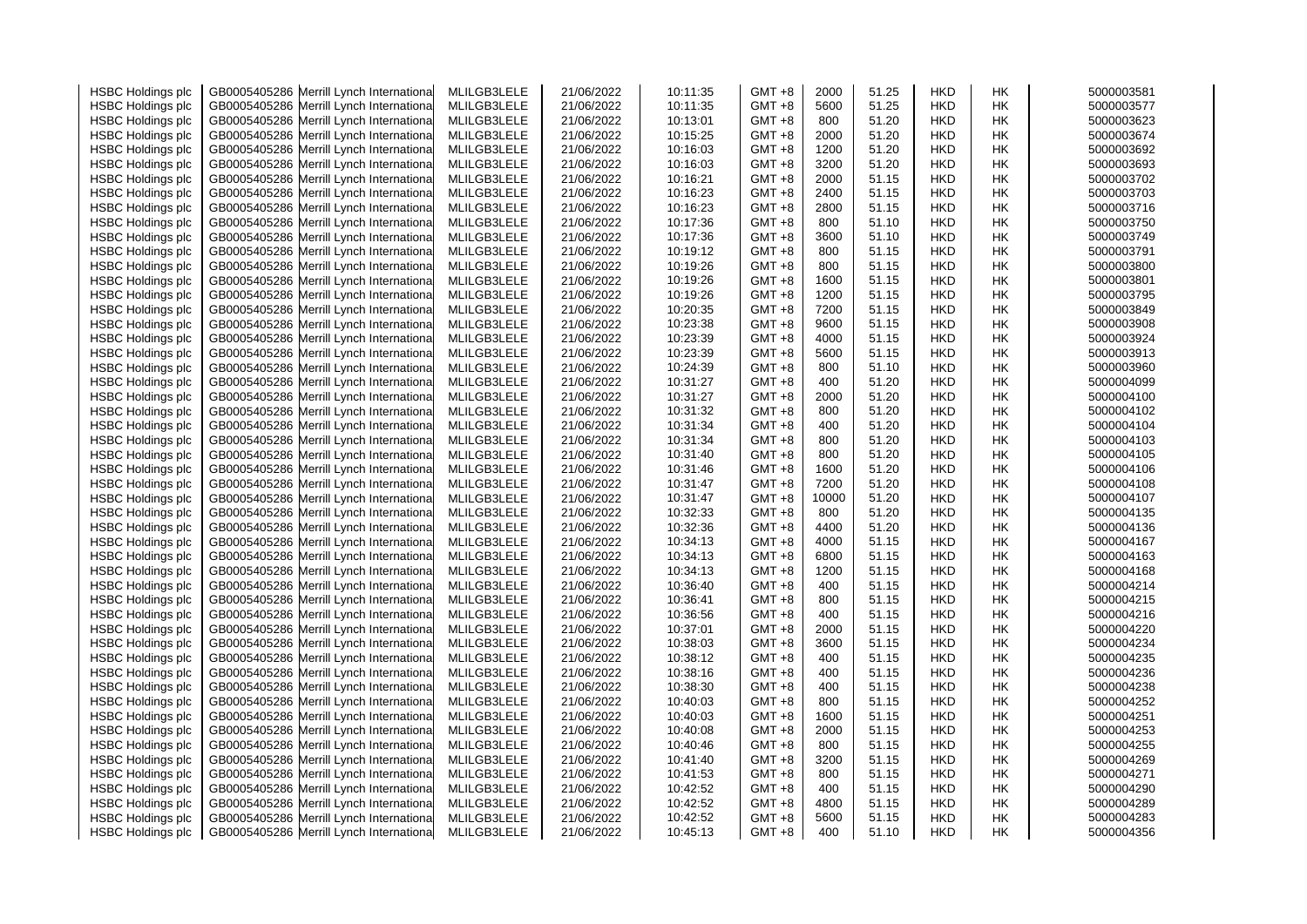| <b>HSBC Holdings plc</b> |              | GB0005405286 Merrill Lynch Internationa  | MLILGB3LELE | 21/06/2022 | 10:45:14 | GMT +8   | 400        | 51.10 | <b>HKD</b> | НK        | 5000004358 |
|--------------------------|--------------|------------------------------------------|-------------|------------|----------|----------|------------|-------|------------|-----------|------------|
| <b>HSBC Holdings plc</b> | GB0005405286 | Merrill Lynch Internationa               | MLILGB3LELE | 21/06/2022 | 10:45:24 | GMT +8   | 800        | 51.10 | <b>HKD</b> | HK        | 5000004359 |
| <b>HSBC Holdings plc</b> |              | GB0005405286 Merrill Lynch Internationa  | MLILGB3LELE | 21/06/2022 | 10:45:25 | GMT +8   | 800        | 51.10 | <b>HKD</b> | НK        | 5000004360 |
| <b>HSBC Holdings plc</b> |              | GB0005405286 Merrill Lynch Internationa  | MLILGB3LELE | 21/06/2022 | 10:45:26 | GMT +8   | 2400       | 51.10 | <b>HKD</b> | <b>HK</b> | 5000004361 |
| <b>HSBC Holdings plc</b> |              | GB0005405286 Merrill Lynch Internationa  | MLILGB3LELE | 21/06/2022 | 10:50:12 | GMT +8   | 4400       | 51.10 | <b>HKD</b> | <b>HK</b> | 5000004407 |
| <b>HSBC Holdings plc</b> |              | GB0005405286 Merrill Lynch Internationa  | MLILGB3LELE | 21/06/2022 | 10:50:12 | GMT +8   | 2400       | 51.10 | <b>HKD</b> | HK        | 5000004403 |
| <b>HSBC Holdings plc</b> |              | GB0005405286 Merrill Lynch Internationa  | MLILGB3LELE | 21/06/2022 | 10:50:12 | GMT +8   | 9600       | 51.10 | HKD        | НK        | 5000004414 |
| <b>HSBC Holdings plc</b> |              | GB0005405286 Merrill Lynch Internationa  | MLILGB3LELE | 21/06/2022 | 10:51:16 | GMT +8   | 5200       | 51.20 | <b>HKD</b> | <b>HK</b> | 5000004519 |
| <b>HSBC Holdings plc</b> |              | GB0005405286 Merrill Lynch Internationa  | MLILGB3LELE | 21/06/2022 | 10:51:16 | GMT +8   | 2400       | 51.20 | <b>HKD</b> | HK        | 5000004520 |
| <b>HSBC Holdings plc</b> |              | GB0005405286 Merrill Lynch Internationa  | MLILGB3LELE | 21/06/2022 | 10:51:48 | GMT +8   | 400        | 51.15 | <b>HKD</b> | HK        | 5000004530 |
|                          |              | GB0005405286 Merrill Lynch Internationa  | MLILGB3LELE | 21/06/2022 | 10:52:07 | GMT +8   | 6800       | 51.15 | HKD        | HK        | 5000004533 |
| <b>HSBC Holdings plc</b> |              |                                          | MLILGB3LELE |            |          |          |            | 51.20 | <b>HKD</b> | HK        |            |
| <b>HSBC Holdings plc</b> |              | GB0005405286 Merrill Lynch Internationa  |             | 21/06/2022 | 11:01:48 | GMT +8   | 400<br>800 | 51.20 |            |           | 5000004633 |
| <b>HSBC Holdings plc</b> |              | GB0005405286 Merrill Lynch Internationa  | MLILGB3LELE | 21/06/2022 | 11:01:54 | GMT +8   |            |       | <b>HKD</b> | <b>HK</b> | 5000004634 |
| <b>HSBC Holdings plc</b> |              | GB0005405286 Merrill Lynch Internationa  | MLILGB3LELE | 21/06/2022 | 11:02:11 | GMT +8   | 800        | 51.20 | <b>HKD</b> | HK        | 5000004635 |
| <b>HSBC Holdings plc</b> |              | GB0005405286 Merrill Lynch Internationa  | MLILGB3LELE | 21/06/2022 | 11:02:15 | GMT +8   | 800        | 51.20 | <b>HKD</b> | НK        | 5000004636 |
| <b>HSBC Holdings plc</b> |              | GB0005405286 Merrill Lynch Internationa  | MLILGB3LELE | 21/06/2022 | 11:02:30 | GMT +8   | 10000      | 51.20 | <b>HKD</b> | HK        | 5000004638 |
| <b>HSBC Holdings plc</b> |              | GB0005405286 Merrill Lynch Internationa  | MLILGB3LELE | 21/06/2022 | 11:02:32 | GMT +8   | 7200       | 51.20 | <b>HKD</b> | <b>HK</b> | 5000004639 |
| <b>HSBC Holdings plc</b> |              | GB0005405286 Merrill Lynch Internationa  | MLILGB3LELE | 21/06/2022 | 11:02:49 | GMT +8   | 3600       | 51.20 | <b>HKD</b> | HK        | 5000004644 |
| <b>HSBC Holdings plc</b> |              | GB0005405286 Merrill Lynch Internationa  | MLILGB3LELE | 21/06/2022 | 11:02:49 | GMT +8   | 2800       | 51.20 | HKD        | HK        | 5000004640 |
| <b>HSBC Holdings plc</b> |              | GB0005405286 Merrill Lynch Internationa  | MLILGB3LELE | 21/06/2022 | 11:02:52 | GMT +8   | 2000       | 51.20 | <b>HKD</b> | HK        | 5000004645 |
| <b>HSBC Holdings plc</b> |              | GB0005405286 Merrill Lynch Internationa  | MLILGB3LELE | 21/06/2022 | 11:04:57 | GMT +8   | 1600       | 51.20 | <b>HKD</b> | <b>HK</b> | 5000004683 |
| <b>HSBC Holdings plc</b> |              | GB0005405286 Merrill Lynch Internationa  | MLILGB3LELE | 21/06/2022 | 11:04:58 | GMT +8   | 4000       | 51.20 | <b>HKD</b> | HK        | 5000004684 |
| <b>HSBC Holdings plc</b> |              | GB0005405286 Merrill Lynch Internationa  | MLILGB3LELE | 21/06/2022 | 11:05:07 | GMT +8   | 400        | 51.20 | HKD        | НK        | 5000004687 |
| <b>HSBC Holdings plc</b> |              | GB0005405286 Merrill Lynch Internationa  | MLILGB3LELE | 21/06/2022 | 11:05:07 | GMT +8   | 11600      | 51.20 | <b>HKD</b> | HK        | 5000004686 |
| <b>HSBC Holdings plc</b> |              | GB0005405286 Merrill Lynch Internationa  | MLILGB3LELE | 21/06/2022 | 11:05:08 | GMT +8   | 400        | 51.20 | <b>HKD</b> | HK        | 5000004688 |
| <b>HSBC Holdings plc</b> |              | GB0005405286 Merrill Lynch Internationa  | MLILGB3LELE | 21/06/2022 | 11:05:11 | GMT +8   | 400        | 51.20 | <b>HKD</b> | HK        | 5000004690 |
| <b>HSBC Holdings plc</b> |              | GB0005405286 Merrill Lynch Internationa  | MLILGB3LELE | 21/06/2022 | 11:07:11 | GMT +8   | 400        | 51.20 | <b>HKD</b> | HK        | 5000004749 |
| <b>HSBC Holdings plc</b> |              | GB0005405286 Merrill Lynch Internationa  | MLILGB3LELE | 21/06/2022 | 11:07:13 | GMT +8   | 400        | 51.20 | <b>HKD</b> | HK        | 5000004750 |
| <b>HSBC Holdings plc</b> |              | GB0005405286 Merrill Lynch Internationa  | MLILGB3LELE | 21/06/2022 | 11:07:17 | GMT +8   | 400        | 51.20 | <b>HKD</b> | HK        | 5000004751 |
| <b>HSBC Holdings plc</b> |              | GB0005405286 Merrill Lynch Internationa  | MLILGB3LELE | 21/06/2022 | 11:07:21 | GMT +8   | 400        | 51.20 | <b>HKD</b> | HK        | 5000004752 |
| <b>HSBC Holdings plc</b> |              | GB0005405286 Merrill Lynch Internationa  | MLILGB3LELE | 21/06/2022 | 11:07:23 | GMT +8   | 400        | 51.20 | <b>HKD</b> | HK        | 5000004753 |
| <b>HSBC Holdings plc</b> |              | GB0005405286 Merrill Lynch Internationa  | MLILGB3LELE | 21/06/2022 | 11:07:30 | GMT +8   | 4000       | 51.20 | <b>HKD</b> | HK        | 5000004755 |
| <b>HSBC Holdings plc</b> |              | GB0005405286 Merrill Lynch Internationa  | MLILGB3LELE | 21/06/2022 | 11:08:15 | GMT +8   | 2000       | 51.20 | <b>HKD</b> | HK        | 5000004764 |
| <b>HSBC Holdings plc</b> |              | GB0005405286 Merrill Lynch Internationa  | MLILGB3LELE | 21/06/2022 | 11:08:23 | GMT +8   | 400        | 51.20 | <b>HKD</b> | HK        | 5000004765 |
| <b>HSBC Holdings plc</b> |              | GB0005405286 Merrill Lynch Internationa  | MLILGB3LELE | 21/06/2022 | 11:08:24 | GMT +8   | 800        | 51.20 | <b>HKD</b> | HK        | 5000004766 |
| <b>HSBC Holdings plc</b> |              | GB0005405286 Merrill Lynch Internationa  | MLILGB3LELE | 21/06/2022 | 11:08:30 | GMT +8   | 1200       | 51.20 | <b>HKD</b> | <b>HK</b> | 5000004768 |
| <b>HSBC Holdings plc</b> |              | GB0005405286 Merrill Lynch Internationa  | MLILGB3LELE | 21/06/2022 | 11:09:41 | GMT +8   | 400        | 51.20 | <b>HKD</b> | <b>HK</b> | 5000004787 |
| <b>HSBC Holdings plc</b> |              | GB0005405286 Merrill Lynch Internationa  | MLILGB3LELE | 21/06/2022 | 11:09:42 | GMT +8   | 4400       | 51.20 | <b>HKD</b> | HK        | 5000004788 |
| <b>HSBC Holdings plc</b> |              | GB0005405286 Merrill Lynch Internationa  | MLILGB3LELE | 21/06/2022 | 11:09:53 | GMT +8   | 1200       | 51.20 | <b>HKD</b> | НK        | 5000004799 |
| <b>HSBC Holdings plc</b> |              | GB0005405286 Merrill Lynch Internationa  | MLILGB3LELE | 21/06/2022 | 11:09:54 | GMT +8   | 400        | 51.20 | <b>HKD</b> | <b>HK</b> | 5000004800 |
| <b>HSBC Holdings plc</b> |              | GB0005405286 Merrill Lynch Internationa  | MLILGB3LELE | 21/06/2022 | 11:09:55 | GMT +8   | 3600       | 51.20 | <b>HKD</b> | HK        | 5000004801 |
| <b>HSBC Holdings plc</b> |              | GB0005405286 Merrill Lynch Internationa  | MLILGB3LELE | 21/06/2022 | 11:10:20 | GMT +8   | 4800       | 51.20 | <b>HKD</b> | HK        | 5000004814 |
| <b>HSBC Holdings plc</b> |              | GB0005405286 Merrill Lynch Internationa  | MLILGB3LELE | 21/06/2022 | 11:11:12 | GMT +8   | 800        | 51.20 | <b>HKD</b> | HK        | 5000004831 |
| <b>HSBC Holdings plc</b> |              | GB0005405286 Merrill Lynch Internationa  | MLILGB3LELE | 21/06/2022 | 11:11:13 | GMT +8   | 2400       | 51.15 | <b>HKD</b> | <b>HK</b> | 5000004840 |
| <b>HSBC Holdings plc</b> |              | GB0005405286 Merrill Lynch Internationa  | MLILGB3LELE | 21/06/2022 | 11:11:13 | GMT +8   | 4800       | 51.15 | <b>HKD</b> | <b>HK</b> | 5000004838 |
| <b>HSBC Holdings plc</b> |              | GB0005405286 Merrill Lynch Internationa  | MLILGB3LELE | 21/06/2022 | 11:14:29 | GMT +8   | 400        | 51.20 | <b>HKD</b> | HK        | 5000004904 |
| <b>HSBC Holdings plc</b> |              | GB0005405286 Merrill Lynch Internationa  | MLILGB3LELE | 21/06/2022 | 11:15:31 | GMT +8   | 1200       | 51.20 | <b>HKD</b> | НK        | 5000004907 |
| <b>HSBC Holdings plc</b> |              | GB0005405286 Merrill Lynch Internationa  | MLILGB3LELE | 21/06/2022 | 11:16:42 | GMT +8   | 3600       | 51.20 | <b>HKD</b> | <b>HK</b> | 5000004930 |
| <b>HSBC Holdings plc</b> |              | GB0005405286 Merrill Lynch Internationa  | MLILGB3LELE | 21/06/2022 | 11:17:21 | GMT +8   | 400        | 51.20 | <b>HKD</b> | <b>HK</b> | 5000004942 |
| <b>HSBC Holdings plc</b> |              | GB0005405286 Merrill Lynch Internationa  | MLILGB3LELE | 21/06/2022 | 11:17:26 | GMT +8   | 1200       | 51.20 | <b>HKD</b> | HK        | 5000004943 |
| <b>HSBC Holdings plc</b> |              | GB0005405286 Merrill Lynch Internationa  | MLILGB3LELE | 21/06/2022 | 11:17:43 | GMT +8   | 2400       | 51.20 | <b>HKD</b> | HK        | 5000004946 |
| <b>HSBC Holdings plc</b> |              | GB0005405286 Merrill Lynch International | MLILGB3LELE | 21/06/2022 | 11:20:33 | $GMT +8$ | 4000       | 51.20 | <b>HKD</b> | <b>HK</b> | 5000004984 |
|                          |              |                                          |             |            |          |          |            |       |            |           |            |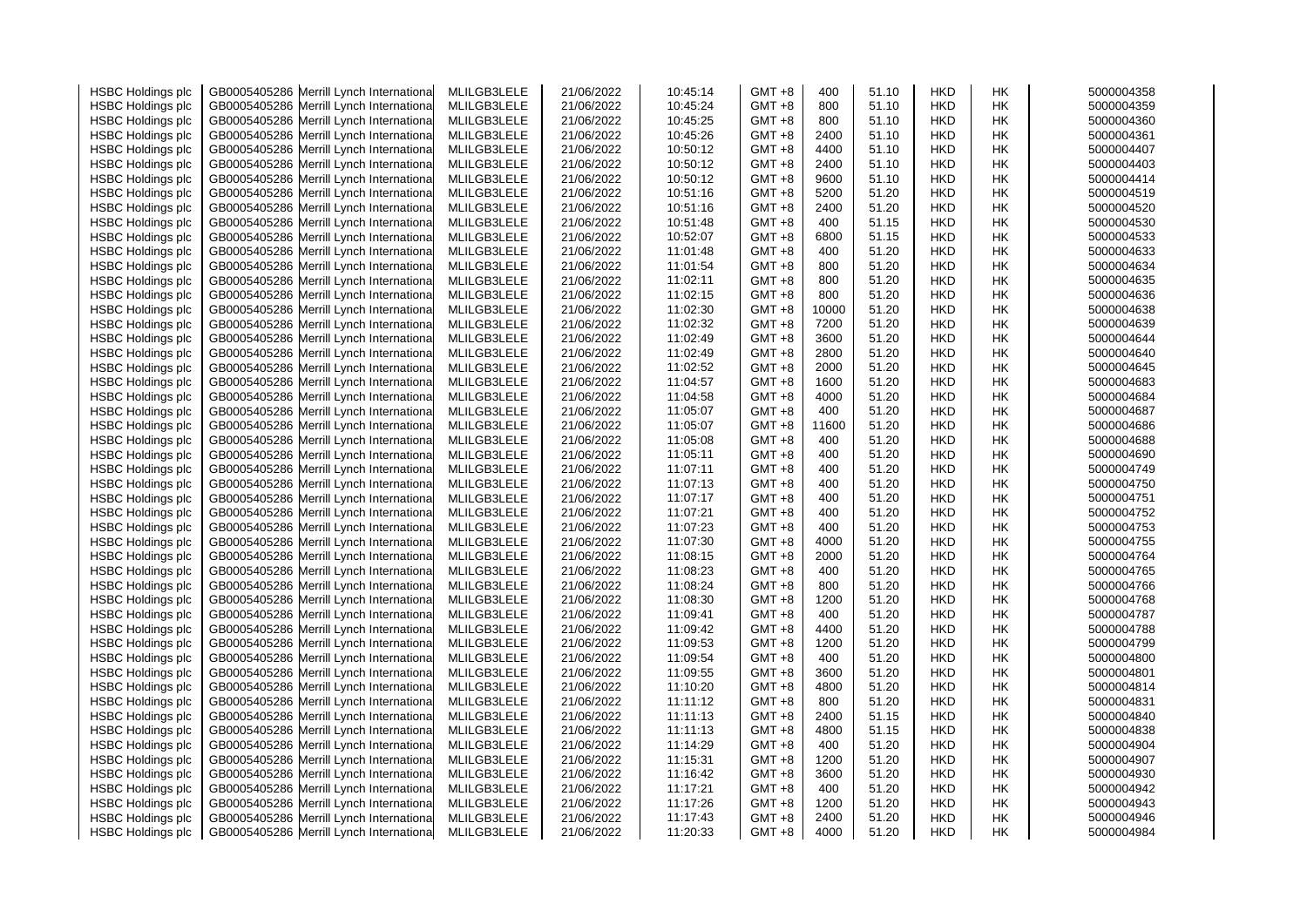| <b>HSBC Holdings plc</b> |              | GB0005405286 Merrill Lynch Internationa  | MLILGB3LELE | 21/06/2022 | 11:20:44 | $GMT + 8$ | 800   | 51.20 | <b>HKD</b> | НK        | 5000004985 |
|--------------------------|--------------|------------------------------------------|-------------|------------|----------|-----------|-------|-------|------------|-----------|------------|
| <b>HSBC Holdings plc</b> | GB0005405286 | Merrill Lynch Internationa               | MLILGB3LELE | 21/06/2022 | 11:23:00 | GMT +8    | 3200  | 51.20 | <b>HKD</b> | HK        | 5000005013 |
| <b>HSBC Holdings plc</b> |              | GB0005405286 Merrill Lynch Internationa  | MLILGB3LELE | 21/06/2022 | 11:24:35 | GMT +8    | 12800 | 51.20 | <b>HKD</b> | НK        | 5000005058 |
| <b>HSBC Holdings plc</b> |              | GB0005405286 Merrill Lynch International | MLILGB3LELE | 21/06/2022 | 11:24:35 | GMT +8    | 4000  | 51.20 | <b>HKD</b> | <b>HK</b> | 5000005034 |
| <b>HSBC Holdings plc</b> |              | GB0005405286 Merrill Lynch Internationa  | MLILGB3LELE | 21/06/2022 | 11:25:11 | GMT +8    | 400   | 51.20 | <b>HKD</b> | <b>HK</b> | 5000005084 |
| <b>HSBC Holdings plc</b> |              | GB0005405286 Merrill Lynch Internationa  | MLILGB3LELE | 21/06/2022 | 11:26:39 | GMT +8    | 800   | 51.20 | <b>HKD</b> | HK        | 5000005123 |
| <b>HSBC Holdings plc</b> | GB0005405286 | Merrill Lynch Internationa               | MLILGB3LELE | 21/06/2022 | 11:30:00 | GMT +8    | 800   | 51.20 | <b>HKD</b> | НK        | 5000005165 |
| <b>HSBC Holdings plc</b> |              | GB0005405286 Merrill Lynch Internationa  | MLILGB3LELE | 21/06/2022 | 11:31:26 | $GMT + 8$ | 4000  | 51.20 | <b>HKD</b> | НK        | 5000005186 |
| <b>HSBC Holdings plc</b> |              | GB0005405286 Merrill Lynch Internationa  | MLILGB3LELE | 21/06/2022 | 11:31:26 | GMT +8    | 6000  | 51.20 | <b>HKD</b> | HK        | 5000005187 |
| <b>HSBC Holdings plc</b> |              | GB0005405286 Merrill Lynch Internationa  | MLILGB3LELE | 21/06/2022 | 11:31:30 | GMT +8    | 800   | 51.20 | <b>HKD</b> | НK        | 5000005198 |
| <b>HSBC Holdings plc</b> |              | GB0005405286 Merrill Lynch Internationa  | MLILGB3LELE | 21/06/2022 | 11:32:29 | GMT +8    | 800   | 51.20 | <b>HKD</b> | НK        | 5000005227 |
| <b>HSBC Holdings plc</b> |              | GB0005405286 Merrill Lynch Internationa  | MLILGB3LELE | 21/06/2022 | 11:36:00 | GMT +8    | 1200  | 51.30 | <b>HKD</b> | <b>HK</b> | 5000005450 |
| <b>HSBC Holdings plc</b> |              | GB0005405286 Merrill Lynch Internationa  | MLILGB3LELE | 21/06/2022 | 11:36:22 | GMT +8    | 400   | 51.30 | <b>HKD</b> | <b>HK</b> | 5000005451 |
| <b>HSBC Holdings plc</b> |              | GB0005405286 Merrill Lynch Internationa  | MLILGB3LELE | 21/06/2022 | 11:36:36 | $GMT + 8$ | 2000  | 51.30 | <b>HKD</b> | НK        | 5000005453 |
|                          |              |                                          | MLILGB3LELE | 21/06/2022 | 11:36:39 | GMT +8    | 400   | 51.30 | <b>HKD</b> | НK        | 5000005454 |
| <b>HSBC Holdings plc</b> |              | GB0005405286 Merrill Lynch Internationa  |             |            | 11:36:46 |           | 1200  |       |            |           | 5000005455 |
| <b>HSBC Holdings plc</b> |              | GB0005405286 Merrill Lynch Internationa  | MLILGB3LELE | 21/06/2022 |          | GMT +8    |       | 51.30 | <b>HKD</b> | HK        |            |
| <b>HSBC Holdings plc</b> |              | GB0005405286 Merrill Lynch Internationa  | MLILGB3LELE | 21/06/2022 | 11:37:20 | $GMT + 8$ | 400   | 51.30 | <b>HKD</b> | <b>HK</b> | 5000005457 |
| <b>HSBC Holdings plc</b> |              | GB0005405286 Merrill Lynch Internationa  | MLILGB3LELE | 21/06/2022 | 11:37:33 | GMT +8    | 400   | 51.30 | <b>HKD</b> | HK        | 5000005459 |
| <b>HSBC Holdings plc</b> |              | GB0005405286 Merrill Lynch Internationa  | MLILGB3LELE | 21/06/2022 | 11:38:01 | GMT +8    | 4800  | 51.30 | <b>HKD</b> | НK        | 5000005463 |
| <b>HSBC Holdings plc</b> |              | GB0005405286 Merrill Lynch Internationa  | MLILGB3LELE | 21/06/2022 | 11:38:12 | GMT +8    | 1200  | 51.30 | <b>HKD</b> | HK        | 5000005465 |
| <b>HSBC Holdings plc</b> |              | GB0005405286 Merrill Lynch Internationa  | MLILGB3LELE | 21/06/2022 | 11:39:18 | GMT +8    | 5600  | 51.30 | <b>HKD</b> | <b>HK</b> | 5000005492 |
| <b>HSBC Holdings plc</b> |              | GB0005405286 Merrill Lynch Internationa  | MLILGB3LELE | 21/06/2022 | 11:40:29 | GMT +8    | 3600  | 51.30 | <b>HKD</b> | HK        | 5000005543 |
| <b>HSBC Holdings plc</b> | GB0005405286 | Merrill Lynch Internationa               | MLILGB3LELE | 21/06/2022 | 11:40:36 | GMT +8    | 400   | 51.30 | <b>HKD</b> | НK        | 5000005544 |
| <b>HSBC Holdings plc</b> |              | GB0005405286 Merrill Lynch Internationa  | MLILGB3LELE | 21/06/2022 | 11:41:33 | $GMT + 8$ | 400   | 51.30 | <b>HKD</b> | НK        | 5000005548 |
| <b>HSBC Holdings plc</b> |              | GB0005405286 Merrill Lynch Internationa  | MLILGB3LELE | 21/06/2022 | 11:41:58 | $GMT + 8$ | 800   | 51.30 | <b>HKD</b> | HK        | 5000005550 |
| <b>HSBC Holdings plc</b> |              | GB0005405286 Merrill Lynch Internationa  | MLILGB3LELE | 21/06/2022 | 11:42:00 | $GMT + 8$ | 2000  | 51.30 | <b>HKD</b> | HK        | 5000005552 |
| <b>HSBC Holdings plc</b> |              | GB0005405286 Merrill Lynch Internationa  | MLILGB3LELE | 21/06/2022 | 11:46:28 | GMT +8    | 17600 | 51.35 | <b>HKD</b> | HK        | 5000005701 |
| <b>HSBC Holdings plc</b> |              | GB0005405286 Merrill Lynch Internationa  | MLILGB3LELE | 21/06/2022 | 11:46:28 | $GMT + 8$ | 8000  | 51.35 | <b>HKD</b> | HK        | 5000005730 |
| <b>HSBC Holdings plc</b> |              | GB0005405286 Merrill Lynch Internationa  | MLILGB3LELE | 21/06/2022 | 11:47:46 | $GMT + 8$ | 3200  | 51.35 | <b>HKD</b> | HK        | 5000005793 |
| <b>HSBC Holdings plc</b> | GB0005405286 | Merrill Lynch Internationa               | MLILGB3LELE | 21/06/2022 | 11:48:05 | $GMT + 8$ | 4400  | 51.30 | <b>HKD</b> | HK        | 5000005800 |
| <b>HSBC Holdings plc</b> |              | GB0005405286 Merrill Lynch Internationa  | MLILGB3LELE | 21/06/2022 | 11:48:05 | $GMT + 8$ | 1200  | 51.30 | <b>HKD</b> | HK        | 5000005802 |
| <b>HSBC Holdings plc</b> |              | GB0005405286 Merrill Lynch Internationa  | MLILGB3LELE | 21/06/2022 | 11:50:36 | $GMT + 8$ | 1600  | 51.35 | <b>HKD</b> | HK        | 5000005859 |
| <b>HSBC Holdings plc</b> |              | GB0005405286 Merrill Lynch Internationa  | MLILGB3LELE | 21/06/2022 | 11:50:36 | $GMT + 8$ | 6000  | 51.35 | <b>HKD</b> | НK        | 5000005865 |
| <b>HSBC Holdings plc</b> |              | GB0005405286 Merrill Lynch Internationa  | MLILGB3LELE | 21/06/2022 | 11:50:55 | GMT +8    | 9600  | 51.35 | <b>HKD</b> | HK        | 5000005880 |
| <b>HSBC Holdings plc</b> |              | GB0005405286 Merrill Lynch Internationa  | MLILGB3LELE | 21/06/2022 | 11:54:32 | GMT +8    | 4400  | 51.30 | <b>HKD</b> | HK        | 5000005916 |
| <b>HSBC Holdings plc</b> |              | GB0005405286 Merrill Lynch Internationa  | MLILGB3LELE | 21/06/2022 | 11:54:32 | GMT +8    | 4000  | 51.30 | <b>HKD</b> | <b>HK</b> | 5000005914 |
| <b>HSBC Holdings plc</b> |              | GB0005405286 Merrill Lynch Internationa  | MLILGB3LELE | 21/06/2022 | 11:54:32 | $GMT + 8$ | 2800  | 51.30 | <b>HKD</b> | <b>HK</b> | 5000005920 |
| <b>HSBC Holdings plc</b> |              | GB0005405286 Merrill Lynch Internationa  | MLILGB3LELE | 21/06/2022 | 11:58:00 | $GMT + 8$ | 3600  | 51.20 | <b>HKD</b> | HK        | 5000005979 |
| <b>HSBC Holdings plc</b> | GB0005405286 | Merrill Lynch Internationa               | MLILGB3LELE | 21/06/2022 | 11:58:22 | GMT +8    | 800   | 51.20 | <b>HKD</b> | НK        | 5000005982 |
| <b>HSBC Holdings plc</b> |              | GB0005405286 Merrill Lynch Internationa  | MLILGB3LELE | 21/06/2022 | 11:59:26 | $GMT + 8$ | 1600  | 51.20 | <b>HKD</b> | НK        | 5000005994 |
| <b>HSBC Holdings plc</b> |              | GB0005405286 Merrill Lynch Internationa  | MLILGB3LELE | 21/06/2022 | 11:59:36 | $GMT + 8$ | 2000  | 51.15 | <b>HKD</b> | HK        | 5000006014 |
| <b>HSBC Holdings plc</b> |              | GB0005405286 Merrill Lynch Internationa  | MLILGB3LELE | 21/06/2022 | 13:00:03 | GMT +8    | 1200  | 51.15 | <b>HKD</b> | НK        | 5000006071 |
| <b>HSBC Holdings plc</b> |              | GB0005405286 Merrill Lynch Internationa  | MLILGB3LELE | 21/06/2022 | 13:00:11 | GMT +8    | 3200  | 51.15 | <b>HKD</b> | HK        | 5000006086 |
| <b>HSBC Holdings plc</b> |              | GB0005405286 Merrill Lynch Internationa  | MLILGB3LELE | 21/06/2022 | 13:00:17 | GMT +8    | 400   | 51.15 | <b>HKD</b> | <b>HK</b> | 5000006087 |
| <b>HSBC Holdings plc</b> |              | GB0005405286 Merrill Lynch Internationa  | MLILGB3LELE | 21/06/2022 | 13:01:06 | GMT +8    | 3200  | 51.20 | <b>HKD</b> | <b>HK</b> | 5000006137 |
| <b>HSBC Holdings plc</b> |              | GB0005405286 Merrill Lynch Internationa  | MLILGB3LELE | 21/06/2022 | 13:01:39 | GMT +8    | 400   | 51.15 | <b>HKD</b> | НK        | 5000006156 |
| <b>HSBC Holdings plc</b> |              | GB0005405286 Merrill Lynch Internationa  | MLILGB3LELE | 21/06/2022 | 13:02:15 | GMT +8    | 800   | 51.15 | <b>HKD</b> | НK        | 5000006160 |
| <b>HSBC Holdings plc</b> |              | GB0005405286 Merrill Lynch Internationa  | MLILGB3LELE | 21/06/2022 | 13:02:30 | $GMT + 8$ | 400   | 51.15 | <b>HKD</b> | <b>HK</b> | 5000006163 |
| <b>HSBC Holdings plc</b> |              | GB0005405286 Merrill Lynch Internationa  | MLILGB3LELE | 21/06/2022 | 13:02:30 | $GMT + 8$ | 800   | 51.15 | <b>HKD</b> | НK        | 5000006171 |
| <b>HSBC Holdings plc</b> |              | GB0005405286 Merrill Lynch Internationa  | MLILGB3LELE | 21/06/2022 | 13:02:30 | GMT +8    | 2000  | 51.15 | <b>HKD</b> | HK        | 5000006161 |
| <b>HSBC Holdings plc</b> |              | GB0005405286 Merrill Lynch International | MLILGB3LELE | 21/06/2022 | 13:03:16 | GMT +8    | 1600  | 51.15 | <b>HKD</b> | НK        | 5000006215 |
|                          |              |                                          |             |            | 13:06:32 |           | 5200  | 51.10 | <b>HKD</b> | <b>HK</b> | 5000006274 |
| <b>HSBC Holdings plc</b> |              | GB0005405286 Merrill Lynch Internationa  | MLILGB3LELE | 21/06/2022 |          | $GMT +8$  |       |       |            |           |            |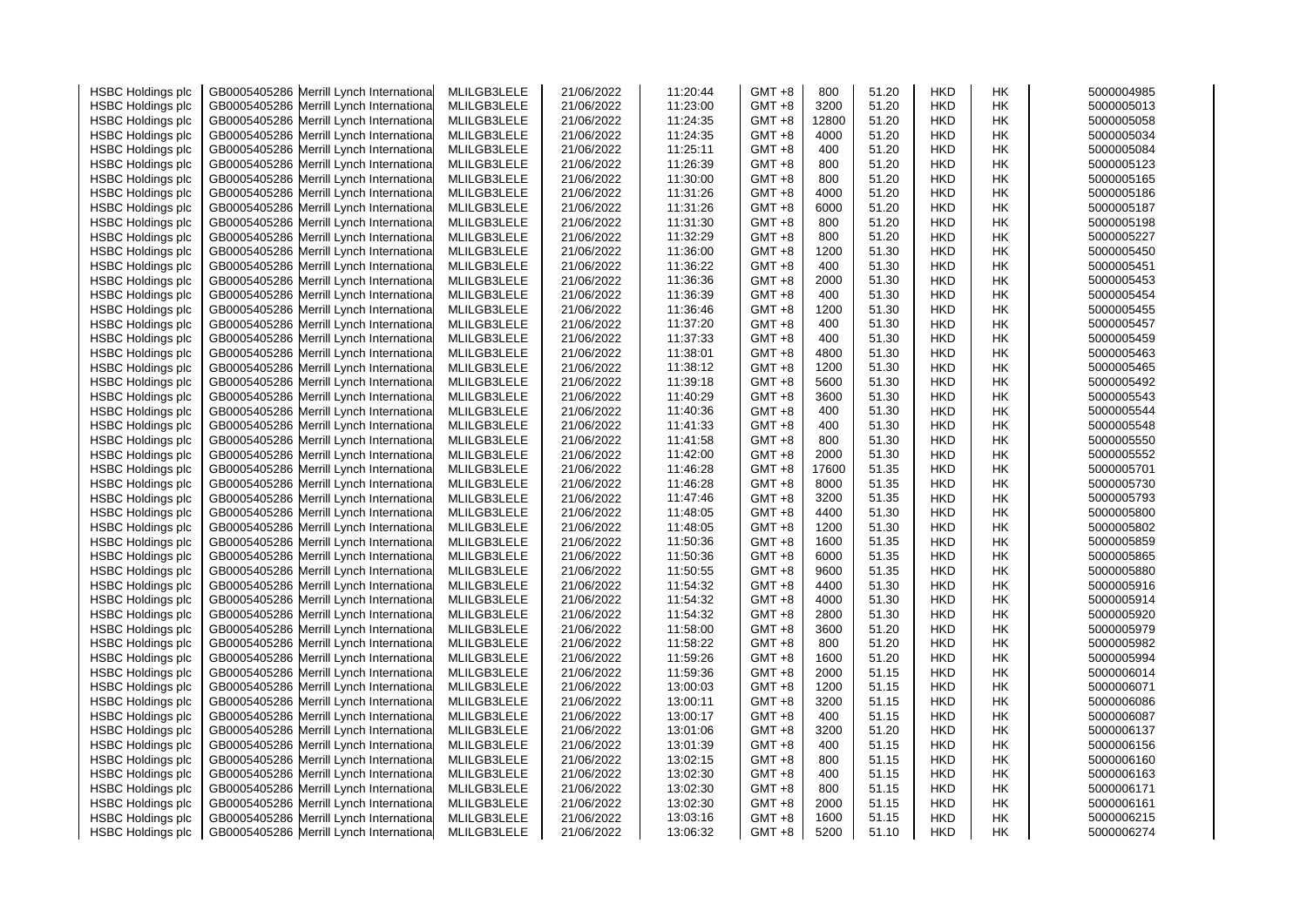| <b>HSBC Holdings plc</b> |              | GB0005405286 Merrill Lynch Internationa  | MLILGB3LELE | 21/06/2022 | 13:06:32             | $GMT + 8$ | 2400  | 51.10 | <b>HKD</b> | НK        | 5000006263 |
|--------------------------|--------------|------------------------------------------|-------------|------------|----------------------|-----------|-------|-------|------------|-----------|------------|
| <b>HSBC Holdings plc</b> | GB0005405286 | Merrill Lynch Internationa               | MLILGB3LELE | 21/06/2022 | 13:06:32             | GMT +8    | 2800  | 51.10 | <b>HKD</b> | HK        | 5000006278 |
| <b>HSBC Holdings plc</b> |              | GB0005405286 Merrill Lynch Internationa  | MLILGB3LELE | 21/06/2022 | 13:07:56             | GMT +8    | 800   | 51.10 | <b>HKD</b> | НK        | 5000006321 |
| <b>HSBC Holdings plc</b> |              | GB0005405286 Merrill Lynch Internationa  | MLILGB3LELE | 21/06/2022 | 13:08:59             | GMT +8    | 4800  | 51.05 | <b>HKD</b> | <b>HK</b> | 5000006347 |
| <b>HSBC Holdings plc</b> |              | GB0005405286 Merrill Lynch Internationa  | MLILGB3LELE | 21/06/2022 | 13:11:38             | GMT +8    | 4400  | 51.10 | <b>HKD</b> | <b>HK</b> | 5000006399 |
| <b>HSBC Holdings plc</b> |              | GB0005405286 Merrill Lynch Internationa  | MLILGB3LELE | 21/06/2022 | 13:11:38             | GMT +8    | 2800  | 51.10 | <b>HKD</b> | HK        | 5000006400 |
| <b>HSBC Holdings plc</b> | GB0005405286 | Merrill Lynch Internationa               | MLILGB3LELE | 21/06/2022 | 13:13:16             | GMT +8    | 6800  | 51.10 | <b>HKD</b> | НK        | 5000006425 |
| <b>HSBC Holdings plc</b> |              | GB0005405286 Merrill Lynch Internationa  | MLILGB3LELE | 21/06/2022 | 13:13:19             | $GMT + 8$ | 400   | 51.10 | <b>HKD</b> | НK        | 5000006427 |
| <b>HSBC Holdings plc</b> |              | GB0005405286 Merrill Lynch Internationa  | MLILGB3LELE | 21/06/2022 | 13:13:19             | GMT +8    | 800   | 51.10 | <b>HKD</b> | HK        | 5000006426 |
| <b>HSBC Holdings plc</b> |              | GB0005405286 Merrill Lynch Internationa  | MLILGB3LELE | 21/06/2022 | 13:13:35             | GMT +8    | 800   | 51.05 | <b>HKD</b> | НK        | 5000006439 |
| <b>HSBC Holdings plc</b> |              | GB0005405286 Merrill Lynch Internationa  | MLILGB3LELE | 21/06/2022 | 13:14:56             | GMT +8    | 2000  | 51.05 | <b>HKD</b> | НK        | 5000006463 |
| <b>HSBC Holdings plc</b> |              | GB0005405286 Merrill Lynch Internationa  | MLILGB3LELE | 21/06/2022 | 13:14:56             | GMT +8    | 13200 | 51.05 | <b>HKD</b> | <b>HK</b> | 5000006461 |
| <b>HSBC Holdings plc</b> |              | GB0005405286 Merrill Lynch Internationa  | MLILGB3LELE | 21/06/2022 | 13:21:50             | GMT +8    | 17200 | 51.05 | <b>HKD</b> | <b>HK</b> | 5000006645 |
| <b>HSBC Holdings plc</b> |              | GB0005405286 Merrill Lynch Internationa  | MLILGB3LELE | 21/06/2022 | 13:21:59             | $GMT + 8$ | 400   | 51.05 | <b>HKD</b> | НK        | 5000006703 |
|                          |              |                                          | MLILGB3LELE | 21/06/2022 | 13:22:01             | GMT +8    | 800   | 51.05 | <b>HKD</b> | НK        | 5000006704 |
| <b>HSBC Holdings plc</b> |              | GB0005405286 Merrill Lynch Internationa  |             |            | 13:22:03             |           | 3600  |       |            |           | 5000006706 |
| <b>HSBC Holdings plc</b> |              | GB0005405286 Merrill Lynch Internationa  | MLILGB3LELE | 21/06/2022 |                      | GMT +8    |       | 51.05 | <b>HKD</b> | HK        |            |
| <b>HSBC Holdings plc</b> |              | GB0005405286 Merrill Lynch Internationa  | MLILGB3LELE | 21/06/2022 | 13:22:13             | $GMT + 8$ | 1200  | 51.05 | <b>HKD</b> | <b>HK</b> | 5000006714 |
| <b>HSBC Holdings plc</b> |              | GB0005405286 Merrill Lynch Internationa  | MLILGB3LELE | 21/06/2022 | 13:27:53             | GMT +8    | 4400  | 51.05 | <b>HKD</b> | HK        | 5000006778 |
| <b>HSBC Holdings plc</b> |              | GB0005405286 Merrill Lynch Internationa  | MLILGB3LELE | 21/06/2022 | 13:28:02             | GMT +8    | 400   | 51.05 | <b>HKD</b> | НK        | 5000006786 |
| <b>HSBC Holdings plc</b> |              | GB0005405286 Merrill Lynch Internationa  | MLILGB3LELE | 21/06/2022 | 13:28:02             | GMT +8    | 1200  | 51.05 | <b>HKD</b> | HK        | 5000006780 |
| <b>HSBC Holdings plc</b> |              | GB0005405286 Merrill Lynch Internationa  | MLILGB3LELE | 21/06/2022 | 13:28:20             | GMT +8    | 400   | 51.05 | <b>HKD</b> | <b>HK</b> | 5000006788 |
| <b>HSBC Holdings plc</b> |              | GB0005405286 Merrill Lynch Internationa  | MLILGB3LELE | 21/06/2022 | 13:28:37             | GMT +8    | 1600  | 51.05 | <b>HKD</b> | HK        | 5000006789 |
| <b>HSBC Holdings plc</b> | GB0005405286 | Merrill Lynch Internationa               | MLILGB3LELE | 21/06/2022 | 13:28:52             | GMT +8    | 1600  | 51.05 | <b>HKD</b> | НK        | 5000006791 |
| <b>HSBC Holdings plc</b> |              | GB0005405286 Merrill Lynch Internationa  | MLILGB3LELE | 21/06/2022 | 13:29:11             | $GMT + 8$ | 400   | 51.05 | <b>HKD</b> | НK        | 5000006792 |
| <b>HSBC Holdings plc</b> |              | GB0005405286 Merrill Lynch Internationa  | MLILGB3LELE | 21/06/2022 | 13:29:15             | $GMT + 8$ | 800   | 51.05 | <b>HKD</b> | HK        | 5000006793 |
| <b>HSBC Holdings plc</b> |              | GB0005405286 Merrill Lynch Internationa  | MLILGB3LELE | 21/06/2022 | 13:29:20             | $GMT + 8$ | 1600  | 51.05 | <b>HKD</b> | HK        | 5000006794 |
| <b>HSBC Holdings plc</b> |              | GB0005405286 Merrill Lynch Internationa  | MLILGB3LELE | 21/06/2022 | 13:30:00             | GMT +8    | 8000  | 51.05 | <b>HKD</b> | HK        | 5000006804 |
| <b>HSBC Holdings plc</b> |              | GB0005405286 Merrill Lynch Internationa  | MLILGB3LELE | 21/06/2022 | 13:30:00             | $GMT + 8$ | 5600  | 51.05 | <b>HKD</b> | HK        | 5000006810 |
| <b>HSBC Holdings plc</b> |              | GB0005405286 Merrill Lynch Internationa  | MLILGB3LELE | 21/06/2022 | 13:31:02             | $GMT + 8$ | 3600  | 51.00 | <b>HKD</b> | HK        | 5000006821 |
| <b>HSBC Holdings plc</b> | GB0005405286 | Merrill Lynch Internationa               | MLILGB3LELE | 21/06/2022 | 13:34:11             | $GMT + 8$ | 3200  | 51.00 | <b>HKD</b> | HK        | 5000006865 |
| <b>HSBC Holdings plc</b> |              | GB0005405286 Merrill Lynch Internationa  | MLILGB3LELE | 21/06/2022 | 13:34:12             | $GMT + 8$ | 5600  | 51.00 | <b>HKD</b> | HK        | 5000006874 |
| <b>HSBC Holdings plc</b> |              | GB0005405286 Merrill Lynch Internationa  | MLILGB3LELE | 21/06/2022 | 13:37:20             | $GMT + 8$ | 2400  | 50.95 | <b>HKD</b> | HK        | 5000006922 |
| <b>HSBC Holdings plc</b> |              | GB0005405286 Merrill Lynch Internationa  | MLILGB3LELE | 21/06/2022 | 13:37:23             | $GMT + 8$ | 400   | 50.95 | <b>HKD</b> | НK        | 5000006925 |
| <b>HSBC Holdings plc</b> |              | GB0005405286 Merrill Lynch Internationa  | MLILGB3LELE | 21/06/2022 | 13:37:23             | GMT +8    | 800   | 50.95 | <b>HKD</b> | HK        | 5000006926 |
| <b>HSBC Holdings plc</b> |              | GB0005405286 Merrill Lynch Internationa  | MLILGB3LELE | 21/06/2022 | 13:38:28             | GMT +8    | 400   | 50.95 | <b>HKD</b> | HK        | 5000006936 |
| <b>HSBC Holdings plc</b> |              | GB0005405286 Merrill Lynch Internationa  | MLILGB3LELE | 21/06/2022 | 13:39:10             | GMT +8    | 800   | 50.95 | <b>HKD</b> | <b>HK</b> | 5000006940 |
| <b>HSBC Holdings plc</b> |              | GB0005405286 Merrill Lynch Internationa  | MLILGB3LELE | 21/06/2022 | 13:39:25             | $GMT +8$  | 800   | 51.05 | <b>HKD</b> | <b>HK</b> | 5000006983 |
| <b>HSBC Holdings plc</b> |              | GB0005405286 Merrill Lynch Internationa  | MLILGB3LELE | 21/06/2022 | 13:39:55             | $GMT + 8$ | 400   | 51.05 | <b>HKD</b> | HK        | 5000006988 |
| <b>HSBC Holdings plc</b> | GB0005405286 | Merrill Lynch Internationa               | MLILGB3LELE | 21/06/2022 | 13:39:58             | GMT +8    | 800   | 51.05 | <b>HKD</b> | НK        | 5000006989 |
| <b>HSBC Holdings plc</b> |              | GB0005405286 Merrill Lynch Internationa  | MLILGB3LELE | 21/06/2022 | 13:40:02             | $GMT + 8$ | 1200  | 51.05 | <b>HKD</b> | НK        | 5000006990 |
| <b>HSBC Holdings plc</b> |              | GB0005405286 Merrill Lynch Internationa  | MLILGB3LELE | 21/06/2022 | 13:40:21             | $GMT + 8$ | 800   | 51.05 | <b>HKD</b> | HK        | 5000006992 |
| <b>HSBC Holdings plc</b> |              | GB0005405286 Merrill Lynch Internationa  | MLILGB3LELE | 21/06/2022 | 13:40:21             | GMT +8    | 5200  | 51.05 | <b>HKD</b> | НK        | 5000006993 |
| <b>HSBC Holdings plc</b> |              | GB0005405286 Merrill Lynch Internationa  | MLILGB3LELE | 21/06/2022 | 13:41:09             | GMT +8    | 4800  | 51.05 | <b>HKD</b> | HK        | 5000006994 |
| <b>HSBC Holdings plc</b> |              | GB0005405286 Merrill Lynch Internationa  | MLILGB3LELE | 21/06/2022 | 13:41:20             | GMT +8    | 1200  | 51.05 | <b>HKD</b> | <b>HK</b> | 5000007007 |
| <b>HSBC Holdings plc</b> |              | GB0005405286 Merrill Lynch Internationa  | MLILGB3LELE | 21/06/2022 | 13:41:20             | GMT +8    | 2800  | 51.05 | <b>HKD</b> | <b>HK</b> | 5000007008 |
| <b>HSBC Holdings plc</b> |              | GB0005405286 Merrill Lynch Internationa  | MLILGB3LELE | 21/06/2022 | 13:47:02             | $GMT + 8$ | 2800  | 51.05 | <b>HKD</b> | НK        | 5000007061 |
| <b>HSBC Holdings plc</b> |              | GB0005405286 Merrill Lynch Internationa  | MLILGB3LELE | 21/06/2022 | 13:47:04             | GMT +8    | 400   | 51.05 | <b>HKD</b> | НK        | 5000007062 |
|                          |              |                                          |             |            |                      | $GMT + 8$ | 5200  | 51.05 | <b>HKD</b> | <b>HK</b> | 5000007063 |
| <b>HSBC Holdings plc</b> |              | GB0005405286 Merrill Lynch Internationa  | MLILGB3LELE | 21/06/2022 | 13:47:04<br>13:47:12 | $GMT + 8$ | 1200  | 51.05 | <b>HKD</b> | НK        | 5000007064 |
| <b>HSBC Holdings plc</b> |              | GB0005405286 Merrill Lynch Internationa  | MLILGB3LELE | 21/06/2022 |                      |           |       |       |            |           |            |
| <b>HSBC Holdings plc</b> |              | GB0005405286 Merrill Lynch Internationa  | MLILGB3LELE | 21/06/2022 | 13:47:24             | GMT +8    | 400   | 51.05 | <b>HKD</b> | HK        | 5000007076 |
| <b>HSBC Holdings plc</b> |              | GB0005405286 Merrill Lynch International | MLILGB3LELE | 21/06/2022 | 13:47:24             | GMT +8    | 4000  | 51.05 | <b>HKD</b> | НK        | 5000007075 |
| <b>HSBC Holdings plc</b> |              | GB0005405286 Merrill Lynch Internationa  | MLILGB3LELE | 21/06/2022 | 13:47:32             | $GMT +8$  | 2000  | 51.05 | <b>HKD</b> | <b>HK</b> | 5000007078 |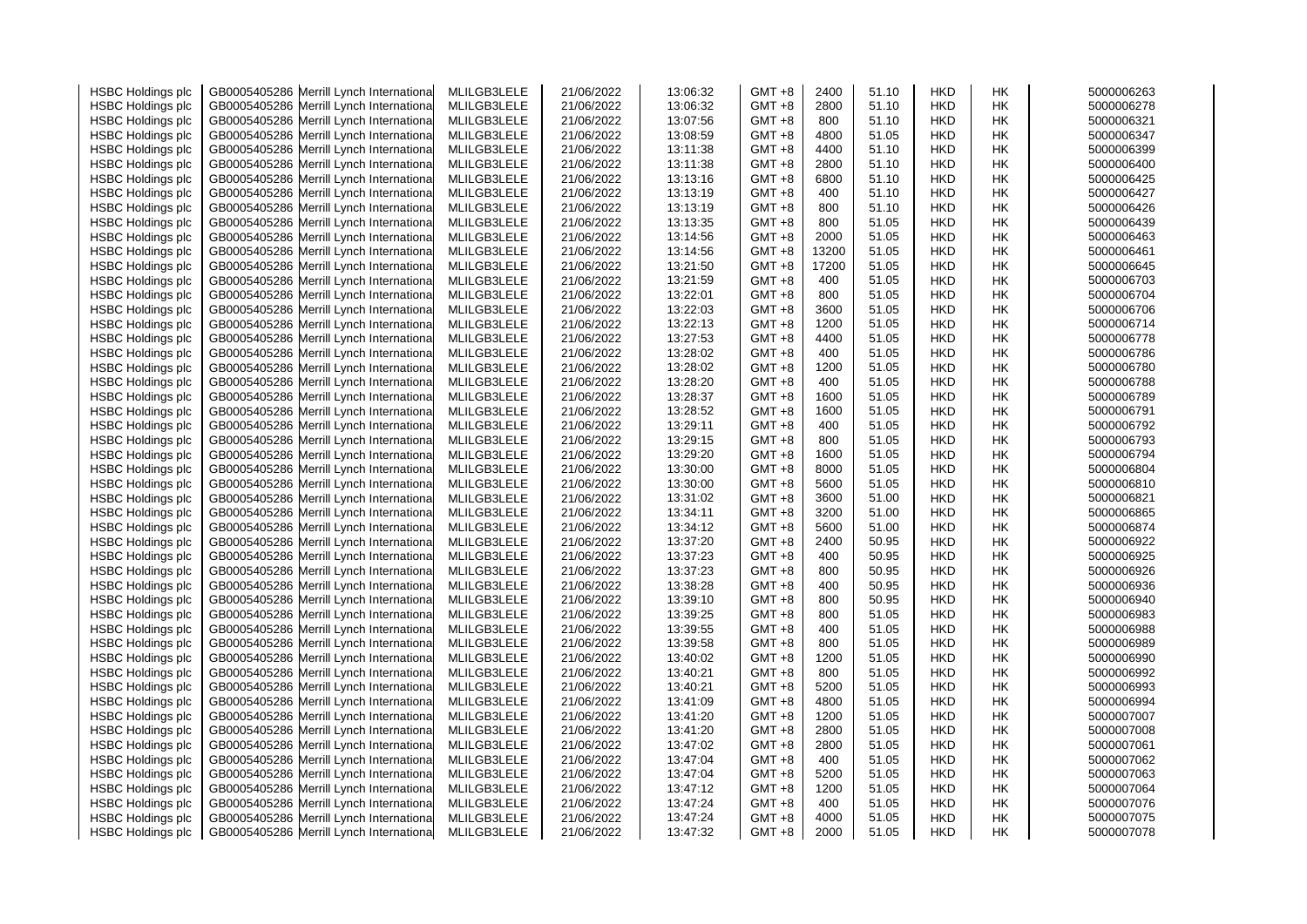| <b>HSBC Holdings plc</b> |              | GB0005405286 Merrill Lynch Internationa  | MLILGB3LELE | 21/06/2022 | 13:47:32 | $GMT + 8$ | 1200  | 51.05 | <b>HKD</b> | НK        | 5000007077 |
|--------------------------|--------------|------------------------------------------|-------------|------------|----------|-----------|-------|-------|------------|-----------|------------|
| <b>HSBC Holdings plc</b> | GB0005405286 | Merrill Lynch Internationa               | MLILGB3LELE | 21/06/2022 | 13:47:38 | GMT +8    | 1600  | 51.05 | <b>HKD</b> | HK        | 5000007079 |
| <b>HSBC Holdings plc</b> |              | GB0005405286 Merrill Lynch Internationa  | MLILGB3LELE | 21/06/2022 | 13:47:39 | GMT +8    | 1600  | 51.05 | <b>HKD</b> | НK        | 5000007080 |
| <b>HSBC Holdings plc</b> |              | GB0005405286 Merrill Lynch International | MLILGB3LELE | 21/06/2022 | 13:48:09 | GMT +8    | 800   | 51.05 | <b>HKD</b> | <b>HK</b> | 5000007081 |
| <b>HSBC Holdings plc</b> |              | GB0005405286 Merrill Lynch Internationa  | MLILGB3LELE | 21/06/2022 | 13:48:10 | GMT +8    | 800   | 51.05 | <b>HKD</b> | <b>HK</b> | 5000007086 |
| <b>HSBC Holdings plc</b> |              | GB0005405286 Merrill Lynch Internationa  | MLILGB3LELE | 21/06/2022 | 13:48:19 | GMT +8    | 1600  | 51.05 | <b>HKD</b> | HK        | 5000007087 |
| <b>HSBC Holdings plc</b> | GB0005405286 | Merrill Lynch Internationa               | MLILGB3LELE | 21/06/2022 | 13:48:28 | GMT +8    | 8400  | 51.05 | <b>HKD</b> | НK        | 5000007089 |
| <b>HSBC Holdings plc</b> |              | GB0005405286 Merrill Lynch Internationa  | MLILGB3LELE | 21/06/2022 | 13:48:28 | $GMT + 8$ | 1200  | 51.05 | <b>HKD</b> | НK        | 5000007088 |
| <b>HSBC Holdings plc</b> |              | GB0005405286 Merrill Lynch Internationa  | MLILGB3LELE | 21/06/2022 | 13:50:26 | GMT +8    | 10000 | 51.05 | <b>HKD</b> | HK        | 5000007151 |
| <b>HSBC Holdings plc</b> |              | GB0005405286 Merrill Lynch Internationa  | MLILGB3LELE | 21/06/2022 | 13:50:37 | GMT +8    | 800   | 51.05 | <b>HKD</b> | НK        | 5000007162 |
| <b>HSBC Holdings plc</b> |              | GB0005405286 Merrill Lynch Internationa  | MLILGB3LELE | 21/06/2022 | 13:51:09 | GMT +8    | 3600  | 51.00 | <b>HKD</b> | НK        | 5000007170 |
| <b>HSBC Holdings plc</b> |              | GB0005405286 Merrill Lynch Internationa  | MLILGB3LELE | 21/06/2022 | 13:54:30 | GMT +8    | 13200 | 51.20 | <b>HKD</b> | <b>HK</b> | 5000007322 |
| <b>HSBC Holdings plc</b> |              | GB0005405286 Merrill Lynch Internationa  | MLILGB3LELE | 21/06/2022 | 13:58:06 | GMT +8    | 10000 | 51.25 | <b>HKD</b> | <b>HK</b> | 5000007383 |
| <b>HSBC Holdings plc</b> |              | GB0005405286 Merrill Lynch Internationa  | MLILGB3LELE | 21/06/2022 | 14:00:59 | $GMT + 8$ | 400   | 51.25 | <b>HKD</b> | НK        | 5000007448 |
|                          |              |                                          | MLILGB3LELE | 21/06/2022 | 14:01:04 | GMT +8    | 400   | 51.25 | <b>HKD</b> | НK        | 5000007449 |
| <b>HSBC Holdings plc</b> |              | GB0005405286 Merrill Lynch Internationa  |             |            | 14:01:15 |           | 2000  | 51.25 |            |           | 5000007450 |
| <b>HSBC Holdings plc</b> |              | GB0005405286 Merrill Lynch Internationa  | MLILGB3LELE | 21/06/2022 |          | GMT +8    | 7600  |       | <b>HKD</b> | HK        |            |
| <b>HSBC Holdings plc</b> |              | GB0005405286 Merrill Lynch Internationa  | MLILGB3LELE | 21/06/2022 | 14:01:18 | $GMT + 8$ |       | 51.25 | <b>HKD</b> | <b>HK</b> | 5000007451 |
| <b>HSBC Holdings plc</b> |              | GB0005405286 Merrill Lynch Internationa  | MLILGB3LELE | 21/06/2022 | 14:01:40 | GMT +8    | 2400  | 51.25 | <b>HKD</b> | HK        | 5000007459 |
| <b>HSBC Holdings plc</b> |              | GB0005405286 Merrill Lynch Internationa  | MLILGB3LELE | 21/06/2022 | 14:02:43 | GMT +8    | 400   | 51.20 | <b>HKD</b> | НK        | 5000007482 |
| <b>HSBC Holdings plc</b> |              | GB0005405286 Merrill Lynch Internationa  | MLILGB3LELE | 21/06/2022 | 14:02:43 | GMT +8    | 11200 | 51.20 | <b>HKD</b> | HK        | 5000007483 |
| <b>HSBC Holdings plc</b> |              | GB0005405286 Merrill Lynch Internationa  | MLILGB3LELE | 21/06/2022 | 14:05:00 | GMT +8    | 1600  | 51.25 | <b>HKD</b> | <b>HK</b> | 5000007566 |
| <b>HSBC Holdings plc</b> |              | GB0005405286 Merrill Lynch Internationa  | MLILGB3LELE | 21/06/2022 | 14:06:15 | GMT +8    | 400   | 51.25 | <b>HKD</b> | HK        | 5000007582 |
| <b>HSBC Holdings plc</b> | GB0005405286 | Merrill Lynch Internationa               | MLILGB3LELE | 21/06/2022 | 14:06:28 | GMT +8    | 400   | 51.25 | <b>HKD</b> | НK        | 5000007583 |
| <b>HSBC Holdings plc</b> |              | GB0005405286 Merrill Lynch Internationa  | MLILGB3LELE | 21/06/2022 | 14:06:40 | $GMT + 8$ | 6000  | 51.25 | <b>HKD</b> | НK        | 5000007584 |
| <b>HSBC Holdings plc</b> |              | GB0005405286 Merrill Lynch Internationa  | MLILGB3LELE | 21/06/2022 | 14:08:37 | $GMT + 8$ | 6400  | 51.20 | <b>HKD</b> | HK        | 5000007631 |
| <b>HSBC Holdings plc</b> |              | GB0005405286 Merrill Lynch Internationa  | MLILGB3LELE | 21/06/2022 | 14:08:37 | $GMT + 8$ | 2800  | 51.20 | <b>HKD</b> | HK        | 5000007638 |
| <b>HSBC Holdings plc</b> |              | GB0005405286 Merrill Lynch Internationa  | MLILGB3LELE | 21/06/2022 | 14:09:08 | GMT +8    | 8000  | 51.25 | <b>HKD</b> | HK        | 5000007691 |
| <b>HSBC Holdings plc</b> |              | GB0005405286 Merrill Lynch Internationa  | MLILGB3LELE | 21/06/2022 | 14:10:02 | $GMT + 8$ | 5200  | 51.25 | <b>HKD</b> | HK        | 5000007701 |
| <b>HSBC Holdings plc</b> |              | GB0005405286 Merrill Lynch Internationa  | MLILGB3LELE | 21/06/2022 | 14:11:54 | $GMT + 8$ | 6400  | 51.20 | <b>HKD</b> | HK        | 5000007719 |
| <b>HSBC Holdings plc</b> | GB0005405286 | Merrill Lynch Internationa               | MLILGB3LELE | 21/06/2022 | 14:13:03 | $GMT + 8$ | 400   | 51.20 | <b>HKD</b> | HK        | 5000007749 |
| <b>HSBC Holdings plc</b> |              | GB0005405286 Merrill Lynch Internationa  | MLILGB3LELE | 21/06/2022 | 14:13:13 | $GMT + 8$ | 3200  | 51.20 | <b>HKD</b> | HK        | 5000007750 |
| <b>HSBC Holdings plc</b> |              | GB0005405286 Merrill Lynch Internationa  | MLILGB3LELE | 21/06/2022 | 14:13:50 | $GMT + 8$ | 6000  | 51.20 | <b>HKD</b> | HK        | 5000007769 |
| <b>HSBC Holdings plc</b> |              | GB0005405286 Merrill Lynch Internationa  | MLILGB3LELE | 21/06/2022 | 14:14:08 | $GMT + 8$ | 400   | 51.15 | <b>HKD</b> | НK        | 5000007788 |
| <b>HSBC Holdings plc</b> |              | GB0005405286 Merrill Lynch Internationa  | MLILGB3LELE | 21/06/2022 | 14:14:11 | GMT +8    | 1600  | 51.15 | <b>HKD</b> | HK        | 5000007789 |
| <b>HSBC Holdings plc</b> |              | GB0005405286 Merrill Lynch Internationa  | MLILGB3LELE | 21/06/2022 | 14:14:23 | GMT +8    | 1600  | 51.15 | <b>HKD</b> | HK        | 5000007795 |
| <b>HSBC Holdings plc</b> |              | GB0005405286 Merrill Lynch Internationa  | MLILGB3LELE | 21/06/2022 | 14:14:23 | GMT +8    | 1200  | 51.15 | <b>HKD</b> | <b>HK</b> | 5000007797 |
| <b>HSBC Holdings plc</b> |              | GB0005405286 Merrill Lynch Internationa  | MLILGB3LELE | 21/06/2022 | 14:15:14 | $GMT + 8$ | 800   | 51.15 | <b>HKD</b> | <b>HK</b> | 5000007812 |
| <b>HSBC Holdings plc</b> |              | GB0005405286 Merrill Lynch Internationa  | MLILGB3LELE | 21/06/2022 | 14:18:33 | $GMT + 8$ | 5200  | 51.15 | <b>HKD</b> | HK        | 5000007846 |
| <b>HSBC Holdings plc</b> | GB0005405286 | Merrill Lynch Internationa               | MLILGB3LELE | 21/06/2022 | 14:20:15 | GMT +8    | 6000  | 51.15 | <b>HKD</b> | НK        | 5000007864 |
| <b>HSBC Holdings plc</b> |              | GB0005405286 Merrill Lynch Internationa  | MLILGB3LELE | 21/06/2022 | 14:20:15 | $GMT + 8$ | 1200  | 51.15 | <b>HKD</b> | НK        | 5000007865 |
| <b>HSBC Holdings plc</b> |              | GB0005405286 Merrill Lynch Internationa  | MLILGB3LELE | 21/06/2022 | 14:22:24 | $GMT + 8$ | 400   | 51.15 | <b>HKD</b> | HK        | 5000007894 |
| <b>HSBC Holdings plc</b> |              | GB0005405286 Merrill Lynch Internationa  | MLILGB3LELE | 21/06/2022 | 14:22:24 | GMT +8    | 400   | 51.15 | <b>HKD</b> | НK        | 5000007895 |
| <b>HSBC Holdings plc</b> |              | GB0005405286 Merrill Lynch Internationa  | MLILGB3LELE | 21/06/2022 | 14:22:24 | GMT +8    | 2800  | 51.15 | <b>HKD</b> | HK        | 5000007893 |
| <b>HSBC Holdings plc</b> |              | GB0005405286 Merrill Lynch Internationa  | MLILGB3LELE | 21/06/2022 | 14:22:25 | GMT +8    | 800   | 51.15 | <b>HKD</b> | <b>HK</b> | 5000007897 |
| <b>HSBC Holdings plc</b> |              | GB0005405286 Merrill Lynch Internationa  | MLILGB3LELE | 21/06/2022 | 14:22:25 | GMT +8    | 3200  | 51.15 | <b>HKD</b> | <b>HK</b> | 5000007898 |
| <b>HSBC Holdings plc</b> |              | GB0005405286 Merrill Lynch Internationa  | MLILGB3LELE | 21/06/2022 | 14:22:25 | $GMT + 8$ | 3200  | 51.15 | <b>HKD</b> | НK        | 5000007901 |
| <b>HSBC Holdings plc</b> |              | GB0005405286 Merrill Lynch Internationa  | MLILGB3LELE | 21/06/2022 | 14:25:56 | GMT +8    | 6400  | 51.15 | <b>HKD</b> | НK        | 5000007987 |
| <b>HSBC Holdings plc</b> |              | GB0005405286 Merrill Lynch Internationa  | MLILGB3LELE | 21/06/2022 | 14:25:56 | $GMT + 8$ | 8000  | 51.15 | <b>HKD</b> | <b>HK</b> | 5000007977 |
| <b>HSBC Holdings plc</b> |              | GB0005405286 Merrill Lynch Internationa  | MLILGB3LELE | 21/06/2022 | 14:28:46 | $GMT + 8$ | 2800  | 51.20 | <b>HKD</b> | НK        | 5000008102 |
| <b>HSBC Holdings plc</b> |              | GB0005405286 Merrill Lynch Internationa  | MLILGB3LELE | 21/06/2022 | 14:30:12 | GMT +8    | 400   | 51.15 | <b>HKD</b> | HK        | 5000008125 |
| <b>HSBC Holdings plc</b> |              | GB0005405286 Merrill Lynch International | MLILGB3LELE | 21/06/2022 | 14:30:21 | GMT +8    | 2800  | 51.15 | <b>HKD</b> | НK        | 5000008126 |
| <b>HSBC Holdings plc</b> |              | GB0005405286 Merrill Lynch Internationa  | MLILGB3LELE | 21/06/2022 | 14:31:49 | $GMT +8$  | 2400  | 51.10 | <b>HKD</b> | <b>HK</b> | 5000008148 |
|                          |              |                                          |             |            |          |           |       |       |            |           |            |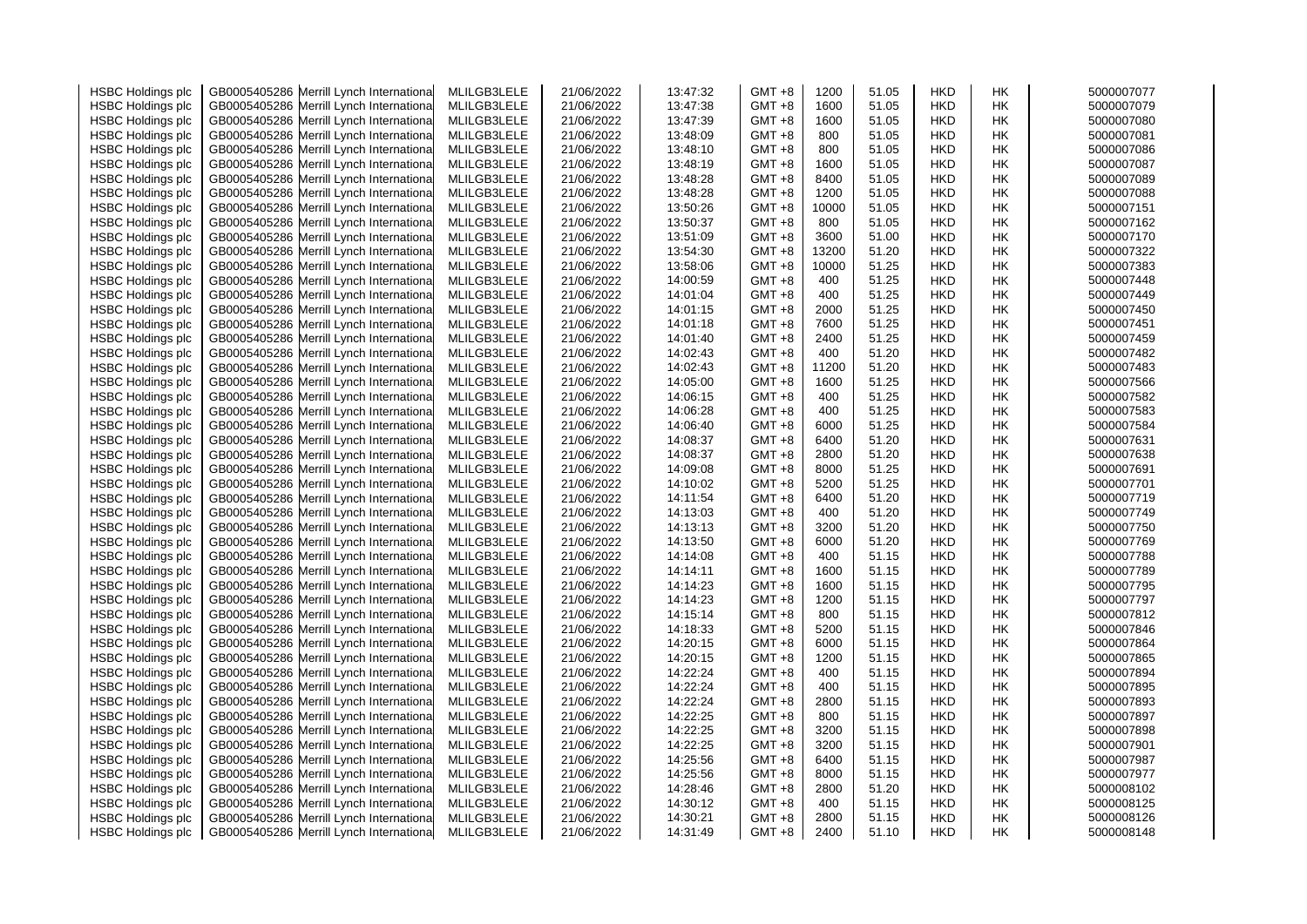| <b>HSBC Holdings plc</b> | GB0005405286 Merrill Lynch Internationa  | MLILGB3LELE | 21/06/2022 | 14:32:06 | $GMT +8$  | 400   | 51.10 | <b>HKD</b> | НK | 5000008159 |
|--------------------------|------------------------------------------|-------------|------------|----------|-----------|-------|-------|------------|----|------------|
| <b>HSBC Holdings plc</b> | GB0005405286 Merrill Lynch Internationa  | MLILGB3LELE | 21/06/2022 | 14:32:11 | GMT +8    | 2400  | 51.10 | <b>HKD</b> | НK | 5000008160 |
| <b>HSBC Holdings plc</b> | GB0005405286 Merrill Lynch Internationa  | MLILGB3LELE | 21/06/2022 | 14:34:16 | $GMT + 8$ | 400   | 51.10 | HKD        | HΚ | 5000008186 |
| <b>HSBC Holdings plc</b> | GB0005405286 Merrill Lynch Internationa  | MLILGB3LELE | 21/06/2022 | 14:34:53 | GMT +8    | 1200  | 51.10 | <b>HKD</b> | НK | 5000008194 |
| <b>HSBC Holdings plc</b> | GB0005405286 Merrill Lynch Internationa  | MLILGB3LELE | 21/06/2022 | 14:34:56 | $GMT +8$  | 6800  | 51.10 | <b>HKD</b> | HK | 5000008195 |
| <b>HSBC Holdings plc</b> | GB0005405286 Merrill Lynch Internationa  | MLILGB3LELE | 21/06/2022 | 14:38:39 | GMT +8    | 3600  | 51.05 | <b>HKD</b> | НK | 5000008231 |
| <b>HSBC Holdings plc</b> | GB0005405286 Merrill Lynch Internationa  | MLILGB3LELE | 21/06/2022 | 14:38:59 | GMT +8    | 400   | 51.05 | HKD        | HК | 5000008239 |
| <b>HSBC Holdings plc</b> | GB0005405286 Merrill Lynch Internationa  | MLILGB3LELE | 21/06/2022 | 14:38:59 | GMT +8    | 5200  | 51.05 | <b>HKD</b> | НK | 5000008238 |
| <b>HSBC Holdings plc</b> | GB0005405286 Merrill Lynch Internationa  | MLILGB3LELE | 21/06/2022 | 14:39:00 | GMT +8    | 1600  | 51.05 | <b>HKD</b> | НK | 5000008241 |
| <b>HSBC Holdings plc</b> | GB0005405286 Merrill Lynch Internationa  | MLILGB3LELE | 21/06/2022 | 14:39:00 | GMT +8    | 2000  | 51.05 | <b>HKD</b> | HΚ | 5000008240 |
| <b>HSBC Holdings plc</b> | GB0005405286 Merrill Lynch Internationa  | MLILGB3LELE | 21/06/2022 | 14:41:20 | GMT +8    | 400   | 51.15 | HKD        | HΚ | 5000008346 |
| <b>HSBC Holdings plc</b> | GB0005405286 Merrill Lynch Internationa  | MLILGB3LELE | 21/06/2022 | 14:41:50 | GMT +8    | 800   | 51.15 | <b>HKD</b> | НK | 5000008348 |
|                          | GB0005405286 Merrill Lynch Internationa  | MLILGB3LELE | 21/06/2022 | 14:43:54 | GMT +8    | 1200  | 51.20 | <b>HKD</b> | НK | 5000008386 |
| <b>HSBC Holdings plc</b> |                                          |             |            | 14:44:13 | $GMT +8$  | 400   | 51.20 | <b>HKD</b> |    | 5000008388 |
| <b>HSBC Holdings plc</b> | GB0005405286 Merrill Lynch Internationa  | MLILGB3LELE | 21/06/2022 |          |           |       |       |            | НK |            |
| <b>HSBC Holdings plc</b> | GB0005405286 Merrill Lynch Internationa  | MLILGB3LELE | 21/06/2022 | 14:44:13 | GMT +8    | 4800  | 51.20 | HKD        | HК | 5000008387 |
| <b>HSBC Holdings plc</b> | GB0005405286 Merrill Lynch Internationa  | MLILGB3LELE | 21/06/2022 | 14:44:15 | $GMT +8$  | 5200  | 51.20 | HKD        | НK | 5000008389 |
| <b>HSBC Holdings plc</b> | GB0005405286 Merrill Lynch Internationa  | MLILGB3LELE | 21/06/2022 | 14:44:18 | $GMT +8$  | 800   | 51.20 | <b>HKD</b> | НK | 5000008390 |
| <b>HSBC Holdings plc</b> | GB0005405286 Merrill Lynch Internationa  | MLILGB3LELE | 21/06/2022 | 14:51:09 | GMT +8    | 3200  | 51.20 | HKD        | HΚ | 5000008452 |
| <b>HSBC Holdings plc</b> | GB0005405286 Merrill Lynch Internationa  | MLILGB3LELE | 21/06/2022 | 14:51:11 | GMT +8    | 400   | 51.20 | HKD        | HΚ | 5000008453 |
| <b>HSBC Holdings plc</b> | GB0005405286 Merrill Lynch Internationa  | MLILGB3LELE | 21/06/2022 | 14:51:21 | GMT +8    | 4400  | 51.20 | HKD        | HΚ | 5000008454 |
| <b>HSBC Holdings plc</b> | GB0005405286 Merrill Lynch Internationa  | MLILGB3LELE | 21/06/2022 | 14:51:30 | $GMT +8$  | 800   | 51.20 | <b>HKD</b> | HK | 5000008455 |
| <b>HSBC Holdings plc</b> | GB0005405286 Merrill Lynch Internationa  | MLILGB3LELE | 21/06/2022 | 14:51:36 | GMT +8    | 5200  | 51.20 | HKD        | HΚ | 5000008456 |
| <b>HSBC Holdings plc</b> | GB0005405286 Merrill Lynch Internationa  | MLILGB3LELE | 21/06/2022 | 14:51:45 | GMT +8    | 1600  | 51.20 | HKD        | HΚ | 5000008457 |
| <b>HSBC Holdings plc</b> | GB0005405286 Merrill Lynch Internationa  | MLILGB3LELE | 21/06/2022 | 14:54:06 | GMT +8    | 5200  | 51.20 | HKD        | НK | 5000008493 |
| <b>HSBC Holdings plc</b> | GB0005405286 Merrill Lynch Internationa  | MLILGB3LELE | 21/06/2022 | 14:54:38 | GMT +8    | 8800  | 51.20 | HKD        | HΚ | 5000008496 |
| <b>HSBC Holdings plc</b> | GB0005405286 Merrill Lynch Internationa  | MLILGB3LELE | 21/06/2022 | 14:54:44 | GMT +8    | 1600  | 51.20 | HKD        | НK | 5000008500 |
| <b>HSBC Holdings plc</b> | GB0005405286 Merrill Lynch Internationa  | MLILGB3LELE | 21/06/2022 | 14:54:49 | GMT +8    | 400   | 51.20 | HKD        | НK | 5000008503 |
| <b>HSBC Holdings plc</b> | GB0005405286 Merrill Lynch Internationa  | MLILGB3LELE | 21/06/2022 | 14:54:49 | GMT +8    | 400   | 51.20 | <b>HKD</b> | HK | 5000008504 |
| <b>HSBC Holdings plc</b> | GB0005405286 Merrill Lynch Internationa  | MLILGB3LELE | 21/06/2022 | 14:55:09 | GMT +8    | 5200  | 51.20 | HKD        | НK | 5000008511 |
| <b>HSBC Holdings plc</b> | GB0005405286 Merrill Lynch Internationa  | MLILGB3LELE | 21/06/2022 | 14:55:17 | GMT +8    | 400   | 51.20 | HKD        | НK | 5000008519 |
| <b>HSBC Holdings plc</b> | GB0005405286 Merrill Lynch Internationa  | MLILGB3LELE | 21/06/2022 | 14:55:22 | GMT +8    | 1200  | 51.20 | HKD        | HΚ | 5000008521 |
| <b>HSBC Holdings plc</b> | GB0005405286 Merrill Lynch Internationa  | MLILGB3LELE | 21/06/2022 | 14:55:55 | GMT +8    | 800   | 51.20 | HKD        | HΚ | 5000008531 |
| <b>HSBC Holdings plc</b> | GB0005405286 Merrill Lynch Internationa  | MLILGB3LELE | 21/06/2022 | 14:58:44 | GMT +8    | 14400 | 51.25 | HKD        | HК | 5000008676 |
| <b>HSBC Holdings plc</b> | GB0005405286 Merrill Lynch Internationa  | MLILGB3LELE | 21/06/2022 | 15:01:02 | GMT +8    | 11200 | 51.30 | HKD        | НK | 5000008814 |
| <b>HSBC Holdings plc</b> | GB0005405286 Merrill Lynch Internationa  | MLILGB3LELE | 21/06/2022 | 15:01:05 | $GMT +8$  | 4400  | 51.30 | HKD        | HΚ | 5000008818 |
| <b>HSBC Holdings plc</b> | GB0005405286 Merrill Lynch Internationa  | MLILGB3LELE | 21/06/2022 | 15:01:05 | $GMT +8$  | 5200  | 51.30 | <b>HKD</b> | НK | 5000008815 |
| <b>HSBC Holdings plc</b> | GB0005405286 Merrill Lynch Internationa  | MLILGB3LELE | 21/06/2022 | 15:01:05 | $GMT +8$  | 10400 | 51.30 | <b>HKD</b> | НK | 5000008819 |
| <b>HSBC Holdings plc</b> | GB0005405286 Merrill Lynch Internationa  | MLILGB3LELE | 21/06/2022 | 15:01:59 | $GMT +8$  | 400   | 51.25 | <b>HKD</b> | НK | 5000008829 |
| <b>HSBC Holdings plc</b> | GB0005405286 Merrill Lynch Internationa  | MLILGB3LELE | 21/06/2022 | 15:01:59 | $GMT +8$  | 2400  | 51.25 | HKD        | НK | 5000008828 |
| <b>HSBC Holdings plc</b> | GB0005405286 Merrill Lynch Internationa  | MLILGB3LELE | 21/06/2022 | 15:02:03 | $GMT +8$  | 6000  | 51.25 | <b>HKD</b> | НK | 5000008830 |
| <b>HSBC Holdings plc</b> | GB0005405286 Merrill Lynch Internationa  | MLILGB3LELE | 21/06/2022 | 15:02:55 | $GMT +8$  | 400   | 51.25 | <b>HKD</b> | НK | 5000008890 |
| <b>HSBC Holdings plc</b> | GB0005405286 Merrill Lynch Internationa  | MLILGB3LELE | 21/06/2022 | 15:03:20 | GMT +8    | 800   | 51.30 | <b>HKD</b> | НK | 5000008926 |
| <b>HSBC Holdings plc</b> | GB0005405286 Merrill Lynch Internationa  | MLILGB3LELE | 21/06/2022 | 15:03:29 | GMT +8    | 800   | 51.30 | HKD        | HΚ | 5000008927 |
| <b>HSBC Holdings plc</b> | GB0005405286 Merrill Lynch Internationa  | MLILGB3LELE | 21/06/2022 | 15:03:43 | GMT +8    | 800   | 51.30 | <b>HKD</b> | НK | 5000008933 |
| <b>HSBC Holdings plc</b> | GB0005405286 Merrill Lynch Internationa  | MLILGB3LELE | 21/06/2022 | 15:03:48 | $GMT +8$  | 400   | 51.30 | <b>HKD</b> | НK | 5000008934 |
| <b>HSBC Holdings plc</b> | GB0005405286 Merrill Lynch Internationa  | MLILGB3LELE | 21/06/2022 | 15:04:09 | $GMT +8$  | 800   | 51.30 | <b>HKD</b> | НK | 5000008946 |
| <b>HSBC Holdings plc</b> | GB0005405286 Merrill Lynch Internationa  | MLILGB3LELE | 21/06/2022 | 15:04:48 | GMT +8    | 400   | 51.30 | HKD        | НK | 5000008956 |
|                          | GB0005405286 Merrill Lynch Internationa  |             |            |          | $GMT +8$  | 400   | 51.30 | HKD        | НK |            |
| <b>HSBC Holdings plc</b> |                                          | MLILGB3LELE | 21/06/2022 | 15:05:07 |           |       |       |            |    | 5000008957 |
| <b>HSBC Holdings plc</b> | GB0005405286 Merrill Lynch Internationa  | MLILGB3LELE | 21/06/2022 | 15:05:20 | $GMT +8$  | 400   | 51.30 | <b>HKD</b> | НK | 5000008958 |
| <b>HSBC Holdings plc</b> | GB0005405286 Merrill Lynch Internationa  | MLILGB3LELE | 21/06/2022 | 15:05:21 | GMT +8    | 800   | 51.30 | HKD        | HΚ | 5000008959 |
| <b>HSBC Holdings plc</b> | GB0005405286 Merrill Lynch International | MLILGB3LELE | 21/06/2022 | 15:05:22 | $GMT +8$  | 400   | 51.30 | HKD        | НK | 5000008960 |
| <b>HSBC Holdings plc</b> | GB0005405286 Merrill Lynch International | MLILGB3LELE | 21/06/2022 | 15:05:30 | $GMT +8$  | 9200  | 51.30 | <b>HKD</b> | НK | 5000008962 |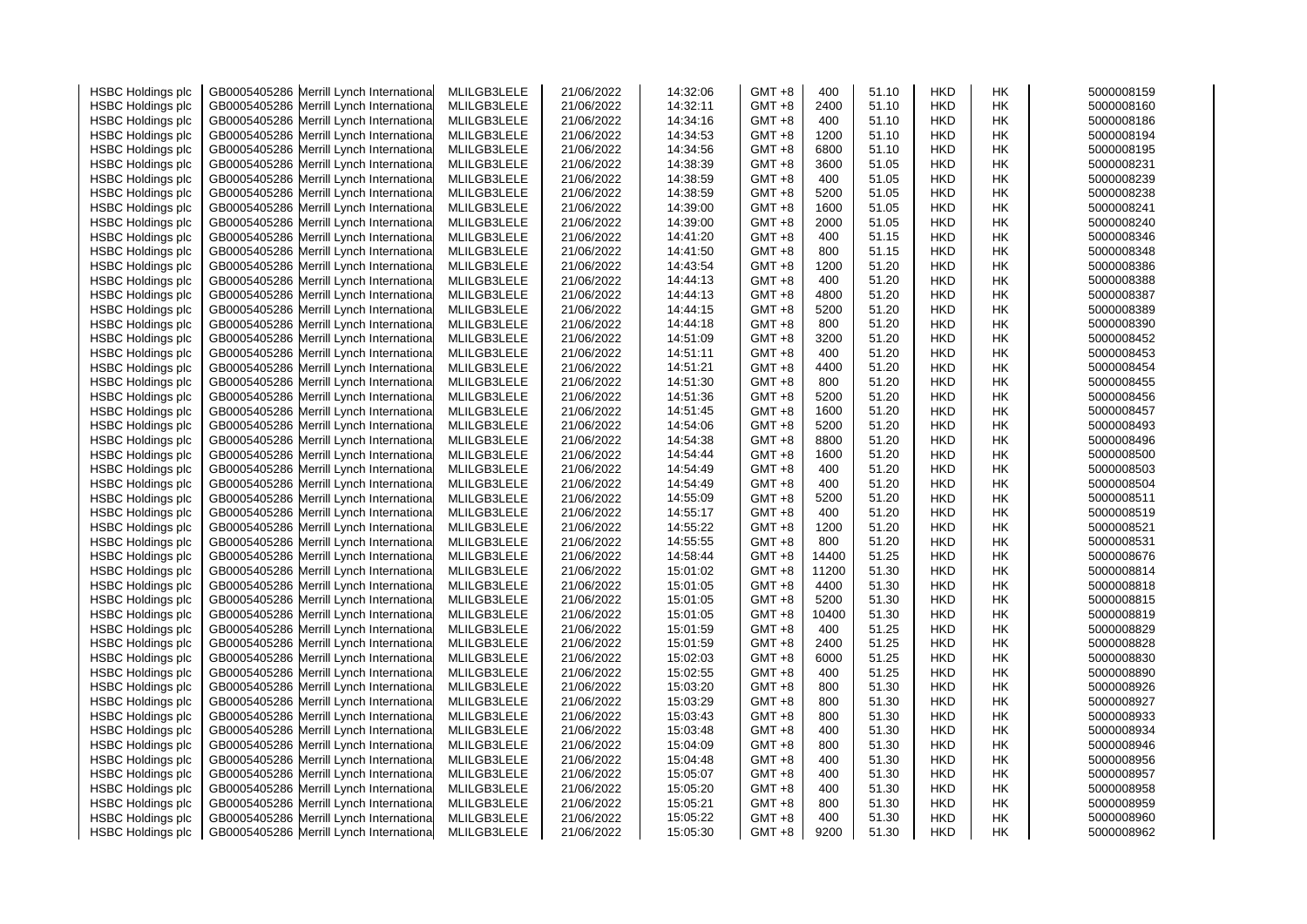| <b>HSBC Holdings plc</b> |              | GB0005405286 Merrill Lynch Internationa  | MLILGB3LELE | 21/06/2022 | 15:06:18 | GMT +8   | 28800 | 51.35 | <b>HKD</b> | НK        | 5000009078 |
|--------------------------|--------------|------------------------------------------|-------------|------------|----------|----------|-------|-------|------------|-----------|------------|
| <b>HSBC Holdings plc</b> | GB0005405286 | Merrill Lynch Internationa               | MLILGB3LELE | 21/06/2022 | 15:07:08 | GMT +8   | 4800  | 51.35 | <b>HKD</b> | HK        | 5000009105 |
| <b>HSBC Holdings plc</b> |              | GB0005405286 Merrill Lynch Internationa  | MLILGB3LELE | 21/06/2022 | 15:07:33 | GMT +8   | 12800 | 51.30 | <b>HKD</b> | НK        | 5000009110 |
| <b>HSBC Holdings plc</b> |              | GB0005405286 Merrill Lynch Internationa  | MLILGB3LELE | 21/06/2022 | 15:08:52 | GMT +8   | 2400  | 51.30 | <b>HKD</b> | <b>HK</b> | 5000009151 |
| <b>HSBC Holdings plc</b> |              | GB0005405286 Merrill Lynch Internationa  | MLILGB3LELE | 21/06/2022 | 15:09:49 | GMT +8   | 400   | 51.25 | <b>HKD</b> | <b>HK</b> | 5000009176 |
| <b>HSBC Holdings plc</b> |              | GB0005405286 Merrill Lynch Internationa  | MLILGB3LELE | 21/06/2022 | 15:09:49 | GMT +8   | 400   | 51.25 | <b>HKD</b> | HK        | 5000009177 |
| <b>HSBC Holdings plc</b> |              | GB0005405286 Merrill Lynch Internationa  | MLILGB3LELE | 21/06/2022 | 15:09:51 | GMT +8   | 400   | 51.25 | HKD        | НK        | 5000009178 |
| <b>HSBC Holdings plc</b> |              | GB0005405286 Merrill Lynch Internationa  | MLILGB3LELE | 21/06/2022 | 15:09:58 | GMT +8   | 10400 | 51.25 | <b>HKD</b> | <b>HK</b> | 5000009179 |
| <b>HSBC Holdings plc</b> |              | GB0005405286 Merrill Lynch Internationa  | MLILGB3LELE | 21/06/2022 | 15:10:10 | GMT +8   | 400   | 51.25 | <b>HKD</b> | HK        | 5000009212 |
| <b>HSBC Holdings plc</b> |              | GB0005405286 Merrill Lynch Internationa  | MLILGB3LELE | 21/06/2022 | 15:10:10 | GMT +8   | 3200  | 51.25 | <b>HKD</b> | HK        | 5000009210 |
| <b>HSBC Holdings plc</b> |              | GB0005405286 Merrill Lynch Internationa  | MLILGB3LELE | 21/06/2022 | 15:10:10 | GMT +8   | 2000  | 51.25 | HKD        | HK        | 5000009211 |
|                          |              | GB0005405286 Merrill Lynch Internationa  | MLILGB3LELE | 21/06/2022 | 15:13:35 | GMT +8   | 4800  | 51.35 | <b>HKD</b> | <b>HK</b> | 5000009459 |
| <b>HSBC Holdings plc</b> |              | GB0005405286 Merrill Lynch Internationa  | MLILGB3LELE |            | 15:13:49 |          | 400   | 51.40 | <b>HKD</b> | <b>HK</b> | 5000009547 |
| <b>HSBC Holdings plc</b> |              |                                          |             | 21/06/2022 |          | GMT +8   |       |       |            |           |            |
| <b>HSBC Holdings plc</b> |              | GB0005405286 Merrill Lynch Internationa  | MLILGB3LELE | 21/06/2022 | 15:13:49 | GMT +8   | 400   | 51.40 | <b>HKD</b> | HK        | 5000009548 |
| <b>HSBC Holdings plc</b> |              | GB0005405286 Merrill Lynch Internationa  | MLILGB3LELE | 21/06/2022 | 15:14:00 | GMT +8   | 800   | 51.40 | <b>HKD</b> | НK        | 5000009549 |
| <b>HSBC Holdings plc</b> |              | GB0005405286 Merrill Lynch Internationa  | MLILGB3LELE | 21/06/2022 | 15:14:00 | GMT +8   | 4800  | 51.40 | <b>HKD</b> | HK        | 5000009550 |
| <b>HSBC Holdings plc</b> |              | GB0005405286 Merrill Lynch Internationa  | MLILGB3LELE | 21/06/2022 | 15:14:02 | GMT +8   | 4800  | 51.40 | <b>HKD</b> | <b>HK</b> | 5000009551 |
| <b>HSBC Holdings plc</b> |              | GB0005405286 Merrill Lynch Internationa  | MLILGB3LELE | 21/06/2022 | 15:14:05 | GMT +8   | 1600  | 51.40 | <b>HKD</b> | HK        | 5000009558 |
| <b>HSBC Holdings plc</b> |              | GB0005405286 Merrill Lynch Internationa  | MLILGB3LELE | 21/06/2022 | 15:16:56 | GMT +8   | 1600  | 51.45 | HKD        | HK        | 5000009750 |
| <b>HSBC Holdings plc</b> |              | GB0005405286 Merrill Lynch Internationa  | MLILGB3LELE | 21/06/2022 | 15:17:02 | GMT +8   | 400   | 51.45 | <b>HKD</b> | HK        | 5000009751 |
| <b>HSBC Holdings plc</b> |              | GB0005405286 Merrill Lynch Internationa  | MLILGB3LELE | 21/06/2022 | 15:17:10 | GMT +8   | 800   | 51.45 | <b>HKD</b> | <b>HK</b> | 5000009752 |
| <b>HSBC Holdings plc</b> |              | GB0005405286 Merrill Lynch Internationa  | MLILGB3LELE | 21/06/2022 | 15:17:18 | GMT +8   | 800   | 51.45 | <b>HKD</b> | HK        | 5000009753 |
| <b>HSBC Holdings plc</b> |              | GB0005405286 Merrill Lynch Internationa  | MLILGB3LELE | 21/06/2022 | 15:17:29 | GMT +8   | 3200  | 51.45 | HKD        | НK        | 5000009777 |
| <b>HSBC Holdings plc</b> |              | GB0005405286 Merrill Lynch Internationa  | MLILGB3LELE | 21/06/2022 | 15:17:32 | GMT +8   | 2000  | 51.45 | <b>HKD</b> | HK        | 5000009778 |
| <b>HSBC Holdings plc</b> |              | GB0005405286 Merrill Lynch Internationa  | MLILGB3LELE | 21/06/2022 | 15:17:47 | GMT +8   | 2000  | 51.45 | <b>HKD</b> | HK        | 5000009779 |
| <b>HSBC Holdings plc</b> |              | GB0005405286 Merrill Lynch Internationa  | MLILGB3LELE | 21/06/2022 | 15:17:48 | GMT +8   | 400   | 51.45 | <b>HKD</b> | HK        | 5000009780 |
| <b>HSBC Holdings plc</b> |              | GB0005405286 Merrill Lynch Internationa  | MLILGB3LELE | 21/06/2022 | 15:17:49 | GMT +8   | 400   | 51.45 | <b>HKD</b> | HK        | 5000009781 |
| <b>HSBC Holdings plc</b> |              | GB0005405286 Merrill Lynch Internationa  | MLILGB3LELE | 21/06/2022 | 15:18:03 | GMT +8   | 400   | 51.45 | <b>HKD</b> | HK        | 5000009784 |
| <b>HSBC Holdings plc</b> |              | GB0005405286 Merrill Lynch Internationa  | MLILGB3LELE | 21/06/2022 | 15:18:03 | GMT +8   | 1200  | 51.45 | <b>HKD</b> | HK        | 5000009783 |
| <b>HSBC Holdings plc</b> |              | GB0005405286 Merrill Lynch Internationa  | MLILGB3LELE | 21/06/2022 | 15:18:04 | GMT +8   | 400   | 51.45 | <b>HKD</b> | HK        | 5000009785 |
| <b>HSBC Holdings plc</b> |              | GB0005405286 Merrill Lynch Internationa  | MLILGB3LELE | 21/06/2022 | 15:18:11 | GMT +8   | 3600  | 51.45 | <b>HKD</b> | HK        | 5000009788 |
| <b>HSBC Holdings plc</b> |              | GB0005405286 Merrill Lynch Internationa  | MLILGB3LELE | 21/06/2022 | 15:18:36 | GMT +8   | 400   | 51.45 | <b>HKD</b> | HK        | 5000009805 |
| <b>HSBC Holdings plc</b> |              | GB0005405286 Merrill Lynch Internationa  | MLILGB3LELE | 21/06/2022 | 15:18:36 | GMT +8   | 400   | 51.45 | <b>HKD</b> | HK        | 5000009806 |
| <b>HSBC Holdings plc</b> |              | GB0005405286 Merrill Lynch Internationa  | MLILGB3LELE | 21/06/2022 | 15:18:36 | GMT +8   | 13200 | 51.45 | <b>HKD</b> | HK        | 5000009804 |
| <b>HSBC Holdings plc</b> |              | GB0005405286 Merrill Lynch Internationa  | MLILGB3LELE | 21/06/2022 | 15:18:39 | GMT +8   | 1200  | 51.45 | <b>HKD</b> | HK        | 5000009807 |
| <b>HSBC Holdings plc</b> |              | GB0005405286 Merrill Lynch Internationa  | MLILGB3LELE | 21/06/2022 | 15:18:42 | GMT +8   | 1600  | 51.45 | <b>HKD</b> | <b>HK</b> | 5000009808 |
| <b>HSBC Holdings plc</b> |              | GB0005405286 Merrill Lynch Internationa  | MLILGB3LELE | 21/06/2022 | 15:18:44 | GMT +8   | 3600  | 51.45 | <b>HKD</b> | <b>HK</b> | 5000009809 |
| <b>HSBC Holdings plc</b> |              | GB0005405286 Merrill Lynch Internationa  | MLILGB3LELE | 21/06/2022 | 15:19:25 | GMT +8   | 6400  | 51.40 | <b>HKD</b> | HK        | 5000009827 |
| <b>HSBC Holdings plc</b> |              | GB0005405286 Merrill Lynch Internationa  | MLILGB3LELE | 21/06/2022 | 15:19:48 | GMT +8   | 400   | 51.40 | <b>HKD</b> | НK        | 5000009831 |
| <b>HSBC Holdings plc</b> |              | GB0005405286 Merrill Lynch Internationa  | MLILGB3LELE | 21/06/2022 | 15:20:04 | GMT +8   | 2000  | 51.40 | <b>HKD</b> | НK        | 5000009832 |
| <b>HSBC Holdings plc</b> |              | GB0005405286 Merrill Lynch Internationa  | MLILGB3LELE | 21/06/2022 | 15:20:30 | GMT +8   | 3600  | 51.40 | <b>HKD</b> | HK        | 5000009900 |
| <b>HSBC Holdings plc</b> |              | GB0005405286 Merrill Lynch Internationa  | MLILGB3LELE | 21/06/2022 | 15:20:35 | GMT +8   | 800   | 51.40 | <b>HKD</b> | HK        | 5000009911 |
| <b>HSBC Holdings plc</b> |              | GB0005405286 Merrill Lynch Internationa  | MLILGB3LELE | 21/06/2022 | 15:22:02 | GMT +8   | 4800  | 51.45 | <b>HKD</b> | HK        | 5000009989 |
| <b>HSBC Holdings plc</b> |              | GB0005405286 Merrill Lynch Internationa  | MLILGB3LELE | 21/06/2022 | 15:22:07 | GMT +8   | 5200  | 51.45 | <b>HKD</b> | <b>HK</b> | 5000009990 |
| <b>HSBC Holdings plc</b> |              | GB0005405286 Merrill Lynch Internationa  | MLILGB3LELE | 21/06/2022 | 15:22:12 | GMT +8   | 400   | 51.45 | <b>HKD</b> | <b>HK</b> | 5000010012 |
| <b>HSBC Holdings plc</b> |              | GB0005405286 Merrill Lynch Internationa  | MLILGB3LELE | 21/06/2022 | 15:22:40 | GMT +8   | 7600  | 51.45 | <b>HKD</b> | HK        | 5000010077 |
| <b>HSBC Holdings plc</b> |              | GB0005405286 Merrill Lynch Internationa  | MLILGB3LELE | 21/06/2022 | 15:23:02 | GMT +8   | 1600  | 51.45 | <b>HKD</b> | HK        | 5000010091 |
| <b>HSBC Holdings plc</b> |              | GB0005405286 Merrill Lynch Internationa  | MLILGB3LELE | 21/06/2022 | 15:23:23 | GMT +8   | 800   | 51.45 | <b>HKD</b> | <b>HK</b> | 5000010108 |
| <b>HSBC Holdings plc</b> |              | GB0005405286 Merrill Lynch Internationa  | MLILGB3LELE | 21/06/2022 | 15:23:35 | GMT +8   | 800   | 51.45 | <b>HKD</b> | <b>HK</b> | 5000010109 |
| <b>HSBC Holdings plc</b> |              | GB0005405286 Merrill Lynch Internationa  | MLILGB3LELE | 21/06/2022 | 15:23:40 | GMT +8   | 400   | 51.45 | <b>HKD</b> | HK        | 5000010110 |
| <b>HSBC Holdings plc</b> |              | GB0005405286 Merrill Lynch Internationa  | MLILGB3LELE | 21/06/2022 | 15:23:42 | GMT +8   | 400   | 51.45 | <b>HKD</b> | HK        | 5000010111 |
| <b>HSBC Holdings plc</b> |              | GB0005405286 Merrill Lynch International | MLILGB3LELE | 21/06/2022 | 15:23:42 | $GMT +8$ | 2400  | 51.45 | <b>HKD</b> | <b>HK</b> | 5000010112 |
|                          |              |                                          |             |            |          |          |       |       |            |           |            |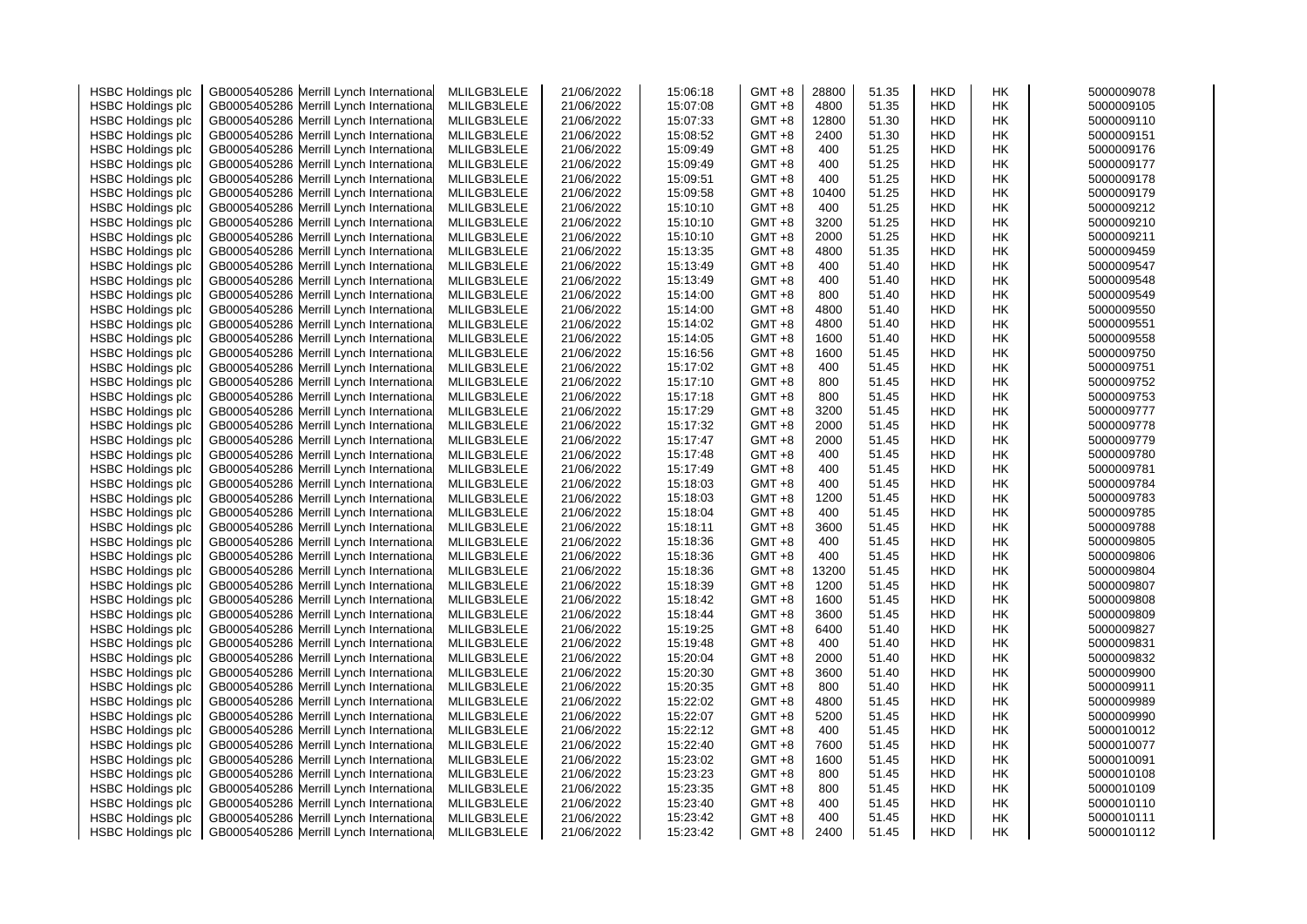| <b>HSBC Holdings plc</b> | GB0005405286 Merrill Lynch Internationa    | MLILGB3LELE | 21/06/2022 | 15:26:12 | $GMT + 8$  | 20400 | 51.50  | <b>HKD</b> | HK          | 5000010414             |
|--------------------------|--------------------------------------------|-------------|------------|----------|------------|-------|--------|------------|-------------|------------------------|
| <b>HSBC Holdings plc</b> | GB0005405286 Merrill Lynch Internationa    | MLILGB3LELE | 21/06/2022 | 15:28:57 | $GMT +8$   | 1600  | 51.50  | <b>HKD</b> | HK          | 5000010563             |
| <b>HSBC Holdings plc</b> | GB0005405286 Merrill Lynch Internationa    | MLILGB3LELE | 21/06/2022 | 15:28:59 | GMT +8     | 400   | 51.50  | <b>HKD</b> | HK          | 5000010564             |
| <b>HSBC Holdings plc</b> | GB0005405286 Merrill Lynch Internationa    | MLILGB3LELE | 21/06/2022 | 15:29:05 | GMT +8     | 1200  | 51.50  | <b>HKD</b> | HK          | 5000010565             |
| <b>HSBC Holdings plc</b> | GB0005405286 Merrill Lynch Internationa    | MLILGB3LELE | 21/06/2022 | 15:29:09 | GMT +8     | 400   | 51.50  | <b>HKD</b> | HK          | 5000010566             |
| <b>HSBC Holdings plc</b> | GB0005405286 Merrill Lynch Internationa    | MLILGB3LELE | 21/06/2022 | 15:29:11 | GMT +8     | 4800  | 51.50  | <b>HKD</b> | HK          | 5000010567             |
| <b>HSBC Holdings plc</b> | GB0005405286<br>Merrill Lynch Internationa | MLILGB3LELE | 21/06/2022 | 15:29:52 | $GMT + 8$  | 400   | 51.50  | <b>HKD</b> | HK          | 5000010599             |
| <b>HSBC Holdings plc</b> | GB0005405286 Merrill Lynch Internationa    | MLILGB3LELE | 21/06/2022 | 15:29:52 | GMT +8     | 1200  | 51.50  | <b>HKD</b> | HK          | 5000010598             |
| <b>HSBC Holdings plc</b> | GB0005405286<br>Merrill Lynch Internationa | MLILGB3LELE | 21/06/2022 | 15:29:55 | $GMT + 8$  | 400   | 51.50  | <b>HKD</b> | HK          | 5000010600             |
| <b>HSBC Holdings plc</b> | GB0005405286 Merrill Lynch Internationa    | MLILGB3LELE | 21/06/2022 | 15:30:04 | $GMT +8$   | 400   | 51.50  | <b>HKD</b> | HK          | 5000010615             |
| <b>HSBC Holdings plc</b> | GB0005405286 Merrill Lynch Internationa    | MLILGB3LELE | 21/06/2022 | 15:30:08 | GMT +8     | 1200  | 51.50  | <b>HKD</b> | HK          | 5000010643             |
| <b>HSBC Holdings plc</b> | GB0005405286 Merrill Lynch Internationa    | MLILGB3LELE | 21/06/2022 | 15:30:11 | GMT +8     | 400   | 51.50  | <b>HKD</b> | HK          | 5000010644             |
| <b>HSBC Holdings plc</b> | GB0005405286 Merrill Lynch Internationa    | MLILGB3LELE | 21/06/2022 | 15:30:14 | GMT +8     | 1600  | 51.50  | <b>HKD</b> | HK          | 5000010645             |
| <b>HSBC Holdings plc</b> | GB0005405286 Merrill Lynch Internationa    | MLILGB3LELE | 21/06/2022 | 15:31:16 | GMT +8     | 6000  | 51.55  | <b>HKD</b> | HK          | 5000010735             |
| <b>HSBC Holdings plc</b> | GB0005405286 Merrill Lynch Internationa    | MLILGB3LELE | 21/06/2022 | 15:32:15 | $GMT +8$   | 16000 | 51.65  | <b>HKD</b> | HK          | 5000011002             |
| <b>HSBC Holdings plc</b> | GB0005405286 Merrill Lynch Internationa    | MLILGB3LELE | 21/06/2022 | 15:32:23 | $GMT + 8$  | 17600 | 51.60  | <b>HKD</b> | HK          | 5000011014             |
| <b>HSBC Holdings plc</b> | GB0005405286 Merrill Lynch Internationa    | MLILGB3LELE | 21/06/2022 | 15:33:53 | $GMT + 8$  | 1600  | 51.60  | <b>HKD</b> | HK          | 5000011041             |
|                          |                                            |             |            |          |            |       |        |            |             |                        |
| <b>HSBC Holdings plc</b> | GB0005405286<br>Merrill Lynch Internationa | MLILGB3LELE | 21/06/2022 | 15:33:53 | $GMT + 8$  | 10400 | 51.60  | <b>HKD</b> | HK          | 5000011042             |
| <b>HSBC Holdings plc</b> | GB0005405286 Merrill Lynch Internationa    | MLILGB3LELE | 21/06/2022 | 15:34:31 | $GMT +8$   | 400   | 51.55  | <b>HKD</b> | HK          | 5000011080             |
| <b>HSBC Holdings plc</b> | GB0005405286 Merrill Lynch Internationa    | MLILGB3LELE | 21/06/2022 | 15:34:32 | GMT +8     | 7600  | 51.55  | <b>HKD</b> | HK          | 5000011081             |
| <b>HSBC Holdings plc</b> | GB0005405286 Merrill Lynch Internationa    | MLILGB3LELE | 21/06/2022 | 15:34:32 | GMT +8     | 2800  | 51.55  | HKD        | HK          | 5000011084             |
| <b>HSBC Holdings plc</b> | GB0005405286<br>Merrill Lynch Internationa | MLILGB3LELE | 21/06/2022 | 15:34:52 | $GMT +8$   | 8000  | 51.50  | <b>HKD</b> | HK          | 5000011114             |
| <b>HSBC Holdings plc</b> | GB0005405286 Merrill Lynch Internationa    | MLILGB3LELE | 21/06/2022 | 15:36:35 | $GMT +8$   | 6400  | 51.50  | <b>HKD</b> | HK          | 5000011219             |
| <b>HSBC Holdings plc</b> | GB0005405286 Merrill Lynch Internationa    | MLILGB3LELE | 21/06/2022 | 15:38:19 | $GMT +8$   | 400   | 51.50  | <b>HKD</b> | HK          | 5000011294             |
| <b>HSBC Holdings plc</b> | GB0005405286<br>Merrill Lynch Internationa | MLILGB3LELE | 21/06/2022 | 15:38:25 | $GMT + 8$  | 400   | 51.50  | <b>HKD</b> | HK          | 5000011296             |
| <b>HSBC Holdings plc</b> | GB0005405286 Merrill Lynch Internationa    | MLILGB3LELE | 21/06/2022 | 15:38:32 | GMT +8     | 5200  | 51.50  | <b>HKD</b> | HK          | 5000011298             |
| <b>HSBC Holdings plc</b> | GB0005405286 Merrill Lynch Internationa    | MLILGB3LELE | 21/06/2022 | 15:38:33 | GMT +8     | 400   | 51.50  | <b>HKD</b> | HK          | 5000011300             |
| <b>HSBC Holdings plc</b> | GB0005405286 Merrill Lynch Internationa    | MLILGB3LELE | 21/06/2022 | 15:38:33 | GMT +8     | 2000  | 51.50  | HKD        | HK          | 5000011299             |
| <b>HSBC Holdings plc</b> | GB0005405286 Merrill Lynch Internationa    | MLILGB3LELE | 21/06/2022 | 15:40:44 | $GMT +8$   | 2400  | 51.45  | <b>HKD</b> | HK          | 5000011348             |
| <b>HSBC Holdings plc</b> | GB0005405286 Merrill Lynch Internationa    | MLILGB3LELE | 21/06/2022 | 15:40:48 | $GMT + 8$  | 2000  | 51.45  | <b>HKD</b> | HK          | 5000011355             |
| <b>HSBC Holdings plc</b> | GB0005405286 Merrill Lynch Internationa    | MLILGB3LELE | 21/06/2022 | 15:40:49 | GMT +8     | 400   | 51.45  | <b>HKD</b> | HK          | 5000011356             |
| <b>HSBC Holdings plc</b> | GB0005405286<br>Merrill Lynch Internationa | MLILGB3LELE | 21/06/2022 | 15:40:52 | $GMT + 8$  | 3600  | 51.45  | <b>HKD</b> | HK          | 5000011357             |
| <b>HSBC Holdings plc</b> | GB0005405286 Merrill Lynch Internationa    | MLILGB3LELE | 21/06/2022 | 15:45:00 | GMT +8     | 7600  | 51.50  | <b>HKD</b> | HK          | 5000011557             |
| <b>HSBC Holdings plc</b> | GB0005405286<br>Merrill Lynch Internationa | MLILGB3LELE | 21/06/2022 | 15:45:12 | GMT +8     | 400   | 51.50  | <b>HKD</b> | HK          | 5000011561             |
| <b>HSBC Holdings plc</b> | GB0005405286 Merrill Lynch Internationa    | MLILGB3LELE | 21/06/2022 | 15:45:28 | GMT +8     | 800   | 51.50  | <b>HKD</b> | HK          | 5000011583             |
| <b>HSBC Holdings plc</b> | GB0005405286 Merrill Lynch Internationa    | MLILGB3LELE | 21/06/2022 | 15:48:01 | GMT +8     | 29600 | 51.55  | <b>HKD</b> | HK          | 5000011636             |
| <b>HSBC Holdings plc</b> | GB0005405286 Merrill Lynch Internationa    | MLILGB3LELE | 21/06/2022 | 15:48:32 | $GMT +8$   | 400   | 51.55  | <b>HKD</b> | HK          | 5000011669             |
| <b>HSBC Holdings plc</b> | GB0005405286<br>Merrill Lynch Internationa | MLILGB3LELE | 21/06/2022 | 15:48:32 | GMT +8     | 21600 | 51.55  | <b>HKD</b> | HK          | 5000011665             |
| <b>HSBC Holdings plc</b> | GB0005405286<br>Merrill Lynch Internationa | MLILGB3LELE | 21/06/2022 | 15:48:32 | GMT +8     | 7200  | 51.55  | <b>HKD</b> | HK          | 5000011667             |
| <b>HSBC Holdings plc</b> | GB0005405286 Merrill Lynch Internationa    | MLILGB3LELE | 21/06/2022 | 15:48:32 | GMT +8     | 1200  | 51.55  | <b>HKD</b> | HK          | 5000011668             |
| <b>HSBC Holdings plc</b> | GB0005405286<br>Merrill Lynch Internationa | MLILGB3LELE | 21/06/2022 | 15:48:34 | GMT +8     | 2000  | 51.55  | <b>HKD</b> | HK          | 5000011670             |
| <b>HSBC Holdings plc</b> | GB0005405286 Merrill Lynch Internationa    | MLILGB3LELE | 21/06/2022 | 15:48:40 | GMT +8     | 400   | 51.55  | <b>HKD</b> | HK          | 5000011671             |
| <b>HSBC Holdings plc</b> | GB0005405286 Merrill Lynch Internationa    | MLILGB3LELE | 21/06/2022 | 15:48:45 | GMT +8     | 400   | 51.55  | <b>HKD</b> | HK          | 5000011672             |
| <b>HSBC Holdings plc</b> | GB0005405286 Merrill Lynch Internationa    | MLILGB3LELE | 21/06/2022 | 15:48:47 | GMT +8     | 2400  | 51.55  | <b>HKD</b> | HK          | 5000011673             |
|                          | GB0005405286                               | MLILGB3LELE | 21/06/2022 | 15:49:13 | GMT +8     | 4000  | 51.55  | <b>HKD</b> | HK          | 5000011689             |
| <b>HSBC Holdings plc</b> | Merrill Lynch Internationa                 |             |            |          |            |       |        |            |             |                        |
| <b>HSBC Holdings plc</b> | GB0005405286<br>Merrill Lynch Internationa | MLILGB3LELE | 21/06/2022 | 15:49:14 | GMT +8     | 400   | 51.55  | <b>HKD</b> | HK          | 5000011690             |
| <b>HSBC Holdings plc</b> | GB0005405286 Merrill Lynch Internationa    | MLILGB3LELE | 21/06/2022 | 15:49:14 | GMT +8     | 2000  | 51.55  | <b>HKD</b> | HK          | 5000011691             |
| <b>HSBC Holdings plc</b> | GB0005405286<br>Merrill Lynch Internationa | MLILGB3LELE | 21/06/2022 | 15:49:18 | $GMT + 8$  | 800   | 51.55  | <b>HKD</b> | HK          | 5000011692             |
| <b>HSBC Holdings plc</b> | GB0005405286<br>Merrill Lynch Internationa | MLILGB3LELE | 21/06/2022 | 15:49:21 | GMT +8     | 1600  | 51.55  | <b>HKD</b> | HK          | 5000011693             |
| <b>HSBC Holdings plc</b> | GB0005405286 Merrill Lynch Internationa    | MLILGB3LELE | 21/06/2022 | 10:28:08 | BST        | 523   | 538.70 | GBp        | <b>XLON</b> | 0XL4A000000000005N7KPF |
| <b>HSBC Holdings plc</b> | GB0005405286 Merrill Lynch Internationa    | MLILGB3LELE | 21/06/2022 | 10:28:08 | BST        | 672   | 538.70 | GBp        | <b>XLON</b> | 0XL4A000000000005N7KPG |
| <b>HSBC Holdings plc</b> | GB0005405286 Merrill Lynch International   | MLILGB3LELE | 21/06/2022 | 10:28:37 | <b>BST</b> | 1358  | 539.00 | GBp        | <b>XLON</b> | 0XL4A000000000005N7KQO |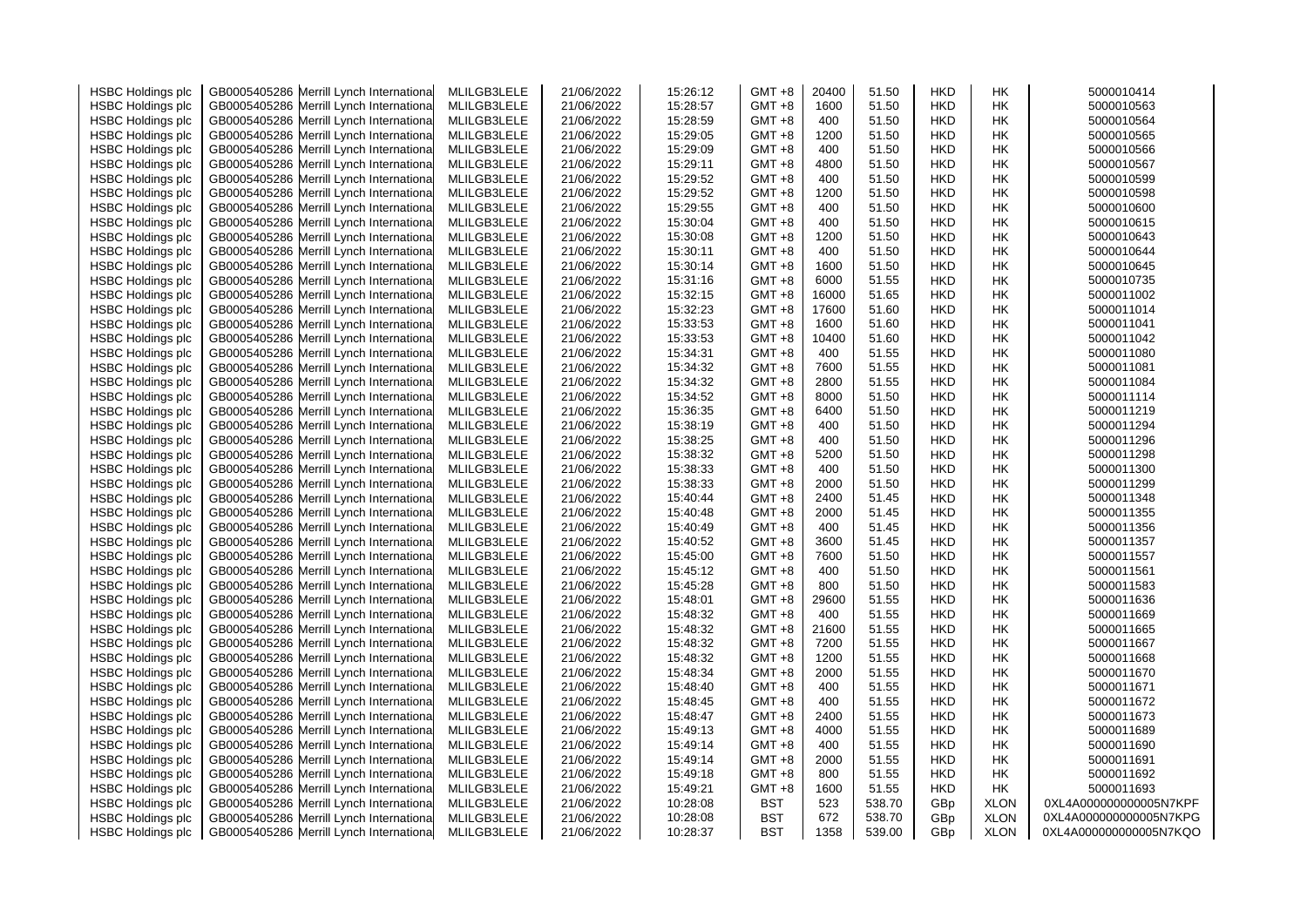| <b>HSBC Holdings plc</b> | GB0005405286 Merrill Lynch Internationa    | MLILGB3LELE | 21/06/2022 | 10:29:01 | BST        | 1229 | 539.00 | GBp | <b>XLON</b> | 0XL4A000000000005N7KRK |
|--------------------------|--------------------------------------------|-------------|------------|----------|------------|------|--------|-----|-------------|------------------------|
| <b>HSBC Holdings plc</b> | Merrill Lynch Internationa<br>GB0005405286 | MLILGB3LELE | 21/06/2022 | 10:30:00 | <b>BST</b> | 5    | 539.10 | GBp | <b>XLON</b> | 0XL4A000000000005N7KT1 |
| <b>HSBC Holdings plc</b> | GB0005405286<br>Merrill Lynch Internationa | MLILGB3LELE | 21/06/2022 | 10:30:00 | <b>BST</b> | 240  | 539.10 | GBp | <b>XLON</b> | 0XL4A000000000005N7KT2 |
| <b>HSBC Holdings plc</b> | GB0005405286<br>Merrill Lynch Internationa | MLILGB3LELE | 21/06/2022 | 10:30:00 | <b>BST</b> | 6    | 539.10 | GBp | <b>XLON</b> | 0XL4A000000000005N7KT3 |
| <b>HSBC Holdings plc</b> | Merrill Lynch Internationa<br>GB0005405286 | MLILGB3LELE | 21/06/2022 | 10:30:00 | <b>BST</b> | 1000 | 539.10 | GBp | <b>XLON</b> | 0XL4A000000000005N7KT4 |
| <b>HSBC Holdings plc</b> | GB0005405286<br>Merrill Lynch Internationa | MLILGB3LELE | 21/06/2022 | 10:30:05 | BST        | 2931 | 538.90 | GBp | <b>XLON</b> | 0XL4A000000000005N7KTG |
| <b>HSBC Holdings plc</b> | GB0005405286<br>Merrill Lynch Internationa | MLILGB3LELE | 21/06/2022 | 10:30:15 | <b>BST</b> | 844  | 539.10 | GBp | <b>XLON</b> | 0XL4A000000000005N7KUB |
| <b>HSBC Holdings plc</b> | GB0005405286 Merrill Lynch Internationa    | MLILGB3LELE | 21/06/2022 | 10:30:31 | <b>BST</b> | 515  | 539.00 | GBp | <b>XLON</b> | 0XL4A000000000005N7KUL |
| <b>HSBC Holdings plc</b> | GB0005405286<br>Merrill Lynch Internationa | MLILGB3LELE | 21/06/2022 | 10:32:05 | BST        | 1000 | 539.30 | GBp | <b>XLON</b> | 0XL4A000000000005N7L0C |
| <b>HSBC Holdings plc</b> | GB0005405286 Merrill Lynch Internationa    | MLILGB3LELE | 21/06/2022 | 10:32:05 | BST        | 950  | 539.30 | GBp | <b>XLON</b> | 0XL4A000000000005N7L0D |
| <b>HSBC Holdings plc</b> | GB0005405286<br>Merrill Lynch Internationa | MLILGB3LELE | 21/06/2022 | 10:32:29 | BST        | 24   | 539.50 | GBp | <b>XLON</b> | 0XL4A000000000005N7L0V |
| <b>HSBC Holdings plc</b> | GB0005405286 Merrill Lynch Internationa    | MLILGB3LELE | 21/06/2022 | 10:32:29 | <b>BST</b> | 216  | 539.50 | GBp | <b>XLON</b> | 0XL4A000000000005N7L10 |
| <b>HSBC Holdings plc</b> | GB0005405286<br>Merrill Lynch Internationa | MLILGB3LELE | 21/06/2022 | 10:32:33 | BST        | 240  | 539.50 | GBp | <b>XLON</b> | 0XL4A000000000005N7L18 |
| <b>HSBC Holdings plc</b> | GB0005405286<br>Merrill Lynch Internationa | MLILGB3LELE | 21/06/2022 | 10:32:39 | BST        | 160  | 539.50 | GBp | <b>XLON</b> | 0XL4A000000000005N7L1E |
| <b>HSBC Holdings plc</b> | GB0005405286 Merrill Lynch Internationa    | MLILGB3LELE | 21/06/2022 | 10:32:39 | <b>BST</b> | 1270 | 539.50 | GBp | <b>XLON</b> | 0XL4A000000000005N7L1F |
| <b>HSBC Holdings plc</b> | GB0005405286<br>Merrill Lynch Internationa | MLILGB3LELE | 21/06/2022 | 10:32:39 | <b>BST</b> | 80   | 539.50 | GBp | <b>XLON</b> | 0XL4A000000000005N7L1G |
| <b>HSBC Holdings plc</b> | GB0005405286 Merrill Lynch Internationa    | MLILGB3LELE | 21/06/2022 | 10:33:01 | <b>BST</b> | 1721 | 539.40 | GBp | <b>XLON</b> | 0XL4A000000000005N7L20 |
| <b>HSBC Holdings plc</b> | Merrill Lynch Internationa<br>GB0005405286 | MLILGB3LELE | 21/06/2022 | 10:33:44 | <b>BST</b> | 1000 | 539.60 | GBp | <b>XLON</b> | 0XL4A000000000005N7L3C |
|                          |                                            |             |            | 10:33:51 |            | 1063 | 539.50 |     | <b>XLON</b> | 0XL4A000000000005N7L3J |
| <b>HSBC Holdings plc</b> | GB0005405286 Merrill Lynch Internationa    | MLILGB3LELE | 21/06/2022 | 10:33:51 | BST        | 1165 | 539.20 | GBp |             | 0XL4A000000000005N7L3K |
| <b>HSBC Holdings plc</b> | GB0005405286<br>Merrill Lynch Internationa | MLILGB3LELE | 21/06/2022 |          | <b>BST</b> | 703  |        | GBp | <b>XLON</b> |                        |
| <b>HSBC Holdings plc</b> | GB0005405286<br>Merrill Lynch Internationa | MLILGB3LELE | 21/06/2022 | 10:33:51 | <b>BST</b> |      | 539.10 | GBp | <b>XLON</b> | 0XL4A000000000005N7L3L |
| <b>HSBC Holdings plc</b> | GB0005405286<br>Merrill Lynch Internationa | MLILGB3LELE | 21/06/2022 | 10:33:55 | <b>BST</b> | 1923 | 539.00 | GBp | <b>XLON</b> | 0XL4A000000000005N7L4H |
| <b>HSBC Holdings plc</b> | Merrill Lynch Internationa<br>GB0005405286 | MLILGB3LELE | 21/06/2022 | 10:34:24 | <b>BST</b> | 119  | 539.00 | GBp | <b>CHIX</b> | 0XL4A000000000005N7L5F |
| <b>HSBC Holdings plc</b> | GB0005405286<br>Merrill Lynch Internationa | MLILGB3LELE | 21/06/2022 | 10:35:41 | <b>BST</b> | 770  | 539.30 | GBp | <b>XLON</b> | 0XL4A000000000005N7L70 |
| <b>HSBC Holdings plc</b> | Merrill Lynch Internationa<br>GB0005405286 | MLILGB3LELE | 21/06/2022 | 10:36:03 | <b>BST</b> | 2355 | 539.70 | GBp | <b>XLON</b> | 0XL4A000000000005N7L7R |
| <b>HSBC Holdings plc</b> | GB0005405286 Merrill Lynch Internationa    | MLILGB3LELE | 21/06/2022 | 10:36:18 | BST        | 1498 | 539.60 | GBp | <b>XLON</b> | 0XL4A000000000005N7L8F |
| <b>HSBC Holdings plc</b> | Merrill Lynch Internationa<br>GB0005405286 | MLILGB3LELE | 21/06/2022 | 10:36:20 | <b>BST</b> | 594  | 539.40 | GBp | <b>CHIX</b> | 0XL4A000000000005N7L8J |
| <b>HSBC Holdings plc</b> | GB0005405286 Merrill Lynch Internationa    | MLILGB3LELE | 21/06/2022 | 10:37:08 | <b>BST</b> | 1000 | 539.90 | GBp | <b>XLON</b> | 0XL4A000000000005N7L9T |
| <b>HSBC Holdings plc</b> | GB0005405286<br>Merrill Lynch Internationa | MLILGB3LELE | 21/06/2022 | 10:37:08 | BST        | 817  | 539.90 | GBp | <b>XLON</b> | 0XL4A000000000005N7L9U |
| <b>HSBC Holdings plc</b> | GB0005405286<br>Merrill Lynch Internationa | MLILGB3LELE | 21/06/2022 | 10:37:08 | <b>BST</b> | 261  | 539.90 | GBp | <b>XLON</b> | 0XL4A000000000005N7L9V |
| <b>HSBC Holdings plc</b> | GB0005405286 Merrill Lynch Internationa    | MLILGB3LELE | 21/06/2022 | 10:37:58 | BST        | 998  | 539.90 | GBp | <b>XLON</b> | 0XL4A000000000005N7LBA |
| <b>HSBC Holdings plc</b> | GB0005405286<br>Merrill Lynch Internationa | MLILGB3LELE | 21/06/2022 | 10:37:59 | <b>BST</b> | 341  | 539.90 | GBp | <b>BATE</b> | 0XL44000000000005N7LHS |
| <b>HSBC Holdings plc</b> | GB0005405286 Merrill Lynch Internationa    | MLILGB3LELE | 21/06/2022 | 10:37:59 | BST        | 908  | 539.90 | GBp | <b>BATE</b> | 0XL44000000000005N7LHT |
| <b>HSBC Holdings plc</b> | GB0005405286<br>Merrill Lynch Internationa | MLILGB3LELE | 21/06/2022 | 10:38:21 | BST        | 1000 | 539.90 | GBp | <b>XLON</b> | 0XL4A000000000005N7LC5 |
| <b>HSBC Holdings plc</b> | GB0005405286 Merrill Lynch Internationa    | MLILGB3LELE | 21/06/2022 | 10:38:43 | BST        | 1000 | 539.80 | GBp | <b>XLON</b> | 0XL4A000000000005N7LCS |
| <b>HSBC Holdings plc</b> | GB0005405286<br>Merrill Lynch Internationa | MLILGB3LELE | 21/06/2022 | 10:38:43 | BST        | 1600 | 539.80 | GBp | <b>XLON</b> | 0XL4A000000000005N7LCR |
| <b>HSBC Holdings plc</b> | GB0005405286<br>Merrill Lynch Internationa | MLILGB3LELE | 21/06/2022 | 10:38:51 | <b>BST</b> | 305  | 539.80 | GBp | <b>CHIX</b> | 0XL4A000000000005N7LDE |
| <b>HSBC Holdings plc</b> | GB0005405286<br>Merrill Lynch Internationa | MLILGB3LELE | 21/06/2022 | 10:38:51 | <b>BST</b> | 1062 | 539.80 | GBp | <b>CHIX</b> | 0XL4A000000000005N7LDF |
| <b>HSBC Holdings plc</b> | GB0005405286<br>Merrill Lynch Internationa | MLILGB3LELE | 21/06/2022 | 10:38:53 | BST        | 1341 | 540.40 | GBp | <b>XLON</b> | 0XL4A000000000005N7LEC |
| <b>HSBC Holdings plc</b> | GB0005405286 Merrill Lynch Internationa    | MLILGB3LELE | 21/06/2022 | 10:38:54 | <b>BST</b> | 2470 | 540.30 | GBp | <b>XLON</b> | 0XL4A000000000005N7LF0 |
| <b>HSBC Holdings plc</b> | GB0005405286<br>Merrill Lynch Internationa | MLILGB3LELE | 21/06/2022 | 10:38:57 | <b>BST</b> | 271  | 540.10 | GBp | <b>BATE</b> | 0XL44000000000005N7LKF |
| <b>HSBC Holdings plc</b> | GB0005405286 Merrill Lynch Internationa    | MLILGB3LELE | 21/06/2022 | 10:38:57 | BST        | 852  | 540.10 | GBp | <b>CHIX</b> | 0XL4A000000000005N7LF4 |
| <b>HSBC Holdings plc</b> | Merrill Lynch Internationa<br>GB0005405286 | MLILGB3LELE | 21/06/2022 | 10:39:03 | <b>BST</b> | 649  | 540.30 | GBp | <b>CHIX</b> | 0XL4A000000000005N7LFM |
| <b>HSBC Holdings plc</b> | GB0005405286 Merrill Lynch Internationa    | MLILGB3LELE | 21/06/2022 | 10:39:03 | <b>BST</b> | 466  | 540.30 | GBp | <b>XLON</b> | 0XL4A000000000005N7LFN |
| <b>HSBC Holdings plc</b> | GB0005405286<br>Merrill Lynch Internationa | MLILGB3LELE | 21/06/2022 | 10:39:30 | <b>BST</b> | 251  | 540.50 | GBp | <b>XLON</b> | 0XL4A000000000005N7LH4 |
| <b>HSBC Holdings plc</b> | GB0005405286<br>Merrill Lynch Internationa | MLILGB3LELE | 21/06/2022 | 10:39:30 | <b>BST</b> | 447  | 540.50 | GBp | <b>XLON</b> | 0XL4A000000000005N7LH5 |
| <b>HSBC Holdings plc</b> | GB0005405286<br>Merrill Lynch Internationa | MLILGB3LELE | 21/06/2022 | 10:40:09 | <b>BST</b> | 457  | 540.30 | GBp | <b>CHIX</b> | 0XL4A000000000005N7LIC |
| <b>HSBC Holdings plc</b> | Merrill Lynch Internationa<br>GB0005405286 | MLILGB3LELE | 21/06/2022 | 10:40:09 | <b>BST</b> | 790  | 540.20 | GBp | <b>BATE</b> | 0XL44000000000005N7LN3 |
| <b>HSBC Holdings plc</b> | GB0005405286 Merrill Lynch Internationa    | MLILGB3LELE | 21/06/2022 | 10:40:09 | <b>BST</b> | 1026 | 540.40 | GBp | <b>XLON</b> | 0XL4A000000000005N7LIF |
| <b>HSBC Holdings plc</b> | Merrill Lynch Internationa<br>GB0005405286 | MLILGB3LELE | 21/06/2022 | 10:40:09 | BST        | 551  | 540.30 | GBp | <b>XLON</b> | 0XL4A000000000005N7LIG |
| <b>HSBC Holdings plc</b> | GB0005405286 Merrill Lynch Internationa    | MLILGB3LELE | 21/06/2022 | 10:40:09 | <b>BST</b> | 520  | 540.20 | GBp | <b>XLON</b> | 0XL4A000000000005N7LIH |
| <b>HSBC Holdings plc</b> | GB0005405286 Merrill Lynch International   | MLILGB3LELE | 21/06/2022 | 10:40:27 | <b>BST</b> | 71   | 540.20 | GBp | <b>CHIX</b> | 0XL4A000000000005N7LJ9 |
|                          |                                            |             |            |          |            |      |        |     |             |                        |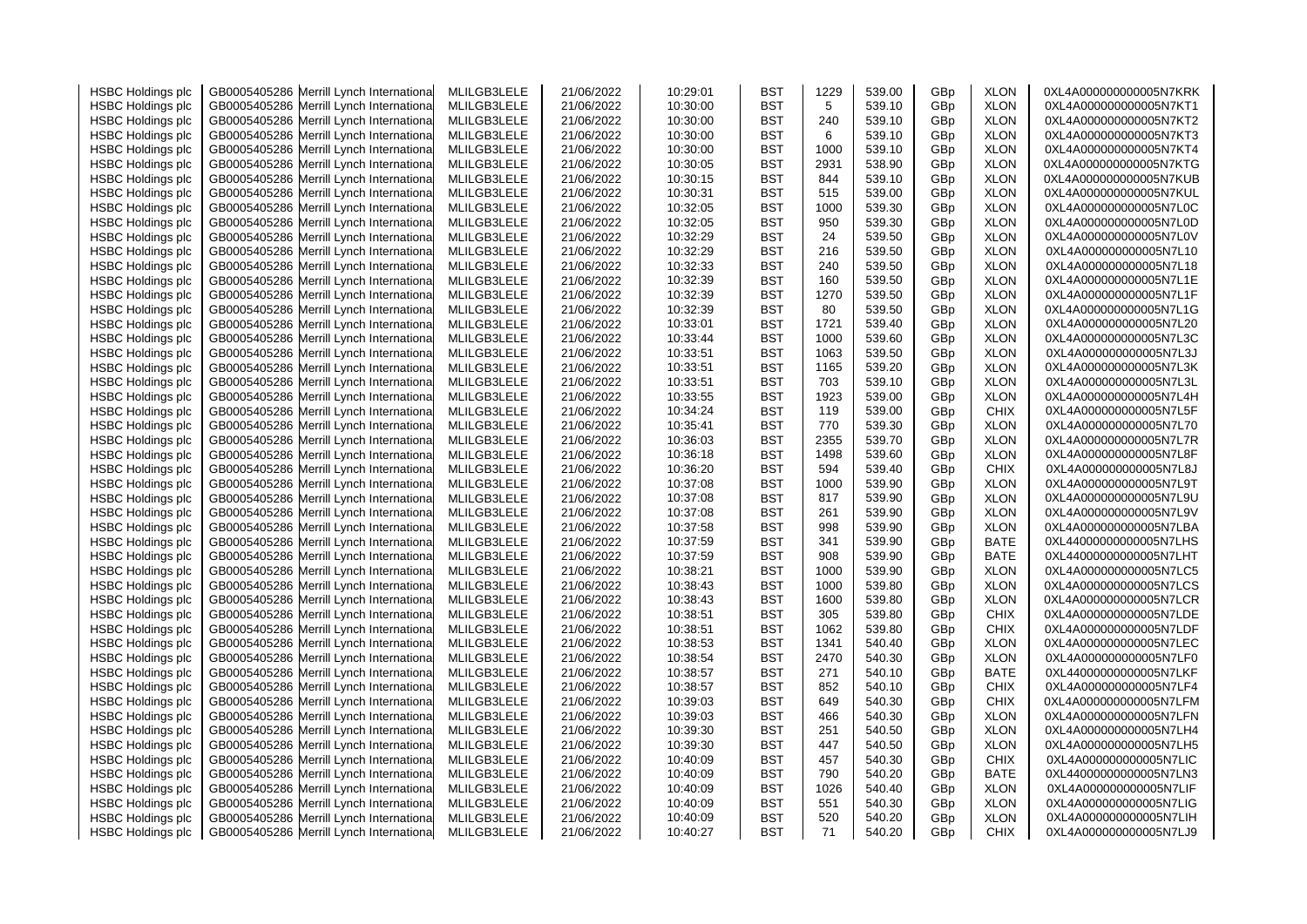| <b>HSBC Holdings plc</b> | GB0005405286 Merrill Lynch Internationa    | MLILGB3LELE | 21/06/2022 | 10:40:27 | <b>BST</b> | 1041           | 540.20 | GBp             | <b>BATE</b> | 0XL44000000000005N7LNI |
|--------------------------|--------------------------------------------|-------------|------------|----------|------------|----------------|--------|-----------------|-------------|------------------------|
| <b>HSBC Holdings plc</b> | GB0005405286 Merrill Lynch Internationa    | MLILGB3LELE | 21/06/2022 | 10:40:27 | <b>BST</b> | 533            | 540.20 | GBp             | <b>CHIX</b> | 0XL4A000000000005N7LJA |
| <b>HSBC Holdings plc</b> | GB0005405286 Merrill Lynch Internationa    | MLILGB3LELE | 21/06/2022 | 10:40:27 | BST        | 198            | 540.20 | GBp             | <b>CHIX</b> | 0XL4A000000000005N7LJB |
| <b>HSBC Holdings plc</b> | GB0005405286<br>Merrill Lynch Internationa | MLILGB3LELE | 21/06/2022 | 10:40:27 | <b>BST</b> | 668            | 540.20 | GBp             | <b>XLON</b> | 0XL4A000000000005N7LJC |
| <b>HSBC Holdings plc</b> | GB0005405286 Merrill Lynch Internationa    | MLILGB3LELE | 21/06/2022 | 10:41:40 | <b>BST</b> | 381            | 540.50 | GBp             | <b>CHIX</b> | 0XL4A000000000005N7LL9 |
| <b>HSBC Holdings plc</b> | GB0005405286<br>Merrill Lynch Internationa | MLILGB3LELE | 21/06/2022 | 10:41:51 | <b>BST</b> | 1066           | 540.50 | GBp             | BATE        | 0XL44000000000005N7LQM |
| <b>HSBC Holdings plc</b> | GB0005405286<br>Merrill Lynch Internationa | MLILGB3LELE | 21/06/2022 | 10:41:51 | <b>BST</b> | 807            | 540.50 | GBp             | <b>CHIX</b> | 0XL4A000000000005N7LLJ |
| <b>HSBC Holdings plc</b> | GB0005405286 Merrill Lynch Internationa    | MLILGB3LELE | 21/06/2022 | 10:42:22 | <b>BST</b> | 120            | 540.90 | GBp             | <b>XLON</b> | 0XL4A000000000005N7LMT |
| <b>HSBC Holdings plc</b> | GB0005405286<br>Merrill Lynch Internationa | MLILGB3LELE | 21/06/2022 | 10:42:23 | <b>BST</b> | 1577           | 541.00 | GBp             | <b>XLON</b> | 0XL4A000000000005N7LN1 |
| <b>HSBC Holdings plc</b> | GB0005405286 Merrill Lynch Internationa    | MLILGB3LELE | 21/06/2022 | 10:42:23 | <b>BST</b> | 8              | 541.00 | GBp             | <b>XLON</b> | 0XL4A000000000005N7LN2 |
| <b>HSBC Holdings plc</b> | Merrill Lynch Internationa<br>GB0005405286 | MLILGB3LELE | 21/06/2022 | 10:42:23 | BST        | 1949           | 541.00 | GBp             | <b>XLON</b> | 0XL4A000000000005N7LN3 |
| <b>HSBC Holdings plc</b> | GB0005405286 Merrill Lynch Internationa    | MLILGB3LELE | 21/06/2022 | 10:42:32 | BST        | 715            | 541.10 | GBp             | <b>CHIX</b> | 0XL4A000000000005N7LND |
| <b>HSBC Holdings plc</b> | GB0005405286<br>Merrill Lynch Internationa | MLILGB3LELE | 21/06/2022 | 10:42:32 | <b>BST</b> | 3              | 541.10 | GBp             | <b>CHIX</b> | 0XL4A000000000005N7LNE |
|                          | GB0005405286<br>Merrill Lynch Internationa | MLILGB3LELE |            | 10:42:32 | <b>BST</b> | 1290           | 541.10 |                 | <b>XLON</b> | 0XL4A000000000005N7LNF |
| <b>HSBC Holdings plc</b> |                                            |             | 21/06/2022 |          |            | 664            |        | GBp             |             |                        |
| <b>HSBC Holdings plc</b> | GB0005405286 Merrill Lynch Internationa    | MLILGB3LELE | 21/06/2022 | 10:42:57 | <b>BST</b> |                | 541.10 | GBp             | <b>CHIX</b> | 0XL4A000000000005N7LOA |
| <b>HSBC Holdings plc</b> | GB0005405286 Merrill Lynch Internationa    | MLILGB3LELE | 21/06/2022 | 10:42:57 | <b>BST</b> | 796            | 541.00 | GBp             | <b>XLON</b> | 0XL4A000000000005N7LOB |
| <b>HSBC Holdings plc</b> | GB0005405286 Merrill Lynch Internationa    | MLILGB3LELE | 21/06/2022 | 10:43:16 | <b>BST</b> | 429            | 541.10 | GBp             | <b>CHIX</b> | 0XL4A000000000005N7LOQ |
| <b>HSBC Holdings plc</b> | GB0005405286<br>Merrill Lynch Internationa | MLILGB3LELE | 21/06/2022 | 10:43:27 | BST        | 1022           | 541.00 | GBp             | <b>XLON</b> | 0XL4A000000000005N7LPC |
| <b>HSBC Holdings plc</b> | GB0005405286 Merrill Lynch Internationa    | MLILGB3LELE | 21/06/2022 | 10:43:35 | BST        | 1073           | 541.10 | GBp             | <b>XLON</b> | 0XL4A000000000005N7LPS |
| <b>HSBC Holdings plc</b> | GB0005405286<br>Merrill Lynch Internationa | MLILGB3LELE | 21/06/2022 | 10:43:36 | BST        | 100            | 540.90 | GBp             | <b>XLON</b> | 0XL4A000000000005N7LQ5 |
| <b>HSBC Holdings plc</b> | GB0005405286 Merrill Lynch Internationa    | MLILGB3LELE | 21/06/2022 | 10:43:36 | <b>BST</b> | 515            | 540.90 | GBp             | <b>XLON</b> | 0XL4A000000000005N7LQ6 |
| <b>HSBC Holdings plc</b> | GB0005405286 Merrill Lynch Internationa    | MLILGB3LELE | 21/06/2022 | 10:43:36 | <b>BST</b> | 590            | 540.90 | GBp             | <b>CHIX</b> | 0XL4A000000000005N7LQ7 |
| <b>HSBC Holdings plc</b> | GB0005405286 Merrill Lynch International   | MLILGB3LELE | 21/06/2022 | 10:43:36 | BST        | 1202           | 540.90 | GBp             | BATE        | 0XL44000000000005N7LUR |
| <b>HSBC Holdings plc</b> | GB0005405286 Merrill Lynch Internationa    | MLILGB3LELE | 21/06/2022 | 10:43:38 | <b>BST</b> | 104            | 540.80 | GBp             | <b>CHIX</b> | 0XL4A000000000005N7LQF |
| <b>HSBC Holdings plc</b> | GB0005405286 Merrill Lynch Internationa    | MLILGB3LELE | 21/06/2022 | 10:43:38 | <b>BST</b> | 1000           | 540.80 | GBp             | BATE        | 0XL44000000000005N7LV2 |
| <b>HSBC Holdings plc</b> | GB0005405286 Merrill Lynch Internationa    | MLILGB3LELE | 21/06/2022 | 10:44:02 | <b>BST</b> | 295            | 540.70 | GBp             | <b>CHIX</b> | 0XL4A000000000005N7LQS |
| <b>HSBC Holdings plc</b> | Merrill Lynch Internationa<br>GB0005405286 | MLILGB3LELE | 21/06/2022 | 10:44:02 | <b>BST</b> | 158            | 540.70 | GBp             | <b>BATE</b> | 0XL44000000000005N7LVD |
| <b>HSBC Holdings plc</b> | GB0005405286 Merrill Lynch Internationa    | MLILGB3LELE | 21/06/2022 | 10:44:02 | <b>BST</b> | 1322           | 540.70 | GBp             | <b>XLON</b> | 0XL4A000000000005N7LQU |
| <b>HSBC Holdings plc</b> | GB0005405286 Merrill Lynch Internationa    | MLILGB3LELE | 21/06/2022 | 10:44:02 | <b>BST</b> | 301            | 540.60 | GBp             | <b>BATE</b> | 0XL44000000000005N7LVJ |
| <b>HSBC Holdings plc</b> | GB0005405286 Merrill Lynch Internationa    | MLILGB3LELE | 21/06/2022 | 10:44:17 | <b>BST</b> | $\overline{1}$ | 540.60 | GBp             | BATE        | 0XL44000000000005N7M07 |
| <b>HSBC Holdings plc</b> | GB0005405286 Merrill Lynch Internationa    | MLILGB3LELE | 21/06/2022 | 10:44:17 | <b>BST</b> | 208            | 540.60 | GBp             | <b>CHIX</b> | 0XL4A000000000005N7LRP |
| <b>HSBC Holdings plc</b> | GB0005405286 Merrill Lynch Internationa    | MLILGB3LELE | 21/06/2022 | 10:44:17 | <b>BST</b> | 593            | 540.60 | GBp             | <b>XLON</b> | 0XL4A000000000005N7LRQ |
| <b>HSBC Holdings plc</b> | GB0005405286 Merrill Lynch Internationa    | MLILGB3LELE | 21/06/2022 | 10:44:27 | <b>BST</b> | 866            | 540.50 | GBp             | <b>XLON</b> | 0XL4A000000000005N7LS7 |
| <b>HSBC Holdings plc</b> | GB0005405286<br>Merrill Lynch Internationa | MLILGB3LELE | 21/06/2022 | 10:44:47 | <b>BST</b> | 185            | 540.50 | GBp             | <b>CHIX</b> | 0XL4A000000000005N7LSD |
| <b>HSBC Holdings plc</b> | GB0005405286 Merrill Lynch Internationa    | MLILGB3LELE | 21/06/2022 | 10:45:13 | <b>BST</b> | 402            | 540.80 | GBp             | <b>CHIX</b> | 0XL4A000000000005N7LSS |
| <b>HSBC Holdings plc</b> | GB0005405286<br>Merrill Lynch Internationa | MLILGB3LELE | 21/06/2022 | 10:45:13 | <b>BST</b> | 1181           | 540.80 | GB <sub>p</sub> | <b>XLON</b> | 0XL4A000000000005N7LST |
| <b>HSBC Holdings plc</b> | GB0005405286 Merrill Lynch Internationa    | MLILGB3LELE | 21/06/2022 | 10:45:42 | <b>BST</b> | 76             | 540.60 | GBp             | <b>BATE</b> | 0XL44000000000005N7M24 |
| <b>HSBC Holdings plc</b> | GB0005405286<br>Merrill Lynch Internationa | MLILGB3LELE | 21/06/2022 | 10:45:42 | <b>BST</b> | 177            | 540.60 | GBp             | <b>CHIX</b> | 0XL4A000000000005N7LTL |
| <b>HSBC Holdings plc</b> | GB0005405286 Merrill Lynch Internationa    | MLILGB3LELE | 21/06/2022 | 10:45:42 | <b>BST</b> | 1111           | 540.60 | GBp             | <b>XLON</b> | 0XL4A000000000005N7LTM |
| <b>HSBC Holdings plc</b> | GB0005405286 Merrill Lynch Internationa    | MLILGB3LELE | 21/06/2022 |          | <b>BST</b> | 324            | 540.80 | GBp             | <b>BATE</b> | 0XL44000000000005N7M3O |
|                          |                                            |             |            | 10:46:33 |            |                |        |                 |             |                        |
| <b>HSBC Holdings plc</b> | GB0005405286<br>Merrill Lynch Internationa | MLILGB3LELE | 21/06/2022 | 10:46:33 | <b>BST</b> | 734            | 540.80 | GBp             | <b>CHIX</b> | 0XL4A000000000005N7LUQ |
| <b>HSBC Holdings plc</b> | GB0005405286 Merrill Lynch Internationa    | MLILGB3LELE | 21/06/2022 | 10:46:33 | <b>BST</b> | 1022           | 540.80 | GBp             | <b>XLON</b> | 0XL4A000000000005N7LUS |
| <b>HSBC Holdings plc</b> | Merrill Lynch Internationa<br>GB0005405286 | MLILGB3LELE | 21/06/2022 | 10:46:33 | BST        | 968            | 540.80 | GBp             | <b>XLON</b> | 0XL4A000000000005N7LUT |
| <b>HSBC Holdings plc</b> | GB0005405286 Merrill Lynch Internationa    | MLILGB3LELE | 21/06/2022 | 10:46:33 | BST        | 660            | 540.80 | GB <sub>p</sub> | <b>XLON</b> | 0XL4A000000000005N7LUU |
| <b>HSBC Holdings plc</b> | GB0005405286<br>Merrill Lynch Internationa | MLILGB3LELE | 21/06/2022 | 10:46:44 | <b>BST</b> | 470            | 540.80 | GBp             | <b>CHIX</b> | 0XL4A000000000005N7LV6 |
| <b>HSBC Holdings plc</b> | GB0005405286<br>Merrill Lynch Internationa | MLILGB3LELE | 21/06/2022 | 10:46:45 | <b>BST</b> | 2297           | 540.70 | GBp             | <b>XLON</b> | 0XL4A000000000005N7LV8 |
| <b>HSBC Holdings plc</b> | GB0005405286 Merrill Lynch Internationa    | MLILGB3LELE | 21/06/2022 | 10:47:25 | <b>BST</b> | 591            | 540.70 | GBp             | <b>CHIX</b> | 0XL4A000000000005N7M0J |
| <b>HSBC Holdings plc</b> | GB0005405286<br>Merrill Lynch Internationa | MLILGB3LELE | 21/06/2022 | 10:47:25 | <b>BST</b> | 1121           | 540.70 | GBp             | <b>XLON</b> | 0XL4A000000000005N7M0K |
| <b>HSBC Holdings plc</b> | GB0005405286 Merrill Lynch Internationa    | MLILGB3LELE | 21/06/2022 | 10:47:26 | <b>BST</b> | 519            | 540.60 | GBp             | <b>CHIX</b> | 0XL4A000000000005N7M0L |
| <b>HSBC Holdings plc</b> | Merrill Lynch Internationa<br>GB0005405286 | MLILGB3LELE | 21/06/2022 | 10:47:26 | BST        | 659            | 540.60 | GBp             | <b>XLON</b> | 0XL4A000000000005N7M0M |
| <b>HSBC Holdings plc</b> | GB0005405286 Merrill Lynch International   | MLILGB3LELE | 21/06/2022 | 10:47:26 | BST        | 628            | 540.60 | GBp             | <b>BATE</b> | 0XL44000000000005N7M4O |
| <b>HSBC Holdings plc</b> | GB0005405286 Merrill Lynch International   | MLILGB3LELE | 21/06/2022 | 10:47:49 | BST        | 1590           | 540.50 | GB <sub>p</sub> | <b>BATE</b> | 0XL44000000000005N7M5G |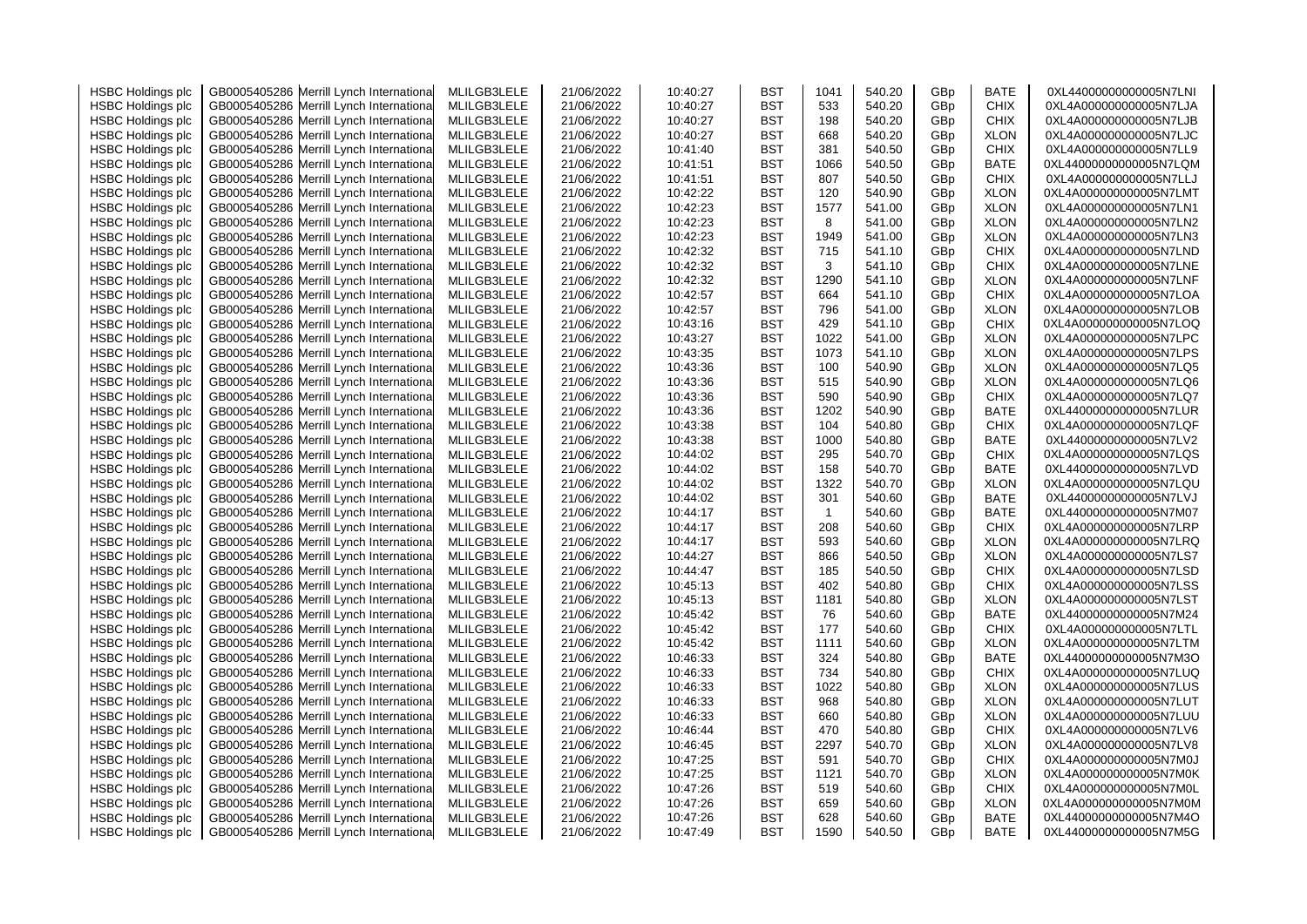| <b>HSBC Holdings plc</b> | GB0005405286 Merrill Lynch Internationa    | MLILGB3LELE | 21/06/2022 | 10:47:49             | <b>BST</b> | 1094 | 540.50           | GBp             | <b>XLON</b> | 0XL4A000000000005N7M17                           |
|--------------------------|--------------------------------------------|-------------|------------|----------------------|------------|------|------------------|-----------------|-------------|--------------------------------------------------|
| <b>HSBC Holdings plc</b> | GB0005405286 Merrill Lynch Internationa    | MLILGB3LELE | 21/06/2022 | 10:47:49             | <b>BST</b> | 258  | 540.50           | GBp             | <b>CHIX</b> | 0XL4A000000000005N7M18                           |
| <b>HSBC Holdings plc</b> | GB0005405286 Merrill Lynch Internationa    | MLILGB3LELE | 21/06/2022 | 10:47:50             | BST        | 45   | 540.40           | GBp             | BATE        | 0XL44000000000005N7M5H                           |
| <b>HSBC Holdings plc</b> | GB0005405286<br>Merrill Lynch Internationa | MLILGB3LELE | 21/06/2022 | 10:47:50             | <b>BST</b> | 328  | 540.40           | GBp             | <b>CHIX</b> | 0XL4A000000000005N7M19                           |
| <b>HSBC Holdings plc</b> | GB0005405286 Merrill Lynch Internationa    | MLILGB3LELE | 21/06/2022 | 10:47:50             | <b>BST</b> | 453  | 540.40           | GBp             | <b>XLON</b> | 0XL4A000000000005N7M1A                           |
| <b>HSBC Holdings plc</b> | GB0005405286<br>Merrill Lynch Internationa | MLILGB3LELE | 21/06/2022 | 10:48:34             | <b>BST</b> | 573  | 540.50           | GBp             | <b>XLON</b> | 0XL4A000000000005N7M2A                           |
| <b>HSBC Holdings plc</b> | GB0005405286<br>Merrill Lynch Internationa | MLILGB3LELE | 21/06/2022 | 10:48:39             | <b>BST</b> | 1619 | 540.40           | GBp             | BATE        | 0XL44000000000005N7M72                           |
| <b>HSBC Holdings plc</b> | GB0005405286 Merrill Lynch Internationa    | MLILGB3LELE | 21/06/2022 | 10:48:39             | <b>BST</b> | 395  | 540.40           | GBp             | <b>CHIX</b> | 0XL4A000000000005N7M2L                           |
| <b>HSBC Holdings plc</b> | Merrill Lynch Internationa<br>GB0005405286 | MLILGB3LELE | 21/06/2022 | 10:48:41             | <b>BST</b> | 698  | 540.30           | GBp             | <b>XLON</b> | 0XL4A000000000005N7M2P                           |
| <b>HSBC Holdings plc</b> | GB0005405286 Merrill Lynch Internationa    | MLILGB3LELE | 21/06/2022 | 10:48:41             | BST        | 678  | 540.30           | GBp             | BATE        | 0XL44000000000005N7M75                           |
| <b>HSBC Holdings plc</b> | Merrill Lynch Internationa<br>GB0005405286 | MLILGB3LELE | 21/06/2022 | 10:49:25             | BST        | 291  | 540.20           | GBp             | CHIX        | 0XL4A000000000005N7M45                           |
| <b>HSBC Holdings plc</b> | GB0005405286 Merrill Lynch Internationa    | MLILGB3LELE | 21/06/2022 | 10:49:25             | BST        | 959  | 540.20           | GBp             | BATE        | 0XL44000000000005N7M82                           |
| <b>HSBC Holdings plc</b> | GB0005405286<br>Merrill Lynch Internationa | MLILGB3LELE | 21/06/2022 | 10:49:25             | <b>BST</b> | 754  | 540.20           | GBp             | <b>XLON</b> | 0XL4A000000000005N7M46                           |
| <b>HSBC Holdings plc</b> | Merrill Lynch Internationa<br>GB0005405286 | MLILGB3LELE | 21/06/2022 | 10:49:25             | <b>BST</b> | 359  | 540.10           | GBp             | <b>BATE</b> | 0XL44000000000005N7M83                           |
|                          | GB0005405286 Merrill Lynch Internationa    | MLILGB3LELE | 21/06/2022 | 10:49:25             | <b>BST</b> | 1018 | 540.10           |                 | <b>XLON</b> | 0XL4A000000000005N7M47                           |
| <b>HSBC Holdings plc</b> |                                            |             |            |                      | <b>BST</b> | 306  |                  | GBp             |             | 0XL4A000000000005N7M48                           |
| <b>HSBC Holdings plc</b> | GB0005405286 Merrill Lynch Internationa    | MLILGB3LELE | 21/06/2022 | 10:49:25             |            |      | 540.10           | GBp             | <b>CHIX</b> |                                                  |
| <b>HSBC Holdings plc</b> | GB0005405286 Merrill Lynch Internationa    | MLILGB3LELE | 21/06/2022 | 10:49:25             | <b>BST</b> | 715  | 540.00           | GBp             | <b>XLON</b> | 0XL4A000000000005N7M49                           |
| <b>HSBC Holdings plc</b> | GB0005405286<br>Merrill Lynch Internationa | MLILGB3LELE | 21/06/2022 | 10:49:25             | BST        | 2133 | 539.90           | GBp             | <b>XLON</b> | 0XL4A000000000005N7M4A                           |
| <b>HSBC Holdings plc</b> | GB0005405286 Merrill Lynch Internationa    | MLILGB3LELE | 21/06/2022 | 10:49:25             | BST        | 255  | 539.90           | GBp             | CHIX        | 0XL4A000000000005N7M4B                           |
| <b>HSBC Holdings plc</b> | GB0005405286<br>Merrill Lynch Internationa | MLILGB3LELE | 21/06/2022 | 10:49:25             | BST        | 616  | 539.90           | GBp             | BATE        | 0XL44000000000005N7M84                           |
| <b>HSBC Holdings plc</b> | GB0005405286 Merrill Lynch Internationa    | MLILGB3LELE | 21/06/2022 | 10:49:26             | <b>BST</b> | 81   | 539.90           | GBp             | <b>BATE</b> | 0XL44000000000005N7M86                           |
| <b>HSBC Holdings plc</b> | GB0005405286 Merrill Lynch Internationa    | MLILGB3LELE | 21/06/2022 | 10:49:57             | <b>BST</b> | 182  | 539.80           | GBp             | BATE        | 0XL44000000000005N7M92                           |
| <b>HSBC Holdings plc</b> | GB0005405286 Merrill Lynch International   | MLILGB3LELE | 21/06/2022 | 10:49:57             | BST        | 967  | 539.80           | GBp             | <b>XLON</b> | 0XL4A000000000005N7M5E                           |
| <b>HSBC Holdings plc</b> | GB0005405286 Merrill Lynch Internationa    | MLILGB3LELE | 21/06/2022 | 10:50:16             | <b>BST</b> | 73   | 539.90           | GBp             | <b>XLON</b> | 0XL4A000000000005N7M66                           |
| <b>HSBC Holdings plc</b> | GB0005405286 Merrill Lynch Internationa    | MLILGB3LELE | 21/06/2022 | 10:50:16             | <b>BST</b> | 917  | 539.90           | GBp             | <b>XLON</b> | 0XL4A000000000005N7M67                           |
| <b>HSBC Holdings plc</b> | GB0005405286 Merrill Lynch Internationa    | MLILGB3LELE | 21/06/2022 | 10:50:16             | <b>BST</b> | 73   | 539.90           | GBp             | <b>XLON</b> | 0XL4A000000000005N7M68                           |
| <b>HSBC Holdings plc</b> | Merrill Lynch Internationa<br>GB0005405286 | MLILGB3LELE | 21/06/2022 | 10:50:30             | BST        | 193  | 540.20           | GBp             | BATE        | 0XL44000000000005N7MAG                           |
| <b>HSBC Holdings plc</b> | GB0005405286 Merrill Lynch Internationa    | MLILGB3LELE | 21/06/2022 | 10:50:30             | <b>BST</b> | 524  | 540.20           | GBp             | <b>CHIX</b> | 0XL4A000000000005N7M6K                           |
| <b>HSBC Holdings plc</b> | GB0005405286 Merrill Lynch Internationa    | MLILGB3LELE | 21/06/2022 | 10:50:34             | <b>BST</b> | 459  | 540.10           | GBp             | <b>XLON</b> | 0XL4A000000000005N7M6N                           |
| <b>HSBC Holdings plc</b> | GB0005405286 Merrill Lynch Internationa    | MLILGB3LELE | 21/06/2022 | 10:52:02             | <b>BST</b> | 470  | 540.20           | GBp             | BATE        | 0XL44000000000005N7MDN                           |
| <b>HSBC Holdings plc</b> | GB0005405286 Merrill Lynch Internationa    | MLILGB3LELE | 21/06/2022 | 10:53:04             | <b>BST</b> | 3465 | 540.10           | GBp             | <b>XLON</b> | 0XL4A000000000005N7MBH                           |
| <b>HSBC Holdings plc</b> | GB0005405286 Merrill Lynch Internationa    | MLILGB3LELE | 21/06/2022 | 10:53:15             | <b>BST</b> | 2092 | 540.10           | GBp             | <b>XLON</b> | 0XL4A000000000005N7MBV                           |
| <b>HSBC Holdings plc</b> | GB0005405286 Merrill Lynch Internationa    | MLILGB3LELE | 21/06/2022 | 10:53:15             | <b>BST</b> | 967  | 540.10           | GBp             | <b>CHIX</b> | 0XL4A000000000005N7MC0                           |
| <b>HSBC Holdings plc</b> | Merrill Lynch Internationa<br>GB0005405286 | MLILGB3LELE | 21/06/2022 | 10:53:15             | <b>BST</b> | 556  | 540.20           | GBp             | <b>XLON</b> | 0XL4A000000000005N7MC1                           |
| <b>HSBC Holdings plc</b> | GB0005405286 Merrill Lynch Internationa    | MLILGB3LELE | 21/06/2022 | 10:53:32             | BST        | 603  | 540.00           | GBp             | <b>XLON</b> | 0XL4A000000000005N7MCG                           |
| <b>HSBC Holdings plc</b> | GB0005405286<br>Merrill Lynch Internationa | MLILGB3LELE | 21/06/2022 | 10:53:32             | <b>BST</b> | 299  | 540.00           | GBp             | <b>XLON</b> | 0XL4A000000000005N7MCH                           |
| <b>HSBC Holdings plc</b> | GB0005405286 Merrill Lynch Internationa    | MLILGB3LELE | 21/06/2022 | 10:53:32             | <b>BST</b> | 1013 | 540.00           | GBp             | <b>XLON</b> | 0XL4A000000000005N7MCI                           |
| <b>HSBC Holdings plc</b> | GB0005405286<br>Merrill Lynch Internationa | MLILGB3LELE | 21/06/2022 | 10:53:32             | <b>BST</b> | 420  | 540.00           | GBp             | <b>BATE</b> | 0XL44000000000005N7MGD                           |
| <b>HSBC Holdings plc</b> | GB0005405286 Merrill Lynch Internationa    | MLILGB3LELE | 21/06/2022 | 10:53:32             | <b>BST</b> | 121  | 540.00           | GBp             | <b>CHIX</b> | 0XL4A000000000005N7MCJ                           |
| <b>HSBC Holdings plc</b> | GB0005405286 Merrill Lynch Internationa    | MLILGB3LELE | 21/06/2022 | 10:53:33             | <b>BST</b> | 1062 | 539.90           | GBp             | <b>CHIX</b> | 0XL4A000000000005N7MCV                           |
| <b>HSBC Holdings plc</b> | GB0005405286<br>Merrill Lynch Internationa | MLILGB3LELE | 21/06/2022 | 10:53:33             | <b>BST</b> | 627  | 539.90           | GBp             | <b>XLON</b> | 0XL4A000000000005N7MD0                           |
| <b>HSBC Holdings plc</b> | GB0005405286 Merrill Lynch Internationa    | MLILGB3LELE | 21/06/2022 | 10:53:33             | <b>BST</b> | 754  | 539.90           | GBp             | <b>BATE</b> | 0XL44000000000005N7MH0                           |
| <b>HSBC Holdings plc</b> | Merrill Lynch Internationa<br>GB0005405286 | MLILGB3LELE | 21/06/2022 | 10:53:52             | BST        | 755  | 539.90           | GBp             | <b>BATE</b> | 0XL44000000000005N7MHP                           |
| <b>HSBC Holdings plc</b> | GB0005405286 Merrill Lynch Internationa    | MLILGB3LELE | 21/06/2022 | 10:55:24             | <b>BST</b> | 608  | 540.20           | GB <sub>p</sub> | <b>BATE</b> | 0XL44000000000005N7MKD                           |
| <b>HSBC Holdings plc</b> | GB0005405286<br>Merrill Lynch Internationa | MLILGB3LELE | 21/06/2022 | 10:55:28             | <b>BST</b> | 765  | 540.20           | GBp             | <b>XLON</b> | 0XL4A000000000005N7MFV                           |
| <b>HSBC Holdings plc</b> | GB0005405286<br>Merrill Lynch Internationa | MLILGB3LELE | 21/06/2022 | 10:55:28             | <b>BST</b> | 968  | 540.20           | GBp             | <b>XLON</b> | 0XL4A000000000005N7MG0                           |
| <b>HSBC Holdings plc</b> | GB0005405286 Merrill Lynch Internationa    | MLILGB3LELE | 21/06/2022 | 10:55:31             | <b>BST</b> | 968  | 540.20           | GBp             | <b>XLON</b> | 0XL4A000000000005N7MG8                           |
|                          |                                            | MLILGB3LELE |            |                      | <b>BST</b> | 765  |                  | GBp             | <b>XLON</b> |                                                  |
| <b>HSBC Holdings plc</b> | GB0005405286<br>Merrill Lynch Internationa |             | 21/06/2022 | 10:55:31<br>10:55:41 | <b>BST</b> | 997  | 540.20<br>540.10 |                 | <b>CHIX</b> | 0XL4A000000000005N7MG9<br>0XL4A000000000005N7MGE |
| <b>HSBC Holdings plc</b> | GB0005405286 Merrill Lynch Internationa    | MLILGB3LELE | 21/06/2022 |                      |            |      |                  | GBp             |             |                                                  |
| <b>HSBC Holdings plc</b> | Merrill Lynch Internationa<br>GB0005405286 | MLILGB3LELE | 21/06/2022 | 10:55:41             | <b>BST</b> | 1866 | 540.10           | GBp             | <b>XLON</b> | 0XL4A000000000005N7MGF                           |
| <b>HSBC Holdings plc</b> | GB0005405286 Merrill Lynch International   | MLILGB3LELE | 21/06/2022 | 10:55:46             | BST        | 597  | 540.10           | GBp             | <b>XLON</b> | 0XL4A000000000005N7MGK                           |
| <b>HSBC Holdings plc</b> | GB0005405286 Merrill Lynch International   | MLILGB3LELE | 21/06/2022 | 10:55:46             | <b>BST</b> | 1026 | 540.10           | GB <sub>p</sub> | <b>CHIX</b> | 0XL4A000000000005N7MGL                           |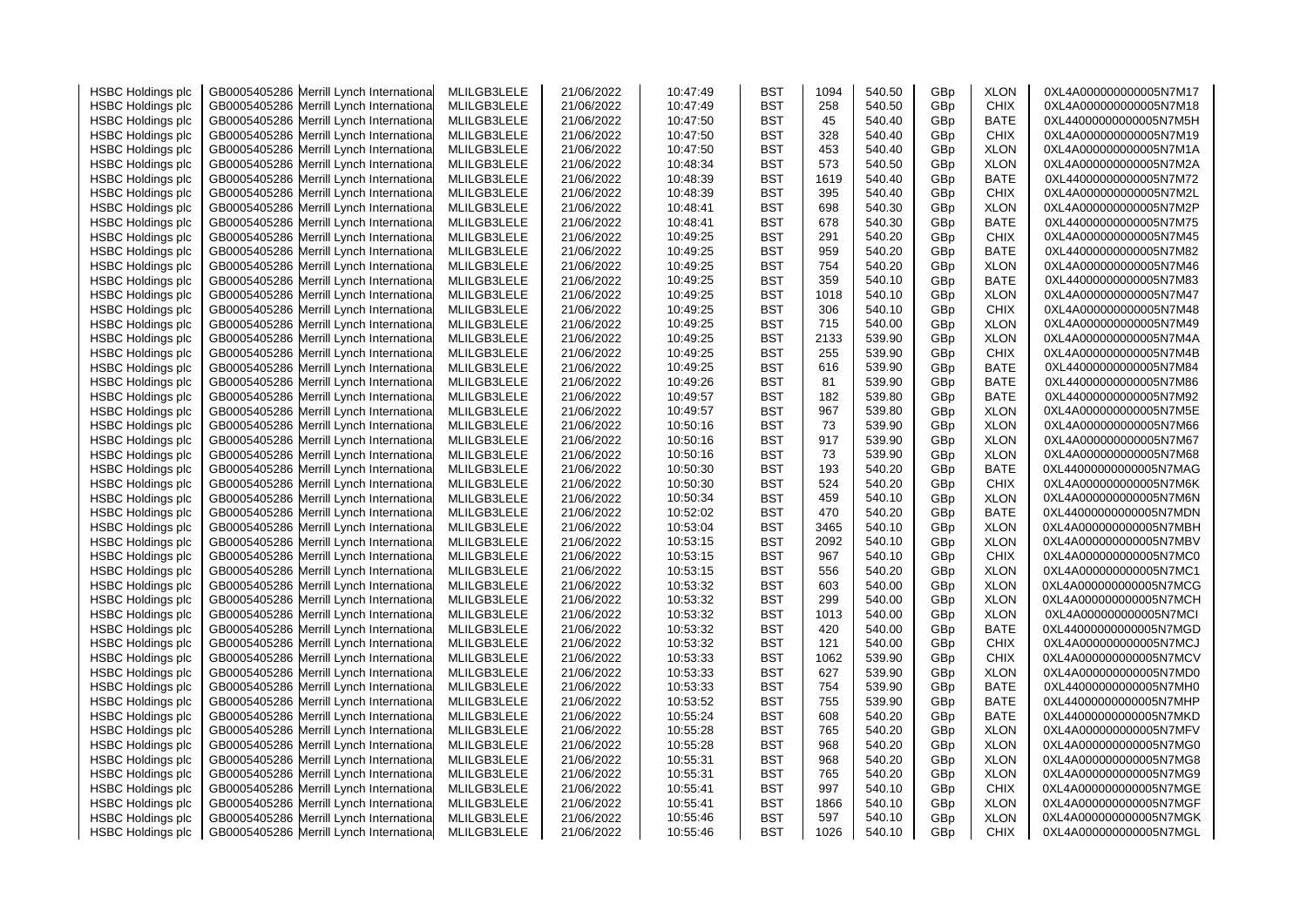| <b>HSBC Holdings plc</b> | GB0005405286 Merrill Lynch Internationa    | MLILGB3LELE | 21/06/2022 | 10:57:16 | BST        | 1356 | 540.90 | GBp | <b>BATE</b> | 0XL44000000000005N7MN9 |
|--------------------------|--------------------------------------------|-------------|------------|----------|------------|------|--------|-----|-------------|------------------------|
| <b>HSBC Holdings plc</b> | Merrill Lynch Internationa<br>GB0005405286 | MLILGB3LELE | 21/06/2022 | 10:57:20 | <b>BST</b> | 120  | 540.90 | GBp | <b>XLON</b> | 0XL4A000000000005N7MIE |
| <b>HSBC Holdings plc</b> | GB0005405286 Merrill Lynch Internationa    | MLILGB3LELE | 21/06/2022 | 10:57:20 | <b>BST</b> | 999  | 540.90 | GBp | <b>XLON</b> | 0XL4A000000000005N7MID |
| <b>HSBC Holdings plc</b> | GB0005405286<br>Merrill Lynch Internationa | MLILGB3LELE | 21/06/2022 | 10:57:20 | <b>BST</b> | 968  | 540.90 | GBp | <b>XLON</b> | 0XL4A000000000005N7MIF |
| <b>HSBC Holdings plc</b> | Merrill Lynch Internationa<br>GB0005405286 | MLILGB3LELE | 21/06/2022 | 10:57:20 | <b>BST</b> | 765  | 540.90 | GBp | <b>XLON</b> | 0XL4A000000000005N7MIG |
| <b>HSBC Holdings plc</b> | GB0005405286<br>Merrill Lynch Internationa | MLILGB3LELE | 21/06/2022 | 10:58:03 | BST        | 240  | 541.00 | GBp | <b>XLON</b> | 0XL4A000000000005N7MJD |
| <b>HSBC Holdings plc</b> | GB0005405286<br>Merrill Lynch Internationa | MLILGB3LELE | 21/06/2022 | 10:58:03 | <b>BST</b> | 765  | 541.00 | GBp | <b>XLON</b> | 0XL4A000000000005N7MJF |
| <b>HSBC Holdings plc</b> | GB0005405286 Merrill Lynch Internationa    | MLILGB3LELE | 21/06/2022 | 10:58:03 | <b>BST</b> | 1000 | 541.00 | GBp | <b>XLON</b> | 0XL4A000000000005N7MJE |
| <b>HSBC Holdings plc</b> | GB0005405286<br>Merrill Lynch Internationa | MLILGB3LELE | 21/06/2022 | 10:58:03 | BST        | 455  | 541.00 | GBp | <b>XLON</b> | 0XL4A000000000005N7MJG |
| <b>HSBC Holdings plc</b> | GB0005405286 Merrill Lynch Internationa    | MLILGB3LELE | 21/06/2022 | 10:58:06 | BST        | 514  | 540.90 | GBp | BATE        | 0XL44000000000005N7MOJ |
| <b>HSBC Holdings plc</b> | GB0005405286<br>Merrill Lynch Internationa | MLILGB3LELE | 21/06/2022 | 10:58:06 | BST        | 2931 | 540.90 | GBp | <b>XLON</b> | 0XL4A000000000005N7MJK |
| <b>HSBC Holdings plc</b> | GB0005405286 Merrill Lynch Internationa    | MLILGB3LELE | 21/06/2022 | 10:58:17 | BST        | 951  | 540.80 | GBp | <b>CHIX</b> | 0XL4A000000000005N7MJR |
| <b>HSBC Holdings plc</b> | GB0005405286<br>Merrill Lynch Internationa | MLILGB3LELE | 21/06/2022 | 10:58:17 | BST        | 310  | 540.80 | GBp | <b>BATE</b> | 0XL44000000000005N7MON |
| <b>HSBC Holdings plc</b> | GB0005405286<br>Merrill Lynch Internationa | MLILGB3LELE | 21/06/2022 | 10:58:17 | BST        | 868  | 540.80 | GBp | <b>XLON</b> | 0XL4A000000000005N7MJT |
| <b>HSBC Holdings plc</b> | GB0005405286 Merrill Lynch Internationa    | MLILGB3LELE | 21/06/2022 | 10:58:26 | <b>BST</b> | 1154 | 540.80 | GBp | <b>CHIX</b> | 0XL4A000000000005N7MK7 |
| <b>HSBC Holdings plc</b> | GB0005405286 Merrill Lynch Internationa    | MLILGB3LELE | 21/06/2022 | 10:58:26 | <b>BST</b> | 383  | 540.80 | GBp | <b>BATE</b> | 0XL44000000000005N7MP6 |
| <b>HSBC Holdings plc</b> | GB0005405286 Merrill Lynch Internationa    | MLILGB3LELE | 21/06/2022 | 10:58:26 | <b>BST</b> | 537  | 540.80 | GBp | <b>XLON</b> | 0XL4A000000000005N7MK9 |
| <b>HSBC Holdings plc</b> | Merrill Lynch Internationa<br>GB0005405286 | MLILGB3LELE | 21/06/2022 | 10:59:12 | BST        | 966  | 541.00 | GBp | <b>CHIX</b> | 0XL4A000000000005N7MLP |
| <b>HSBC Holdings plc</b> | GB0005405286 Merrill Lynch Internationa    | MLILGB3LELE | 21/06/2022 | 10:59:29 | BST        | 691  | 541.00 | GBp | <b>CHIX</b> | 0XL4A000000000005N7MM5 |
| <b>HSBC Holdings plc</b> | GB0005405286<br>Merrill Lynch Internationa | MLILGB3LELE | 21/06/2022 | 10:59:29 | <b>BST</b> | 1089 | 541.00 | GBp | <b>XLON</b> | 0XL4A000000000005N7MM6 |
| <b>HSBC Holdings plc</b> | GB0005405286 Merrill Lynch Internationa    | MLILGB3LELE | 21/06/2022 | 10:59:33 | <b>BST</b> | 607  | 540.90 | GBp | <b>XLON</b> | 0XL4A000000000005N7MMA |
| <b>HSBC Holdings plc</b> | GB0005405286<br>Merrill Lynch Internationa | MLILGB3LELE | 21/06/2022 | 11:00:08 | <b>BST</b> | 666  | 541.10 | GBp | <b>BATE</b> | 0XL44000000000005N7MSB |
| <b>HSBC Holdings plc</b> | Merrill Lynch Internationa<br>GB0005405286 | MLILGB3LELE | 21/06/2022 | 11:00:26 | <b>BST</b> | 246  | 541.30 | GBp | <b>BATE</b> | 0XL44000000000005N7MTG |
| <b>HSBC Holdings plc</b> | GB0005405286<br>Merrill Lynch Internationa | MLILGB3LELE | 21/06/2022 | 11:00:26 | <b>BST</b> | 755  | 541.30 | GBp | <b>CHIX</b> | 0XL4A000000000005N7MNQ |
| <b>HSBC Holdings plc</b> | Merrill Lynch Internationa<br>GB0005405286 | MLILGB3LELE | 21/06/2022 | 11:00:42 | BST        | 1369 | 541.40 | GBp | <b>BATE</b> | 0XL44000000000005N7MTR |
| <b>HSBC Holdings plc</b> | GB0005405286 Merrill Lynch Internationa    | MLILGB3LELE | 21/06/2022 | 11:00:42 | BST        | 1000 | 541.30 | GBp | <b>XLON</b> | 0XL4A000000000005N7MO6 |
| <b>HSBC Holdings plc</b> | Merrill Lynch Internationa<br>GB0005405286 | MLILGB3LELE | 21/06/2022 | 11:00:42 | <b>BST</b> | 950  | 541.30 | GBp | <b>XLON</b> | 0XL4A000000000005N7MO7 |
| <b>HSBC Holdings plc</b> | GB0005405286 Merrill Lynch Internationa    | MLILGB3LELE | 21/06/2022 | 11:00:44 | <b>BST</b> | 575  | 541.20 | GBp | <b>BATE</b> | 0XL44000000000005N7MU1 |
| <b>HSBC Holdings plc</b> | GB0005405286<br>Merrill Lynch Internationa | MLILGB3LELE | 21/06/2022 | 11:00:44 | BST        | 550  | 541.20 | GBp | <b>CHIX</b> | 0XL4A000000000005N7MOC |
| <b>HSBC Holdings plc</b> | GB0005405286<br>Merrill Lynch Internationa | MLILGB3LELE | 21/06/2022 | 11:00:44 | <b>BST</b> | 1695 | 541.20 | GBp | <b>XLON</b> | 0XL4A000000000005N7MOE |
| <b>HSBC Holdings plc</b> | GB0005405286 Merrill Lynch Internationa    | MLILGB3LELE | 21/06/2022 | 11:01:35 | BST        | 733  | 541.30 | GBp | <b>CHIX</b> | 0XL4A000000000005N7MQ6 |
| <b>HSBC Holdings plc</b> | GB0005405286 Merrill Lynch Internationa    | MLILGB3LELE | 21/06/2022 | 11:01:55 | <b>BST</b> | 1000 | 541.40 | GBp | <b>XLON</b> | 0XL4A000000000005N7MQK |
| <b>HSBC Holdings plc</b> | GB0005405286 Merrill Lynch Internationa    | MLILGB3LELE | 21/06/2022 | 11:02:10 | BST        | 1957 | 541.40 | GBp | <b>XLON</b> | 0XL4A000000000005N7MQR |
| <b>HSBC Holdings plc</b> | GB0005405286<br>Merrill Lynch Internationa | MLILGB3LELE | 21/06/2022 | 11:02:14 | BST        | 1224 | 541.40 | GBp | <b>XLON</b> | 0XL4A000000000005N7MR0 |
| <b>HSBC Holdings plc</b> | GB0005405286 Merrill Lynch Internationa    | MLILGB3LELE | 21/06/2022 | 11:02:16 | BST        | 720  | 541.40 | GBp | BATE        | 0XL44000000000005N7N0G |
| <b>HSBC Holdings plc</b> | GB0005405286<br>Merrill Lynch Internationa | MLILGB3LELE | 21/06/2022 | 11:02:16 | BST        | 953  | 541.40 | GBp | <b>XLON</b> | 0XL4A000000000005N7MR2 |
| <b>HSBC Holdings plc</b> | GB0005405286<br>Merrill Lynch Internationa | MLILGB3LELE | 21/06/2022 | 11:02:18 | <b>BST</b> | 674  | 541.40 | GBp | <b>XLON</b> | 0XL4A000000000005N7MR4 |
| <b>HSBC Holdings plc</b> | GB0005405286<br>Merrill Lynch Internationa | MLILGB3LELE | 21/06/2022 | 11:02:20 | <b>BST</b> | 526  | 541.30 | GBp | <b>CHIX</b> | 0XL4A000000000005N7MR6 |
| <b>HSBC Holdings plc</b> | GB0005405286<br>Merrill Lynch Internationa | MLILGB3LELE | 21/06/2022 | 11:02:20 | BST        | 763  | 541.20 | GBp | <b>BATE</b> | 0XL44000000000005N7N0H |
| <b>HSBC Holdings plc</b> | GB0005405286 Merrill Lynch Internationa    | MLILGB3LELE | 21/06/2022 | 11:02:20 | <b>BST</b> | 849  | 541.20 | GBp | <b>XLON</b> | 0XL4A000000000005N7MR7 |
|                          |                                            | MLILGB3LELE |            |          | <b>BST</b> | 152  |        |     | <b>BATE</b> |                        |
| <b>HSBC Holdings plc</b> | GB0005405286<br>Merrill Lynch Internationa |             | 21/06/2022 | 11:02:20 |            |      | 541.10 | GBp |             | 0XL44000000000005N7N0I |
| <b>HSBC Holdings plc</b> | GB0005405286 Merrill Lynch Internationa    | MLILGB3LELE | 21/06/2022 | 11:02:20 | BST        | 598  | 541.10 | GBp | <b>CHIX</b> | 0XL4A000000000005N7MR8 |
| <b>HSBC Holdings plc</b> | Merrill Lynch Internationa<br>GB0005405286 | MLILGB3LELE | 21/06/2022 | 11:02:20 | <b>BST</b> | 637  | 541.10 | GBp | <b>BATE</b> | 0XL44000000000005N7N0J |
| <b>HSBC Holdings plc</b> | GB0005405286 Merrill Lynch Internationa    | MLILGB3LELE | 21/06/2022 | 11:02:21 | <b>BST</b> | 127  | 541.00 | GBp | <b>CHIX</b> | 0XL4A000000000005N7MRA |
| <b>HSBC Holdings plc</b> | GB0005405286<br>Merrill Lynch Internationa | MLILGB3LELE | 21/06/2022 | 11:02:49 | <b>BST</b> | 63   | 541.00 | GBp | <b>XLON</b> | 0XL4A000000000005N7MS3 |
| <b>HSBC Holdings plc</b> | GB0005405286<br>Merrill Lynch Internationa | MLILGB3LELE | 21/06/2022 | 11:02:49 | <b>BST</b> | 460  | 541.00 | GBp | <b>XLON</b> | 0XL4A000000000005N7MS4 |
| <b>HSBC Holdings plc</b> | GB0005405286 Merrill Lynch Internationa    | MLILGB3LELE | 21/06/2022 | 11:02:53 | <b>BST</b> | 187  | 540.90 | GBp | <b>CHIX</b> | 0XL4A000000000005N7MS7 |
| <b>HSBC Holdings plc</b> | Merrill Lynch Internationa<br>GB0005405286 | MLILGB3LELE | 21/06/2022 | 11:02:53 | <b>BST</b> | 569  | 540.90 | GBp | <b>BATE</b> | 0XL44000000000005N7N1G |
| <b>HSBC Holdings plc</b> | GB0005405286 Merrill Lynch Internationa    | MLILGB3LELE | 21/06/2022 | 11:02:53 | <b>BST</b> | 479  | 540.90 | GBp | <b>XLON</b> | 0XL4A000000000005N7MS9 |
| <b>HSBC Holdings plc</b> | Merrill Lynch Internationa<br>GB0005405286 | MLILGB3LELE | 21/06/2022 | 11:03:18 | BST        | 482  | 541.00 | GBp | <b>CHIX</b> | 0XL4A000000000005N7MT8 |
| <b>HSBC Holdings plc</b> | GB0005405286 Merrill Lynch Internationa    | MLILGB3LELE | 21/06/2022 | 11:03:19 | <b>BST</b> | 753  | 540.90 | GBp | <b>XLON</b> | 0XL4A000000000005N7MT9 |
| <b>HSBC Holdings plc</b> | GB0005405286 Merrill Lynch International   | MLILGB3LELE | 21/06/2022 | 11:03:47 | <b>BST</b> | 350  | 541.00 | GBp | <b>CHIX</b> | 0XL4A000000000005N7MTS |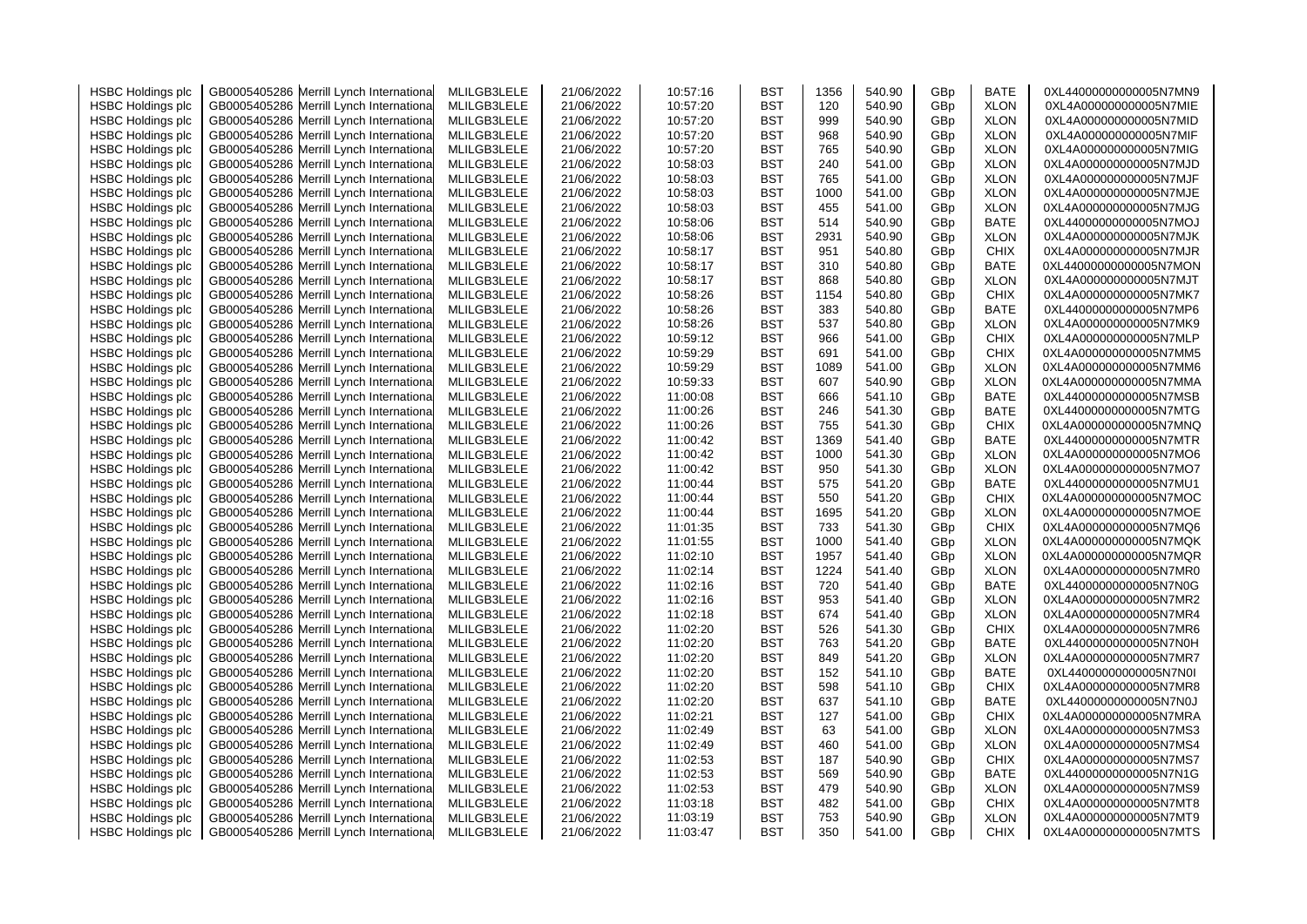| <b>HSBC Holdings plc</b><br>GB0005405286 Merrill Lynch Internationa<br>MLILGB3LELE<br>21/06/2022<br><b>BST</b><br>601<br>BATE<br>0XL44000000000005N7N3E<br>11:03:59<br>541.00<br>GBp<br><b>HSBC Holdings plc</b><br>GB0005405286 Merrill Lynch Internationa<br><b>XLON</b><br>MLILGB3LELE<br>21/06/2022<br>11:03:59<br>BST<br>487<br>541.00<br>GBp<br>0XL4A000000000005N7MU8<br><b>HSBC Holdings plc</b><br>GB0005405286<br>Merrill Lynch Internationa<br>MLILGB3LELE<br><b>BST</b><br>GBp<br><b>XLON</b><br>21/06/2022<br>11:04:18<br>1068<br>541.10<br>0XL4A000000000005N7MUV<br><b>HSBC Holdings plc</b><br>GB0005405286 Merrill Lynch Internationa<br>MLILGB3LELE<br><b>BST</b><br>470<br><b>BATE</b><br>21/06/2022<br>11:04:32<br>541.00<br>GBp<br>0XL44000000000005N7N3V<br><b>HSBC Holdings plc</b><br>GB0005405286 Merrill Lynch Internationa<br>MLILGB3LELE<br><b>BST</b><br>288<br><b>CHIX</b><br>0XL4A000000000005N7MVI<br>21/06/2022<br>11:04:32<br>541.00<br>GBp<br><b>HSBC Holdings plc</b><br>GB0005405286<br>Merrill Lynch Internationa<br>MLILGB3LELE<br><b>BST</b><br>765<br><b>XLON</b><br>21/06/2022<br>11:05:41<br>541.20<br>GBp<br>0XL4A000000000005N7N2F<br>724<br><b>XLON</b><br><b>HSBC Holdings plc</b><br>GB0005405286 Merrill Lynch Internationa<br>MLILGB3LELE<br>21/06/2022<br><b>BST</b><br>541.20<br>GBp<br>0XL4A000000000005N7N2G<br>11:05:41<br><b>HSBC Holdings plc</b><br>GB0005405286<br>Merrill Lynch Internationa<br>MLILGB3LELE<br>21/06/2022<br><b>BST</b><br>570<br>GBp<br><b>XLON</b><br>0XL4A000000000005N7N2H<br>11:05:41<br>541.20<br><b>HSBC Holdings plc</b><br>GB0005405286 Merrill Lynch Internationa<br>MLILGB3LELE<br><b>BST</b><br>887<br><b>CHIX</b><br>21/06/2022<br>11:06:01<br>541.30<br>GBp<br>0XL4A000000000005N7N2U<br>Merrill Lynch Internationa<br><b>XLON</b><br><b>HSBC Holdings plc</b><br>GB0005405286<br>MLILGB3LELE<br>21/06/2022<br>11:06:02<br>BST<br>765<br>541.30<br>GBp<br>0XL4A000000000005N7N30<br><b>HSBC Holdings plc</b><br>GB0005405286 Merrill Lynch Internationa<br>MLILGB3LELE<br><b>BST</b><br>724<br>GBp<br><b>XLON</b><br>21/06/2022<br>11:06:02<br>541.30<br>0XL4A000000000005N7N31<br>1200<br><b>HSBC Holdings plc</b><br>GB0005405286<br>Merrill Lynch Internationa<br>MLILGB3LELE<br>21/06/2022<br>11:06:02<br><b>BST</b><br>541.30<br><b>XLON</b><br>0XL4A000000000005N7N32<br>GBp<br>212<br><b>HSBC Holdings plc</b><br>GB0005405286<br>Merrill Lynch Internationa<br>MLILGB3LELE<br>11:06:02<br><b>BST</b><br>541.30<br><b>XLON</b><br>0XL4A000000000005N7N33<br>21/06/2022<br>GBp<br>1660<br><b>HSBC Holdings plc</b><br>GB0005405286 Merrill Lynch Internationa<br>MLILGB3LELE<br>11:06:52<br><b>BST</b><br>541.20<br><b>XLON</b><br>0XL4A000000000005N7N42<br>21/06/2022<br>GBp<br>765<br><b>HSBC Holdings plc</b><br>GB0005405286 Merrill Lynch Internationa<br>MLILGB3LELE<br>21/06/2022<br>11:06:52<br><b>BST</b><br>541.20<br>GBp<br><b>XLON</b><br>0XL4A000000000005N7N43<br><b>HSBC Holdings plc</b><br>GB0005405286 Merrill Lynch Internationa<br>MLILGB3LELE<br>21/06/2022<br>11:06:52<br><b>BST</b><br>102<br>541.20<br>GBp<br><b>XLON</b><br>0XL4A000000000005N7N44<br><b>HSBC Holdings plc</b><br>Merrill Lynch Internationa<br>MLILGB3LELE<br>21/06/2022<br>11:07:43<br><b>BST</b><br>217<br>541.50<br><b>XLON</b><br>0XL4A000000000005N7N5U<br>GB0005405286<br>GBp<br>765<br>11:07:43<br><b>XLON</b><br>0XL4A000000000005N7N60<br><b>HSBC Holdings plc</b><br>GB0005405286 Merrill Lynch Internationa<br>MLILGB3LELE<br>21/06/2022<br>BST<br>541.50<br>GBp<br><b>HSBC Holdings plc</b><br>11:07:43<br><b>BST</b><br>240<br>541.50<br>GBp<br><b>XLON</b><br>0XL4A000000000005N7N5V<br>GB0005405286<br>Merrill Lynch Internationa<br>MLILGB3LELE<br>21/06/2022<br>907<br><b>HSBC Holdings plc</b><br>GB0005405286 Merrill Lynch Internationa<br>MLILGB3LELE<br>11:07:43<br><b>BST</b><br>541.50<br><b>XLON</b><br>0XL4A000000000005N7N61<br>21/06/2022<br>GBp<br><b>HSBC Holdings plc</b><br>GB0005405286<br>MLILGB3LELE<br>21/06/2022<br>11:07:43<br><b>BST</b><br>404<br>541.50<br><b>XLON</b><br>0XL4A000000000005N7N62<br>Merrill Lynch Internationa<br>GBp<br>655<br><b>HSBC Holdings plc</b><br>Merrill Lynch Internationa<br>MLILGB3LELE<br>11:08:10<br><b>BST</b><br><b>BATE</b><br>0XL44000000000005N7NB7<br>GB0005405286<br>21/06/2022<br>541.50<br>GBp<br>1768<br><b>XLON</b><br><b>HSBC Holdings plc</b><br>GB0005405286 Merrill Lynch Internationa<br>MLILGB3LELE<br>21/06/2022<br>11:08:10<br><b>BST</b><br>541.40<br>GBp<br>0XL4A000000000005N7N6S<br><b>HSBC Holdings plc</b><br>BATE<br>GB0005405286<br>Merrill Lynch Internationa<br>MLILGB3LELE<br>21/06/2022<br>11:08:10<br>BST<br>534<br>541.40<br>GBp<br>0XL44000000000005N7NB8<br><b>HSBC Holdings plc</b><br>GB0005405286 Merrill Lynch Internationa<br>MLILGB3LELE<br>21/06/2022<br>11:08:10<br>BST<br>790<br>541.40<br>GBp<br>CHIX<br>0XL4A000000000005N7N6T<br><b>HSBC Holdings plc</b><br><b>BST</b><br><b>CHIX</b><br>GB0005405286<br>Merrill Lynch Internationa<br>MLILGB3LELE<br>21/06/2022<br>11:08:12<br>1042<br>541.40<br>GBp<br>0XL4A000000000005N7N71<br><b>HSBC Holdings plc</b><br>GB0005405286 Merrill Lynch Internationa<br>MLILGB3LELE<br><b>BST</b><br>247<br><b>XLON</b><br>21/06/2022<br>11:08:12<br>541.40<br>GBp<br>0XL4A000000000005N7N72<br><b>HSBC Holdings plc</b><br>GB0005405286 Merrill Lynch Internationa<br>MLILGB3LELE<br><b>BST</b><br>712<br><b>XLON</b><br>21/06/2022<br>11:08:12<br>541.40<br>GBp<br>0XL4A000000000005N7N73<br><b>BST</b><br>1240<br>BATE<br><b>HSBC Holdings plc</b><br>GB0005405286<br>Merrill Lynch Internationa<br>MLILGB3LELE<br>21/06/2022<br>11:08:12<br>541.30<br>GBp<br>0XL44000000000005N7NBF<br><b>BATE</b><br><b>HSBC Holdings plc</b><br>GB0005405286 Merrill Lynch Internationa<br>MLILGB3LELE<br><b>BST</b><br>308<br>GBp<br>21/06/2022<br>11:08:12<br>541.30<br>0XL44000000000005N7NBG<br><b>HSBC Holdings plc</b><br>GB0005405286 Merrill Lynch Internationa<br><b>BST</b><br>15<br>BATE<br>MLILGB3LELE<br>21/06/2022<br>11:08:14<br>541.30<br>GBp<br>0XL44000000000005N7NBH<br><b>HSBC Holdings plc</b><br>GB0005405286 Merrill Lynch Internationa<br><b>CHIX</b><br>MLILGB3LELE<br>21/06/2022<br>11:08:14<br>BST<br>670<br>541.20<br>GBp<br>0XL4A000000000005N7N77<br>BATE<br><b>HSBC Holdings plc</b><br>GB0005405286<br>Merrill Lynch Internationa<br>MLILGB3LELE<br>21/06/2022<br>11:08:14<br>BST<br>1149<br>541.20<br>GBp<br>0XL44000000000005N7NBJ<br>394<br><b>CHIX</b><br><b>HSBC Holdings plc</b><br>GB0005405286 Merrill Lynch Internationa<br>MLILGB3LELE<br>21/06/2022<br>BST<br>541.30<br>GBp<br>0XL4A000000000005N7N7C<br>11:08:17<br><b>HSBC Holdings plc</b><br><b>BST</b><br>550<br><b>XLON</b><br>GB0005405286 Merrill Lynch Internationa<br>MLILGB3LELE<br>21/06/2022<br>11:08:17<br>541.30<br>GBp<br>0XL4A000000000005N7N7D<br><b>HSBC Holdings plc</b><br>MLILGB3LELE<br><b>BST</b><br><b>CHIX</b><br>GB0005405286<br>Merrill Lynch Internationa<br>21/06/2022<br>11:09:13<br>507<br>541.20<br>GBp<br>0XL4A000000000005N7N8V<br>GB0005405286 Merrill Lynch Internationa<br><b>BST</b><br>84<br>BATE<br><b>HSBC Holdings plc</b><br>MLILGB3LELE<br>21/06/2022<br>11:09:13<br>541.20<br>GBp<br>0XL44000000000005N7NDB<br><b>HSBC Holdings plc</b><br>GB0005405286 Merrill Lynch Internationa<br>MLILGB3LELE<br><b>BST</b><br>308<br>BATE<br>21/06/2022<br>11:09:13<br>541.20<br>GBp<br>0XL44000000000005N7NDC<br><b>HSBC Holdings plc</b><br>GB0005405286 Merrill Lynch Internationa<br><b>BST</b><br>826<br>GBp<br><b>XLON</b><br>0XL4A000000000005N7N90<br>MLILGB3LELE<br>21/06/2022<br>11:09:13<br>541.20<br><b>HSBC Holdings plc</b><br>BATE<br>GB0005405286<br>Merrill Lynch Internationa<br>MLILGB3LELE<br>21/06/2022<br>11:09:21<br>BST<br>561<br>541.10<br>GBp<br>0XL44000000000005N7NDJ<br><b>HSBC Holdings plc</b><br>GB0005405286 Merrill Lynch Internationa<br>MLILGB3LELE<br>21/06/2022<br>11:09:21<br>BST<br>53<br>541.10<br>GBp<br>CHIX<br>0XL4A000000000005N7N97<br><b>CHIX</b><br><b>HSBC Holdings plc</b><br>GB0005405286<br>Merrill Lynch Internationa<br>MLILGB3LELE<br>21/06/2022<br>11:09:21<br>BST<br>529<br>541.10<br>GBp<br>0XL4A000000000005N7N98<br><b>HSBC Holdings plc</b><br>MLILGB3LELE<br><b>BST</b><br><b>XLON</b><br>GB0005405286 Merrill Lynch Internationa<br>21/06/2022<br>11:09:21<br>1163<br>541.10<br>GBp<br>0XL4A000000000005N7N99<br><b>HSBC Holdings plc</b><br><b>BST</b><br><b>XLON</b><br>GB0005405286<br>Merrill Lynch Internationa<br>MLILGB3LELE<br>21/06/2022<br>11:10:18<br>460<br>541.50<br>GBp<br>0XL4A000000000005N7NA4<br>765<br><b>HSBC Holdings plc</b><br>GB0005405286 Merrill Lynch International<br>MLILGB3LELE<br>21/06/2022<br>11:10:18<br>BST<br>541.50<br>GBp<br><b>XLON</b><br>0XL4A000000000005N7NA5<br><b>XLON</b><br><b>HSBC Holdings plc</b><br>GB0005405286 Merrill Lynch Internationa<br>MLILGB3LELE<br><b>BST</b><br>907<br>GBp<br>21/06/2022<br>11:10:18<br>541.50<br>0XL4A000000000005N7NA6<br><b>HSBC Holdings plc</b><br>382<br><b>CHIX</b><br>GB0005405286<br>Merrill Lynch Internationa<br>MLILGB3LELE<br>21/06/2022<br>11:10:18<br>BST<br>541.40<br>GBp<br>0XL4A000000000005N7NA8<br><b>HSBC Holdings plc</b><br>1559<br>541.40<br><b>XLON</b><br>0XL4A000000000005N7NA9<br>GB0005405286 Merrill Lynch Internationa<br>MLILGB3LELE<br>21/06/2022<br>11:10:18<br>BST<br>GBp<br>1654<br><b>HSBC Holdings plc</b><br>GB0005405286<br>Merrill Lynch Internationa<br>MLILGB3LELE<br>21/06/2022<br>11:11:24<br>BST<br>541.40<br>GBp<br><b>XLON</b><br>0XL4A000000000005N7NBV<br>1869<br>541.30<br>0XL4A000000000005N7NC0<br><b>HSBC Holdings plc</b><br>GB0005405286 Merrill Lynch Internationa<br>MLILGB3LELE<br>21/06/2022<br>11:11:24<br>BST<br>GBp<br><b>XLON</b> | <b>HSBC Holdings plc</b> | GB0005405286 Merrill Lynch Internationa  | MLILGB3LELE | 21/06/2022 | 11:03:59 | <b>BST</b> | 315 | 541.00 | GBp             | <b>CHIX</b> | 0XL4A000000000005N7MU7 |
|---------------------------------------------------------------------------------------------------------------------------------------------------------------------------------------------------------------------------------------------------------------------------------------------------------------------------------------------------------------------------------------------------------------------------------------------------------------------------------------------------------------------------------------------------------------------------------------------------------------------------------------------------------------------------------------------------------------------------------------------------------------------------------------------------------------------------------------------------------------------------------------------------------------------------------------------------------------------------------------------------------------------------------------------------------------------------------------------------------------------------------------------------------------------------------------------------------------------------------------------------------------------------------------------------------------------------------------------------------------------------------------------------------------------------------------------------------------------------------------------------------------------------------------------------------------------------------------------------------------------------------------------------------------------------------------------------------------------------------------------------------------------------------------------------------------------------------------------------------------------------------------------------------------------------------------------------------------------------------------------------------------------------------------------------------------------------------------------------------------------------------------------------------------------------------------------------------------------------------------------------------------------------------------------------------------------------------------------------------------------------------------------------------------------------------------------------------------------------------------------------------------------------------------------------------------------------------------------------------------------------------------------------------------------------------------------------------------------------------------------------------------------------------------------------------------------------------------------------------------------------------------------------------------------------------------------------------------------------------------------------------------------------------------------------------------------------------------------------------------------------------------------------------------------------------------------------------------------------------------------------------------------------------------------------------------------------------------------------------------------------------------------------------------------------------------------------------------------------------------------------------------------------------------------------------------------------------------------------------------------------------------------------------------------------------------------------------------------------------------------------------------------------------------------------------------------------------------------------------------------------------------------------------------------------------------------------------------------------------------------------------------------------------------------------------------------------------------------------------------------------------------------------------------------------------------------------------------------------------------------------------------------------------------------------------------------------------------------------------------------------------------------------------------------------------------------------------------------------------------------------------------------------------------------------------------------------------------------------------------------------------------------------------------------------------------------------------------------------------------------------------------------------------------------------------------------------------------------------------------------------------------------------------------------------------------------------------------------------------------------------------------------------------------------------------------------------------------------------------------------------------------------------------------------------------------------------------------------------------------------------------------------------------------------------------------------------------------------------------------------------------------------------------------------------------------------------------------------------------------------------------------------------------------------------------------------------------------------------------------------------------------------------------------------------------------------------------------------------------------------------------------------------------------------------------------------------------------------------------------------------------------------------------------------------------------------------------------------------------------------------------------------------------------------------------------------------------------------------------------------------------------------------------------------------------------------------------------------------------------------------------------------------------------------------------------------------------------------------------------------------------------------------------------------------------------------------------------------------------------------------------------------------------------------------------------------------------------------------------------------------------------------------------------------------------------------------------------------------------------------------------------------------------------------------------------------------------------------------------------------------------------------------------------------------------------------------------------------------------------------------------------------------------------------------------------------------------------------------------------------------------------------------------------------------------------------------------------------------------------------------------------------------------------------------------------------------------------------------------------------------------------------------------------------------------------------------------------------------------------------------------------------------------------------------------------------------------------------------------------------------------------------------------------------------------------------------------------------------------------------------------------------------------------------------------------------------------------------------------------------------------------------------------------------------------------------------------------------------------------------------------------------------------------------------------------------------------------------------------------------------------------------------------------------------------------------------------------------------------------------------------------------------------------------------------------------------------------------------------------------------------------------------------------------------------------------------------------------------------------------------------------------------------------------------------------------------------------------------------------------------------------------------------------------------------------------------------------------------------------------------------------------------------------------------------------------------------------------------------------------------------------------------------------------------------------------------------------------------------------------------------------------------------------------------------------------------------------------------------------------------------------------------------------------------------------------------------------------------------------------------------------------------------------------------------------------------------------------------------------------------------------------------------------------------------------------------------------------------------------------------------------------------------------------------------------------------------------------------------------------------------------------------------------------------------------------------------------------------------------------------------------------------------------------------------------------------|--------------------------|------------------------------------------|-------------|------------|----------|------------|-----|--------|-----------------|-------------|------------------------|
|                                                                                                                                                                                                                                                                                                                                                                                                                                                                                                                                                                                                                                                                                                                                                                                                                                                                                                                                                                                                                                                                                                                                                                                                                                                                                                                                                                                                                                                                                                                                                                                                                                                                                                                                                                                                                                                                                                                                                                                                                                                                                                                                                                                                                                                                                                                                                                                                                                                                                                                                                                                                                                                                                                                                                                                                                                                                                                                                                                                                                                                                                                                                                                                                                                                                                                                                                                                                                                                                                                                                                                                                                                                                                                                                                                                                                                                                                                                                                                                                                                                                                                                                                                                                                                                                                                                                                                                                                                                                                                                                                                                                                                                                                                                                                                                                                                                                                                                                                                                                                                                                                                                                                                                                                                                                                                                                                                                                                                                                                                                                                                                                                                                                                                                                                                                                                                                                                                                                                                                                                                                                                                                                                                                                                                                                                                                                                                                                                                                                                                                                                                                                                                                                                                                                                                                                                                                                                                                                                                                                                                                                                                                                                                                                                                                                                                                                                                                                                                                                                                                                                                                                                                                                                                                                                                                                                                                                                                                                                                                                                                                                                                                                                                                                                                                                                                                                                                                                                                                                                                                                                                                                                                                                                                                                                                                                                                                                                                                                                                                                                                                                                                                                                                                                                                                                                                                                                                                                                                                                                                                                                                                                                                                                                                                                                                                                                           |                          |                                          |             |            |          |            |     |        |                 |             |                        |
|                                                                                                                                                                                                                                                                                                                                                                                                                                                                                                                                                                                                                                                                                                                                                                                                                                                                                                                                                                                                                                                                                                                                                                                                                                                                                                                                                                                                                                                                                                                                                                                                                                                                                                                                                                                                                                                                                                                                                                                                                                                                                                                                                                                                                                                                                                                                                                                                                                                                                                                                                                                                                                                                                                                                                                                                                                                                                                                                                                                                                                                                                                                                                                                                                                                                                                                                                                                                                                                                                                                                                                                                                                                                                                                                                                                                                                                                                                                                                                                                                                                                                                                                                                                                                                                                                                                                                                                                                                                                                                                                                                                                                                                                                                                                                                                                                                                                                                                                                                                                                                                                                                                                                                                                                                                                                                                                                                                                                                                                                                                                                                                                                                                                                                                                                                                                                                                                                                                                                                                                                                                                                                                                                                                                                                                                                                                                                                                                                                                                                                                                                                                                                                                                                                                                                                                                                                                                                                                                                                                                                                                                                                                                                                                                                                                                                                                                                                                                                                                                                                                                                                                                                                                                                                                                                                                                                                                                                                                                                                                                                                                                                                                                                                                                                                                                                                                                                                                                                                                                                                                                                                                                                                                                                                                                                                                                                                                                                                                                                                                                                                                                                                                                                                                                                                                                                                                                                                                                                                                                                                                                                                                                                                                                                                                                                                                                                           |                          |                                          |             |            |          |            |     |        |                 |             |                        |
|                                                                                                                                                                                                                                                                                                                                                                                                                                                                                                                                                                                                                                                                                                                                                                                                                                                                                                                                                                                                                                                                                                                                                                                                                                                                                                                                                                                                                                                                                                                                                                                                                                                                                                                                                                                                                                                                                                                                                                                                                                                                                                                                                                                                                                                                                                                                                                                                                                                                                                                                                                                                                                                                                                                                                                                                                                                                                                                                                                                                                                                                                                                                                                                                                                                                                                                                                                                                                                                                                                                                                                                                                                                                                                                                                                                                                                                                                                                                                                                                                                                                                                                                                                                                                                                                                                                                                                                                                                                                                                                                                                                                                                                                                                                                                                                                                                                                                                                                                                                                                                                                                                                                                                                                                                                                                                                                                                                                                                                                                                                                                                                                                                                                                                                                                                                                                                                                                                                                                                                                                                                                                                                                                                                                                                                                                                                                                                                                                                                                                                                                                                                                                                                                                                                                                                                                                                                                                                                                                                                                                                                                                                                                                                                                                                                                                                                                                                                                                                                                                                                                                                                                                                                                                                                                                                                                                                                                                                                                                                                                                                                                                                                                                                                                                                                                                                                                                                                                                                                                                                                                                                                                                                                                                                                                                                                                                                                                                                                                                                                                                                                                                                                                                                                                                                                                                                                                                                                                                                                                                                                                                                                                                                                                                                                                                                                                                           |                          |                                          |             |            |          |            |     |        |                 |             |                        |
|                                                                                                                                                                                                                                                                                                                                                                                                                                                                                                                                                                                                                                                                                                                                                                                                                                                                                                                                                                                                                                                                                                                                                                                                                                                                                                                                                                                                                                                                                                                                                                                                                                                                                                                                                                                                                                                                                                                                                                                                                                                                                                                                                                                                                                                                                                                                                                                                                                                                                                                                                                                                                                                                                                                                                                                                                                                                                                                                                                                                                                                                                                                                                                                                                                                                                                                                                                                                                                                                                                                                                                                                                                                                                                                                                                                                                                                                                                                                                                                                                                                                                                                                                                                                                                                                                                                                                                                                                                                                                                                                                                                                                                                                                                                                                                                                                                                                                                                                                                                                                                                                                                                                                                                                                                                                                                                                                                                                                                                                                                                                                                                                                                                                                                                                                                                                                                                                                                                                                                                                                                                                                                                                                                                                                                                                                                                                                                                                                                                                                                                                                                                                                                                                                                                                                                                                                                                                                                                                                                                                                                                                                                                                                                                                                                                                                                                                                                                                                                                                                                                                                                                                                                                                                                                                                                                                                                                                                                                                                                                                                                                                                                                                                                                                                                                                                                                                                                                                                                                                                                                                                                                                                                                                                                                                                                                                                                                                                                                                                                                                                                                                                                                                                                                                                                                                                                                                                                                                                                                                                                                                                                                                                                                                                                                                                                                                                           |                          |                                          |             |            |          |            |     |        |                 |             |                        |
|                                                                                                                                                                                                                                                                                                                                                                                                                                                                                                                                                                                                                                                                                                                                                                                                                                                                                                                                                                                                                                                                                                                                                                                                                                                                                                                                                                                                                                                                                                                                                                                                                                                                                                                                                                                                                                                                                                                                                                                                                                                                                                                                                                                                                                                                                                                                                                                                                                                                                                                                                                                                                                                                                                                                                                                                                                                                                                                                                                                                                                                                                                                                                                                                                                                                                                                                                                                                                                                                                                                                                                                                                                                                                                                                                                                                                                                                                                                                                                                                                                                                                                                                                                                                                                                                                                                                                                                                                                                                                                                                                                                                                                                                                                                                                                                                                                                                                                                                                                                                                                                                                                                                                                                                                                                                                                                                                                                                                                                                                                                                                                                                                                                                                                                                                                                                                                                                                                                                                                                                                                                                                                                                                                                                                                                                                                                                                                                                                                                                                                                                                                                                                                                                                                                                                                                                                                                                                                                                                                                                                                                                                                                                                                                                                                                                                                                                                                                                                                                                                                                                                                                                                                                                                                                                                                                                                                                                                                                                                                                                                                                                                                                                                                                                                                                                                                                                                                                                                                                                                                                                                                                                                                                                                                                                                                                                                                                                                                                                                                                                                                                                                                                                                                                                                                                                                                                                                                                                                                                                                                                                                                                                                                                                                                                                                                                                                           |                          |                                          |             |            |          |            |     |        |                 |             |                        |
|                                                                                                                                                                                                                                                                                                                                                                                                                                                                                                                                                                                                                                                                                                                                                                                                                                                                                                                                                                                                                                                                                                                                                                                                                                                                                                                                                                                                                                                                                                                                                                                                                                                                                                                                                                                                                                                                                                                                                                                                                                                                                                                                                                                                                                                                                                                                                                                                                                                                                                                                                                                                                                                                                                                                                                                                                                                                                                                                                                                                                                                                                                                                                                                                                                                                                                                                                                                                                                                                                                                                                                                                                                                                                                                                                                                                                                                                                                                                                                                                                                                                                                                                                                                                                                                                                                                                                                                                                                                                                                                                                                                                                                                                                                                                                                                                                                                                                                                                                                                                                                                                                                                                                                                                                                                                                                                                                                                                                                                                                                                                                                                                                                                                                                                                                                                                                                                                                                                                                                                                                                                                                                                                                                                                                                                                                                                                                                                                                                                                                                                                                                                                                                                                                                                                                                                                                                                                                                                                                                                                                                                                                                                                                                                                                                                                                                                                                                                                                                                                                                                                                                                                                                                                                                                                                                                                                                                                                                                                                                                                                                                                                                                                                                                                                                                                                                                                                                                                                                                                                                                                                                                                                                                                                                                                                                                                                                                                                                                                                                                                                                                                                                                                                                                                                                                                                                                                                                                                                                                                                                                                                                                                                                                                                                                                                                                                                           |                          |                                          |             |            |          |            |     |        |                 |             |                        |
|                                                                                                                                                                                                                                                                                                                                                                                                                                                                                                                                                                                                                                                                                                                                                                                                                                                                                                                                                                                                                                                                                                                                                                                                                                                                                                                                                                                                                                                                                                                                                                                                                                                                                                                                                                                                                                                                                                                                                                                                                                                                                                                                                                                                                                                                                                                                                                                                                                                                                                                                                                                                                                                                                                                                                                                                                                                                                                                                                                                                                                                                                                                                                                                                                                                                                                                                                                                                                                                                                                                                                                                                                                                                                                                                                                                                                                                                                                                                                                                                                                                                                                                                                                                                                                                                                                                                                                                                                                                                                                                                                                                                                                                                                                                                                                                                                                                                                                                                                                                                                                                                                                                                                                                                                                                                                                                                                                                                                                                                                                                                                                                                                                                                                                                                                                                                                                                                                                                                                                                                                                                                                                                                                                                                                                                                                                                                                                                                                                                                                                                                                                                                                                                                                                                                                                                                                                                                                                                                                                                                                                                                                                                                                                                                                                                                                                                                                                                                                                                                                                                                                                                                                                                                                                                                                                                                                                                                                                                                                                                                                                                                                                                                                                                                                                                                                                                                                                                                                                                                                                                                                                                                                                                                                                                                                                                                                                                                                                                                                                                                                                                                                                                                                                                                                                                                                                                                                                                                                                                                                                                                                                                                                                                                                                                                                                                                                           |                          |                                          |             |            |          |            |     |        |                 |             |                        |
|                                                                                                                                                                                                                                                                                                                                                                                                                                                                                                                                                                                                                                                                                                                                                                                                                                                                                                                                                                                                                                                                                                                                                                                                                                                                                                                                                                                                                                                                                                                                                                                                                                                                                                                                                                                                                                                                                                                                                                                                                                                                                                                                                                                                                                                                                                                                                                                                                                                                                                                                                                                                                                                                                                                                                                                                                                                                                                                                                                                                                                                                                                                                                                                                                                                                                                                                                                                                                                                                                                                                                                                                                                                                                                                                                                                                                                                                                                                                                                                                                                                                                                                                                                                                                                                                                                                                                                                                                                                                                                                                                                                                                                                                                                                                                                                                                                                                                                                                                                                                                                                                                                                                                                                                                                                                                                                                                                                                                                                                                                                                                                                                                                                                                                                                                                                                                                                                                                                                                                                                                                                                                                                                                                                                                                                                                                                                                                                                                                                                                                                                                                                                                                                                                                                                                                                                                                                                                                                                                                                                                                                                                                                                                                                                                                                                                                                                                                                                                                                                                                                                                                                                                                                                                                                                                                                                                                                                                                                                                                                                                                                                                                                                                                                                                                                                                                                                                                                                                                                                                                                                                                                                                                                                                                                                                                                                                                                                                                                                                                                                                                                                                                                                                                                                                                                                                                                                                                                                                                                                                                                                                                                                                                                                                                                                                                                                                           |                          |                                          |             |            |          |            |     |        |                 |             |                        |
|                                                                                                                                                                                                                                                                                                                                                                                                                                                                                                                                                                                                                                                                                                                                                                                                                                                                                                                                                                                                                                                                                                                                                                                                                                                                                                                                                                                                                                                                                                                                                                                                                                                                                                                                                                                                                                                                                                                                                                                                                                                                                                                                                                                                                                                                                                                                                                                                                                                                                                                                                                                                                                                                                                                                                                                                                                                                                                                                                                                                                                                                                                                                                                                                                                                                                                                                                                                                                                                                                                                                                                                                                                                                                                                                                                                                                                                                                                                                                                                                                                                                                                                                                                                                                                                                                                                                                                                                                                                                                                                                                                                                                                                                                                                                                                                                                                                                                                                                                                                                                                                                                                                                                                                                                                                                                                                                                                                                                                                                                                                                                                                                                                                                                                                                                                                                                                                                                                                                                                                                                                                                                                                                                                                                                                                                                                                                                                                                                                                                                                                                                                                                                                                                                                                                                                                                                                                                                                                                                                                                                                                                                                                                                                                                                                                                                                                                                                                                                                                                                                                                                                                                                                                                                                                                                                                                                                                                                                                                                                                                                                                                                                                                                                                                                                                                                                                                                                                                                                                                                                                                                                                                                                                                                                                                                                                                                                                                                                                                                                                                                                                                                                                                                                                                                                                                                                                                                                                                                                                                                                                                                                                                                                                                                                                                                                                                                           |                          |                                          |             |            |          |            |     |        |                 |             |                        |
|                                                                                                                                                                                                                                                                                                                                                                                                                                                                                                                                                                                                                                                                                                                                                                                                                                                                                                                                                                                                                                                                                                                                                                                                                                                                                                                                                                                                                                                                                                                                                                                                                                                                                                                                                                                                                                                                                                                                                                                                                                                                                                                                                                                                                                                                                                                                                                                                                                                                                                                                                                                                                                                                                                                                                                                                                                                                                                                                                                                                                                                                                                                                                                                                                                                                                                                                                                                                                                                                                                                                                                                                                                                                                                                                                                                                                                                                                                                                                                                                                                                                                                                                                                                                                                                                                                                                                                                                                                                                                                                                                                                                                                                                                                                                                                                                                                                                                                                                                                                                                                                                                                                                                                                                                                                                                                                                                                                                                                                                                                                                                                                                                                                                                                                                                                                                                                                                                                                                                                                                                                                                                                                                                                                                                                                                                                                                                                                                                                                                                                                                                                                                                                                                                                                                                                                                                                                                                                                                                                                                                                                                                                                                                                                                                                                                                                                                                                                                                                                                                                                                                                                                                                                                                                                                                                                                                                                                                                                                                                                                                                                                                                                                                                                                                                                                                                                                                                                                                                                                                                                                                                                                                                                                                                                                                                                                                                                                                                                                                                                                                                                                                                                                                                                                                                                                                                                                                                                                                                                                                                                                                                                                                                                                                                                                                                                                                           |                          |                                          |             |            |          |            |     |        |                 |             |                        |
|                                                                                                                                                                                                                                                                                                                                                                                                                                                                                                                                                                                                                                                                                                                                                                                                                                                                                                                                                                                                                                                                                                                                                                                                                                                                                                                                                                                                                                                                                                                                                                                                                                                                                                                                                                                                                                                                                                                                                                                                                                                                                                                                                                                                                                                                                                                                                                                                                                                                                                                                                                                                                                                                                                                                                                                                                                                                                                                                                                                                                                                                                                                                                                                                                                                                                                                                                                                                                                                                                                                                                                                                                                                                                                                                                                                                                                                                                                                                                                                                                                                                                                                                                                                                                                                                                                                                                                                                                                                                                                                                                                                                                                                                                                                                                                                                                                                                                                                                                                                                                                                                                                                                                                                                                                                                                                                                                                                                                                                                                                                                                                                                                                                                                                                                                                                                                                                                                                                                                                                                                                                                                                                                                                                                                                                                                                                                                                                                                                                                                                                                                                                                                                                                                                                                                                                                                                                                                                                                                                                                                                                                                                                                                                                                                                                                                                                                                                                                                                                                                                                                                                                                                                                                                                                                                                                                                                                                                                                                                                                                                                                                                                                                                                                                                                                                                                                                                                                                                                                                                                                                                                                                                                                                                                                                                                                                                                                                                                                                                                                                                                                                                                                                                                                                                                                                                                                                                                                                                                                                                                                                                                                                                                                                                                                                                                                                                           |                          |                                          |             |            |          |            |     |        |                 |             |                        |
|                                                                                                                                                                                                                                                                                                                                                                                                                                                                                                                                                                                                                                                                                                                                                                                                                                                                                                                                                                                                                                                                                                                                                                                                                                                                                                                                                                                                                                                                                                                                                                                                                                                                                                                                                                                                                                                                                                                                                                                                                                                                                                                                                                                                                                                                                                                                                                                                                                                                                                                                                                                                                                                                                                                                                                                                                                                                                                                                                                                                                                                                                                                                                                                                                                                                                                                                                                                                                                                                                                                                                                                                                                                                                                                                                                                                                                                                                                                                                                                                                                                                                                                                                                                                                                                                                                                                                                                                                                                                                                                                                                                                                                                                                                                                                                                                                                                                                                                                                                                                                                                                                                                                                                                                                                                                                                                                                                                                                                                                                                                                                                                                                                                                                                                                                                                                                                                                                                                                                                                                                                                                                                                                                                                                                                                                                                                                                                                                                                                                                                                                                                                                                                                                                                                                                                                                                                                                                                                                                                                                                                                                                                                                                                                                                                                                                                                                                                                                                                                                                                                                                                                                                                                                                                                                                                                                                                                                                                                                                                                                                                                                                                                                                                                                                                                                                                                                                                                                                                                                                                                                                                                                                                                                                                                                                                                                                                                                                                                                                                                                                                                                                                                                                                                                                                                                                                                                                                                                                                                                                                                                                                                                                                                                                                                                                                                                                           |                          |                                          |             |            |          |            |     |        |                 |             |                        |
|                                                                                                                                                                                                                                                                                                                                                                                                                                                                                                                                                                                                                                                                                                                                                                                                                                                                                                                                                                                                                                                                                                                                                                                                                                                                                                                                                                                                                                                                                                                                                                                                                                                                                                                                                                                                                                                                                                                                                                                                                                                                                                                                                                                                                                                                                                                                                                                                                                                                                                                                                                                                                                                                                                                                                                                                                                                                                                                                                                                                                                                                                                                                                                                                                                                                                                                                                                                                                                                                                                                                                                                                                                                                                                                                                                                                                                                                                                                                                                                                                                                                                                                                                                                                                                                                                                                                                                                                                                                                                                                                                                                                                                                                                                                                                                                                                                                                                                                                                                                                                                                                                                                                                                                                                                                                                                                                                                                                                                                                                                                                                                                                                                                                                                                                                                                                                                                                                                                                                                                                                                                                                                                                                                                                                                                                                                                                                                                                                                                                                                                                                                                                                                                                                                                                                                                                                                                                                                                                                                                                                                                                                                                                                                                                                                                                                                                                                                                                                                                                                                                                                                                                                                                                                                                                                                                                                                                                                                                                                                                                                                                                                                                                                                                                                                                                                                                                                                                                                                                                                                                                                                                                                                                                                                                                                                                                                                                                                                                                                                                                                                                                                                                                                                                                                                                                                                                                                                                                                                                                                                                                                                                                                                                                                                                                                                                                                           |                          |                                          |             |            |          |            |     |        |                 |             |                        |
|                                                                                                                                                                                                                                                                                                                                                                                                                                                                                                                                                                                                                                                                                                                                                                                                                                                                                                                                                                                                                                                                                                                                                                                                                                                                                                                                                                                                                                                                                                                                                                                                                                                                                                                                                                                                                                                                                                                                                                                                                                                                                                                                                                                                                                                                                                                                                                                                                                                                                                                                                                                                                                                                                                                                                                                                                                                                                                                                                                                                                                                                                                                                                                                                                                                                                                                                                                                                                                                                                                                                                                                                                                                                                                                                                                                                                                                                                                                                                                                                                                                                                                                                                                                                                                                                                                                                                                                                                                                                                                                                                                                                                                                                                                                                                                                                                                                                                                                                                                                                                                                                                                                                                                                                                                                                                                                                                                                                                                                                                                                                                                                                                                                                                                                                                                                                                                                                                                                                                                                                                                                                                                                                                                                                                                                                                                                                                                                                                                                                                                                                                                                                                                                                                                                                                                                                                                                                                                                                                                                                                                                                                                                                                                                                                                                                                                                                                                                                                                                                                                                                                                                                                                                                                                                                                                                                                                                                                                                                                                                                                                                                                                                                                                                                                                                                                                                                                                                                                                                                                                                                                                                                                                                                                                                                                                                                                                                                                                                                                                                                                                                                                                                                                                                                                                                                                                                                                                                                                                                                                                                                                                                                                                                                                                                                                                                                                           |                          |                                          |             |            |          |            |     |        |                 |             |                        |
|                                                                                                                                                                                                                                                                                                                                                                                                                                                                                                                                                                                                                                                                                                                                                                                                                                                                                                                                                                                                                                                                                                                                                                                                                                                                                                                                                                                                                                                                                                                                                                                                                                                                                                                                                                                                                                                                                                                                                                                                                                                                                                                                                                                                                                                                                                                                                                                                                                                                                                                                                                                                                                                                                                                                                                                                                                                                                                                                                                                                                                                                                                                                                                                                                                                                                                                                                                                                                                                                                                                                                                                                                                                                                                                                                                                                                                                                                                                                                                                                                                                                                                                                                                                                                                                                                                                                                                                                                                                                                                                                                                                                                                                                                                                                                                                                                                                                                                                                                                                                                                                                                                                                                                                                                                                                                                                                                                                                                                                                                                                                                                                                                                                                                                                                                                                                                                                                                                                                                                                                                                                                                                                                                                                                                                                                                                                                                                                                                                                                                                                                                                                                                                                                                                                                                                                                                                                                                                                                                                                                                                                                                                                                                                                                                                                                                                                                                                                                                                                                                                                                                                                                                                                                                                                                                                                                                                                                                                                                                                                                                                                                                                                                                                                                                                                                                                                                                                                                                                                                                                                                                                                                                                                                                                                                                                                                                                                                                                                                                                                                                                                                                                                                                                                                                                                                                                                                                                                                                                                                                                                                                                                                                                                                                                                                                                                                                           |                          |                                          |             |            |          |            |     |        |                 |             |                        |
|                                                                                                                                                                                                                                                                                                                                                                                                                                                                                                                                                                                                                                                                                                                                                                                                                                                                                                                                                                                                                                                                                                                                                                                                                                                                                                                                                                                                                                                                                                                                                                                                                                                                                                                                                                                                                                                                                                                                                                                                                                                                                                                                                                                                                                                                                                                                                                                                                                                                                                                                                                                                                                                                                                                                                                                                                                                                                                                                                                                                                                                                                                                                                                                                                                                                                                                                                                                                                                                                                                                                                                                                                                                                                                                                                                                                                                                                                                                                                                                                                                                                                                                                                                                                                                                                                                                                                                                                                                                                                                                                                                                                                                                                                                                                                                                                                                                                                                                                                                                                                                                                                                                                                                                                                                                                                                                                                                                                                                                                                                                                                                                                                                                                                                                                                                                                                                                                                                                                                                                                                                                                                                                                                                                                                                                                                                                                                                                                                                                                                                                                                                                                                                                                                                                                                                                                                                                                                                                                                                                                                                                                                                                                                                                                                                                                                                                                                                                                                                                                                                                                                                                                                                                                                                                                                                                                                                                                                                                                                                                                                                                                                                                                                                                                                                                                                                                                                                                                                                                                                                                                                                                                                                                                                                                                                                                                                                                                                                                                                                                                                                                                                                                                                                                                                                                                                                                                                                                                                                                                                                                                                                                                                                                                                                                                                                                                                           |                          |                                          |             |            |          |            |     |        |                 |             |                        |
|                                                                                                                                                                                                                                                                                                                                                                                                                                                                                                                                                                                                                                                                                                                                                                                                                                                                                                                                                                                                                                                                                                                                                                                                                                                                                                                                                                                                                                                                                                                                                                                                                                                                                                                                                                                                                                                                                                                                                                                                                                                                                                                                                                                                                                                                                                                                                                                                                                                                                                                                                                                                                                                                                                                                                                                                                                                                                                                                                                                                                                                                                                                                                                                                                                                                                                                                                                                                                                                                                                                                                                                                                                                                                                                                                                                                                                                                                                                                                                                                                                                                                                                                                                                                                                                                                                                                                                                                                                                                                                                                                                                                                                                                                                                                                                                                                                                                                                                                                                                                                                                                                                                                                                                                                                                                                                                                                                                                                                                                                                                                                                                                                                                                                                                                                                                                                                                                                                                                                                                                                                                                                                                                                                                                                                                                                                                                                                                                                                                                                                                                                                                                                                                                                                                                                                                                                                                                                                                                                                                                                                                                                                                                                                                                                                                                                                                                                                                                                                                                                                                                                                                                                                                                                                                                                                                                                                                                                                                                                                                                                                                                                                                                                                                                                                                                                                                                                                                                                                                                                                                                                                                                                                                                                                                                                                                                                                                                                                                                                                                                                                                                                                                                                                                                                                                                                                                                                                                                                                                                                                                                                                                                                                                                                                                                                                                                                           |                          |                                          |             |            |          |            |     |        |                 |             |                        |
|                                                                                                                                                                                                                                                                                                                                                                                                                                                                                                                                                                                                                                                                                                                                                                                                                                                                                                                                                                                                                                                                                                                                                                                                                                                                                                                                                                                                                                                                                                                                                                                                                                                                                                                                                                                                                                                                                                                                                                                                                                                                                                                                                                                                                                                                                                                                                                                                                                                                                                                                                                                                                                                                                                                                                                                                                                                                                                                                                                                                                                                                                                                                                                                                                                                                                                                                                                                                                                                                                                                                                                                                                                                                                                                                                                                                                                                                                                                                                                                                                                                                                                                                                                                                                                                                                                                                                                                                                                                                                                                                                                                                                                                                                                                                                                                                                                                                                                                                                                                                                                                                                                                                                                                                                                                                                                                                                                                                                                                                                                                                                                                                                                                                                                                                                                                                                                                                                                                                                                                                                                                                                                                                                                                                                                                                                                                                                                                                                                                                                                                                                                                                                                                                                                                                                                                                                                                                                                                                                                                                                                                                                                                                                                                                                                                                                                                                                                                                                                                                                                                                                                                                                                                                                                                                                                                                                                                                                                                                                                                                                                                                                                                                                                                                                                                                                                                                                                                                                                                                                                                                                                                                                                                                                                                                                                                                                                                                                                                                                                                                                                                                                                                                                                                                                                                                                                                                                                                                                                                                                                                                                                                                                                                                                                                                                                                                                           |                          |                                          |             |            |          |            |     |        |                 |             |                        |
|                                                                                                                                                                                                                                                                                                                                                                                                                                                                                                                                                                                                                                                                                                                                                                                                                                                                                                                                                                                                                                                                                                                                                                                                                                                                                                                                                                                                                                                                                                                                                                                                                                                                                                                                                                                                                                                                                                                                                                                                                                                                                                                                                                                                                                                                                                                                                                                                                                                                                                                                                                                                                                                                                                                                                                                                                                                                                                                                                                                                                                                                                                                                                                                                                                                                                                                                                                                                                                                                                                                                                                                                                                                                                                                                                                                                                                                                                                                                                                                                                                                                                                                                                                                                                                                                                                                                                                                                                                                                                                                                                                                                                                                                                                                                                                                                                                                                                                                                                                                                                                                                                                                                                                                                                                                                                                                                                                                                                                                                                                                                                                                                                                                                                                                                                                                                                                                                                                                                                                                                                                                                                                                                                                                                                                                                                                                                                                                                                                                                                                                                                                                                                                                                                                                                                                                                                                                                                                                                                                                                                                                                                                                                                                                                                                                                                                                                                                                                                                                                                                                                                                                                                                                                                                                                                                                                                                                                                                                                                                                                                                                                                                                                                                                                                                                                                                                                                                                                                                                                                                                                                                                                                                                                                                                                                                                                                                                                                                                                                                                                                                                                                                                                                                                                                                                                                                                                                                                                                                                                                                                                                                                                                                                                                                                                                                                                                           |                          |                                          |             |            |          |            |     |        |                 |             |                        |
|                                                                                                                                                                                                                                                                                                                                                                                                                                                                                                                                                                                                                                                                                                                                                                                                                                                                                                                                                                                                                                                                                                                                                                                                                                                                                                                                                                                                                                                                                                                                                                                                                                                                                                                                                                                                                                                                                                                                                                                                                                                                                                                                                                                                                                                                                                                                                                                                                                                                                                                                                                                                                                                                                                                                                                                                                                                                                                                                                                                                                                                                                                                                                                                                                                                                                                                                                                                                                                                                                                                                                                                                                                                                                                                                                                                                                                                                                                                                                                                                                                                                                                                                                                                                                                                                                                                                                                                                                                                                                                                                                                                                                                                                                                                                                                                                                                                                                                                                                                                                                                                                                                                                                                                                                                                                                                                                                                                                                                                                                                                                                                                                                                                                                                                                                                                                                                                                                                                                                                                                                                                                                                                                                                                                                                                                                                                                                                                                                                                                                                                                                                                                                                                                                                                                                                                                                                                                                                                                                                                                                                                                                                                                                                                                                                                                                                                                                                                                                                                                                                                                                                                                                                                                                                                                                                                                                                                                                                                                                                                                                                                                                                                                                                                                                                                                                                                                                                                                                                                                                                                                                                                                                                                                                                                                                                                                                                                                                                                                                                                                                                                                                                                                                                                                                                                                                                                                                                                                                                                                                                                                                                                                                                                                                                                                                                                                                           |                          |                                          |             |            |          |            |     |        |                 |             |                        |
|                                                                                                                                                                                                                                                                                                                                                                                                                                                                                                                                                                                                                                                                                                                                                                                                                                                                                                                                                                                                                                                                                                                                                                                                                                                                                                                                                                                                                                                                                                                                                                                                                                                                                                                                                                                                                                                                                                                                                                                                                                                                                                                                                                                                                                                                                                                                                                                                                                                                                                                                                                                                                                                                                                                                                                                                                                                                                                                                                                                                                                                                                                                                                                                                                                                                                                                                                                                                                                                                                                                                                                                                                                                                                                                                                                                                                                                                                                                                                                                                                                                                                                                                                                                                                                                                                                                                                                                                                                                                                                                                                                                                                                                                                                                                                                                                                                                                                                                                                                                                                                                                                                                                                                                                                                                                                                                                                                                                                                                                                                                                                                                                                                                                                                                                                                                                                                                                                                                                                                                                                                                                                                                                                                                                                                                                                                                                                                                                                                                                                                                                                                                                                                                                                                                                                                                                                                                                                                                                                                                                                                                                                                                                                                                                                                                                                                                                                                                                                                                                                                                                                                                                                                                                                                                                                                                                                                                                                                                                                                                                                                                                                                                                                                                                                                                                                                                                                                                                                                                                                                                                                                                                                                                                                                                                                                                                                                                                                                                                                                                                                                                                                                                                                                                                                                                                                                                                                                                                                                                                                                                                                                                                                                                                                                                                                                                                                           |                          |                                          |             |            |          |            |     |        |                 |             |                        |
|                                                                                                                                                                                                                                                                                                                                                                                                                                                                                                                                                                                                                                                                                                                                                                                                                                                                                                                                                                                                                                                                                                                                                                                                                                                                                                                                                                                                                                                                                                                                                                                                                                                                                                                                                                                                                                                                                                                                                                                                                                                                                                                                                                                                                                                                                                                                                                                                                                                                                                                                                                                                                                                                                                                                                                                                                                                                                                                                                                                                                                                                                                                                                                                                                                                                                                                                                                                                                                                                                                                                                                                                                                                                                                                                                                                                                                                                                                                                                                                                                                                                                                                                                                                                                                                                                                                                                                                                                                                                                                                                                                                                                                                                                                                                                                                                                                                                                                                                                                                                                                                                                                                                                                                                                                                                                                                                                                                                                                                                                                                                                                                                                                                                                                                                                                                                                                                                                                                                                                                                                                                                                                                                                                                                                                                                                                                                                                                                                                                                                                                                                                                                                                                                                                                                                                                                                                                                                                                                                                                                                                                                                                                                                                                                                                                                                                                                                                                                                                                                                                                                                                                                                                                                                                                                                                                                                                                                                                                                                                                                                                                                                                                                                                                                                                                                                                                                                                                                                                                                                                                                                                                                                                                                                                                                                                                                                                                                                                                                                                                                                                                                                                                                                                                                                                                                                                                                                                                                                                                                                                                                                                                                                                                                                                                                                                                                                           |                          |                                          |             |            |          |            |     |        |                 |             |                        |
|                                                                                                                                                                                                                                                                                                                                                                                                                                                                                                                                                                                                                                                                                                                                                                                                                                                                                                                                                                                                                                                                                                                                                                                                                                                                                                                                                                                                                                                                                                                                                                                                                                                                                                                                                                                                                                                                                                                                                                                                                                                                                                                                                                                                                                                                                                                                                                                                                                                                                                                                                                                                                                                                                                                                                                                                                                                                                                                                                                                                                                                                                                                                                                                                                                                                                                                                                                                                                                                                                                                                                                                                                                                                                                                                                                                                                                                                                                                                                                                                                                                                                                                                                                                                                                                                                                                                                                                                                                                                                                                                                                                                                                                                                                                                                                                                                                                                                                                                                                                                                                                                                                                                                                                                                                                                                                                                                                                                                                                                                                                                                                                                                                                                                                                                                                                                                                                                                                                                                                                                                                                                                                                                                                                                                                                                                                                                                                                                                                                                                                                                                                                                                                                                                                                                                                                                                                                                                                                                                                                                                                                                                                                                                                                                                                                                                                                                                                                                                                                                                                                                                                                                                                                                                                                                                                                                                                                                                                                                                                                                                                                                                                                                                                                                                                                                                                                                                                                                                                                                                                                                                                                                                                                                                                                                                                                                                                                                                                                                                                                                                                                                                                                                                                                                                                                                                                                                                                                                                                                                                                                                                                                                                                                                                                                                                                                                                           |                          |                                          |             |            |          |            |     |        |                 |             |                        |
|                                                                                                                                                                                                                                                                                                                                                                                                                                                                                                                                                                                                                                                                                                                                                                                                                                                                                                                                                                                                                                                                                                                                                                                                                                                                                                                                                                                                                                                                                                                                                                                                                                                                                                                                                                                                                                                                                                                                                                                                                                                                                                                                                                                                                                                                                                                                                                                                                                                                                                                                                                                                                                                                                                                                                                                                                                                                                                                                                                                                                                                                                                                                                                                                                                                                                                                                                                                                                                                                                                                                                                                                                                                                                                                                                                                                                                                                                                                                                                                                                                                                                                                                                                                                                                                                                                                                                                                                                                                                                                                                                                                                                                                                                                                                                                                                                                                                                                                                                                                                                                                                                                                                                                                                                                                                                                                                                                                                                                                                                                                                                                                                                                                                                                                                                                                                                                                                                                                                                                                                                                                                                                                                                                                                                                                                                                                                                                                                                                                                                                                                                                                                                                                                                                                                                                                                                                                                                                                                                                                                                                                                                                                                                                                                                                                                                                                                                                                                                                                                                                                                                                                                                                                                                                                                                                                                                                                                                                                                                                                                                                                                                                                                                                                                                                                                                                                                                                                                                                                                                                                                                                                                                                                                                                                                                                                                                                                                                                                                                                                                                                                                                                                                                                                                                                                                                                                                                                                                                                                                                                                                                                                                                                                                                                                                                                                                                           |                          |                                          |             |            |          |            |     |        |                 |             |                        |
|                                                                                                                                                                                                                                                                                                                                                                                                                                                                                                                                                                                                                                                                                                                                                                                                                                                                                                                                                                                                                                                                                                                                                                                                                                                                                                                                                                                                                                                                                                                                                                                                                                                                                                                                                                                                                                                                                                                                                                                                                                                                                                                                                                                                                                                                                                                                                                                                                                                                                                                                                                                                                                                                                                                                                                                                                                                                                                                                                                                                                                                                                                                                                                                                                                                                                                                                                                                                                                                                                                                                                                                                                                                                                                                                                                                                                                                                                                                                                                                                                                                                                                                                                                                                                                                                                                                                                                                                                                                                                                                                                                                                                                                                                                                                                                                                                                                                                                                                                                                                                                                                                                                                                                                                                                                                                                                                                                                                                                                                                                                                                                                                                                                                                                                                                                                                                                                                                                                                                                                                                                                                                                                                                                                                                                                                                                                                                                                                                                                                                                                                                                                                                                                                                                                                                                                                                                                                                                                                                                                                                                                                                                                                                                                                                                                                                                                                                                                                                                                                                                                                                                                                                                                                                                                                                                                                                                                                                                                                                                                                                                                                                                                                                                                                                                                                                                                                                                                                                                                                                                                                                                                                                                                                                                                                                                                                                                                                                                                                                                                                                                                                                                                                                                                                                                                                                                                                                                                                                                                                                                                                                                                                                                                                                                                                                                                                                           |                          |                                          |             |            |          |            |     |        |                 |             |                        |
|                                                                                                                                                                                                                                                                                                                                                                                                                                                                                                                                                                                                                                                                                                                                                                                                                                                                                                                                                                                                                                                                                                                                                                                                                                                                                                                                                                                                                                                                                                                                                                                                                                                                                                                                                                                                                                                                                                                                                                                                                                                                                                                                                                                                                                                                                                                                                                                                                                                                                                                                                                                                                                                                                                                                                                                                                                                                                                                                                                                                                                                                                                                                                                                                                                                                                                                                                                                                                                                                                                                                                                                                                                                                                                                                                                                                                                                                                                                                                                                                                                                                                                                                                                                                                                                                                                                                                                                                                                                                                                                                                                                                                                                                                                                                                                                                                                                                                                                                                                                                                                                                                                                                                                                                                                                                                                                                                                                                                                                                                                                                                                                                                                                                                                                                                                                                                                                                                                                                                                                                                                                                                                                                                                                                                                                                                                                                                                                                                                                                                                                                                                                                                                                                                                                                                                                                                                                                                                                                                                                                                                                                                                                                                                                                                                                                                                                                                                                                                                                                                                                                                                                                                                                                                                                                                                                                                                                                                                                                                                                                                                                                                                                                                                                                                                                                                                                                                                                                                                                                                                                                                                                                                                                                                                                                                                                                                                                                                                                                                                                                                                                                                                                                                                                                                                                                                                                                                                                                                                                                                                                                                                                                                                                                                                                                                                                                                           |                          |                                          |             |            |          |            |     |        |                 |             |                        |
|                                                                                                                                                                                                                                                                                                                                                                                                                                                                                                                                                                                                                                                                                                                                                                                                                                                                                                                                                                                                                                                                                                                                                                                                                                                                                                                                                                                                                                                                                                                                                                                                                                                                                                                                                                                                                                                                                                                                                                                                                                                                                                                                                                                                                                                                                                                                                                                                                                                                                                                                                                                                                                                                                                                                                                                                                                                                                                                                                                                                                                                                                                                                                                                                                                                                                                                                                                                                                                                                                                                                                                                                                                                                                                                                                                                                                                                                                                                                                                                                                                                                                                                                                                                                                                                                                                                                                                                                                                                                                                                                                                                                                                                                                                                                                                                                                                                                                                                                                                                                                                                                                                                                                                                                                                                                                                                                                                                                                                                                                                                                                                                                                                                                                                                                                                                                                                                                                                                                                                                                                                                                                                                                                                                                                                                                                                                                                                                                                                                                                                                                                                                                                                                                                                                                                                                                                                                                                                                                                                                                                                                                                                                                                                                                                                                                                                                                                                                                                                                                                                                                                                                                                                                                                                                                                                                                                                                                                                                                                                                                                                                                                                                                                                                                                                                                                                                                                                                                                                                                                                                                                                                                                                                                                                                                                                                                                                                                                                                                                                                                                                                                                                                                                                                                                                                                                                                                                                                                                                                                                                                                                                                                                                                                                                                                                                                                                           |                          |                                          |             |            |          |            |     |        |                 |             |                        |
|                                                                                                                                                                                                                                                                                                                                                                                                                                                                                                                                                                                                                                                                                                                                                                                                                                                                                                                                                                                                                                                                                                                                                                                                                                                                                                                                                                                                                                                                                                                                                                                                                                                                                                                                                                                                                                                                                                                                                                                                                                                                                                                                                                                                                                                                                                                                                                                                                                                                                                                                                                                                                                                                                                                                                                                                                                                                                                                                                                                                                                                                                                                                                                                                                                                                                                                                                                                                                                                                                                                                                                                                                                                                                                                                                                                                                                                                                                                                                                                                                                                                                                                                                                                                                                                                                                                                                                                                                                                                                                                                                                                                                                                                                                                                                                                                                                                                                                                                                                                                                                                                                                                                                                                                                                                                                                                                                                                                                                                                                                                                                                                                                                                                                                                                                                                                                                                                                                                                                                                                                                                                                                                                                                                                                                                                                                                                                                                                                                                                                                                                                                                                                                                                                                                                                                                                                                                                                                                                                                                                                                                                                                                                                                                                                                                                                                                                                                                                                                                                                                                                                                                                                                                                                                                                                                                                                                                                                                                                                                                                                                                                                                                                                                                                                                                                                                                                                                                                                                                                                                                                                                                                                                                                                                                                                                                                                                                                                                                                                                                                                                                                                                                                                                                                                                                                                                                                                                                                                                                                                                                                                                                                                                                                                                                                                                                                                           |                          |                                          |             |            |          |            |     |        |                 |             |                        |
|                                                                                                                                                                                                                                                                                                                                                                                                                                                                                                                                                                                                                                                                                                                                                                                                                                                                                                                                                                                                                                                                                                                                                                                                                                                                                                                                                                                                                                                                                                                                                                                                                                                                                                                                                                                                                                                                                                                                                                                                                                                                                                                                                                                                                                                                                                                                                                                                                                                                                                                                                                                                                                                                                                                                                                                                                                                                                                                                                                                                                                                                                                                                                                                                                                                                                                                                                                                                                                                                                                                                                                                                                                                                                                                                                                                                                                                                                                                                                                                                                                                                                                                                                                                                                                                                                                                                                                                                                                                                                                                                                                                                                                                                                                                                                                                                                                                                                                                                                                                                                                                                                                                                                                                                                                                                                                                                                                                                                                                                                                                                                                                                                                                                                                                                                                                                                                                                                                                                                                                                                                                                                                                                                                                                                                                                                                                                                                                                                                                                                                                                                                                                                                                                                                                                                                                                                                                                                                                                                                                                                                                                                                                                                                                                                                                                                                                                                                                                                                                                                                                                                                                                                                                                                                                                                                                                                                                                                                                                                                                                                                                                                                                                                                                                                                                                                                                                                                                                                                                                                                                                                                                                                                                                                                                                                                                                                                                                                                                                                                                                                                                                                                                                                                                                                                                                                                                                                                                                                                                                                                                                                                                                                                                                                                                                                                                                                           |                          |                                          |             |            |          |            |     |        |                 |             |                        |
|                                                                                                                                                                                                                                                                                                                                                                                                                                                                                                                                                                                                                                                                                                                                                                                                                                                                                                                                                                                                                                                                                                                                                                                                                                                                                                                                                                                                                                                                                                                                                                                                                                                                                                                                                                                                                                                                                                                                                                                                                                                                                                                                                                                                                                                                                                                                                                                                                                                                                                                                                                                                                                                                                                                                                                                                                                                                                                                                                                                                                                                                                                                                                                                                                                                                                                                                                                                                                                                                                                                                                                                                                                                                                                                                                                                                                                                                                                                                                                                                                                                                                                                                                                                                                                                                                                                                                                                                                                                                                                                                                                                                                                                                                                                                                                                                                                                                                                                                                                                                                                                                                                                                                                                                                                                                                                                                                                                                                                                                                                                                                                                                                                                                                                                                                                                                                                                                                                                                                                                                                                                                                                                                                                                                                                                                                                                                                                                                                                                                                                                                                                                                                                                                                                                                                                                                                                                                                                                                                                                                                                                                                                                                                                                                                                                                                                                                                                                                                                                                                                                                                                                                                                                                                                                                                                                                                                                                                                                                                                                                                                                                                                                                                                                                                                                                                                                                                                                                                                                                                                                                                                                                                                                                                                                                                                                                                                                                                                                                                                                                                                                                                                                                                                                                                                                                                                                                                                                                                                                                                                                                                                                                                                                                                                                                                                                                                           |                          |                                          |             |            |          |            |     |        |                 |             |                        |
|                                                                                                                                                                                                                                                                                                                                                                                                                                                                                                                                                                                                                                                                                                                                                                                                                                                                                                                                                                                                                                                                                                                                                                                                                                                                                                                                                                                                                                                                                                                                                                                                                                                                                                                                                                                                                                                                                                                                                                                                                                                                                                                                                                                                                                                                                                                                                                                                                                                                                                                                                                                                                                                                                                                                                                                                                                                                                                                                                                                                                                                                                                                                                                                                                                                                                                                                                                                                                                                                                                                                                                                                                                                                                                                                                                                                                                                                                                                                                                                                                                                                                                                                                                                                                                                                                                                                                                                                                                                                                                                                                                                                                                                                                                                                                                                                                                                                                                                                                                                                                                                                                                                                                                                                                                                                                                                                                                                                                                                                                                                                                                                                                                                                                                                                                                                                                                                                                                                                                                                                                                                                                                                                                                                                                                                                                                                                                                                                                                                                                                                                                                                                                                                                                                                                                                                                                                                                                                                                                                                                                                                                                                                                                                                                                                                                                                                                                                                                                                                                                                                                                                                                                                                                                                                                                                                                                                                                                                                                                                                                                                                                                                                                                                                                                                                                                                                                                                                                                                                                                                                                                                                                                                                                                                                                                                                                                                                                                                                                                                                                                                                                                                                                                                                                                                                                                                                                                                                                                                                                                                                                                                                                                                                                                                                                                                                                                           |                          |                                          |             |            |          |            |     |        |                 |             |                        |
|                                                                                                                                                                                                                                                                                                                                                                                                                                                                                                                                                                                                                                                                                                                                                                                                                                                                                                                                                                                                                                                                                                                                                                                                                                                                                                                                                                                                                                                                                                                                                                                                                                                                                                                                                                                                                                                                                                                                                                                                                                                                                                                                                                                                                                                                                                                                                                                                                                                                                                                                                                                                                                                                                                                                                                                                                                                                                                                                                                                                                                                                                                                                                                                                                                                                                                                                                                                                                                                                                                                                                                                                                                                                                                                                                                                                                                                                                                                                                                                                                                                                                                                                                                                                                                                                                                                                                                                                                                                                                                                                                                                                                                                                                                                                                                                                                                                                                                                                                                                                                                                                                                                                                                                                                                                                                                                                                                                                                                                                                                                                                                                                                                                                                                                                                                                                                                                                                                                                                                                                                                                                                                                                                                                                                                                                                                                                                                                                                                                                                                                                                                                                                                                                                                                                                                                                                                                                                                                                                                                                                                                                                                                                                                                                                                                                                                                                                                                                                                                                                                                                                                                                                                                                                                                                                                                                                                                                                                                                                                                                                                                                                                                                                                                                                                                                                                                                                                                                                                                                                                                                                                                                                                                                                                                                                                                                                                                                                                                                                                                                                                                                                                                                                                                                                                                                                                                                                                                                                                                                                                                                                                                                                                                                                                                                                                                                                           |                          |                                          |             |            |          |            |     |        |                 |             |                        |
|                                                                                                                                                                                                                                                                                                                                                                                                                                                                                                                                                                                                                                                                                                                                                                                                                                                                                                                                                                                                                                                                                                                                                                                                                                                                                                                                                                                                                                                                                                                                                                                                                                                                                                                                                                                                                                                                                                                                                                                                                                                                                                                                                                                                                                                                                                                                                                                                                                                                                                                                                                                                                                                                                                                                                                                                                                                                                                                                                                                                                                                                                                                                                                                                                                                                                                                                                                                                                                                                                                                                                                                                                                                                                                                                                                                                                                                                                                                                                                                                                                                                                                                                                                                                                                                                                                                                                                                                                                                                                                                                                                                                                                                                                                                                                                                                                                                                                                                                                                                                                                                                                                                                                                                                                                                                                                                                                                                                                                                                                                                                                                                                                                                                                                                                                                                                                                                                                                                                                                                                                                                                                                                                                                                                                                                                                                                                                                                                                                                                                                                                                                                                                                                                                                                                                                                                                                                                                                                                                                                                                                                                                                                                                                                                                                                                                                                                                                                                                                                                                                                                                                                                                                                                                                                                                                                                                                                                                                                                                                                                                                                                                                                                                                                                                                                                                                                                                                                                                                                                                                                                                                                                                                                                                                                                                                                                                                                                                                                                                                                                                                                                                                                                                                                                                                                                                                                                                                                                                                                                                                                                                                                                                                                                                                                                                                                                                           |                          |                                          |             |            |          |            |     |        |                 |             |                        |
|                                                                                                                                                                                                                                                                                                                                                                                                                                                                                                                                                                                                                                                                                                                                                                                                                                                                                                                                                                                                                                                                                                                                                                                                                                                                                                                                                                                                                                                                                                                                                                                                                                                                                                                                                                                                                                                                                                                                                                                                                                                                                                                                                                                                                                                                                                                                                                                                                                                                                                                                                                                                                                                                                                                                                                                                                                                                                                                                                                                                                                                                                                                                                                                                                                                                                                                                                                                                                                                                                                                                                                                                                                                                                                                                                                                                                                                                                                                                                                                                                                                                                                                                                                                                                                                                                                                                                                                                                                                                                                                                                                                                                                                                                                                                                                                                                                                                                                                                                                                                                                                                                                                                                                                                                                                                                                                                                                                                                                                                                                                                                                                                                                                                                                                                                                                                                                                                                                                                                                                                                                                                                                                                                                                                                                                                                                                                                                                                                                                                                                                                                                                                                                                                                                                                                                                                                                                                                                                                                                                                                                                                                                                                                                                                                                                                                                                                                                                                                                                                                                                                                                                                                                                                                                                                                                                                                                                                                                                                                                                                                                                                                                                                                                                                                                                                                                                                                                                                                                                                                                                                                                                                                                                                                                                                                                                                                                                                                                                                                                                                                                                                                                                                                                                                                                                                                                                                                                                                                                                                                                                                                                                                                                                                                                                                                                                                                           |                          |                                          |             |            |          |            |     |        |                 |             |                        |
|                                                                                                                                                                                                                                                                                                                                                                                                                                                                                                                                                                                                                                                                                                                                                                                                                                                                                                                                                                                                                                                                                                                                                                                                                                                                                                                                                                                                                                                                                                                                                                                                                                                                                                                                                                                                                                                                                                                                                                                                                                                                                                                                                                                                                                                                                                                                                                                                                                                                                                                                                                                                                                                                                                                                                                                                                                                                                                                                                                                                                                                                                                                                                                                                                                                                                                                                                                                                                                                                                                                                                                                                                                                                                                                                                                                                                                                                                                                                                                                                                                                                                                                                                                                                                                                                                                                                                                                                                                                                                                                                                                                                                                                                                                                                                                                                                                                                                                                                                                                                                                                                                                                                                                                                                                                                                                                                                                                                                                                                                                                                                                                                                                                                                                                                                                                                                                                                                                                                                                                                                                                                                                                                                                                                                                                                                                                                                                                                                                                                                                                                                                                                                                                                                                                                                                                                                                                                                                                                                                                                                                                                                                                                                                                                                                                                                                                                                                                                                                                                                                                                                                                                                                                                                                                                                                                                                                                                                                                                                                                                                                                                                                                                                                                                                                                                                                                                                                                                                                                                                                                                                                                                                                                                                                                                                                                                                                                                                                                                                                                                                                                                                                                                                                                                                                                                                                                                                                                                                                                                                                                                                                                                                                                                                                                                                                                                                           |                          |                                          |             |            |          |            |     |        |                 |             |                        |
|                                                                                                                                                                                                                                                                                                                                                                                                                                                                                                                                                                                                                                                                                                                                                                                                                                                                                                                                                                                                                                                                                                                                                                                                                                                                                                                                                                                                                                                                                                                                                                                                                                                                                                                                                                                                                                                                                                                                                                                                                                                                                                                                                                                                                                                                                                                                                                                                                                                                                                                                                                                                                                                                                                                                                                                                                                                                                                                                                                                                                                                                                                                                                                                                                                                                                                                                                                                                                                                                                                                                                                                                                                                                                                                                                                                                                                                                                                                                                                                                                                                                                                                                                                                                                                                                                                                                                                                                                                                                                                                                                                                                                                                                                                                                                                                                                                                                                                                                                                                                                                                                                                                                                                                                                                                                                                                                                                                                                                                                                                                                                                                                                                                                                                                                                                                                                                                                                                                                                                                                                                                                                                                                                                                                                                                                                                                                                                                                                                                                                                                                                                                                                                                                                                                                                                                                                                                                                                                                                                                                                                                                                                                                                                                                                                                                                                                                                                                                                                                                                                                                                                                                                                                                                                                                                                                                                                                                                                                                                                                                                                                                                                                                                                                                                                                                                                                                                                                                                                                                                                                                                                                                                                                                                                                                                                                                                                                                                                                                                                                                                                                                                                                                                                                                                                                                                                                                                                                                                                                                                                                                                                                                                                                                                                                                                                                                                           |                          |                                          |             |            |          |            |     |        |                 |             |                        |
|                                                                                                                                                                                                                                                                                                                                                                                                                                                                                                                                                                                                                                                                                                                                                                                                                                                                                                                                                                                                                                                                                                                                                                                                                                                                                                                                                                                                                                                                                                                                                                                                                                                                                                                                                                                                                                                                                                                                                                                                                                                                                                                                                                                                                                                                                                                                                                                                                                                                                                                                                                                                                                                                                                                                                                                                                                                                                                                                                                                                                                                                                                                                                                                                                                                                                                                                                                                                                                                                                                                                                                                                                                                                                                                                                                                                                                                                                                                                                                                                                                                                                                                                                                                                                                                                                                                                                                                                                                                                                                                                                                                                                                                                                                                                                                                                                                                                                                                                                                                                                                                                                                                                                                                                                                                                                                                                                                                                                                                                                                                                                                                                                                                                                                                                                                                                                                                                                                                                                                                                                                                                                                                                                                                                                                                                                                                                                                                                                                                                                                                                                                                                                                                                                                                                                                                                                                                                                                                                                                                                                                                                                                                                                                                                                                                                                                                                                                                                                                                                                                                                                                                                                                                                                                                                                                                                                                                                                                                                                                                                                                                                                                                                                                                                                                                                                                                                                                                                                                                                                                                                                                                                                                                                                                                                                                                                                                                                                                                                                                                                                                                                                                                                                                                                                                                                                                                                                                                                                                                                                                                                                                                                                                                                                                                                                                                                                           |                          |                                          |             |            |          |            |     |        |                 |             |                        |
|                                                                                                                                                                                                                                                                                                                                                                                                                                                                                                                                                                                                                                                                                                                                                                                                                                                                                                                                                                                                                                                                                                                                                                                                                                                                                                                                                                                                                                                                                                                                                                                                                                                                                                                                                                                                                                                                                                                                                                                                                                                                                                                                                                                                                                                                                                                                                                                                                                                                                                                                                                                                                                                                                                                                                                                                                                                                                                                                                                                                                                                                                                                                                                                                                                                                                                                                                                                                                                                                                                                                                                                                                                                                                                                                                                                                                                                                                                                                                                                                                                                                                                                                                                                                                                                                                                                                                                                                                                                                                                                                                                                                                                                                                                                                                                                                                                                                                                                                                                                                                                                                                                                                                                                                                                                                                                                                                                                                                                                                                                                                                                                                                                                                                                                                                                                                                                                                                                                                                                                                                                                                                                                                                                                                                                                                                                                                                                                                                                                                                                                                                                                                                                                                                                                                                                                                                                                                                                                                                                                                                                                                                                                                                                                                                                                                                                                                                                                                                                                                                                                                                                                                                                                                                                                                                                                                                                                                                                                                                                                                                                                                                                                                                                                                                                                                                                                                                                                                                                                                                                                                                                                                                                                                                                                                                                                                                                                                                                                                                                                                                                                                                                                                                                                                                                                                                                                                                                                                                                                                                                                                                                                                                                                                                                                                                                                                                           |                          |                                          |             |            |          |            |     |        |                 |             |                        |
|                                                                                                                                                                                                                                                                                                                                                                                                                                                                                                                                                                                                                                                                                                                                                                                                                                                                                                                                                                                                                                                                                                                                                                                                                                                                                                                                                                                                                                                                                                                                                                                                                                                                                                                                                                                                                                                                                                                                                                                                                                                                                                                                                                                                                                                                                                                                                                                                                                                                                                                                                                                                                                                                                                                                                                                                                                                                                                                                                                                                                                                                                                                                                                                                                                                                                                                                                                                                                                                                                                                                                                                                                                                                                                                                                                                                                                                                                                                                                                                                                                                                                                                                                                                                                                                                                                                                                                                                                                                                                                                                                                                                                                                                                                                                                                                                                                                                                                                                                                                                                                                                                                                                                                                                                                                                                                                                                                                                                                                                                                                                                                                                                                                                                                                                                                                                                                                                                                                                                                                                                                                                                                                                                                                                                                                                                                                                                                                                                                                                                                                                                                                                                                                                                                                                                                                                                                                                                                                                                                                                                                                                                                                                                                                                                                                                                                                                                                                                                                                                                                                                                                                                                                                                                                                                                                                                                                                                                                                                                                                                                                                                                                                                                                                                                                                                                                                                                                                                                                                                                                                                                                                                                                                                                                                                                                                                                                                                                                                                                                                                                                                                                                                                                                                                                                                                                                                                                                                                                                                                                                                                                                                                                                                                                                                                                                                                                           |                          |                                          |             |            |          |            |     |        |                 |             |                        |
|                                                                                                                                                                                                                                                                                                                                                                                                                                                                                                                                                                                                                                                                                                                                                                                                                                                                                                                                                                                                                                                                                                                                                                                                                                                                                                                                                                                                                                                                                                                                                                                                                                                                                                                                                                                                                                                                                                                                                                                                                                                                                                                                                                                                                                                                                                                                                                                                                                                                                                                                                                                                                                                                                                                                                                                                                                                                                                                                                                                                                                                                                                                                                                                                                                                                                                                                                                                                                                                                                                                                                                                                                                                                                                                                                                                                                                                                                                                                                                                                                                                                                                                                                                                                                                                                                                                                                                                                                                                                                                                                                                                                                                                                                                                                                                                                                                                                                                                                                                                                                                                                                                                                                                                                                                                                                                                                                                                                                                                                                                                                                                                                                                                                                                                                                                                                                                                                                                                                                                                                                                                                                                                                                                                                                                                                                                                                                                                                                                                                                                                                                                                                                                                                                                                                                                                                                                                                                                                                                                                                                                                                                                                                                                                                                                                                                                                                                                                                                                                                                                                                                                                                                                                                                                                                                                                                                                                                                                                                                                                                                                                                                                                                                                                                                                                                                                                                                                                                                                                                                                                                                                                                                                                                                                                                                                                                                                                                                                                                                                                                                                                                                                                                                                                                                                                                                                                                                                                                                                                                                                                                                                                                                                                                                                                                                                                                                           |                          |                                          |             |            |          |            |     |        |                 |             |                        |
|                                                                                                                                                                                                                                                                                                                                                                                                                                                                                                                                                                                                                                                                                                                                                                                                                                                                                                                                                                                                                                                                                                                                                                                                                                                                                                                                                                                                                                                                                                                                                                                                                                                                                                                                                                                                                                                                                                                                                                                                                                                                                                                                                                                                                                                                                                                                                                                                                                                                                                                                                                                                                                                                                                                                                                                                                                                                                                                                                                                                                                                                                                                                                                                                                                                                                                                                                                                                                                                                                                                                                                                                                                                                                                                                                                                                                                                                                                                                                                                                                                                                                                                                                                                                                                                                                                                                                                                                                                                                                                                                                                                                                                                                                                                                                                                                                                                                                                                                                                                                                                                                                                                                                                                                                                                                                                                                                                                                                                                                                                                                                                                                                                                                                                                                                                                                                                                                                                                                                                                                                                                                                                                                                                                                                                                                                                                                                                                                                                                                                                                                                                                                                                                                                                                                                                                                                                                                                                                                                                                                                                                                                                                                                                                                                                                                                                                                                                                                                                                                                                                                                                                                                                                                                                                                                                                                                                                                                                                                                                                                                                                                                                                                                                                                                                                                                                                                                                                                                                                                                                                                                                                                                                                                                                                                                                                                                                                                                                                                                                                                                                                                                                                                                                                                                                                                                                                                                                                                                                                                                                                                                                                                                                                                                                                                                                                                                           |                          |                                          |             |            |          |            |     |        |                 |             |                        |
|                                                                                                                                                                                                                                                                                                                                                                                                                                                                                                                                                                                                                                                                                                                                                                                                                                                                                                                                                                                                                                                                                                                                                                                                                                                                                                                                                                                                                                                                                                                                                                                                                                                                                                                                                                                                                                                                                                                                                                                                                                                                                                                                                                                                                                                                                                                                                                                                                                                                                                                                                                                                                                                                                                                                                                                                                                                                                                                                                                                                                                                                                                                                                                                                                                                                                                                                                                                                                                                                                                                                                                                                                                                                                                                                                                                                                                                                                                                                                                                                                                                                                                                                                                                                                                                                                                                                                                                                                                                                                                                                                                                                                                                                                                                                                                                                                                                                                                                                                                                                                                                                                                                                                                                                                                                                                                                                                                                                                                                                                                                                                                                                                                                                                                                                                                                                                                                                                                                                                                                                                                                                                                                                                                                                                                                                                                                                                                                                                                                                                                                                                                                                                                                                                                                                                                                                                                                                                                                                                                                                                                                                                                                                                                                                                                                                                                                                                                                                                                                                                                                                                                                                                                                                                                                                                                                                                                                                                                                                                                                                                                                                                                                                                                                                                                                                                                                                                                                                                                                                                                                                                                                                                                                                                                                                                                                                                                                                                                                                                                                                                                                                                                                                                                                                                                                                                                                                                                                                                                                                                                                                                                                                                                                                                                                                                                                                                           |                          |                                          |             |            |          |            |     |        |                 |             |                        |
|                                                                                                                                                                                                                                                                                                                                                                                                                                                                                                                                                                                                                                                                                                                                                                                                                                                                                                                                                                                                                                                                                                                                                                                                                                                                                                                                                                                                                                                                                                                                                                                                                                                                                                                                                                                                                                                                                                                                                                                                                                                                                                                                                                                                                                                                                                                                                                                                                                                                                                                                                                                                                                                                                                                                                                                                                                                                                                                                                                                                                                                                                                                                                                                                                                                                                                                                                                                                                                                                                                                                                                                                                                                                                                                                                                                                                                                                                                                                                                                                                                                                                                                                                                                                                                                                                                                                                                                                                                                                                                                                                                                                                                                                                                                                                                                                                                                                                                                                                                                                                                                                                                                                                                                                                                                                                                                                                                                                                                                                                                                                                                                                                                                                                                                                                                                                                                                                                                                                                                                                                                                                                                                                                                                                                                                                                                                                                                                                                                                                                                                                                                                                                                                                                                                                                                                                                                                                                                                                                                                                                                                                                                                                                                                                                                                                                                                                                                                                                                                                                                                                                                                                                                                                                                                                                                                                                                                                                                                                                                                                                                                                                                                                                                                                                                                                                                                                                                                                                                                                                                                                                                                                                                                                                                                                                                                                                                                                                                                                                                                                                                                                                                                                                                                                                                                                                                                                                                                                                                                                                                                                                                                                                                                                                                                                                                                                                           |                          |                                          |             |            |          |            |     |        |                 |             |                        |
|                                                                                                                                                                                                                                                                                                                                                                                                                                                                                                                                                                                                                                                                                                                                                                                                                                                                                                                                                                                                                                                                                                                                                                                                                                                                                                                                                                                                                                                                                                                                                                                                                                                                                                                                                                                                                                                                                                                                                                                                                                                                                                                                                                                                                                                                                                                                                                                                                                                                                                                                                                                                                                                                                                                                                                                                                                                                                                                                                                                                                                                                                                                                                                                                                                                                                                                                                                                                                                                                                                                                                                                                                                                                                                                                                                                                                                                                                                                                                                                                                                                                                                                                                                                                                                                                                                                                                                                                                                                                                                                                                                                                                                                                                                                                                                                                                                                                                                                                                                                                                                                                                                                                                                                                                                                                                                                                                                                                                                                                                                                                                                                                                                                                                                                                                                                                                                                                                                                                                                                                                                                                                                                                                                                                                                                                                                                                                                                                                                                                                                                                                                                                                                                                                                                                                                                                                                                                                                                                                                                                                                                                                                                                                                                                                                                                                                                                                                                                                                                                                                                                                                                                                                                                                                                                                                                                                                                                                                                                                                                                                                                                                                                                                                                                                                                                                                                                                                                                                                                                                                                                                                                                                                                                                                                                                                                                                                                                                                                                                                                                                                                                                                                                                                                                                                                                                                                                                                                                                                                                                                                                                                                                                                                                                                                                                                                                                           |                          |                                          |             |            |          |            |     |        |                 |             |                        |
|                                                                                                                                                                                                                                                                                                                                                                                                                                                                                                                                                                                                                                                                                                                                                                                                                                                                                                                                                                                                                                                                                                                                                                                                                                                                                                                                                                                                                                                                                                                                                                                                                                                                                                                                                                                                                                                                                                                                                                                                                                                                                                                                                                                                                                                                                                                                                                                                                                                                                                                                                                                                                                                                                                                                                                                                                                                                                                                                                                                                                                                                                                                                                                                                                                                                                                                                                                                                                                                                                                                                                                                                                                                                                                                                                                                                                                                                                                                                                                                                                                                                                                                                                                                                                                                                                                                                                                                                                                                                                                                                                                                                                                                                                                                                                                                                                                                                                                                                                                                                                                                                                                                                                                                                                                                                                                                                                                                                                                                                                                                                                                                                                                                                                                                                                                                                                                                                                                                                                                                                                                                                                                                                                                                                                                                                                                                                                                                                                                                                                                                                                                                                                                                                                                                                                                                                                                                                                                                                                                                                                                                                                                                                                                                                                                                                                                                                                                                                                                                                                                                                                                                                                                                                                                                                                                                                                                                                                                                                                                                                                                                                                                                                                                                                                                                                                                                                                                                                                                                                                                                                                                                                                                                                                                                                                                                                                                                                                                                                                                                                                                                                                                                                                                                                                                                                                                                                                                                                                                                                                                                                                                                                                                                                                                                                                                                                                           |                          |                                          |             |            |          |            |     |        |                 |             |                        |
|                                                                                                                                                                                                                                                                                                                                                                                                                                                                                                                                                                                                                                                                                                                                                                                                                                                                                                                                                                                                                                                                                                                                                                                                                                                                                                                                                                                                                                                                                                                                                                                                                                                                                                                                                                                                                                                                                                                                                                                                                                                                                                                                                                                                                                                                                                                                                                                                                                                                                                                                                                                                                                                                                                                                                                                                                                                                                                                                                                                                                                                                                                                                                                                                                                                                                                                                                                                                                                                                                                                                                                                                                                                                                                                                                                                                                                                                                                                                                                                                                                                                                                                                                                                                                                                                                                                                                                                                                                                                                                                                                                                                                                                                                                                                                                                                                                                                                                                                                                                                                                                                                                                                                                                                                                                                                                                                                                                                                                                                                                                                                                                                                                                                                                                                                                                                                                                                                                                                                                                                                                                                                                                                                                                                                                                                                                                                                                                                                                                                                                                                                                                                                                                                                                                                                                                                                                                                                                                                                                                                                                                                                                                                                                                                                                                                                                                                                                                                                                                                                                                                                                                                                                                                                                                                                                                                                                                                                                                                                                                                                                                                                                                                                                                                                                                                                                                                                                                                                                                                                                                                                                                                                                                                                                                                                                                                                                                                                                                                                                                                                                                                                                                                                                                                                                                                                                                                                                                                                                                                                                                                                                                                                                                                                                                                                                                                                           |                          |                                          |             |            |          |            |     |        |                 |             |                        |
|                                                                                                                                                                                                                                                                                                                                                                                                                                                                                                                                                                                                                                                                                                                                                                                                                                                                                                                                                                                                                                                                                                                                                                                                                                                                                                                                                                                                                                                                                                                                                                                                                                                                                                                                                                                                                                                                                                                                                                                                                                                                                                                                                                                                                                                                                                                                                                                                                                                                                                                                                                                                                                                                                                                                                                                                                                                                                                                                                                                                                                                                                                                                                                                                                                                                                                                                                                                                                                                                                                                                                                                                                                                                                                                                                                                                                                                                                                                                                                                                                                                                                                                                                                                                                                                                                                                                                                                                                                                                                                                                                                                                                                                                                                                                                                                                                                                                                                                                                                                                                                                                                                                                                                                                                                                                                                                                                                                                                                                                                                                                                                                                                                                                                                                                                                                                                                                                                                                                                                                                                                                                                                                                                                                                                                                                                                                                                                                                                                                                                                                                                                                                                                                                                                                                                                                                                                                                                                                                                                                                                                                                                                                                                                                                                                                                                                                                                                                                                                                                                                                                                                                                                                                                                                                                                                                                                                                                                                                                                                                                                                                                                                                                                                                                                                                                                                                                                                                                                                                                                                                                                                                                                                                                                                                                                                                                                                                                                                                                                                                                                                                                                                                                                                                                                                                                                                                                                                                                                                                                                                                                                                                                                                                                                                                                                                                                                           |                          |                                          |             |            |          |            |     |        |                 |             |                        |
|                                                                                                                                                                                                                                                                                                                                                                                                                                                                                                                                                                                                                                                                                                                                                                                                                                                                                                                                                                                                                                                                                                                                                                                                                                                                                                                                                                                                                                                                                                                                                                                                                                                                                                                                                                                                                                                                                                                                                                                                                                                                                                                                                                                                                                                                                                                                                                                                                                                                                                                                                                                                                                                                                                                                                                                                                                                                                                                                                                                                                                                                                                                                                                                                                                                                                                                                                                                                                                                                                                                                                                                                                                                                                                                                                                                                                                                                                                                                                                                                                                                                                                                                                                                                                                                                                                                                                                                                                                                                                                                                                                                                                                                                                                                                                                                                                                                                                                                                                                                                                                                                                                                                                                                                                                                                                                                                                                                                                                                                                                                                                                                                                                                                                                                                                                                                                                                                                                                                                                                                                                                                                                                                                                                                                                                                                                                                                                                                                                                                                                                                                                                                                                                                                                                                                                                                                                                                                                                                                                                                                                                                                                                                                                                                                                                                                                                                                                                                                                                                                                                                                                                                                                                                                                                                                                                                                                                                                                                                                                                                                                                                                                                                                                                                                                                                                                                                                                                                                                                                                                                                                                                                                                                                                                                                                                                                                                                                                                                                                                                                                                                                                                                                                                                                                                                                                                                                                                                                                                                                                                                                                                                                                                                                                                                                                                                                                           |                          |                                          |             |            |          |            |     |        |                 |             |                        |
|                                                                                                                                                                                                                                                                                                                                                                                                                                                                                                                                                                                                                                                                                                                                                                                                                                                                                                                                                                                                                                                                                                                                                                                                                                                                                                                                                                                                                                                                                                                                                                                                                                                                                                                                                                                                                                                                                                                                                                                                                                                                                                                                                                                                                                                                                                                                                                                                                                                                                                                                                                                                                                                                                                                                                                                                                                                                                                                                                                                                                                                                                                                                                                                                                                                                                                                                                                                                                                                                                                                                                                                                                                                                                                                                                                                                                                                                                                                                                                                                                                                                                                                                                                                                                                                                                                                                                                                                                                                                                                                                                                                                                                                                                                                                                                                                                                                                                                                                                                                                                                                                                                                                                                                                                                                                                                                                                                                                                                                                                                                                                                                                                                                                                                                                                                                                                                                                                                                                                                                                                                                                                                                                                                                                                                                                                                                                                                                                                                                                                                                                                                                                                                                                                                                                                                                                                                                                                                                                                                                                                                                                                                                                                                                                                                                                                                                                                                                                                                                                                                                                                                                                                                                                                                                                                                                                                                                                                                                                                                                                                                                                                                                                                                                                                                                                                                                                                                                                                                                                                                                                                                                                                                                                                                                                                                                                                                                                                                                                                                                                                                                                                                                                                                                                                                                                                                                                                                                                                                                                                                                                                                                                                                                                                                                                                                                                                           |                          |                                          |             |            |          |            |     |        |                 |             |                        |
|                                                                                                                                                                                                                                                                                                                                                                                                                                                                                                                                                                                                                                                                                                                                                                                                                                                                                                                                                                                                                                                                                                                                                                                                                                                                                                                                                                                                                                                                                                                                                                                                                                                                                                                                                                                                                                                                                                                                                                                                                                                                                                                                                                                                                                                                                                                                                                                                                                                                                                                                                                                                                                                                                                                                                                                                                                                                                                                                                                                                                                                                                                                                                                                                                                                                                                                                                                                                                                                                                                                                                                                                                                                                                                                                                                                                                                                                                                                                                                                                                                                                                                                                                                                                                                                                                                                                                                                                                                                                                                                                                                                                                                                                                                                                                                                                                                                                                                                                                                                                                                                                                                                                                                                                                                                                                                                                                                                                                                                                                                                                                                                                                                                                                                                                                                                                                                                                                                                                                                                                                                                                                                                                                                                                                                                                                                                                                                                                                                                                                                                                                                                                                                                                                                                                                                                                                                                                                                                                                                                                                                                                                                                                                                                                                                                                                                                                                                                                                                                                                                                                                                                                                                                                                                                                                                                                                                                                                                                                                                                                                                                                                                                                                                                                                                                                                                                                                                                                                                                                                                                                                                                                                                                                                                                                                                                                                                                                                                                                                                                                                                                                                                                                                                                                                                                                                                                                                                                                                                                                                                                                                                                                                                                                                                                                                                                                                           |                          |                                          |             |            |          |            |     |        |                 |             |                        |
|                                                                                                                                                                                                                                                                                                                                                                                                                                                                                                                                                                                                                                                                                                                                                                                                                                                                                                                                                                                                                                                                                                                                                                                                                                                                                                                                                                                                                                                                                                                                                                                                                                                                                                                                                                                                                                                                                                                                                                                                                                                                                                                                                                                                                                                                                                                                                                                                                                                                                                                                                                                                                                                                                                                                                                                                                                                                                                                                                                                                                                                                                                                                                                                                                                                                                                                                                                                                                                                                                                                                                                                                                                                                                                                                                                                                                                                                                                                                                                                                                                                                                                                                                                                                                                                                                                                                                                                                                                                                                                                                                                                                                                                                                                                                                                                                                                                                                                                                                                                                                                                                                                                                                                                                                                                                                                                                                                                                                                                                                                                                                                                                                                                                                                                                                                                                                                                                                                                                                                                                                                                                                                                                                                                                                                                                                                                                                                                                                                                                                                                                                                                                                                                                                                                                                                                                                                                                                                                                                                                                                                                                                                                                                                                                                                                                                                                                                                                                                                                                                                                                                                                                                                                                                                                                                                                                                                                                                                                                                                                                                                                                                                                                                                                                                                                                                                                                                                                                                                                                                                                                                                                                                                                                                                                                                                                                                                                                                                                                                                                                                                                                                                                                                                                                                                                                                                                                                                                                                                                                                                                                                                                                                                                                                                                                                                                                                           |                          |                                          |             |            |          |            |     |        |                 |             |                        |
|                                                                                                                                                                                                                                                                                                                                                                                                                                                                                                                                                                                                                                                                                                                                                                                                                                                                                                                                                                                                                                                                                                                                                                                                                                                                                                                                                                                                                                                                                                                                                                                                                                                                                                                                                                                                                                                                                                                                                                                                                                                                                                                                                                                                                                                                                                                                                                                                                                                                                                                                                                                                                                                                                                                                                                                                                                                                                                                                                                                                                                                                                                                                                                                                                                                                                                                                                                                                                                                                                                                                                                                                                                                                                                                                                                                                                                                                                                                                                                                                                                                                                                                                                                                                                                                                                                                                                                                                                                                                                                                                                                                                                                                                                                                                                                                                                                                                                                                                                                                                                                                                                                                                                                                                                                                                                                                                                                                                                                                                                                                                                                                                                                                                                                                                                                                                                                                                                                                                                                                                                                                                                                                                                                                                                                                                                                                                                                                                                                                                                                                                                                                                                                                                                                                                                                                                                                                                                                                                                                                                                                                                                                                                                                                                                                                                                                                                                                                                                                                                                                                                                                                                                                                                                                                                                                                                                                                                                                                                                                                                                                                                                                                                                                                                                                                                                                                                                                                                                                                                                                                                                                                                                                                                                                                                                                                                                                                                                                                                                                                                                                                                                                                                                                                                                                                                                                                                                                                                                                                                                                                                                                                                                                                                                                                                                                                                                           | <b>HSBC Holdings plc</b> | GB0005405286 Merrill Lynch International | MLILGB3LELE | 21/06/2022 | 11:11:25 | <b>BST</b> | 344 | 541.30 | GB <sub>p</sub> | <b>BATE</b> | 0XL44000000000005N7NHS |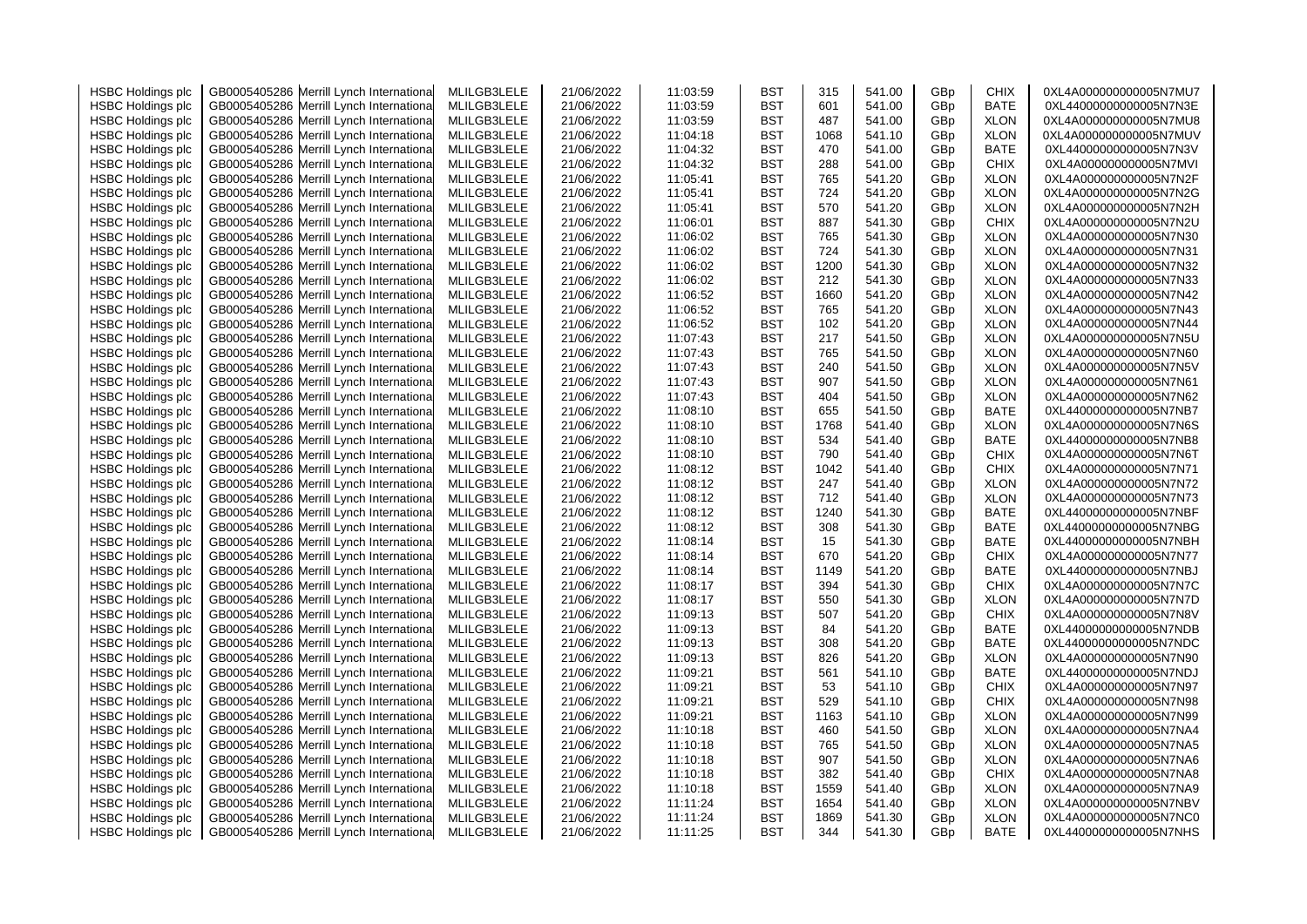| <b>HSBC Holdings plc</b> | GB0005405286 Merrill Lynch Internationa    | MLILGB3LELE | 21/06/2022 | 11:11:25 | <b>BST</b> | 516  | 541.30 | GBp             | <b>CHIX</b> | 0XL4A000000000005N7NC5 |
|--------------------------|--------------------------------------------|-------------|------------|----------|------------|------|--------|-----------------|-------------|------------------------|
| <b>HSBC Holdings plc</b> | GB0005405286 Merrill Lynch Internationa    | MLILGB3LELE | 21/06/2022 | 11:11:31 | <b>BST</b> | 613  | 541.20 | GBp             | <b>CHIX</b> | 0XL4A000000000005N7NCR |
| <b>HSBC Holdings plc</b> | GB0005405286 Merrill Lynch Internationa    | MLILGB3LELE | 21/06/2022 | 11:11:31 | BST        | 1150 | 541.20 | GBp             | <b>XLON</b> | 0XL4A000000000005N7NCS |
| <b>HSBC Holdings plc</b> | GB0005405286 Merrill Lynch Internationa    | MLILGB3LELE | 21/06/2022 | 11:11:31 | <b>BST</b> | 313  | 541.20 | GBp             | <b>BATE</b> | 0XL44000000000005N7NIH |
| <b>HSBC Holdings plc</b> | GB0005405286 Merrill Lynch Internationa    | MLILGB3LELE | 21/06/2022 | 11:11:32 | <b>BST</b> | 52   | 541.20 | GBp             | <b>BATE</b> | 0XL44000000000005N7NIQ |
|                          |                                            |             |            |          | <b>BST</b> |      |        |                 |             |                        |
| <b>HSBC Holdings plc</b> | GB0005405286 Merrill Lynch Internationa    | MLILGB3LELE | 21/06/2022 | 11:11:32 |            | 49   | 541.10 | GBp             | <b>CHIX</b> | 0XL4A000000000005N7NCU |
| <b>HSBC Holdings plc</b> | Merrill Lynch Internationa<br>GB0005405286 | MLILGB3LELE | 21/06/2022 | 11:12:23 | <b>BST</b> | 655  | 541.20 | GBp             | CHIX        | 0XL4A000000000005N7NEA |
| <b>HSBC Holdings plc</b> | GB0005405286 Merrill Lynch Internationa    | MLILGB3LELE | 21/06/2022 | 11:12:23 | <b>BST</b> | 55   | 541.20 | GBp             | <b>BATE</b> | 0XL44000000000005N7NL3 |
| <b>HSBC Holdings plc</b> | Merrill Lynch Internationa<br>GB0005405286 | MLILGB3LELE | 21/06/2022 | 11:12:23 | <b>BST</b> | 957  | 541.20 | GBp             | BATE        | 0XL44000000000005N7NL4 |
| <b>HSBC Holdings plc</b> | GB0005405286 Merrill Lynch Internationa    | MLILGB3LELE | 21/06/2022 | 11:12:30 | BST        | 1012 | 541.10 | GBp             | <b>XLON</b> | 0XL4A000000000005N7NEJ |
| <b>HSBC Holdings plc</b> | GB0005405286 Merrill Lynch Internationa    | MLILGB3LELE | 21/06/2022 | 11:12:30 | BST        | 555  | 541.10 | GBp             | <b>XLON</b> | 0XL4A000000000005N7NEK |
| <b>HSBC Holdings plc</b> | GB0005405286 Merrill Lynch Internationa    | MLILGB3LELE | 21/06/2022 | 11:12:30 | BST        | 291  | 541.10 | GBp             | <b>CHIX</b> | 0XL4A000000000005N7NEL |
| <b>HSBC Holdings plc</b> | GB0005405286 Merrill Lynch Internationa    | MLILGB3LELE | 21/06/2022 | 11:12:46 | <b>BST</b> | 110  | 541.10 | GBp             | <b>CHIX</b> | 0XL4A000000000005N7NET |
| <b>HSBC Holdings plc</b> | Merrill Lynch Internationa<br>GB0005405286 | MLILGB3LELE | 21/06/2022 | 11:13:08 | <b>BST</b> | 832  | 541.00 | GBp             | BATE        | 0XL44000000000005N7NM3 |
| <b>HSBC Holdings plc</b> | GB0005405286 Merrill Lynch Internationa    | MLILGB3LELE | 21/06/2022 | 11:13:08 | <b>BST</b> | 283  | 541.00 | GBp             | <b>CHIX</b> | 0XL4A000000000005N7NF5 |
| <b>HSBC Holdings plc</b> | GB0005405286 Merrill Lynch Internationa    | MLILGB3LELE | 21/06/2022 | 11:13:08 | <b>BST</b> | 1816 | 541.00 | GBp             | <b>XLON</b> | 0XL4A000000000005N7NF6 |
| <b>HSBC Holdings plc</b> | GB0005405286 Merrill Lynch Internationa    | MLILGB3LELE | 21/06/2022 | 11:13:12 | <b>BST</b> | 388  | 540.90 | GBp             | <b>CHIX</b> | 0XL4A000000000005N7NFB |
| <b>HSBC Holdings plc</b> | GB0005405286<br>Merrill Lynch Internationa | MLILGB3LELE | 21/06/2022 | 11:14:07 | BST        | 1033 | 541.10 | GBp             | BATE        | 0XL44000000000005N7NOE |
| <b>HSBC Holdings plc</b> | GB0005405286 Merrill Lynch Internationa    | MLILGB3LELE | 21/06/2022 | 11:15:10 | BST        | 699  | 541.20 | GBp             | CHIX        | 0XL4A000000000005N7NJU |
| <b>HSBC Holdings plc</b> | GB0005405286<br>Merrill Lynch Internationa | MLILGB3LELE | 21/06/2022 | 11:15:10 | BST        | 307  | 541.20 | GBp             | <b>CHIX</b> | 0XL4A000000000005N7NJT |
| <b>HSBC Holdings plc</b> | GB0005405286 Merrill Lynch Internationa    | MLILGB3LELE | 21/06/2022 | 11:15:10 | <b>BST</b> | 521  | 541.20 | GBp             | <b>XLON</b> | 0XL4A000000000005N7NK0 |
| <b>HSBC Holdings plc</b> | GB0005405286 Merrill Lynch Internationa    | MLILGB3LELE | 21/06/2022 | 11:15:12 | <b>BST</b> | 1000 | 541.20 | GBp             | <b>XLON</b> | 0XL4A000000000005N7NK3 |
| <b>HSBC Holdings plc</b> | GB0005405286 Merrill Lynch International   | MLILGB3LELE | 21/06/2022 | 11:15:22 | BST        | 679  | 541.20 | GBp             | CHIX        | 0XL4A000000000005N7NKC |
| <b>HSBC Holdings plc</b> | GB0005405286 Merrill Lynch Internationa    | MLILGB3LELE | 21/06/2022 | 11:15:22 | <b>BST</b> | 358  | 541.10 | GBp             | BATE        | 0XL44000000000005N7NQM |
| <b>HSBC Holdings plc</b> | GB0005405286 Merrill Lynch Internationa    | MLILGB3LELE | 21/06/2022 | 11:15:22 | <b>BST</b> | 372  | 541.10 | GBp             | BATE        | 0XL44000000000005N7NQN |
|                          |                                            |             |            |          |            |      |        |                 |             |                        |
| <b>HSBC Holdings plc</b> | GB0005405286 Merrill Lynch Internationa    | MLILGB3LELE | 21/06/2022 | 11:15:22 | <b>BST</b> | 1939 | 541.10 | GBp             | <b>XLON</b> | 0XL4A000000000005N7NKE |
| <b>HSBC Holdings plc</b> | Merrill Lynch Internationa<br>GB0005405286 | MLILGB3LELE | 21/06/2022 | 11:15:22 | BST        | 204  | 541.10 | GBp             | <b>XLON</b> | 0XL4A000000000005N7NKG |
| <b>HSBC Holdings plc</b> | GB0005405286 Merrill Lynch Internationa    | MLILGB3LELE | 21/06/2022 | 11:15:22 | <b>BST</b> | 1000 | 541.20 | GBp             | <b>XLON</b> | 0XL4A000000000005N7NKH |
| <b>HSBC Holdings plc</b> | GB0005405286 Merrill Lynch Internationa    | MLILGB3LELE | 21/06/2022 | 11:15:22 | <b>BST</b> | 1000 | 541.20 | GBp             | <b>XLON</b> | 0XL4A000000000005N7NKI |
| <b>HSBC Holdings plc</b> | GB0005405286 Merrill Lynch Internationa    | MLILGB3LELE | 21/06/2022 | 11:15:22 | <b>BST</b> | 488  | 541.20 | GBp             | <b>XLON</b> | 0XL4A000000000005N7NKJ |
| <b>HSBC Holdings plc</b> | GB0005405286 Merrill Lynch Internationa    | MLILGB3LELE | 21/06/2022 | 11:15:22 | <b>BST</b> | 337  | 541.00 | GBp             | <b>CHIX</b> | 0XL4A000000000005N7NKK |
| <b>HSBC Holdings plc</b> | GB0005405286 Merrill Lynch Internationa    | MLILGB3LELE | 21/06/2022 | 11:15:22 | <b>BST</b> | 200  | 541.00 | GBp             | <b>CHIX</b> | 0XL4A000000000005N7NKL |
| <b>HSBC Holdings plc</b> | GB0005405286 Merrill Lynch Internationa    | MLILGB3LELE | 21/06/2022 | 11:15:23 | <b>BST</b> | 88   | 540.90 | GBp             | BATE        | 0XL44000000000005N7NQQ |
| <b>HSBC Holdings plc</b> | Merrill Lynch Internationa<br>GB0005405286 | MLILGB3LELE | 21/06/2022 | 11:15:23 | <b>BST</b> | 322  | 540.90 | GBp             | BATE        | 0XL44000000000005N7NQR |
| <b>HSBC Holdings plc</b> | GB0005405286 Merrill Lynch Internationa    | MLILGB3LELE | 21/06/2022 | 11:16:16 | BST        | 238  | 541.30 | GBp             | <b>XLON</b> | 0XL4A000000000005N7NMM |
| <b>HSBC Holdings plc</b> | GB0005405286 Merrill Lynch Internationa    | MLILGB3LELE | 21/06/2022 | 11:16:16 | <b>BST</b> | 679  | 541.30 | GBp             | <b>XLON</b> | 0XL4A000000000005N7NMN |
| <b>HSBC Holdings plc</b> | GB0005405286 Merrill Lynch Internationa    | MLILGB3LELE | 21/06/2022 | 11:16:16 | <b>BST</b> | 907  | 541.30 | GBp             | <b>XLON</b> | 0XL4A000000000005N7NMO |
| <b>HSBC Holdings plc</b> | GB0005405286 Merrill Lynch Internationa    | MLILGB3LELE | 21/06/2022 | 11:16:16 | <b>BST</b> | 691  | 541.30 | GBp             | <b>XLON</b> | 0XL4A000000000005N7NMP |
| <b>HSBC Holdings plc</b> | GB0005405286 Merrill Lynch Internationa    | MLILGB3LELE | 21/06/2022 | 11:16:22 | <b>BST</b> | 829  | 541.10 | GBp             | <b>BATE</b> | 0XL44000000000005N7NTP |
| <b>HSBC Holdings plc</b> | GB0005405286 Merrill Lynch Internationa    | MLILGB3LELE | 21/06/2022 | 11:16:22 | <b>BST</b> | 310  | 541.10 | GBp             | <b>CHIX</b> | 0XL4A000000000005N7NMU |
| <b>HSBC Holdings plc</b> | Merrill Lynch Internationa<br>GB0005405286 | MLILGB3LELE | 21/06/2022 | 11:16:22 | <b>BST</b> | 1307 | 541.10 | GBp             | <b>XLON</b> | 0XL4A000000000005N7NN0 |
| <b>HSBC Holdings plc</b> | GB0005405286 Merrill Lynch Internationa    | MLILGB3LELE | 21/06/2022 | 11:16:24 | <b>BST</b> | 443  | 541.20 | GBp             | <b>CHIX</b> | 0XL4A000000000005N7NN3 |
| <b>HSBC Holdings plc</b> | Merrill Lynch Internationa<br>GB0005405286 | MLILGB3LELE | 21/06/2022 | 11:16:24 | BST        | 960  | 541.20 | GBp             | <b>XLON</b> | 0XL4A000000000005N7NN4 |
| <b>HSBC Holdings plc</b> | GB0005405286 Merrill Lynch Internationa    | MLILGB3LELE | 21/06/2022 | 11:16:24 | BST        | 651  | 541.20 | GB <sub>p</sub> | <b>BATE</b> | 0XL44000000000005N7NTR |
| <b>HSBC Holdings plc</b> | GB0005405286<br>Merrill Lynch Internationa | MLILGB3LELE | 21/06/2022 | 11:16:36 | <b>BST</b> | 277  | 541.10 | GBp             | <b>CHIX</b> | 0XL4A000000000005N7NNG |
| <b>HSBC Holdings plc</b> | Merrill Lynch Internationa<br>GB0005405286 | MLILGB3LELE | 21/06/2022 | 11:16:36 | <b>BST</b> | 686  | 541.10 | GBp             | <b>XLON</b> | 0XL4A000000000005N7NNH |
|                          | GB0005405286 Merrill Lynch Internationa    | MLILGB3LELE | 21/06/2022 | 11:16:38 | <b>BST</b> | 223  | 540.90 |                 | <b>BATE</b> | 0XL44000000000005N7NU1 |
| <b>HSBC Holdings plc</b> |                                            | MLILGB3LELE |            |          | <b>BST</b> | 447  |        | GBp<br>GBp      | <b>CHIX</b> |                        |
| <b>HSBC Holdings plc</b> | GB0005405286<br>Merrill Lynch Internationa |             | 21/06/2022 | 11:16:38 |            |      | 540.90 |                 |             | 0XL4A000000000005N7NNL |
| <b>HSBC Holdings plc</b> | GB0005405286 Merrill Lynch Internationa    | MLILGB3LELE | 21/06/2022 | 11:16:38 | <b>BST</b> | 788  | 540.90 | GBp             | <b>XLON</b> | 0XL4A000000000005N7NNM |
| <b>HSBC Holdings plc</b> | Merrill Lynch Internationa<br>GB0005405286 | MLILGB3LELE | 21/06/2022 | 11:16:38 | BST        | 299  | 540.80 | GBp             | BATE        | 0XL44000000000005N7NU2 |
| <b>HSBC Holdings plc</b> | GB0005405286 Merrill Lynch International   | MLILGB3LELE | 21/06/2022 | 11:17:02 | BST        | 62   | 541.10 | GBp             | BATE        | 0XL44000000000005N7NUU |
| <b>HSBC Holdings plc</b> | GB0005405286 Merrill Lynch International   | MLILGB3LELE | 21/06/2022 | 11:17:02 | BST        | 217  | 541.10 | GB <sub>p</sub> | <b>CHIX</b> | 0XL4A000000000005N7NOI |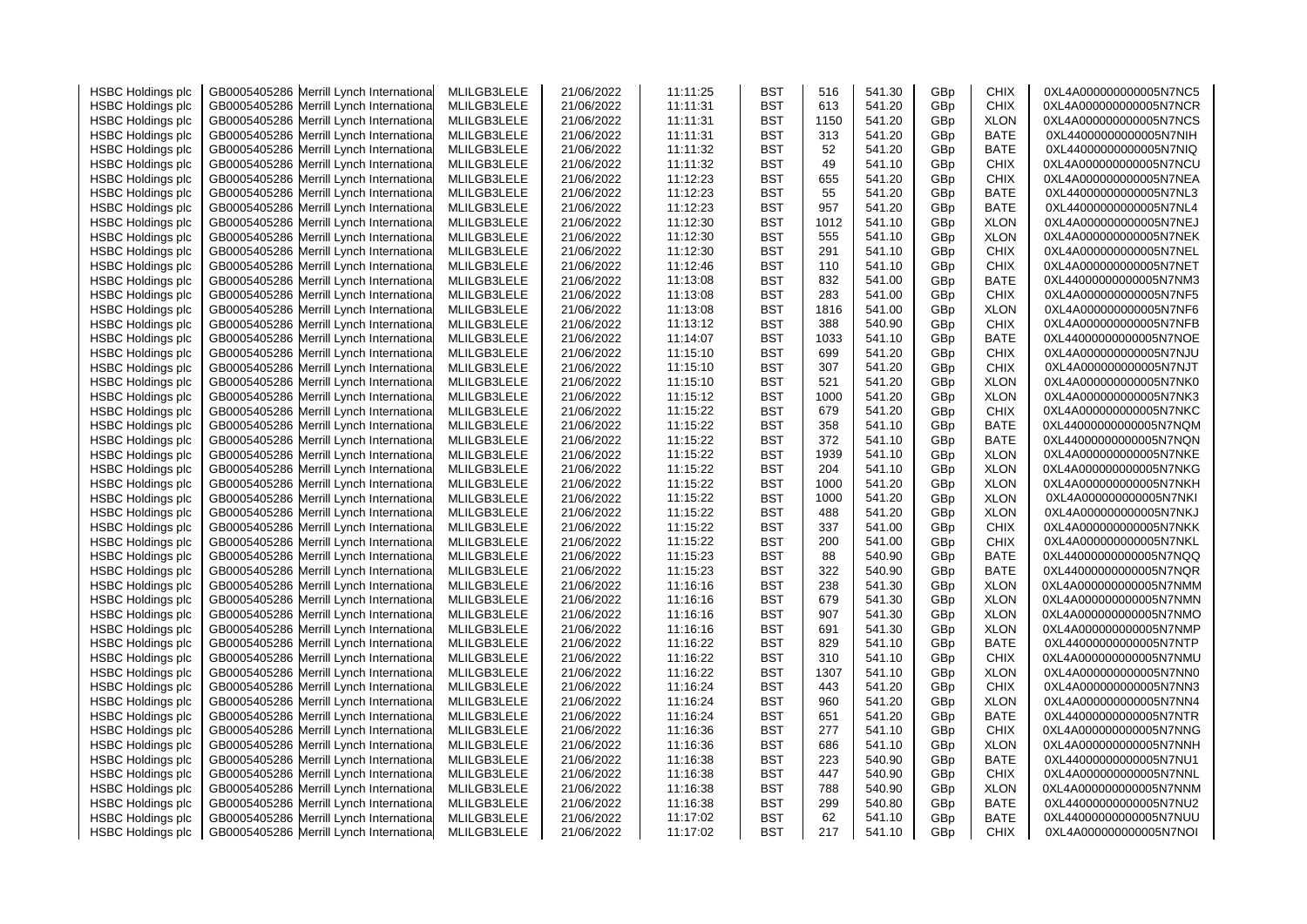| <b>HSBC Holdings plc</b> | GB0005405286 Merrill Lynch Internationa    | MLILGB3LELE | 21/06/2022 | 11:17:02 | <b>BST</b> | 302   | 541.10 | GBp             | <b>XLON</b> | 0XL4A000000000005N7NOJ |
|--------------------------|--------------------------------------------|-------------|------------|----------|------------|-------|--------|-----------------|-------------|------------------------|
| <b>HSBC Holdings plc</b> | GB0005405286 Merrill Lynch Internationa    | MLILGB3LELE | 21/06/2022 | 11:17:02 | <b>BST</b> | 208   | 541.10 | GBp             | BATE        | 0XL44000000000005N7NV0 |
| <b>HSBC Holdings plc</b> | GB0005405286 Merrill Lynch Internationa    | MLILGB3LELE | 21/06/2022 | 11:17:02 | BST        | 393   | 541.10 | GBp             | <b>XLON</b> | 0XL4A000000000005N7NOL |
| <b>HSBC Holdings plc</b> | Merrill Lynch Internationa<br>GB0005405286 | MLILGB3LELE | 21/06/2022 | 11:17:23 | <b>BST</b> | 250   | 541.40 | GBp             | <b>CHIX</b> | 0XL4A000000000005N7NQB |
| <b>HSBC Holdings plc</b> | GB0005405286 Merrill Lynch Internationa    | MLILGB3LELE | 21/06/2022 | 11:17:23 | <b>BST</b> | 46    | 541.40 | GBp             | <b>XLON</b> | 0XL4A000000000005N7NQF |
| <b>HSBC Holdings plc</b> | GB0005405286<br>Merrill Lynch Internationa | MLILGB3LELE | 21/06/2022 | 11:18:06 | <b>BST</b> | 211   | 541.40 | GBp             | <b>BATE</b> | 0XL44000000000005N7O2P |
| <b>HSBC Holdings plc</b> | Merrill Lynch Internationa<br>GB0005405286 | MLILGB3LELE | 21/06/2022 | 11:18:06 | <b>BST</b> | 183   | 541.40 | GBp             | <b>CHIX</b> | 0XL4A000000000005N7NRK |
| <b>HSBC Holdings plc</b> | GB0005405286 Merrill Lynch Internationa    | MLILGB3LELE | 21/06/2022 | 11:18:06 | <b>BST</b> | 1245  | 541.40 | GBp             | <b>XLON</b> | 0XL4A000000000005N7NRL |
| <b>HSBC Holdings plc</b> | Merrill Lynch Internationa<br>GB0005405286 | MLILGB3LELE | 21/06/2022 | 11:18:11 | <b>BST</b> | 199   | 541.30 | GBp             | <b>CHIX</b> | 0XL4A000000000005N7NRT |
| <b>HSBC Holdings plc</b> | GB0005405286 Merrill Lynch Internationa    | MLILGB3LELE | 21/06/2022 | 11:19:24 | BST        | 907   | 541.90 | GBp             | <b>XLON</b> | 0XL4A000000000005N7NTV |
| <b>HSBC Holdings plc</b> | GB0005405286<br>Merrill Lynch Internationa | MLILGB3LELE | 21/06/2022 | 11:19:24 | BST        | 956   | 541.90 | GBp             | <b>XLON</b> | 0XL4A000000000005N7NU0 |
| <b>HSBC Holdings plc</b> | GB0005405286 Merrill Lynch Internationa    | MLILGB3LELE | 21/06/2022 | 11:19:54 | BST        | 247   | 541.80 | GBp             | <b>CHIX</b> | 0XL4A000000000005N7NUG |
| <b>HSBC Holdings plc</b> | GB0005405286<br>Merrill Lynch Internationa | MLILGB3LELE | 21/06/2022 | 11:20:12 | <b>BST</b> | 727   | 542.00 | GBp             | <b>CHIX</b> | 0XL4A000000000005N7NUV |
|                          |                                            |             |            | 11:20:13 | <b>BST</b> | 143   |        |                 |             | 0XL4A000000000005N7NV1 |
| <b>HSBC Holdings plc</b> | GB0005405286<br>Merrill Lynch Internationa | MLILGB3LELE | 21/06/2022 |          |            |       | 542.00 | GBp             | <b>XLON</b> |                        |
| <b>HSBC Holdings plc</b> | GB0005405286 Merrill Lynch Internationa    | MLILGB3LELE | 21/06/2022 | 11:20:13 | <b>BST</b> | 1000  | 542.00 | GBp             | <b>XLON</b> | 0XL4A000000000005N7NV2 |
| <b>HSBC Holdings plc</b> | GB0005405286 Merrill Lynch Internationa    | MLILGB3LELE | 21/06/2022 | 11:20:13 | <b>BST</b> | 1000  | 542.00 | GBp             | <b>XLON</b> | 0XL4A000000000005N7NV3 |
| <b>HSBC Holdings plc</b> | GB0005405286 Merrill Lynch Internationa    | MLILGB3LELE | 21/06/2022 | 11:20:13 | <b>BST</b> | 956   | 542.00 | GBp             | <b>XLON</b> | 0XL4A000000000005N7NV4 |
| <b>HSBC Holdings plc</b> | GB0005405286<br>Merrill Lynch Internationa | MLILGB3LELE | 21/06/2022 | 11:20:13 | BST        | 907   | 542.00 | GBp             | <b>XLON</b> | 0XL4A000000000005N7NV5 |
| <b>HSBC Holdings plc</b> | GB0005405286 Merrill Lynch Internationa    | MLILGB3LELE | 21/06/2022 | 11:37:03 | BST        | 193   | 542.00 | GBp             | BATE        | 0XL44000000000005N7P7S |
| <b>HSBC Holdings plc</b> | GB0005405286<br>Merrill Lynch Internationa | MLILGB3LELE | 21/06/2022 | 11:37:55 | BST        | 1972  | 542.00 | GBp             | BATE        | 0XL44000000000005N7PAA |
| <b>HSBC Holdings plc</b> | GB0005405286 Merrill Lynch Internationa    | MLILGB3LELE | 21/06/2022 | 11:37:55 | <b>BST</b> | 444   | 542.00 | GBp             | <b>BATE</b> | 0XL44000000000005N7PAB |
| <b>HSBC Holdings plc</b> | GB0005405286 Merrill Lynch Internationa    | MLILGB3LELE | 21/06/2022 | 11:37:55 | <b>BST</b> | 1995  | 542.00 | GBp             | <b>CHIX</b> | 0XL4A000000000005N7P1N |
| <b>HSBC Holdings plc</b> | GB0005405286 Merrill Lynch International   | MLILGB3LELE | 21/06/2022 | 11:37:55 | BST        | 450   | 542.00 | GBp             | CHIX        | 0XL4A000000000005N7P1O |
| <b>HSBC Holdings plc</b> | GB0005405286 Merrill Lynch Internationa    | MLILGB3LELE | 21/06/2022 | 11:37:55 | <b>BST</b> | 11730 | 542.00 | GBp             | <b>XLON</b> | 0XL4A000000000005N7P1P |
| <b>HSBC Holdings plc</b> | GB0005405286 Merrill Lynch Internationa    | MLILGB3LELE | 21/06/2022 | 11:37:55 | <b>BST</b> | 576   | 542.00 | GBp             | BATE        | 0XL44000000000005N7PAC |
| <b>HSBC Holdings plc</b> | GB0005405286 Merrill Lynch Internationa    | MLILGB3LELE | 21/06/2022 | 11:37:55 | <b>BST</b> | 18822 | 542.00 | GBp             | <b>XLON</b> | 0XL4A000000000005N7P1Q |
| <b>HSBC Holdings plc</b> | Merrill Lynch Internationa<br>GB0005405286 | MLILGB3LELE | 21/06/2022 | 11:37:55 | BST        | 414   | 542.00 | GBp             | BATE        | 0XL44000000000005N7PAD |
| <b>HSBC Holdings plc</b> | GB0005405286 Merrill Lynch Internationa    | MLILGB3LELE | 21/06/2022 | 11:37:55 | <b>BST</b> | 5321  | 542.00 | GBp             | <b>BATE</b> | 0XL44000000000005N7PAE |
| <b>HSBC Holdings plc</b> | GB0005405286 Merrill Lynch Internationa    | MLILGB3LELE | 21/06/2022 | 11:37:55 | <b>BST</b> | 304   | 542.00 | GBp             | <b>BATE</b> | 0XL44000000000005N7PAF |
| <b>HSBC Holdings plc</b> | GB0005405286 Merrill Lynch Internationa    | MLILGB3LELE | 21/06/2022 | 11:37:55 | <b>BST</b> | 584   | 542.00 | GBp             | BATE        | 0XL44000000000005N7PAG |
| <b>HSBC Holdings plc</b> | GB0005405286 Merrill Lynch Internationa    | MLILGB3LELE | 21/06/2022 | 11:38:24 | <b>BST</b> | 10037 | 542.00 | GBp             | <b>XLON</b> | 0XL4A000000000005N7P2E |
| <b>HSBC Holdings plc</b> | GB0005405286 Merrill Lynch Internationa    | MLILGB3LELE | 21/06/2022 | 11:38:24 | <b>BST</b> | 267   | 542.00 | GBp             | <b>XLON</b> | 0XL4A000000000005N7P2F |
| <b>HSBC Holdings plc</b> | GB0005405286 Merrill Lynch Internationa    | MLILGB3LELE | 21/06/2022 | 11:38:24 | <b>BST</b> | 1026  | 542.00 | GBp             | BATE        | 0XL44000000000005N7PAO |
| <b>HSBC Holdings plc</b> | Merrill Lynch Internationa<br>GB0005405286 | MLILGB3LELE | 21/06/2022 | 11:38:24 | <b>BST</b> | 9731  | 542.00 | GBp             | <b>XLON</b> | 0XL4A000000000005N7P2G |
| <b>HSBC Holdings plc</b> | GB0005405286 Merrill Lynch Internationa    | MLILGB3LELE | 21/06/2022 | 11:38:24 | BST        | 12167 | 542.00 | GBp             | <b>CHIX</b> | 0XL4A000000000005N7P2H |
| <b>HSBC Holdings plc</b> | GB0005405286<br>Merrill Lynch Internationa | MLILGB3LELE | 21/06/2022 | 11:38:24 | <b>BST</b> | 6543  | 542.00 | GBp             | <b>BATE</b> | 0XL44000000000005N7PAP |
| <b>HSBC Holdings plc</b> | GB0005405286 Merrill Lynch Internationa    | MLILGB3LELE | 21/06/2022 | 11:38:24 | <b>BST</b> | 2351  | 542.00 | GBp             | <b>CHIX</b> | 0XL4A000000000005N7P2I |
| <b>HSBC Holdings plc</b> | GB0005405286<br>Merrill Lynch Internationa | MLILGB3LELE | 21/06/2022 | 11:38:24 | <b>BST</b> | 500   | 542.00 | GBp             | <b>BATE</b> | 0XL44000000000005N7PAQ |
| <b>HSBC Holdings plc</b> | GB0005405286 Merrill Lynch Internationa    | MLILGB3LELE | 21/06/2022 | 11:38:24 | <b>BST</b> | 341   | 542.00 | GBp             | <b>BATE</b> | 0XL44000000000005N7PAR |
|                          |                                            | MLILGB3LELE |            |          | <b>BST</b> | 1100  |        |                 | <b>XLON</b> | 0XL4A000000000005N7P2M |
| <b>HSBC Holdings plc</b> | GB0005405286 Merrill Lynch Internationa    |             | 21/06/2022 | 11:38:24 |            |       | 542.00 | GBp             |             |                        |
| <b>HSBC Holdings plc</b> | Merrill Lynch Internationa<br>GB0005405286 | MLILGB3LELE | 21/06/2022 | 11:38:24 | <b>BST</b> | 1741  | 542.00 | GBp             | <b>XLON</b> | 0XL4A000000000005N7P2N |
| <b>HSBC Holdings plc</b> | GB0005405286 Merrill Lynch Internationa    | MLILGB3LELE | 21/06/2022 | 11:38:24 | <b>BST</b> | 1000  | 542.00 | GBp             | <b>XLON</b> | 0XL4A000000000005N7P2O |
| <b>HSBC Holdings plc</b> | Merrill Lynch Internationa<br>GB0005405286 | MLILGB3LELE | 21/06/2022 | 11:38:24 | BST        | 1199  | 542.00 | GBp             | <b>XLON</b> | 0XL4A000000000005N7P2P |
| <b>HSBC Holdings plc</b> | GB0005405286 Merrill Lynch Internationa    | MLILGB3LELE | 21/06/2022 | 11:38:24 | BST        | 759   | 542.00 | GB <sub>p</sub> | <b>XLON</b> | 0XL4A000000000005N7P2Q |
| <b>HSBC Holdings plc</b> | GB0005405286<br>Merrill Lynch Internationa | MLILGB3LELE | 21/06/2022 | 11:38:24 | <b>BST</b> | 585   | 541.90 | GBp             | <b>CHIX</b> | 0XL4A000000000005N7P2U |
| <b>HSBC Holdings plc</b> | Merrill Lynch Internationa<br>GB0005405286 | MLILGB3LELE | 21/06/2022 | 11:38:25 | <b>BST</b> | 430   | 541.80 | GBp             | <b>CHIX</b> | 0XL4A000000000005N7P32 |
| <b>HSBC Holdings plc</b> | GB0005405286 Merrill Lynch Internationa    | MLILGB3LELE | 21/06/2022 | 11:39:16 | <b>BST</b> | 1150  | 541.60 | GBp             | <b>XLON</b> | 0XL4A000000000005N7P42 |
| <b>HSBC Holdings plc</b> | GB0005405286<br>Merrill Lynch Internationa | MLILGB3LELE | 21/06/2022 | 11:39:16 | <b>BST</b> | 390   | 541.60 | GBp             | <b>CHIX</b> | 0XL4A000000000005N7P45 |
| <b>HSBC Holdings plc</b> | GB0005405286 Merrill Lynch Internationa    | MLILGB3LELE | 21/06/2022 | 11:39:16 | <b>BST</b> | 45    | 541.60 | GBp             | <b>CHIX</b> | 0XL4A000000000005N7P46 |
| <b>HSBC Holdings plc</b> | Merrill Lynch Internationa<br>GB0005405286 | MLILGB3LELE | 21/06/2022 | 11:39:25 | BST        | 750   | 541.50 | GBp             | BATE        | 0XL44000000000005N7PBS |
| <b>HSBC Holdings plc</b> | GB0005405286 Merrill Lynch International   | MLILGB3LELE | 21/06/2022 | 11:39:25 | BST        | 317   | 541.50 | GBp             | <b>BATE</b> | 0XL44000000000005N7PBT |
| <b>HSBC Holdings plc</b> | GB0005405286 Merrill Lynch International   | MLILGB3LELE | 21/06/2022 | 11:39:25 | BST        | 400   | 541.50 | GB <sub>p</sub> | <b>BATE</b> | 0XL44000000000005N7PBU |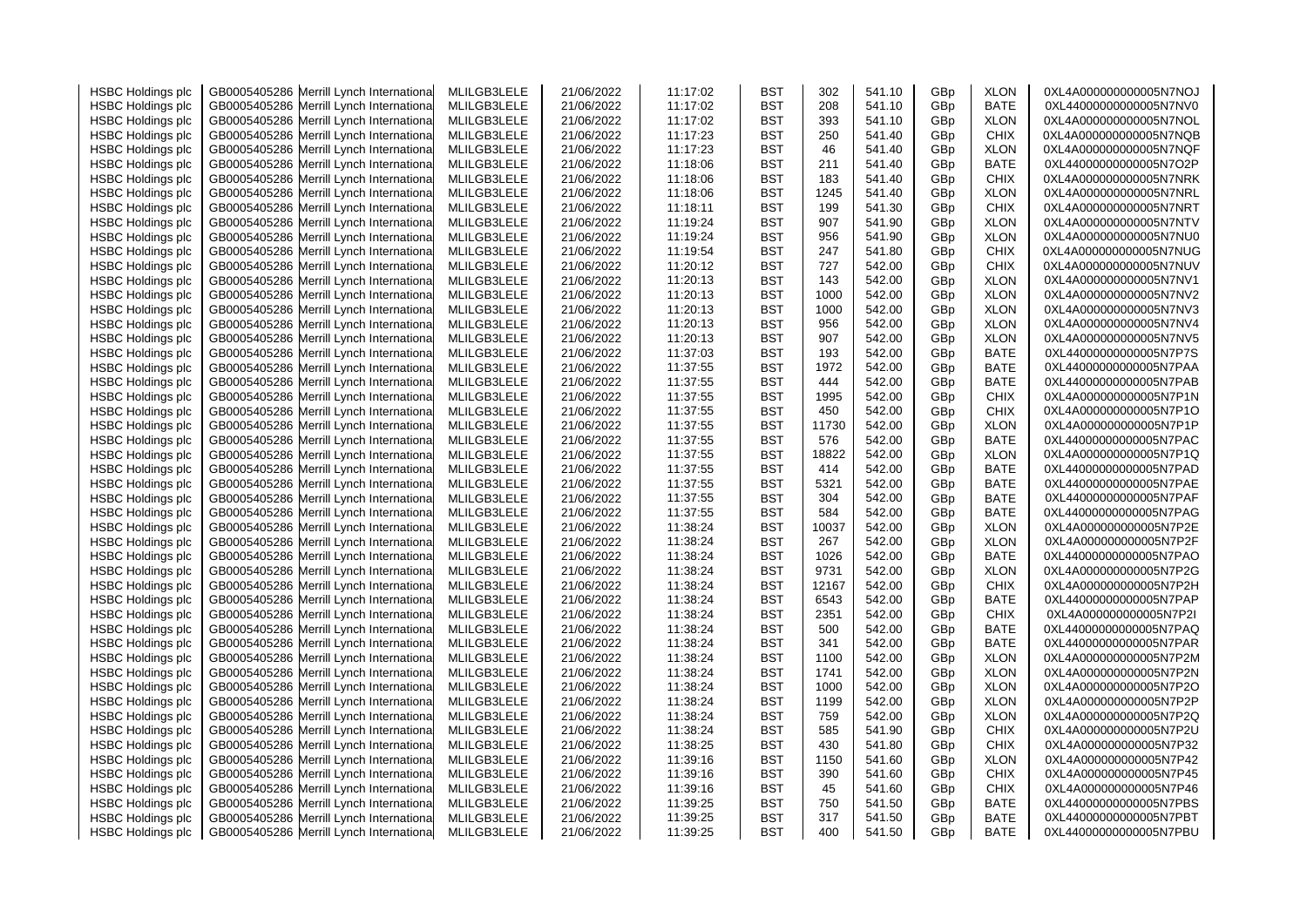| <b>HSBC Holdings plc</b> | GB0005405286 Merrill Lynch Internationa                                  | MLILGB3LELE | 21/06/2022 | 11:39:25 | BST        | 179  | 541.50 | GBp | <b>CHIX</b>         | 0XL4A000000000005N7P49                           |
|--------------------------|--------------------------------------------------------------------------|-------------|------------|----------|------------|------|--------|-----|---------------------|--------------------------------------------------|
| <b>HSBC Holdings plc</b> | Merrill Lynch Internationa<br>GB0005405286                               | MLILGB3LELE | 21/06/2022 | 11:39:25 | BST        | 225  | 541.50 | GBp | <b>CHIX</b>         | 0XL4A000000000005N7P4A                           |
| <b>HSBC Holdings plc</b> | Merrill Lynch Internationa<br>GB0005405286                               | MLILGB3LELE | 21/06/2022 | 11:39:25 | BST        | 409  | 541.50 | GBp | <b>XLON</b>         | 0XL4A000000000005N7P4B                           |
| <b>HSBC Holdings plc</b> | Merrill Lynch Internationa<br>GB0005405286                               | MLILGB3LELE | 21/06/2022 | 11:39:25 | BST        | 514  | 541.50 | GBp | <b>XLON</b>         | 0XL4A000000000005N7P4C                           |
| <b>HSBC Holdings plc</b> | GB0005405286<br>Merrill Lynch Internationa                               | MLILGB3LELE | 21/06/2022 | 11:39:25 | BST        | 658  | 541.40 | GBp | <b>XLON</b>         | 0XL4A000000000005N7P4D                           |
| <b>HSBC Holdings plc</b> | Merrill Lynch Internationa<br>GB0005405286                               | MLILGB3LELE | 21/06/2022 | 11:39:25 | BST        | 377  | 541.40 | GBp | <b>XLON</b>         | 0XL4A000000000005N7P4E                           |
| <b>HSBC Holdings plc</b> | GB0005405286<br>Merrill Lynch Internationa                               | MLILGB3LELE | 21/06/2022 | 11:39:25 | BST        | 5    | 541.40 | GBp | <b>XLON</b>         | 0XL4A000000000005N7P4F                           |
| <b>HSBC Holdings plc</b> | GB0005405286<br>Merrill Lynch Internationa                               | MLILGB3LELE | 21/06/2022 | 11:39:26 | BST        | 139  | 541.30 | GBp | <b>BATE</b>         | 0XL44000000000005N7PBV                           |
| <b>HSBC Holdings plc</b> | GB0005405286<br>Merrill Lynch Internationa                               | MLILGB3LELE | 21/06/2022 | 11:39:26 | BST        | 295  | 541.30 | GBp | BATE                | 0XL44000000000005N7PC0                           |
| <b>HSBC Holdings plc</b> | GB0005405286<br>Merrill Lynch Internationa                               | MLILGB3LELE | 21/06/2022 | 11:39:27 | BST        | 225  | 541.30 | GBp | BATE                | 0XL44000000000005N7PC1                           |
| <b>HSBC Holdings plc</b> | Merrill Lynch Internationa<br>GB0005405286                               | MLILGB3LELE | 21/06/2022 | 11:39:27 | BST        | 744  | 541.30 | GBp | <b>XLON</b>         | 0XL4A000000000005N7P4I                           |
| <b>HSBC Holdings plc</b> | Merrill Lynch Internationa<br>GB0005405286                               | MLILGB3LELE | 21/06/2022 | 11:39:27 | BST        | 261  | 541.30 | GBp | <b>CHIX</b>         | 0XL4A000000000005N7P4J                           |
| <b>HSBC Holdings plc</b> | Merrill Lynch Internationa<br>GB0005405286                               | MLILGB3LELE | 21/06/2022 | 11:39:27 | BST        | 423  | 541.20 | GBp | <b>BATE</b>         | 0XL44000000000005N7PC2                           |
| <b>HSBC Holdings plc</b> | GB0005405286<br>Merrill Lynch Internationa                               | MLILGB3LELE | 21/06/2022 | 11:39:28 | BST        | 257  | 541.20 | GBp | <b>CHIX</b>         | 0XL4A000000000005N7P4K                           |
| <b>HSBC Holdings plc</b> | GB0005405286<br>Merrill Lynch Internationa                               | MLILGB3LELE | 21/06/2022 | 11:39:28 | BST        | 14   | 541.20 | GBp | <b>BATE</b>         | 0XL44000000000005N7PC4                           |
| <b>HSBC Holdings plc</b> | GB0005405286<br>Merrill Lynch Internationa                               | MLILGB3LELE | 21/06/2022 | 11:39:28 | BST        | 715  | 541.20 | GBp | <b>XLON</b>         | 0XL4A000000000005N7P4L                           |
| <b>HSBC Holdings plc</b> | GB0005405286<br>Merrill Lynch Internationa                               | MLILGB3LELE | 21/06/2022 | 11:39:33 | BST        | 76   | 541.20 | GBp | <b>CHIX</b>         | 0XL4A000000000005N7P4P                           |
| <b>HSBC Holdings plc</b> | GB0005405286<br>Merrill Lynch Internationa                               | MLILGB3LELE | 21/06/2022 | 11:40:24 | BST        | 281  | 541.10 | GBp | <b>CHIX</b>         | 0XL4A000000000005N7P5L                           |
| <b>HSBC Holdings plc</b> | Merrill Lynch Internationa<br>GB0005405286                               | MLILGB3LELE | 21/06/2022 | 11:40:24 | BST        | 775  | 541.10 | GBp | <b>XLON</b>         | 0XL4A000000000005N7P5M                           |
| <b>HSBC Holdings plc</b> | Merrill Lynch Internationa<br>GB0005405286                               | MLILGB3LELE | 21/06/2022 | 11:40:27 | BST        | 526  | 541.00 | GBp | <b>XLON</b>         | 0XL4A000000000005N7P5P                           |
| <b>HSBC Holdings plc</b> | Merrill Lynch Internationa<br>GB0005405286                               | MLILGB3LELE | 21/06/2022 | 11:41:52 | BST        | 1000 | 542.00 | GBp | <b>XLON</b>         | 0XL4A000000000005N7P73                           |
| <b>HSBC Holdings plc</b> | GB0005405286<br>Merrill Lynch Internationa                               | MLILGB3LELE | 21/06/2022 | 11:41:52 | BST        | 586  | 542.00 | GBp | <b>XLON</b>         | 0XL4A000000000005N7P74                           |
| <b>HSBC Holdings plc</b> | Merrill Lynch Internationa<br>GB0005405286                               | MLILGB3LELE | 21/06/2022 | 11:42:30 | BST        | 60   | 542.00 | GBp | <b>XLON</b>         | 0XL4A000000000005N7P8H                           |
| <b>HSBC Holdings plc</b> | GB0005405286<br>Merrill Lynch Internationa                               | MLILGB3LELE | 21/06/2022 | 11:42:30 | BST        | 315  | 542.00 | GBp | <b>XLON</b>         | 0XL4A000000000005N7P8I                           |
| <b>HSBC Holdings plc</b> | Merrill Lynch Internationa<br>GB0005405286                               | MLILGB3LELE | 21/06/2022 | 11:42:30 | <b>BST</b> | 866  | 542.00 | GBp | <b>XLON</b>         | 0XL4A000000000005N7P8J                           |
| <b>HSBC Holdings plc</b> | Merrill Lynch Internationa<br>GB0005405286                               | MLILGB3LELE | 21/06/2022 | 11:42:30 | BST        | 1000 | 542.00 | GBp | <b>XLON</b>         | 0XL4A000000000005N7P8K                           |
| <b>HSBC Holdings plc</b> | Merrill Lynch Internationa<br>GB0005405286                               | MLILGB3LELE | 21/06/2022 | 11:42:31 | BST        | 8    | 541.90 | GBp | <b>CHIX</b>         | 0XL4A000000000005N7P8L                           |
| <b>HSBC Holdings plc</b> | Merrill Lynch Internationa<br>GB0005405286                               | MLILGB3LELE | 21/06/2022 | 11:42:31 | BST        | 8    | 541.90 | GBp | <b>BATE</b>         | 0XL44000000000005N7PGF                           |
| <b>HSBC Holdings plc</b> | Merrill Lynch Internationa<br>GB0005405286                               | MLILGB3LELE | 21/06/2022 | 11:42:31 | <b>BST</b> | 478  | 541.90 | GBp | <b>CHIX</b>         | 0XL4A000000000005N7P8N                           |
| <b>HSBC Holdings plc</b> | Merrill Lynch Internationa<br>GB0005405286                               | MLILGB3LELE | 21/06/2022 | 11:42:31 | BST        | 643  | 541.90 | GBp | <b>BATE</b>         | 0XL44000000000005N7PGG                           |
| <b>HSBC Holdings plc</b> | Merrill Lynch Internationa<br>GB0005405286                               | MLILGB3LELE | 21/06/2022 | 11:42:31 | BST        | 45   | 541.90 | GBp | <b>XLON</b>         | 0XL4A000000000005N7P8O                           |
| <b>HSBC Holdings plc</b> | Merrill Lynch Internationa<br>GB0005405286                               | MLILGB3LELE | 21/06/2022 | 11:42:31 | BST        | 2886 | 541.90 | GBp | <b>XLON</b>         | 0XL4A000000000005N7P8Q                           |
| <b>HSBC Holdings plc</b> | Merrill Lynch Internationa<br>GB0005405286                               | MLILGB3LELE | 21/06/2022 | 11:42:36 | <b>BST</b> | 825  | 541.90 | GBp | <b>CHIX</b>         | 0XL4A000000000005N7P8S                           |
| <b>HSBC Holdings plc</b> | Merrill Lynch Internationa<br>GB0005405286                               | MLILGB3LELE | 21/06/2022 | 11:42:56 | BST        | 404  | 541.90 | GBp | <b>CHIX</b>         | 0XL4A000000000005N7P94                           |
| <b>HSBC Holdings plc</b> | GB0005405286<br>Merrill Lynch Internationa                               | MLILGB3LELE | 21/06/2022 | 11:42:56 | BST        | 389  | 541.90 | GBp | <b>XLON</b>         | 0XL4A000000000005N7P96                           |
| <b>HSBC Holdings plc</b> | Merrill Lynch Internationa<br>GB0005405286                               | MLILGB3LELE | 21/06/2022 | 11:42:56 | BST        | 277  | 541.90 | GBp | <b>XLON</b>         | 0XL4A000000000005N7P97                           |
| <b>HSBC Holdings plc</b> | GB0005405286<br>Merrill Lynch Internationa                               | MLILGB3LELE | 21/06/2022 | 11:43:05 | BST        | 442  | 541.90 | GBp | <b>CHIX</b>         |                                                  |
| <b>HSBC Holdings plc</b> | Merrill Lynch Internationa<br>GB0005405286                               | MLILGB3LELE | 21/06/2022 | 11:43:05 | BST        | 615  | 541.90 | GBp | <b>XLON</b>         | 0XL4A000000000005N7P9A<br>0XL4A000000000005N7P9E |
|                          | GB0005405286<br>Merrill Lynch Internationa                               | MLILGB3LELE | 21/06/2022 | 11:43:07 | BST        | 422  | 541.80 | GBp | BATE                | 0XL44000000000005N7PHB                           |
| <b>HSBC Holdings plc</b> | GB0005405286<br>Merrill Lynch Internationa                               | MLILGB3LELE | 21/06/2022 | 11:43:07 | <b>BST</b> | 1232 | 541.80 |     | <b>XLON</b>         | 0XL4A000000000005N7P9G                           |
| <b>HSBC Holdings plc</b> |                                                                          |             |            |          | BST        |      |        | GBp |                     |                                                  |
| <b>HSBC Holdings plc</b> | GB0005405286<br>Merrill Lynch Internationa<br>Merrill Lynch Internationa | MLILGB3LELE | 21/06/2022 | 11:43:07 |            | 471  | 541.70 | GBp | <b>CHIX</b><br>BATE | 0XL4A000000000005N7P9I                           |
| <b>HSBC Holdings plc</b> | GB0005405286                                                             | MLILGB3LELE | 21/06/2022 | 11:43:07 | BST        | 645  | 541.70 | GBp |                     | 0XL44000000000005N7PHC                           |
| <b>HSBC Holdings plc</b> | Merrill Lynch Internationa<br>GB0005405286                               | MLILGB3LELE | 21/06/2022 | 11:43:07 | BST        | 143  | 541.70 | GBp | BATE                | 0XL44000000000005N7PHD                           |
| <b>HSBC Holdings plc</b> | Merrill Lynch Internationa<br>GB0005405286                               | MLILGB3LELE | 21/06/2022 | 11:43:08 | BST        | 308  | 541.60 | GBp | BATE                | 0XL44000000000005N7PHE                           |
| <b>HSBC Holdings plc</b> | Merrill Lynch Internationa<br>GB0005405286                               | MLILGB3LELE | 21/06/2022 | 11:43:39 | BST        | 204  | 541.70 | GBp | <b>CHIX</b>         | 0XL4A000000000005N7PA3                           |
| <b>HSBC Holdings plc</b> | Merrill Lynch Internationa<br>GB0005405286                               | MLILGB3LELE | 21/06/2022 | 11:43:40 | BST        | 271  | 541.60 | GBp | <b>CHIX</b>         | 0XL4A000000000005N7PA6                           |
| <b>HSBC Holdings plc</b> | GB0005405286<br>Merrill Lynch Internationa                               | MLILGB3LELE | 21/06/2022 | 11:43:40 | BST        | 337  | 541.60 | GBp | <b>BATE</b>         | 0XL44000000000005N7PHR                           |
| <b>HSBC Holdings plc</b> | Merrill Lynch Internationa<br>GB0005405286                               | MLILGB3LELE | 21/06/2022 | 11:43:40 | BST        | 471  | 541.60 | GBp | <b>XLON</b>         | 0XL4A000000000005N7PA7                           |
| <b>HSBC Holdings plc</b> | Merrill Lynch Internationa<br>GB0005405286                               | MLILGB3LELE | 21/06/2022 | 11:43:40 | BST        | 677  | 541.60 | GBp | <b>XLON</b>         | 0XL4A000000000005N7PA8                           |
| <b>HSBC Holdings plc</b> | Merrill Lynch Internationa<br>GB0005405286                               | MLILGB3LELE | 21/06/2022 | 11:44:05 | BST        | 305  | 541.70 | GBp | <b>CHIX</b>         | 0XL4A000000000005N7PAP                           |
| <b>HSBC Holdings plc</b> | GB0005405286 Merrill Lynch Internationa                                  | MLILGB3LELE | 21/06/2022 | 11:44:05 | BST        | 929  | 541.70 | GBp | <b>XLON</b>         | 0XL4A000000000005N7PAR                           |
| <b>HSBC Holdings plc</b> | GB0005405286 Merrill Lynch International                                 | MLILGB3LELE | 21/06/2022 | 11:44:07 | BST        | 826  | 541.50 | GBp | BATE                | 0XL44000000000005N7PIL                           |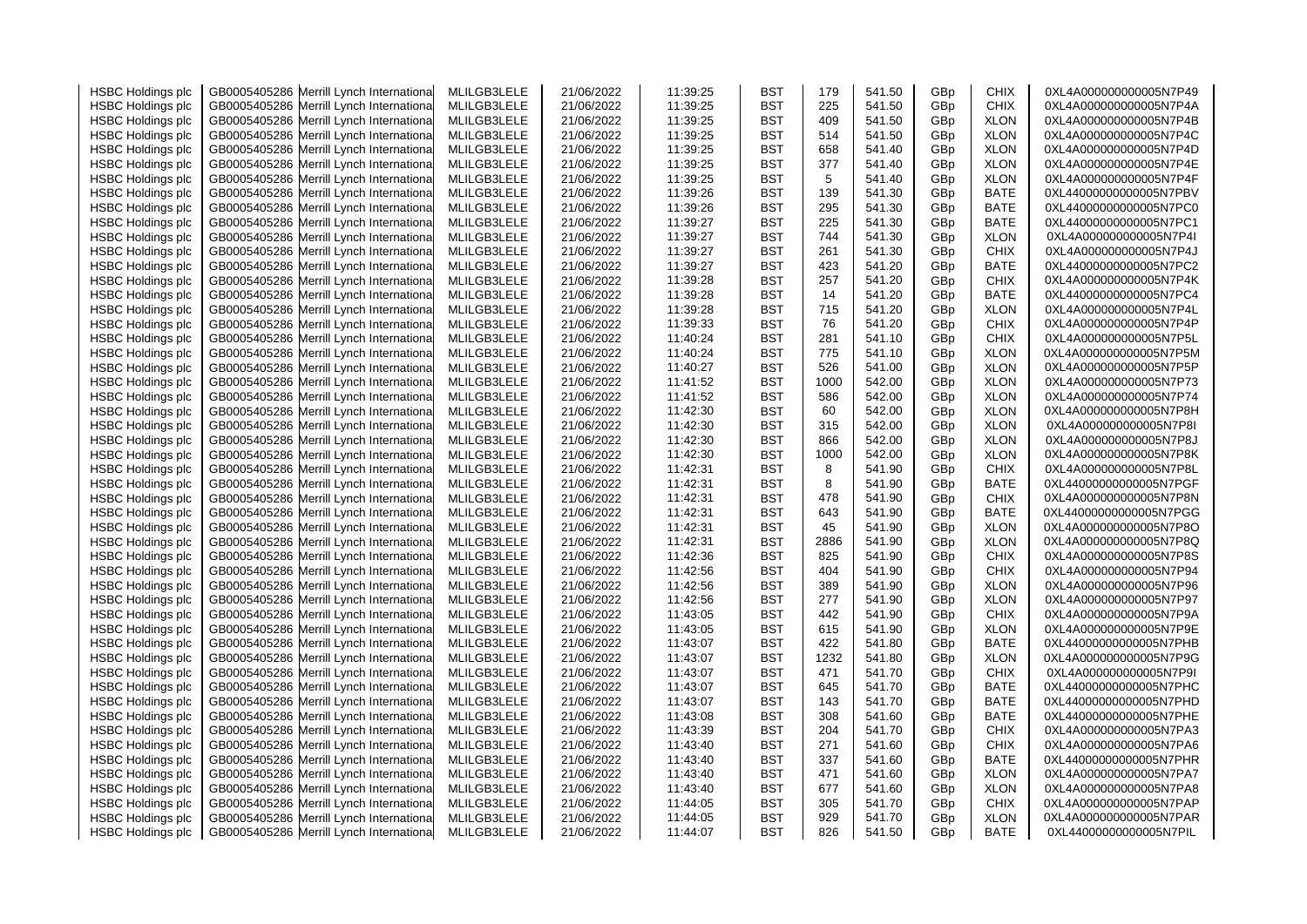| <b>HSBC Holdings plc</b> | GB0005405286 Merrill Lynch Internationa    | MLILGB3LELE | 21/06/2022 | 11:44:07 | <b>BST</b> | 1012           | 541.50 | GBp | <b>XLON</b> | 0XL4A000000000005N7PB0 |
|--------------------------|--------------------------------------------|-------------|------------|----------|------------|----------------|--------|-----|-------------|------------------------|
| <b>HSBC Holdings plc</b> | Merrill Lynch Internationa<br>GB0005405286 | MLILGB3LELE | 21/06/2022 | 11:44:08 | <b>BST</b> | 129            | 541.50 | GBp | <b>CHIX</b> | 0XL4A000000000005N7PB3 |
| <b>HSBC Holdings plc</b> | GB0005405286 Merrill Lynch Internationa    | MLILGB3LELE | 21/06/2022 | 11:44:22 | <b>BST</b> | 606            | 541.70 | GBp | BATE        | 0XL44000000000005N7PIT |
| <b>HSBC Holdings plc</b> | Merrill Lynch Internationa<br>GB0005405286 | MLILGB3LELE | 21/06/2022 | 11:44:22 | <b>BST</b> | 465            | 541.70 | GBp | <b>XLON</b> | 0XL4A000000000005N7PB9 |
| <b>HSBC Holdings plc</b> | GB0005405286<br>Merrill Lynch Internationa | MLILGB3LELE | 21/06/2022 | 11:44:22 | <b>BST</b> | 218            | 541.70 | GBp | <b>CHIX</b> | 0XL4A000000000005N7PBA |
| <b>HSBC Holdings plc</b> | GB0005405286<br>Merrill Lynch Internationa | MLILGB3LELE | 21/06/2022 | 11:44:22 | <b>BST</b> | 406            | 541.60 | GBp | <b>XLON</b> | 0XL4A000000000005N7PBC |
| <b>HSBC Holdings plc</b> | Merrill Lynch Internationa<br>GB0005405286 | MLILGB3LELE | 21/06/2022 | 11:44:22 | <b>BST</b> | 60             | 541.60 | GBp | <b>XLON</b> | 0XL4A000000000005N7PBD |
| <b>HSBC Holdings plc</b> | GB0005405286 Merrill Lynch Internationa    | MLILGB3LELE | 21/06/2022 | 11:45:24 | <b>BST</b> | 537            | 541.80 | GBp | <b>CHIX</b> | 0XL4A000000000005N7PD4 |
| <b>HSBC Holdings plc</b> | Merrill Lynch Internationa<br>GB0005405286 | MLILGB3LELE | 21/06/2022 | 11:45:24 | <b>BST</b> | 1222           | 541.80 | GBp | <b>XLON</b> | 0XL4A000000000005N7PD5 |
| <b>HSBC Holdings plc</b> | Merrill Lynch Internationa<br>GB0005405286 | MLILGB3LELE | 21/06/2022 | 11:45:24 | BST        | $\overline{2}$ | 541.70 | GBp | <b>BATE</b> | 0XL44000000000005N7PKG |
| <b>HSBC Holdings plc</b> | GB0005405286<br>Merrill Lynch Internationa | MLILGB3LELE | 21/06/2022 | 11:45:25 | <b>BST</b> | 622            | 541.70 | GBp | BATE        | 0XL44000000000005N7PKH |
| <b>HSBC Holdings plc</b> | GB0005405286 Merrill Lynch Internationa    | MLILGB3LELE | 21/06/2022 | 11:45:26 | <b>BST</b> | 93             | 541.70 | GBp | <b>BATE</b> | 0XL44000000000005N7PKI |
| <b>HSBC Holdings plc</b> | GB0005405286<br>Merrill Lynch Internationa | MLILGB3LELE | 21/06/2022 | 11:45:26 | <b>BST</b> | 282            | 541.60 | GBp | <b>BATE</b> | 0XL44000000000005N7PKJ |
|                          |                                            |             |            |          |            | 59             | 541.60 |     |             | 0XL4A000000000005N7PD8 |
| <b>HSBC Holdings plc</b> | Merrill Lynch Internationa<br>GB0005405286 | MLILGB3LELE | 21/06/2022 | 11:45:26 | <b>BST</b> |                |        | GBp | <b>CHIX</b> |                        |
| <b>HSBC Holdings plc</b> | GB0005405286 Merrill Lynch Internationa    | MLILGB3LELE | 21/06/2022 | 11:45:26 | <b>BST</b> | 317            | 541.60 | GBp | <b>CHIX</b> | 0XL4A000000000005N7PD9 |
| <b>HSBC Holdings plc</b> | GB0005405286<br>Merrill Lynch Internationa | MLILGB3LELE | 21/06/2022 | 11:45:29 | <b>BST</b> | 1040           | 541.50 | GBp | <b>XLON</b> | 0XL4A000000000005N7PDD |
| <b>HSBC Holdings plc</b> | GB0005405286 Merrill Lynch Internationa    | MLILGB3LELE | 21/06/2022 | 13:29:59 | <b>BST</b> | 360            | 542.00 | GBp | <b>CHIX</b> | 0XL4A000000000005N7UFH |
| <b>HSBC Holdings plc</b> | GB0005405286<br>Merrill Lynch Internationa | MLILGB3LELE | 21/06/2022 | 13:31:06 | BST        | 2300           | 542.00 | GBp | <b>BATE</b> | 0XL44000000000005N7VFS |
| <b>HSBC Holdings plc</b> | GB0005405286 Merrill Lynch Internationa    | MLILGB3LELE | 21/06/2022 | 13:31:06 | BST        | 12749          | 542.00 | GBp | <b>XLON</b> | 0XL4A000000000005N7UIK |
| <b>HSBC Holdings plc</b> | GB0005405286<br>Merrill Lynch Internationa | MLILGB3LELE | 21/06/2022 | 13:31:06 | <b>BST</b> | 17748          | 542.00 | GBp | <b>XLON</b> | 0XL4A000000000005N7UIL |
| <b>HSBC Holdings plc</b> | GB0005405286 Merrill Lynch Internationa    | MLILGB3LELE | 21/06/2022 | 13:31:24 | <b>BST</b> | 6026           | 542.00 | GBp | <b>BATE</b> | 0XL44000000000005N7VGL |
| <b>HSBC Holdings plc</b> | GB0005405286<br>Merrill Lynch Internationa | MLILGB3LELE | 21/06/2022 | 13:31:24 | BST        | 402            | 542.00 | GBp | <b>BATE</b> | 0XL44000000000005N7VGM |
| <b>HSBC Holdings plc</b> | GB0005405286<br>Merrill Lynch Internationa | MLILGB3LELE | 21/06/2022 | 13:31:24 | BST        | 4158           | 542.00 | GBp | <b>CHIX</b> | 0XL4A000000000005N7UJI |
| <b>HSBC Holdings plc</b> | GB0005405286<br>Merrill Lynch Internationa | MLILGB3LELE | 21/06/2022 | 13:31:24 | BST        | 108            | 542.00 | GBp | <b>CHIX</b> | 0XL4A000000000005N7UJJ |
| <b>HSBC Holdings plc</b> | GB0005405286<br>Merrill Lynch Internationa | MLILGB3LELE | 21/06/2022 | 13:45:58 | <b>BST</b> | 3073           | 542.00 | GBp | <b>BATE</b> | 0XL44000000000005N80DC |
| <b>HSBC Holdings plc</b> | GB0005405286 Merrill Lynch Internationa    | MLILGB3LELE | 21/06/2022 | 13:45:58 | <b>BST</b> | 2996           | 542.00 | GBp | <b>CHIX</b> | 0XL4A000000000005N7VCL |
| <b>HSBC Holdings plc</b> | Merrill Lynch Internationa<br>GB0005405286 | MLILGB3LELE | 21/06/2022 | 13:45:58 | BST        | 13483          | 542.00 | GBp | <b>CHIX</b> | 0XL4A000000000005N7VCM |
| <b>HSBC Holdings plc</b> | GB0005405286 Merrill Lynch Internationa    | MLILGB3LELE | 21/06/2022 | 13:45:58 | BST        | 9580           | 542.00 | GBp | <b>CHIX</b> | 0XL4A000000000005N7VCN |
| <b>HSBC Holdings plc</b> | GB0005405286<br>Merrill Lynch Internationa | MLILGB3LELE | 21/06/2022 | 13:45:58 | <b>BST</b> | 4841           | 542.00 | GBp | <b>XLON</b> | 0XL4A000000000005N7VCQ |
| <b>HSBC Holdings plc</b> | GB0005405286<br>Merrill Lynch Internationa | MLILGB3LELE | 21/06/2022 | 13:45:58 | <b>BST</b> | 2871           | 542.00 | GBp | <b>XLON</b> | 0XL4A000000000005N7VCR |
| <b>HSBC Holdings plc</b> | GB0005405286 Merrill Lynch Internationa    | MLILGB3LELE | 21/06/2022 | 13:45:58 | BST        | 12914          | 542.00 | GBp | <b>XLON</b> | 0XL4A000000000005N7VCS |
| <b>HSBC Holdings plc</b> | GB0005405286<br>Merrill Lynch Internationa | MLILGB3LELE | 21/06/2022 | 13:46:01 | <b>BST</b> | 2827           | 542.00 | GBp | <b>XLON</b> | 0XL4A000000000005N7VIH |
| <b>HSBC Holdings plc</b> | GB0005405286 Merrill Lynch Internationa    | MLILGB3LELE | 21/06/2022 | 13:46:01 | <b>BST</b> | 4823           | 542.00 | GBp | <b>XLON</b> | 0XL4A000000000005N7VIJ |
| <b>HSBC Holdings plc</b> | Merrill Lynch Internationa<br>GB0005405286 | MLILGB3LELE | 21/06/2022 | 13:46:01 | BST        | 3893           | 542.00 | GBp | <b>XLON</b> | 0XL4A000000000005N7VIK |
| <b>HSBC Holdings plc</b> | GB0005405286 Merrill Lynch Internationa    | MLILGB3LELE | 21/06/2022 | 13:47:41 | BST        | 838            | 542.00 | GBp | BATE        | 0XL44000000000005N80GL |
| <b>HSBC Holdings plc</b> | Merrill Lynch Internationa<br>GB0005405286 | MLILGB3LELE | 21/06/2022 | 13:47:41 | <b>BST</b> | 191            | 542.00 | GBp | <b>BATE</b> | 0XL44000000000005N80GM |
| <b>HSBC Holdings plc</b> | GB0005405286<br>Merrill Lynch Internationa | MLILGB3LELE | 21/06/2022 | 13:47:41 | <b>BST</b> | 5772           | 542.00 | GBp | <b>XLON</b> | 0XL4A000000000005N7VKU |
| <b>HSBC Holdings plc</b> | GB0005405286<br>Merrill Lynch Internationa | MLILGB3LELE | 21/06/2022 | 13:47:41 | <b>BST</b> | 819            | 542.00 | GBp | <b>XLON</b> | 0XL4A000000000005N7VKV |
| <b>HSBC Holdings plc</b> | Merrill Lynch Internationa<br>GB0005405286 | MLILGB3LELE | 21/06/2022 | 13:47:43 | <b>BST</b> | 500            | 542.00 | GBp | <b>XLON</b> | 0XL4A000000000005N7VL4 |
| <b>HSBC Holdings plc</b> | GB0005405286 Merrill Lynch Internationa    | MLILGB3LELE | 21/06/2022 | 13:47:47 | <b>BST</b> | 925            | 542.00 | GBp | <b>XLON</b> | 0XL4A000000000005N7VL5 |
| <b>HSBC Holdings plc</b> | Merrill Lynch Internationa<br>GB0005405286 | MLILGB3LELE | 21/06/2022 | 13:47:53 | <b>BST</b> | 500            | 542.00 | GBp | <b>XLON</b> | 0XL4A000000000005N7VLH |
|                          |                                            |             |            |          |            |                |        |     |             |                        |
| <b>HSBC Holdings plc</b> | Merrill Lynch Internationa<br>GB0005405286 | MLILGB3LELE | 21/06/2022 | 13:47:53 | BST        | 500            | 542.00 | GBp | <b>XLON</b> | 0XL4A000000000005N7VLI |
| <b>HSBC Holdings plc</b> | Merrill Lynch Internationa<br>GB0005405286 | MLILGB3LELE | 21/06/2022 | 14:31:16 | <b>BST</b> | 4323           | 542.00 | GBp | <b>XLON</b> | 0XL4A000000000005N82G7 |
| <b>HSBC Holdings plc</b> | GB0005405286<br>Merrill Lynch Internationa | MLILGB3LELE | 21/06/2022 | 14:33:34 | <b>BST</b> | 591            | 542.00 | GBp | <b>XLON</b> | 0XL4A000000000005N82P9 |
| <b>HSBC Holdings plc</b> | GB0005405286<br>Merrill Lynch Internationa | MLILGB3LELE | 21/06/2022 | 14:33:34 | <b>BST</b> | 278            | 542.00 | GBp | <b>CHIX</b> | 0XL4A000000000005N82PC |
| <b>HSBC Holdings plc</b> | Merrill Lynch Internationa<br>GB0005405286 | MLILGB3LELE | 21/06/2022 | 14:33:34 | <b>BST</b> | 750            | 542.00 | GBp | <b>XLON</b> | 0XL4A000000000005N82PE |
| <b>HSBC Holdings plc</b> | GB0005405286<br>Merrill Lynch Internationa | MLILGB3LELE | 21/06/2022 | 14:33:34 | <b>BST</b> | 814            | 542.00 | GBp | <b>XLON</b> | 0XL4A000000000005N82PD |
| <b>HSBC Holdings plc</b> | Merrill Lynch Internationa<br>GB0005405286 | MLILGB3LELE | 21/06/2022 | 14:33:35 | <b>BST</b> | 500            | 542.00 | GBp | <b>XLON</b> | 0XL4A000000000005N82PF |
| <b>HSBC Holdings plc</b> | GB0005405286 Merrill Lynch Internationa    | MLILGB3LELE | 21/06/2022 | 14:34:21 | <b>BST</b> | 3792           | 542.00 | GBp | <b>BATE</b> | 0XL44000000000005N84BL |
| <b>HSBC Holdings plc</b> | Merrill Lynch Internationa<br>GB0005405286 | MLILGB3LELE | 21/06/2022 | 14:34:21 | BST        | 4784           | 542.00 | GBp | <b>BATE</b> | 0XL44000000000005N84BM |
| <b>HSBC Holdings plc</b> | GB0005405286 Merrill Lynch International   | MLILGB3LELE | 21/06/2022 | 14:34:21 | <b>BST</b> | 847            | 542.00 | GBp | <b>XLON</b> | 0XL4A000000000005N82SC |
| <b>HSBC Holdings plc</b> | GB0005405286 Merrill Lynch International   | MLILGB3LELE | 21/06/2022 | 14:34:21 | <b>BST</b> | 10225          | 542.00 | GBp | <b>XLON</b> | 0XL4A000000000005N82SF |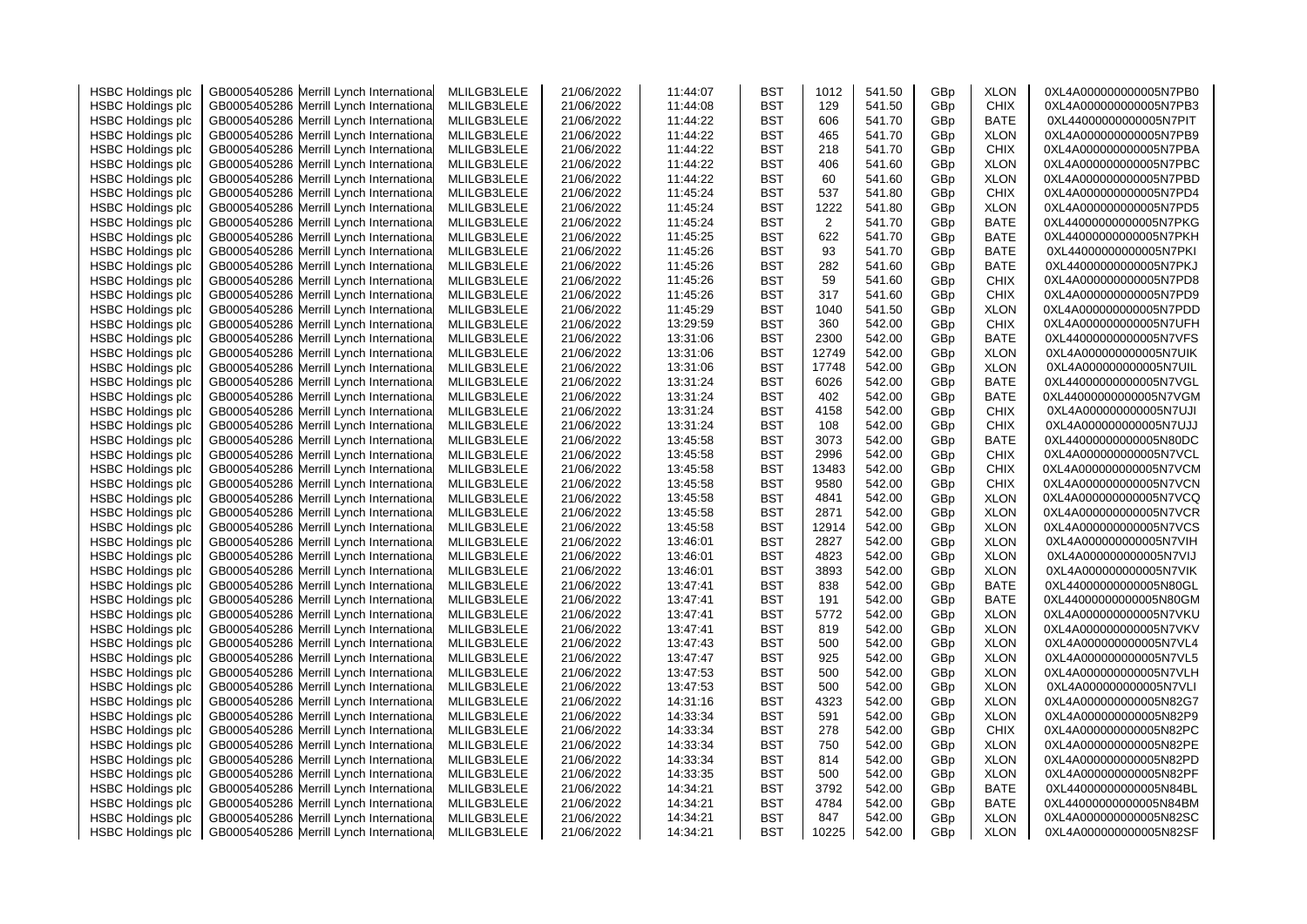| <b>HSBC Holdings plc</b> | GB0005405286 Merrill Lynch Internationa    | MLILGB3LELE | 21/06/2022 | 14:34:21 | BST        | 12330 | 542.00 | GBp | <b>XLON</b> | 0XL4A000000000005N82SL |
|--------------------------|--------------------------------------------|-------------|------------|----------|------------|-------|--------|-----|-------------|------------------------|
| <b>HSBC Holdings plc</b> | Merrill Lynch Internationa<br>GB0005405286 | MLILGB3LELE | 21/06/2022 | 14:34:28 | <b>BST</b> | 406   | 542.00 | GBp | <b>CHIX</b> | 0XL4A000000000005N82TG |
| <b>HSBC Holdings plc</b> | GB0005405286<br>Merrill Lynch Internationa | MLILGB3LELE | 21/06/2022 | 14:34:28 | <b>BST</b> | 288   | 542.00 | GBp | <b>CHIX</b> | 0XL4A000000000005N82TP |
| <b>HSBC Holdings plc</b> | Merrill Lynch Internationa<br>GB0005405286 | MLILGB3LELE | 21/06/2022 | 14:34:28 | <b>BST</b> | 264   | 542.00 | GBp | <b>XLON</b> | 0XL4A000000000005N82TR |
| <b>HSBC Holdings plc</b> | Merrill Lynch Internationa<br>GB0005405286 | MLILGB3LELE | 21/06/2022 | 14:34:28 | <b>BST</b> | 9428  | 542.00 | GBp | <b>CHIX</b> | 0XL4A000000000005N82TS |
| <b>HSBC Holdings plc</b> | GB0005405286<br>Merrill Lynch Internationa | MLILGB3LELE | 21/06/2022 | 14:34:28 | BST        | 8207  | 542.00 | GBp | <b>XLON</b> | 0XL4A000000000005N82TV |
| <b>HSBC Holdings plc</b> | GB0005405286<br>Merrill Lynch Internationa | MLILGB3LELE | 21/06/2022 | 14:34:28 | <b>BST</b> | 2314  | 542.00 | GBp | <b>CHIX</b> | 0XL4A000000000005N82U1 |
| <b>HSBC Holdings plc</b> | GB0005405286 Merrill Lynch Internationa    | MLILGB3LELE | 21/06/2022 | 14:34:37 | <b>BST</b> | 3045  | 542.00 | GBp | <b>CHIX</b> | 0XL4A000000000005N82VH |
| <b>HSBC Holdings plc</b> | GB0005405286<br>Merrill Lynch Internationa | MLILGB3LELE | 21/06/2022 | 14:34:40 | BST        | 6788  | 542.00 | GBp | BATE        | 0XL44000000000005N84DF |
| <b>HSBC Holdings plc</b> | GB0005405286 Merrill Lynch Internationa    | MLILGB3LELE | 21/06/2022 | 14:34:40 | BST        | 3313  | 542.00 | GBp | <b>CHIX</b> | 0XL4A000000000005N8309 |
| <b>HSBC Holdings plc</b> | Merrill Lynch Internationa<br>GB0005405286 | MLILGB3LELE | 21/06/2022 | 14:34:40 | BST        | 11622 | 542.00 | GBp | <b>CHIX</b> | 0XL4A000000000005N830A |
| <b>HSBC Holdings plc</b> | GB0005405286 Merrill Lynch Internationa    | MLILGB3LELE | 21/06/2022 | 14:34:40 | BST        | 1200  | 542.00 | GBp | <b>XLON</b> | 0XL4A000000000005N830D |
| <b>HSBC Holdings plc</b> | GB0005405286<br>Merrill Lynch Internationa | MLILGB3LELE | 21/06/2022 | 14:34:40 | BST        | 275   | 542.00 | GBp | <b>XLON</b> | 0XL4A000000000005N830L |
| <b>HSBC Holdings plc</b> | GB0005405286<br>Merrill Lynch Internationa | MLILGB3LELE | 21/06/2022 | 14:34:41 | BST        | 500   | 542.00 | GBp | <b>XLON</b> | 0XL4A000000000005N830R |
| <b>HSBC Holdings plc</b> | GB0005405286 Merrill Lynch Internationa    | MLILGB3LELE | 21/06/2022 | 14:34:41 | <b>BST</b> | 16314 | 542.00 | GBp | <b>XLON</b> | 0XL4A000000000005N830S |
|                          |                                            | MLILGB3LELE |            | 14:34:48 | <b>BST</b> | 1575  | 542.00 |     |             | 0XL4A000000000005N8360 |
| <b>HSBC Holdings plc</b> | GB0005405286<br>Merrill Lynch Internationa |             | 21/06/2022 |          |            |       |        | GBp | <b>CHIX</b> |                        |
| <b>HSBC Holdings plc</b> | GB0005405286 Merrill Lynch Internationa    | MLILGB3LELE | 21/06/2022 | 14:34:49 | <b>BST</b> | 300   | 542.00 | GBp | <b>XLON</b> | 0XL4A000000000005N8374 |
| <b>HSBC Holdings plc</b> | Merrill Lynch Internationa<br>GB0005405286 | MLILGB3LELE | 21/06/2022 | 14:34:49 | BST        | 500   | 542.00 | GBp | <b>XLON</b> | 0XL4A000000000005N8375 |
| <b>HSBC Holdings plc</b> | GB0005405286 Merrill Lynch Internationa    | MLILGB3LELE | 21/06/2022 | 14:34:49 | BST        | 500   | 542.00 | GBp | <b>XLON</b> | 0XL4A000000000005N8376 |
| <b>HSBC Holdings plc</b> | Merrill Lynch Internationa<br>GB0005405286 | MLILGB3LELE | 21/06/2022 | 14:34:49 | <b>BST</b> | 2500  | 542.00 | GBp | <b>XLON</b> | 0XL4A000000000005N8377 |
| <b>HSBC Holdings plc</b> | GB0005405286<br>Merrill Lynch Internationa | MLILGB3LELE | 21/06/2022 | 14:34:49 | <b>BST</b> | 1000  | 542.00 | GBp | <b>XLON</b> | 0XL4A000000000005N8378 |
| <b>HSBC Holdings plc</b> | GB0005405286<br>Merrill Lynch Internationa | MLILGB3LELE | 21/06/2022 | 14:34:49 | <b>BST</b> | 1000  | 542.00 | GBp | <b>XLON</b> | 0XL4A000000000005N8379 |
| <b>HSBC Holdings plc</b> | Merrill Lynch Internationa<br>GB0005405286 | MLILGB3LELE | 21/06/2022 | 14:34:49 | <b>BST</b> | 1000  | 542.00 | GBp | <b>XLON</b> | 0XL4A000000000005N837A |
| <b>HSBC Holdings plc</b> | GB0005405286<br>Merrill Lynch Internationa | MLILGB3LELE | 21/06/2022 | 14:34:49 | <b>BST</b> | 1000  | 542.00 | GBp | <b>XLON</b> | 0XL4A000000000005N837B |
| <b>HSBC Holdings plc</b> | GB0005405286<br>Merrill Lynch Internationa | MLILGB3LELE | 21/06/2022 | 14:34:49 | BST        | 12500 | 542.00 | GBp | <b>XLON</b> | 0XL4A000000000005N837C |
| <b>HSBC Holdings plc</b> | GB0005405286 Merrill Lynch Internationa    | MLILGB3LELE | 21/06/2022 | 14:34:49 | BST        | 10316 | 542.00 | GBp | <b>XLON</b> | 0XL4A000000000005N837G |
| <b>HSBC Holdings plc</b> | GB0005405286<br>Merrill Lynch Internationa | MLILGB3LELE | 21/06/2022 | 14:35:08 | <b>BST</b> | 5899  | 542.00 | GBp | <b>BATE</b> | 0XL44000000000005N84FS |
| <b>HSBC Holdings plc</b> | GB0005405286 Merrill Lynch Internationa    | MLILGB3LELE | 21/06/2022 | 14:35:08 | <b>BST</b> | 30364 | 542.00 | GBp | <b>XLON</b> | 0XL4A000000000005N83AM |
| <b>HSBC Holdings plc</b> | GB0005405286<br>Merrill Lynch Internationa | MLILGB3LELE | 21/06/2022 | 14:35:27 | BST        | 18304 | 542.00 | GBp | <b>CHIX</b> | 0XL4A000000000005N83DO |
| <b>HSBC Holdings plc</b> | GB0005405286<br>Merrill Lynch Internationa | MLILGB3LELE | 21/06/2022 | 14:35:27 | <b>BST</b> | 9423  | 542.00 | GBp | <b>CHIX</b> | 0XL4A000000000005N83DQ |
| <b>HSBC Holdings plc</b> | GB0005405286<br>Merrill Lynch Internationa | MLILGB3LELE | 21/06/2022 | 14:36:13 | BST        | 2722  | 542.00 | GBp | <b>BATE</b> | 0XL44000000000005N84ME |
| <b>HSBC Holdings plc</b> | GB0005405286<br>Merrill Lynch Internationa | MLILGB3LELE | 21/06/2022 | 14:36:15 | <b>BST</b> | 500   | 542.00 | GBp | <b>XLON</b> | 0XL4A000000000005N83J4 |
| <b>HSBC Holdings plc</b> | GB0005405286 Merrill Lynch Internationa    | MLILGB3LELE | 21/06/2022 | 14:36:15 | BST        | 1000  | 542.00 | GBp | <b>XLON</b> | 0XL4A000000000005N83J6 |
| <b>HSBC Holdings plc</b> | GB0005405286<br>Merrill Lynch Internationa | MLILGB3LELE | 21/06/2022 | 14:36:15 | BST        | 225   | 542.00 | GBp | <b>XLON</b> | 0XL4A000000000005N83J7 |
| <b>HSBC Holdings plc</b> | GB0005405286 Merrill Lynch Internationa    | MLILGB3LELE | 21/06/2022 | 14:36:15 | BST        | 1535  | 542.00 | GBp | <b>XLON</b> | 0XL4A000000000005N83JA |
| <b>HSBC Holdings plc</b> | GB0005405286<br>Merrill Lynch Internationa | MLILGB3LELE | 21/06/2022 | 14:36:15 | BST        | 1000  | 542.00 | GBp | <b>XLON</b> | 0XL4A000000000005N83JB |
| <b>HSBC Holdings plc</b> | GB0005405286<br>Merrill Lynch Internationa | MLILGB3LELE | 21/06/2022 | 14:36:15 | <b>BST</b> | 8000  | 542.00 | GBp | <b>XLON</b> | 0XL4A000000000005N83JC |
| <b>HSBC Holdings plc</b> | GB0005405286<br>Merrill Lynch Internationa | MLILGB3LELE | 21/06/2022 | 14:36:56 | <b>BST</b> | 4006  | 542.00 | GBp | <b>BATE</b> | 0XL44000000000005N84PF |
| <b>HSBC Holdings plc</b> | GB0005405286<br>Merrill Lynch Internationa | MLILGB3LELE | 21/06/2022 | 14:36:56 | BST        | 365   | 542.00 | GBp | <b>CHIX</b> | 0XL4A000000000005N83LO |
| <b>HSBC Holdings plc</b> | GB0005405286 Merrill Lynch Internationa    | MLILGB3LELE | 21/06/2022 | 14:36:56 | <b>BST</b> | 18400 | 542.00 | GBp | <b>XLON</b> | 0XL4A000000000005N83LR |
| <b>HSBC Holdings plc</b> | GB0005405286<br>Merrill Lynch Internationa | MLILGB3LELE | 21/06/2022 | 14:37:59 | BST        | 336   | 542.00 | GBp | <b>BATE</b> | 0XL44000000000005N84TJ |
| <b>HSBC Holdings plc</b> | GB0005405286 Merrill Lynch Internationa    | MLILGB3LELE | 21/06/2022 | 14:37:59 | BST        | 998   | 542.00 | GBp | <b>BATE</b> | 0XL44000000000005N84TK |
| <b>HSBC Holdings plc</b> | Merrill Lynch Internationa<br>GB0005405286 | MLILGB3LELE | 21/06/2022 | 14:37:59 | <b>BST</b> | 912   | 542.00 | GBp | <b>BATE</b> | 0XL44000000000005N84TL |
| <b>HSBC Holdings plc</b> | GB0005405286<br>Merrill Lynch Internationa | MLILGB3LELE | 21/06/2022 | 14:37:59 | <b>BST</b> | 1174  | 542.00 | GBp | <b>CHIX</b> | 0XL4A000000000005N83PM |
| <b>HSBC Holdings plc</b> | GB0005405286<br>Merrill Lynch Internationa | MLILGB3LELE | 21/06/2022 | 14:37:59 | <b>BST</b> | 11156 | 542.00 | GBp | <b>XLON</b> | 0XL4A000000000005N83PU |
| <b>HSBC Holdings plc</b> | Merrill Lynch Internationa<br>GB0005405286 | MLILGB3LELE | 21/06/2022 | 14:37:59 | <b>BST</b> | 10333 | 542.00 | GBp | <b>XLON</b> | 0XL4A000000000005N83PV |
| <b>HSBC Holdings plc</b> | GB0005405286<br>Merrill Lynch Internationa | MLILGB3LELE | 21/06/2022 | 14:37:59 | <b>BST</b> | 8978  | 542.00 | GBp | <b>XLON</b> | 0XL4A000000000005N83Q0 |
| <b>HSBC Holdings plc</b> | Merrill Lynch Internationa<br>GB0005405286 | MLILGB3LELE | 21/06/2022 | 14:37:59 | <b>BST</b> | 616   | 541.90 | GBp | <b>CHIX</b> | 0XL4A000000000005N83QD |
|                          |                                            |             |            | 14:37:59 |            | 355   | 541.80 |     |             | 0XL4A000000000005N83QF |
| <b>HSBC Holdings plc</b> | GB0005405286 Merrill Lynch Internationa    | MLILGB3LELE | 21/06/2022 |          | <b>BST</b> |       |        | GBp | <b>CHIX</b> |                        |
| <b>HSBC Holdings plc</b> | Merrill Lynch Internationa<br>GB0005405286 | MLILGB3LELE | 21/06/2022 | 14:37:59 | BST        | 130   | 541.90 | GBp | <b>BATE</b> | 0XL44000000000005N84TO |
| <b>HSBC Holdings plc</b> | GB0005405286 Merrill Lynch Internationa    | MLILGB3LELE | 21/06/2022 | 14:38:00 | <b>BST</b> | 569   | 542.00 | GBp | <b>XLON</b> | 0XL4A000000000005N83QS |
| <b>HSBC Holdings plc</b> | GB0005405286 Merrill Lynch International   | MLILGB3LELE | 21/06/2022 | 14:38:03 | <b>BST</b> | 151   | 541.90 | GBp | <b>BATE</b> | 0XL44000000000005N84U0 |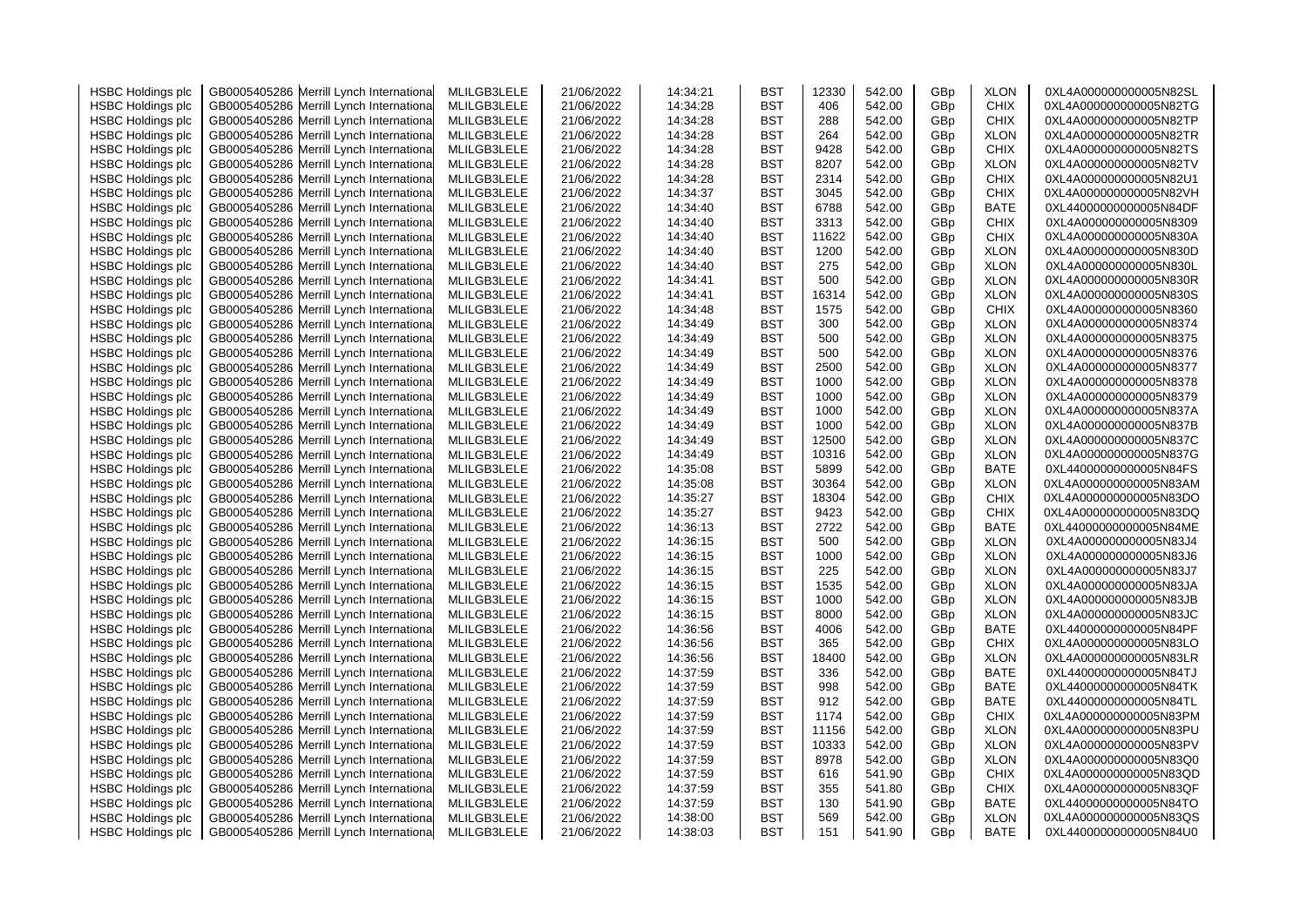| <b>HSBC Holdings plc</b> | GB0005405286 Merrill Lynch Internationa    | MLILGB3LELE                | 21/06/2022               | 14:38:03 | BST        | 600  | 541.90           | GBp | <b>BATE</b> | 0XL44000000000005N84U1 |
|--------------------------|--------------------------------------------|----------------------------|--------------------------|----------|------------|------|------------------|-----|-------------|------------------------|
| <b>HSBC Holdings plc</b> | Merrill Lynch Internationa<br>GB0005405286 | MLILGB3LELE                | 21/06/2022               | 14:38:07 | <b>BST</b> | 10   | 541.90           | GBp | <b>CHIX</b> | 0XL4A000000000005N83RU |
| <b>HSBC Holdings plc</b> | Merrill Lynch Internationa<br>GB0005405286 | MLILGB3LELE                | 21/06/2022               | 14:38:09 | <b>BST</b> | 527  | 541.90           | GBp | <b>XLON</b> | 0XL4A000000000005N83S2 |
| <b>HSBC Holdings plc</b> | Merrill Lynch Internationa<br>GB0005405286 | MLILGB3LELE                | 21/06/2022               | 14:38:09 | <b>BST</b> | 740  | 541.90           | GBp | <b>CHIX</b> | 0XL4A000000000005N83S3 |
| <b>HSBC Holdings plc</b> | GB0005405286<br>Merrill Lynch Internationa | MLILGB3LELE                | 21/06/2022               | 14:38:09 | BST        | 317  | 541.90           | GBp | <b>CHIX</b> | 0XL4A000000000005N83S4 |
| <b>HSBC Holdings plc</b> | GB0005405286<br>Merrill Lynch Internationa | MLILGB3LELE                | 21/06/2022               | 14:38:41 | <b>BST</b> | 915  | 542.00           | GBp | <b>CHIX</b> | 0XL4A000000000005N83TU |
| <b>HSBC Holdings plc</b> | GB0005405286<br>Merrill Lynch Internationa | MLILGB3LELE                | 21/06/2022               | 14:38:41 | <b>BST</b> | 152  | 542.00           | GBp | <b>CHIX</b> | 0XL4A000000000005N83TV |
| <b>HSBC Holdings plc</b> | GB0005405286<br>Merrill Lynch Internationa | MLILGB3LELE                | 21/06/2022               | 14:38:42 | BST        | 341  | 542.00           | GBp | BATE        | 0XL44000000000005N850V |
| <b>HSBC Holdings plc</b> | GB0005405286<br>Merrill Lynch Internationa | MLILGB3LELE                | 21/06/2022               | 14:38:42 | BST        | 341  | 542.00           | GBp | BATE        | 0XL44000000000005N8510 |
| <b>HSBC Holdings plc</b> | GB0005405286<br>Merrill Lynch Internationa | MLILGB3LELE                | 21/06/2022               | 14:38:43 | BST        | 1236 | 542.00           | GBp | BATE        | 0XL44000000000005N8513 |
| <b>HSBC Holdings plc</b> | Merrill Lynch Internationa<br>GB0005405286 | MLILGB3LELE                | 21/06/2022               | 14:38:44 | <b>BST</b> | 664  | 541.90           | GBp | <b>CHIX</b> | 0XL4A000000000005N83U7 |
| <b>HSBC Holdings plc</b> | GB0005405286 Merrill Lynch Internationa    | MLILGB3LELE                | 21/06/2022               | 14:38:44 | <b>BST</b> | 1307 | 541.90           | GBp | <b>XLON</b> | 0XL4A000000000005N83U8 |
| <b>HSBC Holdings plc</b> | GB0005405286<br>Merrill Lynch Internationa | MLILGB3LELE                | 21/06/2022               | 14:38:44 | BST        | 967  | 541.90           | GBp | <b>BATE</b> | 0XL44000000000005N8514 |
| <b>HSBC Holdings plc</b> | GB0005405286<br>Merrill Lynch Internationa | MLILGB3LELE                | 21/06/2022               | 14:38:49 | BST        | 462  | 542.00           | GBp | BATE        | 0XL44000000000005N851F |
| <b>HSBC Holdings plc</b> | GB0005405286<br>Merrill Lynch Internationa | MLILGB3LELE                | 21/06/2022               | 14:38:49 | BST        | 445  | 542.00           | GBp | <b>CHIX</b> | 0XL4A000000000005N83UI |
| <b>HSBC Holdings plc</b> | GB0005405286<br>Merrill Lynch Internationa | MLILGB3LELE                | 21/06/2022               | 14:38:49 | <b>BST</b> | 1303 | 542.00           | GBp | <b>XLON</b> | 0XL4A000000000005N83UJ |
| <b>HSBC Holdings plc</b> | GB0005405286<br>Merrill Lynch Internationa | MLILGB3LELE                | 21/06/2022               | 14:38:59 | BST        | 361  | 541.90           | GBp | <b>CHIX</b> | 0XL4A000000000005N83VH |
| <b>HSBC Holdings plc</b> | Merrill Lynch Internationa<br>GB0005405286 | MLILGB3LELE                | 21/06/2022               | 14:39:24 | BST        | 435  | 541.90           | GBp | <b>CHIX</b> | 0XL4A000000000005N841A |
| <b>HSBC Holdings plc</b> | GB0005405286 Merrill Lynch Internationa    | MLILGB3LELE                | 21/06/2022               | 14:39:30 | BST        | 8    | 542.00           | GBp | BATE        | 0XL44000000000005N854K |
| <b>HSBC Holdings plc</b> | Merrill Lynch Internationa<br>GB0005405286 | MLILGB3LELE                | 21/06/2022               | 14:39:32 | <b>BST</b> | 341  | 542.00           | GBp | <b>BATE</b> | 0XL44000000000005N854O |
| <b>HSBC Holdings plc</b> | GB0005405286<br>Merrill Lynch Internationa | MLILGB3LELE                | 21/06/2022               | 14:39:36 | <b>BST</b> | 494  | 542.00           | GBp | <b>CHIX</b> | 0XL4A000000000005N8424 |
| <b>HSBC Holdings plc</b> | GB0005405286<br>Merrill Lynch Internationa | MLILGB3LELE                | 21/06/2022               | 14:39:38 | BST        | 341  | 542.00           | GBp | BATE        | 0XL44000000000005N8551 |
| <b>HSBC Holdings plc</b> | GB0005405286<br>Merrill Lynch Internationa | MLILGB3LELE                | 21/06/2022               | 14:39:40 | <b>BST</b> | 759  | 542.00           | GBp | <b>XLON</b> | 0XL4A000000000005N842B |
| <b>HSBC Holdings plc</b> | GB0005405286<br>Merrill Lynch Internationa | MLILGB3LELE                | 21/06/2022               | 14:39:40 | <b>BST</b> | 1033 | 542.00           | GBp | <b>XLON</b> | 0XL4A000000000005N842C |
| <b>HSBC Holdings plc</b> | GB0005405286<br>Merrill Lynch Internationa | MLILGB3LELE                | 21/06/2022               | 14:39:40 | BST        | 871  | 542.00           | GBp | <b>XLON</b> | 0XL4A000000000005N842D |
| <b>HSBC Holdings plc</b> | GB0005405286 Merrill Lynch Internationa    | MLILGB3LELE                | 21/06/2022               | 14:39:40 | <b>BST</b> | 406  | 542.00           | GBp | XLON        | 0XL4A000000000005N842E |
| <b>HSBC Holdings plc</b> | GB0005405286<br>Merrill Lynch Internationa | MLILGB3LELE                | 21/06/2022               | 14:39:43 | <b>BST</b> | 187  | 541.90           | GBp | <b>BATE</b> | 0XL44000000000005N855B |
| <b>HSBC Holdings plc</b> | GB0005405286 Merrill Lynch Internationa    | MLILGB3LELE                | 21/06/2022               | 14:39:58 | <b>BST</b> | 2190 | 541.90           | GBp | <b>BATE</b> | 0XL44000000000005N855U |
| <b>HSBC Holdings plc</b> | GB0005405286<br>Merrill Lynch Internationa | MLILGB3LELE                | 21/06/2022               | 14:39:58 | BST        | 500  | 541.80           | GBp | <b>CHIX</b> | 0XL4A000000000005N8434 |
| <b>HSBC Holdings plc</b> | GB0005405286<br>Merrill Lynch Internationa | MLILGB3LELE                | 21/06/2022               | 14:39:58 | BST        | 281  | 541.70           | GBp | <b>CHIX</b> | 0XL4A000000000005N8436 |
| <b>HSBC Holdings plc</b> | GB0005405286<br>Merrill Lynch Internationa | MLILGB3LELE                | 21/06/2022               | 14:39:58 | BST        | 1618 | 541.80           | GBp | <b>XLON</b> | 0XL4A000000000005N8437 |
| <b>HSBC Holdings plc</b> | GB0005405286<br>Merrill Lynch Internationa | MLILGB3LELE                | 21/06/2022               | 14:39:58 | <b>BST</b> | 1314 | 541.70           | GBp | <b>XLON</b> | 0XL4A000000000005N8438 |
| <b>HSBC Holdings plc</b> | GB0005405286<br>Merrill Lynch Internationa | MLILGB3LELE                | 21/06/2022               | 14:39:58 | BST        | 1033 | 541.80           | GBp | <b>XLON</b> | 0XL4A000000000005N843J |
| <b>HSBC Holdings plc</b> | GB0005405286<br>Merrill Lynch Internationa | MLILGB3LELE                | 21/06/2022               | 14:39:58 | BST        | 566  |                  | GBp | <b>XLON</b> | 0XL4A000000000005N843K |
| <b>HSBC Holdings plc</b> | GB0005405286 Merrill Lynch Internationa    | MLILGB3LELE                | 21/06/2022               | 14:40:03 | BST        | 695  | 541.80<br>541.60 | GBp | <b>XLON</b> | 0XL4A000000000005N8446 |
| <b>HSBC Holdings plc</b> | GB0005405286<br>Merrill Lynch Internationa | MLILGB3LELE                | 21/06/2022               | 14:40:11 | BST        | 812  | 541.80           | GBp | <b>XLON</b> | 0XL4A000000000005N845L |
| <b>HSBC Holdings plc</b> | GB0005405286<br>Merrill Lynch Internationa | MLILGB3LELE                | 21/06/2022               | 14:40:13 | BST        | 770  | 541.80           | GBp | <b>BATE</b> | 0XL44000000000005N857B |
| <b>HSBC Holdings plc</b> | GB0005405286<br>Merrill Lynch Internationa | MLILGB3LELE                | 21/06/2022               | 14:40:13 | <b>BST</b> | 128  | 541.80           | GBp | <b>XLON</b> | 0XL4A000000000005N845P |
| <b>HSBC Holdings plc</b> | GB0005405286<br>Merrill Lynch Internationa |                            |                          | 14:40:18 | BST        | 752  |                  | GBp | <b>XLON</b> | 0XL4A000000000005N845T |
|                          |                                            | MLILGB3LELE<br>MLILGB3LELE | 21/06/2022<br>21/06/2022 | 14:40:20 | <b>BST</b> | 126  | 541.80<br>541.80 |     | <b>XLON</b> | 0XL4A000000000005N8468 |
| <b>HSBC Holdings plc</b> | GB0005405286<br>Merrill Lynch Internationa | MLILGB3LELE                |                          |          | BST        | 500  |                  | GBp |             |                        |
| <b>HSBC Holdings plc</b> | GB0005405286<br>Merrill Lynch Internationa |                            | 21/06/2022               | 14:40:20 |            |      | 541.80           | GBp | <b>XLON</b> | 0XL4A000000000005N846A |
| <b>HSBC Holdings plc</b> | GB0005405286<br>Merrill Lynch Internationa | MLILGB3LELE                | 21/06/2022               | 14:40:20 | BST        | 149  | 541.80           | GBp | <b>XLON</b> | 0XL4A000000000005N846C |
| <b>HSBC Holdings plc</b> | Merrill Lynch Internationa<br>GB0005405286 | MLILGB3LELE                | 21/06/2022               | 14:40:27 | <b>BST</b> | 500  | 541.70           | GBp | <b>XLON</b> | 0XL4A000000000005N8476 |
| <b>HSBC Holdings plc</b> | Merrill Lynch Internationa<br>GB0005405286 | MLILGB3LELE                | 21/06/2022               | 14:40:27 | <b>BST</b> | 50   | 541.70           | GBp | <b>XLON</b> | 0XL4A000000000005N8477 |
| <b>HSBC Holdings plc</b> | GB0005405286<br>Merrill Lynch Internationa | MLILGB3LELE                | 21/06/2022               | 14:40:27 | <b>BST</b> | 39   | 541.70           | GBp | <b>XLON</b> | 0XL4A000000000005N8478 |
| <b>HSBC Holdings plc</b> | Merrill Lynch Internationa<br>GB0005405286 | MLILGB3LELE                | 21/06/2022               | 14:40:36 | <b>BST</b> | 500  | 541.70           | GBp | <b>XLON</b> | 0XL4A000000000005N847R |
| <b>HSBC Holdings plc</b> | GB0005405286<br>Merrill Lynch Internationa | MLILGB3LELE                | 21/06/2022               | 14:40:47 | <b>BST</b> | 28   | 541.70           | GBp | <b>XLON</b> | 0XL4A000000000005N848E |
| <b>HSBC Holdings plc</b> | Merrill Lynch Internationa<br>GB0005405286 | MLILGB3LELE                | 21/06/2022               | 14:40:48 | <b>BST</b> | 688  | 541.70           | GBp | <b>XLON</b> | 0XL4A000000000005N848F |
| <b>HSBC Holdings plc</b> | GB0005405286<br>Merrill Lynch Internationa | MLILGB3LELE                | 21/06/2022               | 14:40:48 | BST        | 385  | 541.70           | GBp | <b>BATE</b> | 0XL44000000000005N859D |
| <b>HSBC Holdings plc</b> | Merrill Lynch Internationa<br>GB0005405286 | MLILGB3LELE                | 21/06/2022               | 14:40:48 | BST        | 727  | 541.70           | GBp | <b>CHIX</b> | 0XL4A000000000005N848I |
| <b>HSBC Holdings plc</b> | GB0005405286 Merrill Lynch Internationa    | MLILGB3LELE                | 21/06/2022               | 14:40:48 | <b>BST</b> | 287  | 541.60           | GBp | BATE        | 0XL44000000000005N859E |
| <b>HSBC Holdings plc</b> | GB0005405286 Merrill Lynch International   | MLILGB3LELE                | 21/06/2022               | 14:40:50 | <b>BST</b> | 259  | 541.60           | GBp | <b>XLON</b> | 0XL4A000000000005N848Q |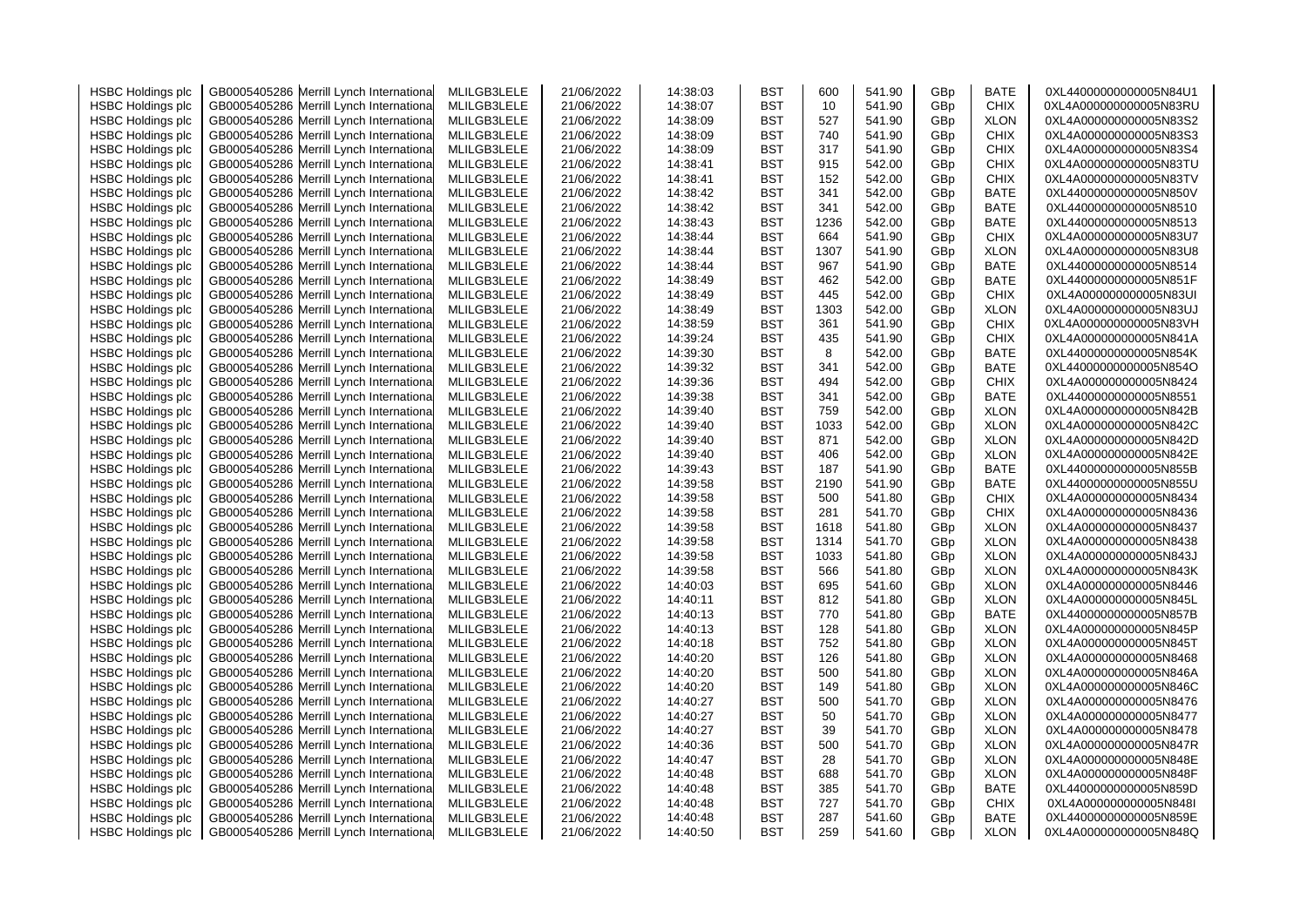| <b>HSBC Holdings plc</b> | GB0005405286 Merrill Lynch Internationa                                  | MLILGB3LELE                | 21/06/2022 | 14:40:51 | <b>BST</b>               | 604        | 541.60 | GBp | <b>XLON</b>                | 0XL4A000000000005N8493 |
|--------------------------|--------------------------------------------------------------------------|----------------------------|------------|----------|--------------------------|------------|--------|-----|----------------------------|------------------------|
| <b>HSBC Holdings plc</b> | Merrill Lynch Internationa<br>GB0005405286                               | MLILGB3LELE                | 21/06/2022 | 14:40:51 | <b>BST</b>               | 127        | 541.70 | GBp | <b>XLON</b>                | 0XL4A000000000005N8497 |
| <b>HSBC Holdings plc</b> | GB0005405286 Merrill Lynch Internationa                                  | MLILGB3LELE                | 21/06/2022 | 14:40:51 | <b>BST</b>               | 500        | 541.70 | GBp | <b>XLON</b>                | 0XL4A000000000005N8498 |
| <b>HSBC Holdings plc</b> | Merrill Lynch Internationa<br>GB0005405286                               | MLILGB3LELE                | 21/06/2022 | 14:40:51 | <b>BST</b>               | 112        | 541.70 | GBp | <b>XLON</b>                | 0XL4A000000000005N8499 |
| <b>HSBC Holdings plc</b> | GB0005405286 Merrill Lynch Internationa                                  | MLILGB3LELE                | 21/06/2022 | 14:40:55 | <b>BST</b>               | 398        | 541.60 | GBp | <b>BATE</b>                | 0XL44000000000005N859P |
| <b>HSBC Holdings plc</b> | GB0005405286<br>Merrill Lynch Internationa                               | MLILGB3LELE                | 21/06/2022 | 14:40:55 | <b>BST</b>               | 600        | 541.70 | GBp | <b>BATE</b>                | 0XL44000000000005N859Q |
| <b>HSBC Holdings plc</b> | Merrill Lynch Internationa<br>GB0005405286                               | MLILGB3LELE                | 21/06/2022 | 14:40:56 | <b>BST</b>               | 481        | 541.70 | GBp | <b>XLON</b>                | 0XL4A000000000005N849I |
| <b>HSBC Holdings plc</b> | GB0005405286 Merrill Lynch Internationa                                  | MLILGB3LELE                | 21/06/2022 | 14:40:58 | <b>BST</b>               | 676        | 541.70 | GBp | <b>CHIX</b>                | 0XL4A000000000005N849Q |
| <b>HSBC Holdings plc</b> | Merrill Lynch Internationa<br>GB0005405286                               | MLILGB3LELE                | 21/06/2022 | 14:40:58 | <b>BST</b>               | 766        | 541.70 | GBp | <b>XLON</b>                | 0XL4A000000000005N849S |
| <b>HSBC Holdings plc</b> | Merrill Lynch Internationa<br>GB0005405286                               | MLILGB3LELE                | 21/06/2022 | 14:41:10 | BST                      | 745        | 541.90 | GBp | <b>XLON</b>                | 0XL4A000000000005N84B3 |
| <b>HSBC Holdings plc</b> | GB0005405286<br>Merrill Lynch Internationa                               | MLILGB3LELE                | 21/06/2022 | 14:41:10 | <b>BST</b>               | 210        | 541.90 | GBp | <b>XLON</b>                | 0XL4A000000000005N84B4 |
| <b>HSBC Holdings plc</b> | GB0005405286 Merrill Lynch Internationa                                  | MLILGB3LELE                | 21/06/2022 | 14:41:10 | <b>BST</b>               | 451        | 541.90 | GBp | <b>CHIX</b>                | 0XL4A000000000005N84B6 |
| <b>HSBC Holdings plc</b> | GB0005405286<br>Merrill Lynch Internationa                               | MLILGB3LELE                | 21/06/2022 | 14:41:14 | <b>BST</b>               | 471        | 541.90 | GBp | <b>XLON</b>                | 0XL4A000000000005N84BK |
|                          |                                                                          |                            |            | 14:41:14 |                          | 102        | 541.90 |     |                            | 0XL4A000000000005N84BM |
| <b>HSBC Holdings plc</b> | GB0005405286<br>Merrill Lynch Internationa                               | MLILGB3LELE                | 21/06/2022 |          | <b>BST</b>               |            |        | GBp | <b>CHIX</b>                |                        |
| <b>HSBC Holdings plc</b> | GB0005405286 Merrill Lynch Internationa                                  | MLILGB3LELE                | 21/06/2022 | 14:41:14 | <b>BST</b>               | 98         | 541.90 | GBp | <b>CHIX</b>                | 0XL4A000000000005N84BN |
| <b>HSBC Holdings plc</b> | GB0005405286<br>Merrill Lynch Internationa                               | MLILGB3LELE                | 21/06/2022 | 14:41:14 | <b>BST</b>               | 156        | 541.90 | GBp | <b>CHIX</b>                | 0XL4A000000000005N84BS |
| <b>HSBC Holdings plc</b> | GB0005405286 Merrill Lynch Internationa                                  | MLILGB3LELE                | 21/06/2022 | 14:41:19 | <b>BST</b>               | 499        | 541.80 | GBp | <b>XLON</b>                | 0XL4A000000000005N84BV |
| <b>HSBC Holdings plc</b> | GB0005405286<br>Merrill Lynch Internationa                               | MLILGB3LELE                | 21/06/2022 | 14:41:19 | BST                      | 1311       | 541.80 | GBp | <b>BATE</b>                | 0XL44000000000005N85BO |
| <b>HSBC Holdings plc</b> | GB0005405286 Merrill Lynch Internationa                                  | MLILGB3LELE                | 21/06/2022 | 14:41:24 | BST                      | 128        | 541.80 | GBp | BATE                       | 0XL44000000000005N85C9 |
| <b>HSBC Holdings plc</b> | GB0005405286<br>Merrill Lynch Internationa                               | MLILGB3LELE                | 21/06/2022 | 14:41:24 | BST                      | 272        | 541.80 | GBp | <b>BATE</b>                | 0XL44000000000005N85CA |
| <b>HSBC Holdings plc</b> | GB0005405286 Merrill Lynch Internationa                                  | MLILGB3LELE                | 21/06/2022 | 14:41:24 | <b>BST</b>               | 86         | 541.80 | GBp | <b>BATE</b>                | 0XL44000000000005N85CB |
| <b>HSBC Holdings plc</b> | GB0005405286<br>Merrill Lynch Internationa                               | MLILGB3LELE                | 21/06/2022 | 14:41:24 | BST                      | 618        | 541.80 | GBp | <b>XLON</b>                | 0XL4A000000000005N84CL |
| <b>HSBC Holdings plc</b> | GB0005405286<br>Merrill Lynch Internationa                               | MLILGB3LELE                | 21/06/2022 | 14:42:08 | BST                      | 165        | 542.00 | GBp | BATE                       | 0XL44000000000005N85ER |
| <b>HSBC Holdings plc</b> | GB0005405286<br>Merrill Lynch Internationa                               | MLILGB3LELE                | 21/06/2022 | 14:42:08 | BST                      | 390        | 542.00 | GBp | <b>CHIX</b>                | 0XL4A000000000005N84F3 |
| <b>HSBC Holdings plc</b> | GB0005405286<br>Merrill Lynch Internationa                               | MLILGB3LELE                | 21/06/2022 | 14:42:08 | <b>BST</b>               | 158        | 542.00 | GBp | <b>CHIX</b>                | 0XL4A000000000005N84F4 |
| <b>HSBC Holdings plc</b> | GB0005405286 Merrill Lynch Internationa                                  | MLILGB3LELE                | 21/06/2022 | 14:42:10 | BST                      | 8          | 542.00 | GBp | <b>BATE</b>                | 0XL44000000000005N85EV |
| <b>HSBC Holdings plc</b> | Merrill Lynch Internationa<br>GB0005405286                               | MLILGB3LELE                | 21/06/2022 | 14:42:10 | BST                      | 341        | 542.00 | GBp | <b>BATE</b>                | 0XL44000000000005N85F0 |
| <b>HSBC Holdings plc</b> | GB0005405286 Merrill Lynch Internationa                                  | MLILGB3LELE                | 21/06/2022 | 14:42:12 | BST                      | 584        | 541.90 | GBp | <b>CHIX</b>                | 0XL4A000000000005N84FE |
| <b>HSBC Holdings plc</b> | GB0005405286<br>Merrill Lynch Internationa                               | MLILGB3LELE                | 21/06/2022 | 14:42:12 | <b>BST</b>               | 351        | 541.90 | GBp | <b>BATE</b>                | 0XL44000000000005N85F3 |
| <b>HSBC Holdings plc</b> | GB0005405286<br>Merrill Lynch Internationa                               | MLILGB3LELE                | 21/06/2022 | 14:42:12 | <b>BST</b>               | 2730       | 541.90 | GBp | <b>XLON</b>                | 0XL4A000000000005N84FH |
| <b>HSBC Holdings plc</b> | GB0005405286 Merrill Lynch Internationa                                  | MLILGB3LELE                | 21/06/2022 | 14:42:17 | BST                      | 413        | 541.80 | GBp | <b>BATE</b>                | 0XL44000000000005N85FE |
| <b>HSBC Holdings plc</b> | GB0005405286<br>Merrill Lynch Internationa                               | MLILGB3LELE                | 21/06/2022 | 14:42:17 | <b>BST</b>               | 448        | 541.80 | GBp | <b>CHIX</b>                | 0XL4A000000000005N84FU |
| <b>HSBC Holdings plc</b> | GB0005405286 Merrill Lynch Internationa                                  | MLILGB3LELE                | 21/06/2022 | 14:42:17 | <b>BST</b>               | 1273       | 541.80 | GBp | <b>XLON</b>                | 0XL4A000000000005N84G0 |
| <b>HSBC Holdings plc</b> | Merrill Lynch Internationa<br>GB0005405286                               | MLILGB3LELE                | 21/06/2022 | 14:42:17 | BST                      | 667        | 541.70 | GBp | <b>XLON</b>                | 0XL4A000000000005N84G5 |
| <b>HSBC Holdings plc</b> | GB0005405286 Merrill Lynch Internationa                                  | MLILGB3LELE                | 21/06/2022 | 14:42:17 | BST                      | 819        | 541.70 | GBp | <b>BATE</b>                | 0XL44000000000005N85FH |
| <b>HSBC Holdings plc</b> | Merrill Lynch Internationa<br>GB0005405286                               | MLILGB3LELE                | 21/06/2022 | 14:42:17 | <b>BST</b>               | 353        | 541.70 | GBp | <b>CHIX</b>                | 0XL4A000000000005N84G9 |
| <b>HSBC Holdings plc</b> | GB0005405286<br>Merrill Lynch Internationa                               | MLILGB3LELE                | 21/06/2022 | 14:42:20 | <b>BST</b>               | 719        | 541.80 | GBp | <b>XLON</b>                | 0XL4A000000000005N84GQ |
| <b>HSBC Holdings plc</b> | GB0005405286<br>Merrill Lynch Internationa                               | MLILGB3LELE                | 21/06/2022 | 14:42:21 | <b>BST</b>               | 150        | 541.80 | GBp | <b>CHIX</b>                | 0XL4A000000000005N84H1 |
| <b>HSBC Holdings plc</b> | Merrill Lynch Internationa<br>GB0005405286                               | MLILGB3LELE                | 21/06/2022 | 14:42:23 | <b>BST</b>               | 194        | 541.80 | GBp | <b>CHIX</b>                | 0XL4A000000000005N84H3 |
| <b>HSBC Holdings plc</b> | GB0005405286 Merrill Lynch Internationa                                  | MLILGB3LELE                | 21/06/2022 | 14:42:40 | <b>BST</b>               | 1324       | 541.80 | GBp | <b>XLON</b>                | 0XL4A000000000005N84HO |
| <b>HSBC Holdings plc</b> | Merrill Lynch Internationa<br>GB0005405286                               | MLILGB3LELE                | 21/06/2022 | 14:43:01 | <b>BST</b>               | 192        | 542.00 | GBp | <b>BATE</b>                | 0XL44000000000005N85I9 |
| <b>HSBC Holdings plc</b> | Merrill Lynch Internationa<br>GB0005405286                               | MLILGB3LELE                | 21/06/2022 | 14:43:01 | <b>BST</b>               | 22         | 542.00 | GBp | <b>CHIX</b>                | 0XL4A000000000005N84IT |
| <b>HSBC Holdings plc</b> | Merrill Lynch Internationa<br>GB0005405286                               | MLILGB3LELE                | 21/06/2022 | 14:43:01 | <b>BST</b>               | 373        | 542.00 | GBp | <b>CHIX</b>                | 0XL4A000000000005N84IU |
|                          | GB0005405286<br>Merrill Lynch Internationa                               | MLILGB3LELE                | 21/06/2022 | 14:43:04 | <b>BST</b>               | 1669       | 541.90 | GBp | <b>XLON</b>                | 0XL4A000000000005N84JR |
| <b>HSBC Holdings plc</b> |                                                                          |                            |            |          |                          |            |        |     |                            |                        |
| <b>HSBC Holdings plc</b> | GB0005405286<br>Merrill Lynch Internationa<br>Merrill Lynch Internationa | MLILGB3LELE<br>MLILGB3LELE | 21/06/2022 | 14:43:23 | <b>BST</b><br><b>BST</b> | 422<br>478 | 542.00 | GBp | <b>CHIX</b><br><b>BATE</b> | 0XL4A000000000005N84L9 |
| <b>HSBC Holdings plc</b> | GB0005405286                                                             |                            | 21/06/2022 | 14:43:23 |                          |            | 542.00 | GBp |                            | 0XL44000000000005N85KP |
| <b>HSBC Holdings plc</b> | GB0005405286<br>Merrill Lynch Internationa                               | MLILGB3LELE                | 21/06/2022 | 14:43:23 | <b>BST</b>               | 272        | 541.80 | GBp | <b>BATE</b>                | 0XL44000000000005N85KQ |
| <b>HSBC Holdings plc</b> | Merrill Lynch Internationa<br>GB0005405286                               | MLILGB3LELE                | 21/06/2022 | 14:43:23 | <b>BST</b>               | 1121       | 542.00 | GBp | <b>XLON</b>                | 0XL4A000000000005N84LB |
| <b>HSBC Holdings plc</b> | GB0005405286 Merrill Lynch Internationa                                  | MLILGB3LELE                | 21/06/2022 | 14:43:25 | <b>BST</b>               | 750        | 541.80 | GBp | <b>XLON</b>                | 0XL4A000000000005N84LI |
| <b>HSBC Holdings plc</b> | Merrill Lynch Internationa<br>GB0005405286                               | MLILGB3LELE                | 21/06/2022 | 14:43:25 | BST                      | 187        | 541.80 | GBp | <b>XLON</b>                | 0XL4A000000000005N84LJ |
| <b>HSBC Holdings plc</b> | GB0005405286 Merrill Lynch Internationa                                  | MLILGB3LELE                | 21/06/2022 | 14:43:25 | <b>BST</b>               | 289        | 541.80 | GBp | <b>CHIX</b>                | 0XL4A000000000005N84LL |
| <b>HSBC Holdings plc</b> | GB0005405286 Merrill Lynch International                                 | MLILGB3LELE                | 21/06/2022 | 14:43:42 | <b>BST</b>               | 634        | 541.70 | GBp | <b>XLON</b>                | 0XL4A000000000005N84MT |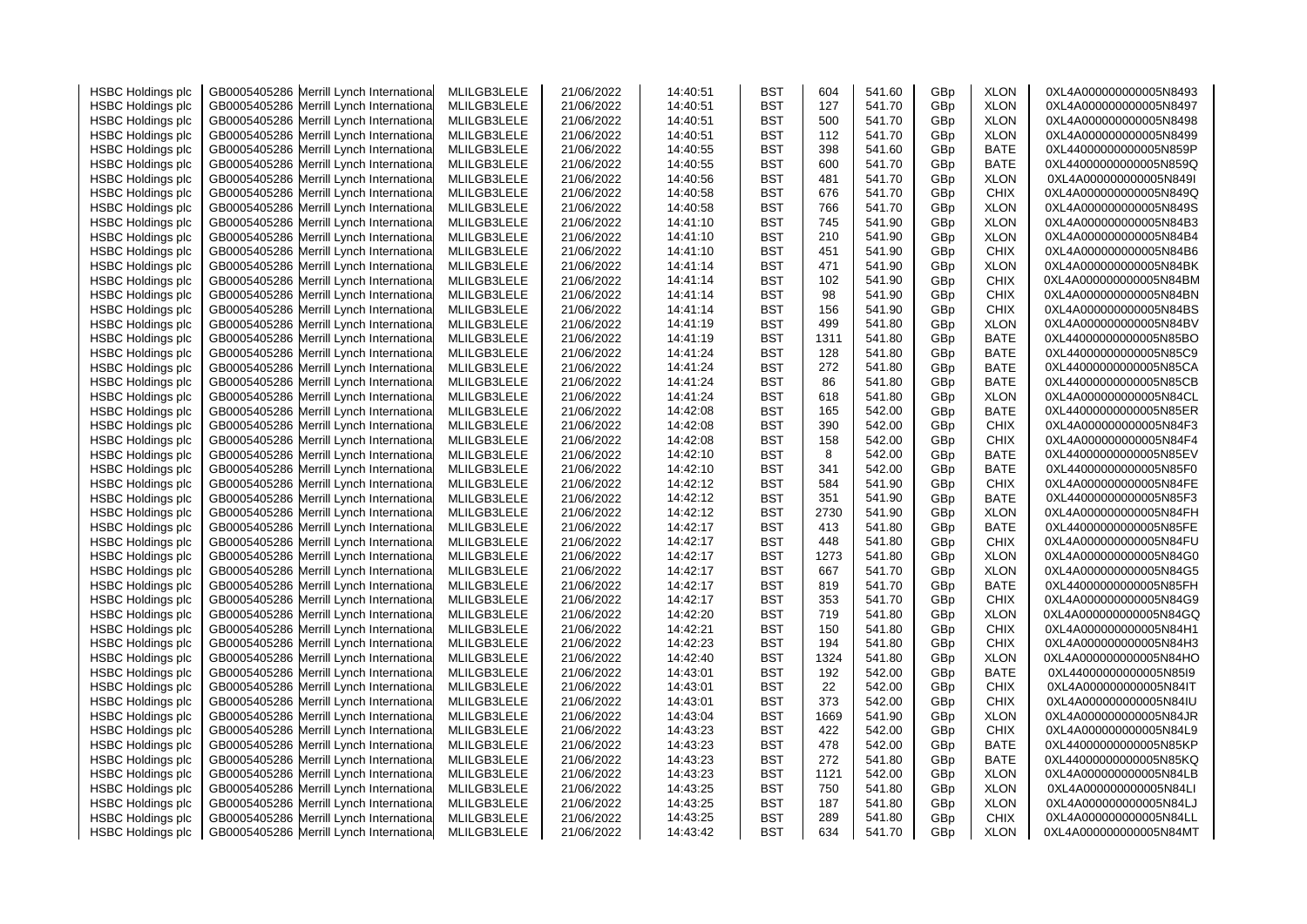| <b>HSBC Holdings plc</b> | GB0005405286 Merrill Lynch Internationa    | MLILGB3LELE | 21/06/2022 | 14:43:47 | <b>BST</b> | 128  | 541.70 | GBp             | <b>BATE</b> | 0XL44000000000005N85ML  |
|--------------------------|--------------------------------------------|-------------|------------|----------|------------|------|--------|-----------------|-------------|-------------------------|
| <b>HSBC Holdings plc</b> | GB0005405286 Merrill Lynch Internationa    | MLILGB3LELE | 21/06/2022 | 14:43:47 | <b>BST</b> | 149  | 541.70 | GBp             | BATE        | 0XL44000000000005N85MM  |
| <b>HSBC Holdings plc</b> | GB0005405286 Merrill Lynch Internationa    | MLILGB3LELE | 21/06/2022 | 14:43:47 | BST        | 341  | 541.70 | GBp             | CHIX        | 0XL4A000000000005N84N2  |
| <b>HSBC Holdings plc</b> | GB0005405286 Merrill Lynch Internationa    | MLILGB3LELE | 21/06/2022 | 14:43:50 | <b>BST</b> | 1564 | 541.70 | GBp             | <b>XLON</b> | 0XL4A000000000005N84N8  |
| <b>HSBC Holdings plc</b> | GB0005405286 Merrill Lynch Internationa    | MLILGB3LELE | 21/06/2022 | 14:43:50 | <b>BST</b> | 355  | 541.70 | GBp             | <b>CHIX</b> | 0XL4A000000000005N84ND  |
| <b>HSBC Holdings plc</b> | GB0005405286 Merrill Lynch Internationa    | MLILGB3LELE | 21/06/2022 | 14:43:50 | <b>BST</b> | 165  | 541.70 | GBp             | <b>CHIX</b> | 0XL4A000000000005N84NE  |
| <b>HSBC Holdings plc</b> | Merrill Lynch Internationa<br>GB0005405286 | MLILGB3LELE | 21/06/2022 | 14:43:52 | <b>BST</b> | 396  | 541.60 | GBp             | BATE        | 0XL44000000000005N85MV  |
| <b>HSBC Holdings plc</b> | GB0005405286 Merrill Lynch Internationa    | MLILGB3LELE | 21/06/2022 | 14:43:52 | <b>BST</b> | 1912 | 541.60 | GBp             | <b>XLON</b> | 0XL4A000000000005N84NI  |
| <b>HSBC Holdings plc</b> | Merrill Lynch Internationa<br>GB0005405286 | MLILGB3LELE | 21/06/2022 | 14:43:52 | <b>BST</b> | 270  | 541.60 | GBp             | <b>XLON</b> | 0XL4A000000000005N84NK  |
| <b>HSBC Holdings plc</b> | GB0005405286 Merrill Lynch Internationa    | MLILGB3LELE | 21/06/2022 | 14:43:52 | BST        | 341  | 541.60 | GBp             | <b>CHIX</b> | 0XL4A000000000005N84NL  |
| <b>HSBC Holdings plc</b> | GB0005405286<br>Merrill Lynch Internationa | MLILGB3LELE | 21/06/2022 | 14:43:52 | BST        | 68   | 541.60 | GBp             | CHIX        | 0XL4A000000000005N84NO  |
| <b>HSBC Holdings plc</b> | GB0005405286 Merrill Lynch Internationa    | MLILGB3LELE | 21/06/2022 | 14:43:57 | BST        | 500  | 541.50 | GBp             | <b>XLON</b> | 0XL4A0000000000005N84NR |
| <b>HSBC Holdings plc</b> | GB0005405286<br>Merrill Lynch Internationa | MLILGB3LELE | 21/06/2022 | 14:43:57 | <b>BST</b> | 91   | 541.50 | GBp             | <b>XLON</b> | 0XL4A000000000005N84NS  |
|                          |                                            |             |            |          | <b>BST</b> | 318  | 541.50 |                 | <b>BATE</b> | 0XL44000000000005N85N5  |
| <b>HSBC Holdings plc</b> | GB0005405286<br>Merrill Lynch Internationa | MLILGB3LELE | 21/06/2022 | 14:43:58 |            |      |        | GBp             |             |                         |
| <b>HSBC Holdings plc</b> | GB0005405286 Merrill Lynch Internationa    | MLILGB3LELE | 21/06/2022 | 14:43:58 | <b>BST</b> | 360  | 541.40 | GBp             | <b>XLON</b> | 0XL4A000000000005N84O2  |
| <b>HSBC Holdings plc</b> | GB0005405286 Merrill Lynch Internationa    | MLILGB3LELE | 21/06/2022 | 14:44:01 | <b>BST</b> | 29   | 541.40 | GBp             | BATE        | 0XL44000000000005N85NL  |
| <b>HSBC Holdings plc</b> | GB0005405286 Merrill Lynch Internationa    | MLILGB3LELE | 21/06/2022 | 14:44:02 | <b>BST</b> | 312  | 541.40 | GBp             | <b>XLON</b> | 0XL4A000000000005N84OC  |
| <b>HSBC Holdings plc</b> | GB0005405286<br>Merrill Lynch Internationa | MLILGB3LELE | 21/06/2022 | 14:44:21 | BST        | 378  | 541.60 | GBp             | <b>XLON</b> | 0XL4A000000000005N84PE  |
| <b>HSBC Holdings plc</b> | GB0005405286 Merrill Lynch Internationa    | MLILGB3LELE | 21/06/2022 | 14:44:22 | BST        | 232  | 541.60 | GBp             | BATE        | 0XL44000000000005N85OM  |
| <b>HSBC Holdings plc</b> | GB0005405286<br>Merrill Lynch Internationa | MLILGB3LELE | 21/06/2022 | 14:44:22 | BST        | 500  | 541.60 | GBp             | <b>XLON</b> | 0XL4A000000000005N84PL  |
| <b>HSBC Holdings plc</b> | GB0005405286 Merrill Lynch Internationa    | MLILGB3LELE | 21/06/2022 | 14:44:22 | BST        | 254  | 541.60 | GBp             | <b>XLON</b> | 0XL4A000000000005N84PM  |
| <b>HSBC Holdings plc</b> | GB0005405286 Merrill Lynch Internationa    | MLILGB3LELE | 21/06/2022 | 14:44:22 | <b>BST</b> | 364  | 541.60 | GBp             | <b>CHIX</b> | 0XL4A000000000005N84PO  |
| <b>HSBC Holdings plc</b> | GB0005405286 Merrill Lynch International   | MLILGB3LELE | 21/06/2022 | 14:44:22 | BST        | 97   | 541.60 | GBp             | CHIX        | 0XL4A000000000005N84PP  |
| <b>HSBC Holdings plc</b> | GB0005405286 Merrill Lynch Internationa    | MLILGB3LELE | 21/06/2022 | 14:44:27 | <b>BST</b> | 254  | 541.60 | GBp             | BATE        | 0XL44000000000005N85PI  |
| <b>HSBC Holdings plc</b> | GB0005405286 Merrill Lynch Internationa    | MLILGB3LELE | 21/06/2022 | 14:44:27 | <b>BST</b> | 305  | 541.60 | GBp             | <b>CHIX</b> | 0XL4A000000000005N84QR  |
| <b>HSBC Holdings plc</b> | GB0005405286 Merrill Lynch Internationa    | MLILGB3LELE | 21/06/2022 | 14:44:27 | <b>BST</b> | 704  | 541.60 | GBp             | <b>XLON</b> | 0XL4A000000000005N84QS  |
| <b>HSBC Holdings plc</b> | Merrill Lynch Internationa<br>GB0005405286 | MLILGB3LELE | 21/06/2022 | 14:44:27 | BST        | 27   | 541.40 | GBp             | <b>XLON</b> | 0XL4A000000000005N84R6  |
| <b>HSBC Holdings plc</b> | GB0005405286 Merrill Lynch Internationa    | MLILGB3LELE | 21/06/2022 | 14:44:28 | <b>BST</b> | 705  | 541.40 | GBp             | <b>XLON</b> | 0XL4A000000000005N84R9  |
| <b>HSBC Holdings plc</b> | GB0005405286 Merrill Lynch Internationa    | MLILGB3LELE | 21/06/2022 | 14:44:33 | <b>BST</b> | 152  | 541.40 | GBp             | <b>CHIX</b> | 0XL4A000000000005N84RJ  |
| <b>HSBC Holdings plc</b> | GB0005405286 Merrill Lynch Internationa    | MLILGB3LELE | 21/06/2022 | 14:44:33 | <b>BST</b> | 581  | 541.40 | GBp             | <b>XLON</b> | 0XL4A000000000005N84RN  |
| <b>HSBC Holdings plc</b> | GB0005405286 Merrill Lynch Internationa    | MLILGB3LELE | 21/06/2022 | 14:44:48 | <b>BST</b> | 456  | 541.50 | GBp             | <b>XLON</b> | 0XL4A000000000005N84SL  |
| <b>HSBC Holdings plc</b> | GB0005405286 Merrill Lynch Internationa    | MLILGB3LELE | 21/06/2022 | 14:44:56 | <b>BST</b> | 242  | 541.50 | GBp             | <b>XLON</b> | 0XL4A000000000005N84TG  |
| <b>HSBC Holdings plc</b> | GB0005405286 Merrill Lynch Internationa    | MLILGB3LELE | 21/06/2022 | 14:44:59 | <b>BST</b> | 500  | 541.50 | GBp             | <b>XLON</b> | 0XL4A000000000005N84U8  |
| <b>HSBC Holdings plc</b> | Merrill Lynch Internationa<br>GB0005405286 | MLILGB3LELE | 21/06/2022 | 14:44:59 | <b>BST</b> | 449  | 541.50 | GBp             | BATE        | 0XL44000000000005N85S2  |
| <b>HSBC Holdings plc</b> | GB0005405286 Merrill Lynch Internationa    | MLILGB3LELE | 21/06/2022 | 14:44:59 | BST        | 309  | 541.50 | GBp             | <b>CHIX</b> | 0XL4A000000000005N84U9  |
| <b>HSBC Holdings plc</b> | GB0005405286 Merrill Lynch Internationa    | MLILGB3LELE | 21/06/2022 | 14:44:59 | <b>BST</b> | 12   | 541.50 | GBp             | <b>XLON</b> | 0XL4A000000000005N84UA  |
| <b>HSBC Holdings plc</b> | GB0005405286 Merrill Lynch Internationa    | MLILGB3LELE | 21/06/2022 | 14:45:00 | <b>BST</b> | 241  | 541.40 | GBp             | <b>BATE</b> | 0XL44000000000005N85S8  |
| <b>HSBC Holdings plc</b> | GB0005405286 Merrill Lynch Internationa    | MLILGB3LELE | 21/06/2022 | 14:45:00 | <b>BST</b> | 408  | 541.40 | GBp             | <b>CHIX</b> | 0XL4A000000000005N84UK  |
| <b>HSBC Holdings plc</b> | GB0005405286 Merrill Lynch Internationa    | MLILGB3LELE | 21/06/2022 | 14:45:10 | <b>BST</b> | 324  | 541.30 | GBp             | <b>BATE</b> | 0XL44000000000005N85TB  |
| <b>HSBC Holdings plc</b> | GB0005405286 Merrill Lynch Internationa    | MLILGB3LELE | 21/06/2022 | 14:45:10 | <b>BST</b> | 233  | 541.30 | GBp             | <b>CHIX</b> | 0XL4A000000000005N84VL  |
| <b>HSBC Holdings plc</b> | Merrill Lynch Internationa<br>GB0005405286 | MLILGB3LELE | 21/06/2022 | 14:45:10 | <b>BST</b> | 275  | 541.20 | GBp             | <b>BATE</b> | 0XL44000000000005N85TC  |
| <b>HSBC Holdings plc</b> | GB0005405286 Merrill Lynch Internationa    | MLILGB3LELE | 21/06/2022 | 14:45:10 | <b>BST</b> | 1203 | 541.30 | GBp             | <b>XLON</b> | 0XL4A000000000005N84VM  |
|                          | Merrill Lynch Internationa                 |             |            |          | BST        | 10   |        |                 | <b>BATE</b> |                         |
| <b>HSBC Holdings plc</b> | GB0005405286                               | MLILGB3LELE | 21/06/2022 | 14:45:11 |            | 336  | 541.20 | GBp             | <b>BATE</b> | 0XL44000000000005N85TH  |
| <b>HSBC Holdings plc</b> | GB0005405286 Merrill Lynch Internationa    | MLILGB3LELE | 21/06/2022 | 14:45:11 | BST        |      | 541.10 | GB <sub>p</sub> |             | 0XL44000000000005N85TI  |
| <b>HSBC Holdings plc</b> | GB0005405286<br>Merrill Lynch Internationa | MLILGB3LELE | 21/06/2022 | 14:45:11 | <b>BST</b> | 124  | 541.20 | GBp             | <b>CHIX</b> | 0XL4A000000000005N84VU  |
| <b>HSBC Holdings plc</b> | Merrill Lynch Internationa<br>GB0005405286 | MLILGB3LELE | 21/06/2022 | 14:45:11 | <b>BST</b> | 648  | 541.20 | GBp             | <b>XLON</b> | 0XL4A000000000005N8500  |
| <b>HSBC Holdings plc</b> | GB0005405286 Merrill Lynch Internationa    | MLILGB3LELE | 21/06/2022 | 14:45:13 | <b>BST</b> | 294  | 541.10 | GBp             | <b>CHIX</b> | 0XL4A000000000005N850F  |
| <b>HSBC Holdings plc</b> | GB0005405286<br>Merrill Lynch Internationa | MLILGB3LELE | 21/06/2022 | 14:45:13 | <b>BST</b> | 627  | 541.10 | GBp             | <b>XLON</b> | 0XL4A000000000005N850G  |
| <b>HSBC Holdings plc</b> | GB0005405286 Merrill Lynch Internationa    | MLILGB3LELE | 21/06/2022 | 14:45:16 | <b>BST</b> | 576  | 541.00 | GBp             | <b>BATE</b> | 0XL44000000000005N85UJ  |
| <b>HSBC Holdings plc</b> | Merrill Lynch Internationa<br>GB0005405286 | MLILGB3LELE | 21/06/2022 | 14:45:16 | BST        | 183  | 541.00 | GBp             | CHIX        | 0XL4A000000000005N850S  |
| <b>HSBC Holdings plc</b> | GB0005405286 Merrill Lynch International   | MLILGB3LELE | 21/06/2022 | 14:45:16 | BST        | 488  | 541.00 | GBp             | <b>XLON</b> | 0XL4A000000000005N850U  |
| <b>HSBC Holdings plc</b> | GB0005405286 Merrill Lynch International   | MLILGB3LELE | 21/06/2022 | 14:45:25 | BST        | 703  | 541.20 | GB <sub>p</sub> | <b>XLON</b> | 0XL4A000000000005N851K  |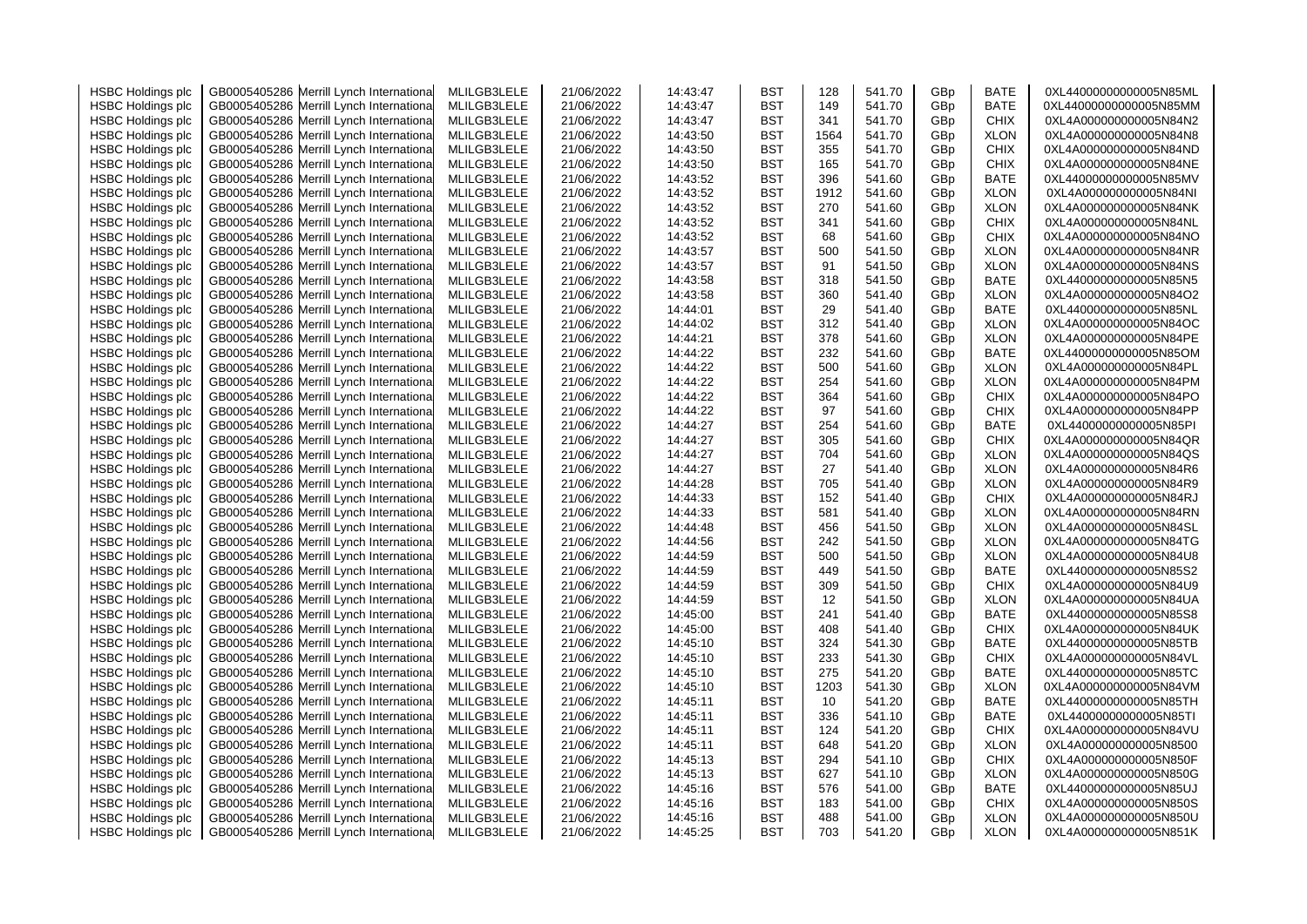| <b>HSBC Holdings plc</b> | GB0005405286 Merrill Lynch Internationa    | MLILGB3LELE | 21/06/2022 | 14:45:25 | BST        | 164        | 541.10           | GBp | <b>CHIX</b> | 0XL4A000000000005N851M |
|--------------------------|--------------------------------------------|-------------|------------|----------|------------|------------|------------------|-----|-------------|------------------------|
| <b>HSBC Holdings plc</b> | Merrill Lynch Internationa<br>GB0005405286 | MLILGB3LELE | 21/06/2022 | 14:45:27 | BST        | 775        | 541.10           | GBp | <b>XLON</b> | 0XL4A000000000005N851Q |
| <b>HSBC Holdings plc</b> | Merrill Lynch Internationa<br>GB0005405286 | MLILGB3LELE | 21/06/2022 | 14:45:27 | BST        | 207        | 541.10           | GBp | <b>CHIX</b> | 0XL4A000000000005N851S |
| <b>HSBC Holdings plc</b> | Merrill Lynch Internationa<br>GB0005405286 | MLILGB3LELE | 21/06/2022 | 14:45:31 | BST        | 482        | 541.10           | GBp | <b>XLON</b> | 0XL4A000000000005N8529 |
| <b>HSBC Holdings plc</b> | GB0005405286<br>Merrill Lynch Internationa | MLILGB3LELE | 21/06/2022 | 14:45:31 | BST        | 108        | 541.10           | GBp | <b>CHIX</b> | 0XL4A000000000005N852C |
| <b>HSBC Holdings plc</b> | GB0005405286<br>Merrill Lynch Internationa | MLILGB3LELE | 21/06/2022 | 14:45:37 | BST        | 500        | 540.90           | GBp | <b>XLON</b> | 0XL4A000000000005N852N |
| <b>HSBC Holdings plc</b> | GB0005405286<br>Merrill Lynch Internationa | MLILGB3LELE | 21/06/2022 | 14:45:37 | BST        | 189        | 540.90           | GBp | <b>XLON</b> | 0XL4A000000000005N852Q |
| <b>HSBC Holdings plc</b> | GB0005405286<br>Merrill Lynch Internationa | MLILGB3LELE | 21/06/2022 | 14:45:37 | BST        | 87         | 540.90           | GBp | <b>CHIX</b> | 0XL4A000000000005N852R |
| <b>HSBC Holdings plc</b> | GB0005405286<br>Merrill Lynch Internationa | MLILGB3LELE | 21/06/2022 | 14:45:38 | BST        | 197        | 540.90           | GBp | <b>BATE</b> | 0XL44000000000005N860C |
| <b>HSBC Holdings plc</b> | GB0005405286<br>Merrill Lynch Internationa | MLILGB3LELE | 21/06/2022 | 14:45:39 | BST        | 613        | 540.80           | GBp | <b>XLON</b> | 0XL4A000000000005N8537 |
| <b>HSBC Holdings plc</b> | Merrill Lynch Internationa<br>GB0005405286 | MLILGB3LELE | 21/06/2022 | 14:45:39 | BST        | 125        | 540.90           | GBp | <b>CHIX</b> | 0XL4A000000000005N853I |
| <b>HSBC Holdings plc</b> | Merrill Lynch Internationa<br>GB0005405286 | MLILGB3LELE | 21/06/2022 | 14:45:46 | BST        | 140        | 540.90           | GBp | BATE        | 0XL44000000000005N860U |
| <b>HSBC Holdings plc</b> | Merrill Lynch Internationa<br>GB0005405286 | MLILGB3LELE | 21/06/2022 | 14:45:58 | BST        | 196        | 540.90           | GBp | <b>CHIX</b> | 0XL4A000000000005N8553 |
| <b>HSBC Holdings plc</b> | GB0005405286<br>Merrill Lynch Internationa | MLILGB3LELE | 21/06/2022 | 14:45:58 | BST        | 587        | 540.90           | GBp | <b>XLON</b> | 0XL4A000000000005N8555 |
|                          | GB0005405286<br>Merrill Lynch Internationa | MLILGB3LELE | 21/06/2022 | 14:46:02 | BST        | 648        | 540.90           |     | <b>XLON</b> | 0XL4A000000000005N855R |
| <b>HSBC Holdings plc</b> |                                            |             |            |          |            | 333        |                  | GBp |             |                        |
| <b>HSBC Holdings plc</b> | Merrill Lynch Internationa<br>GB0005405286 | MLILGB3LELE | 21/06/2022 | 14:46:05 | BST        |            | 540.90           | GBp | <b>CHIX</b> | 0XL4A000000000005N8562 |
| <b>HSBC Holdings plc</b> | GB0005405286<br>Merrill Lynch Internationa | MLILGB3LELE | 21/06/2022 | 14:46:05 | BST        | 531        | 540.90           | GBp | <b>XLON</b> | 0XL4A000000000005N8563 |
| <b>HSBC Holdings plc</b> | GB0005405286<br>Merrill Lynch Internationa | MLILGB3LELE | 21/06/2022 | 14:46:05 | BST        | 286        | 540.90           | GBp | BATE        | 0XL44000000000005N862A |
| <b>HSBC Holdings plc</b> | Merrill Lynch Internationa<br>GB0005405286 | MLILGB3LELE | 21/06/2022 | 14:46:07 | BST        | 147        | 540.80           | GBp | BATE        | 0XL44000000000005N862F |
| <b>HSBC Holdings plc</b> | Merrill Lynch Internationa<br>GB0005405286 | MLILGB3LELE | 21/06/2022 | 14:46:07 | BST        | 496        | 540.80           | GBp | <b>XLON</b> | 0XL4A000000000005N856C |
| <b>HSBC Holdings plc</b> | Merrill Lynch Internationa<br>GB0005405286 | MLILGB3LELE | 21/06/2022 | 14:46:07 | BST        | 166        | 540.80           | GBp | <b>CHIX</b> | 0XL4A000000000005N856D |
| <b>HSBC Holdings plc</b> | Merrill Lynch Internationa<br>GB0005405286 | MLILGB3LELE | 21/06/2022 | 14:46:07 | BST        | 277        | 540.70           | GBp | <b>BATE</b> | 0XL44000000000005N862G |
| <b>HSBC Holdings plc</b> | Merrill Lynch Internationa<br>GB0005405286 | MLILGB3LELE | 21/06/2022 | 14:46:07 | BST        | 553        | 540.70           | GBp | <b>XLON</b> | 0XL4A000000000005N856F |
| <b>HSBC Holdings plc</b> | Merrill Lynch Internationa<br>GB0005405286 | MLILGB3LELE | 21/06/2022 | 14:46:16 | BST        | 532        | 541.10           | GBp | <b>XLON</b> | 0XL4A000000000005N857B |
| <b>HSBC Holdings plc</b> | Merrill Lynch Internationa<br>GB0005405286 | MLILGB3LELE | 21/06/2022 | 14:46:18 | BST        | 218        | 541.20           | GBp | <b>CHIX</b> | 0XL4A000000000005N857I |
| <b>HSBC Holdings plc</b> | Merrill Lynch Internationa<br>GB0005405286 | MLILGB3LELE | 21/06/2022 | 14:46:18 | BST        | 191        | 541.20           | GBp | BATE        | 0XL44000000000005N863B |
| <b>HSBC Holdings plc</b> | Merrill Lynch Internationa<br>GB0005405286 | MLILGB3LELE | 21/06/2022 | 14:46:32 | BST        | 143        | 541.30           | GBp | CHIX        | 0XL4A000000000005N859F |
| <b>HSBC Holdings plc</b> | Merrill Lynch Internationa<br>GB0005405286 | MLILGB3LELE | 21/06/2022 | 14:46:32 | BST        | 87         | 541.30           | GBp | <b>CHIX</b> | 0XL4A000000000005N859G |
| <b>HSBC Holdings plc</b> | Merrill Lynch Internationa<br>GB0005405286 | MLILGB3LELE | 21/06/2022 | 14:46:32 | <b>BST</b> | 293        | 541.30           | GBp | <b>BATE</b> | 0XL44000000000005N864R |
| <b>HSBC Holdings plc</b> | Merrill Lynch Internationa<br>GB0005405286 | MLILGB3LELE | 21/06/2022 | 14:46:32 | BST        | 470        | 541.30           | GBp | <b>XLON</b> | 0XL4A000000000005N859K |
| <b>HSBC Holdings plc</b> | Merrill Lynch Internationa<br>GB0005405286 | MLILGB3LELE | 21/06/2022 | 14:46:39 | BST        | 991        | 541.40           | GBp | <b>XLON</b> | 0XL4A000000000005N859T |
| <b>HSBC Holdings plc</b> | Merrill Lynch Internationa<br>GB0005405286 | MLILGB3LELE | 21/06/2022 | 14:46:39 | BST        | 365        | 541.40           | GBp | <b>BATE</b> | 0XL44000000000005N865C |
| <b>HSBC Holdings plc</b> | Merrill Lynch Internationa<br>GB0005405286 | MLILGB3LELE | 21/06/2022 | 14:46:39 | <b>BST</b> | 348        | 541.40           | GBp | <b>CHIX</b> | 0XL4A000000000005N859V |
| <b>HSBC Holdings plc</b> | Merrill Lynch Internationa<br>GB0005405286 | MLILGB3LELE | 21/06/2022 | 14:46:44 | BST        | 1031       | 541.30           | GBp | <b>XLON</b> | 0XL4A000000000005N85A1 |
| <b>HSBC Holdings plc</b> | GB0005405286<br>Merrill Lynch Internationa | MLILGB3LELE | 21/06/2022 | 14:46:53 | BST        | 721        | 541.50           | GBp | <b>XLON</b> | 0XL4A000000000005N85AM |
| <b>HSBC Holdings plc</b> | GB0005405286<br>Merrill Lynch Internationa | MLILGB3LELE | 21/06/2022 | 14:46:56 | BST        | 260        | 541.40           | GBp | <b>BATE</b> | 0XL44000000000005N866T |
| <b>HSBC Holdings plc</b> | GB0005405286<br>Merrill Lynch Internationa | MLILGB3LELE | 21/06/2022 | 14:46:56 | BST        | 825        | 541.50           | GBp | <b>XLON</b> | 0XL4A000000000005N85B0 |
| <b>HSBC Holdings plc</b> | Merrill Lynch Internationa<br>GB0005405286 | MLILGB3LELE | 21/06/2022 | 14:46:56 | BST        | 283        | 541.50           | GBp | <b>CHIX</b> | 0XL4A000000000005N85B2 |
| <b>HSBC Holdings plc</b> | GB0005405286<br>Merrill Lynch Internationa | MLILGB3LELE | 21/06/2022 | 14:46:56 | BST        | 612        | 541.30           | GBp | <b>XLON</b> | 0XL4A000000000005N85B3 |
| <b>HSBC Holdings plc</b> | GB0005405286<br>Merrill Lynch Internationa | MLILGB3LELE | 21/06/2022 | 14:46:56 | <b>BST</b> | 89         | 541.30           | GBp | <b>XLON</b> | 0XL4A000000000005N85B4 |
| <b>HSBC Holdings plc</b> | GB0005405286<br>Merrill Lynch Internationa | MLILGB3LELE | 21/06/2022 | 14:46:59 | BST        | 457        | 541.30           | GBp | <b>XLON</b> | 0XL4A000000000005N85BE |
| <b>HSBC Holdings plc</b> | Merrill Lynch Internationa<br>GB0005405286 | MLILGB3LELE | 21/06/2022 | 14:47:12 | BST        | 386        | 541.40           | GBp | <b>BATE</b> | 0XL44000000000005N867M |
| <b>HSBC Holdings plc</b> | Merrill Lynch Internationa<br>GB0005405286 | MLILGB3LELE | 21/06/2022 | 14:47:12 | BST        | 331        | 541.30           | GBp | <b>CHIX</b> | 0XL4A000000000005N85C5 |
| <b>HSBC Holdings plc</b> | Merrill Lynch Internationa<br>GB0005405286 | MLILGB3LELE | 21/06/2022 | 14:47:12 | BST        | 1059       | 541.30           | GBp | <b>XLON</b> | 0XL4A000000000005N85C6 |
| <b>HSBC Holdings plc</b> | GB0005405286<br>Merrill Lynch Internationa | MLILGB3LELE | 21/06/2022 | 14:47:16 | BST        | 506        | 541.30           | GBp | <b>XLON</b> | 0XL4A000000000005N85CI |
| <b>HSBC Holdings plc</b> | GB0005405286<br>Merrill Lynch Internationa | MLILGB3LELE | 21/06/2022 | 14:47:49 | BST        | 995        | 541.30           | GBp | <b>XLON</b> | 0XL4A000000000005N85EJ |
| <b>HSBC Holdings plc</b> | GB0005405286<br>Merrill Lynch Internationa | MLILGB3LELE | 21/06/2022 | 14:47:49 | BST        | 280        | 541.40           | GBp | <b>BATE</b> | 0XL44000000000005N869V |
|                          |                                            |             |            |          | BST        |            |                  |     | BATE        |                        |
| <b>HSBC Holdings plc</b> | Merrill Lynch Internationa<br>GB0005405286 | MLILGB3LELE | 21/06/2022 | 14:47:49 |            | 137<br>438 | 541.30<br>541.30 | GBp |             | 0XL44000000000005N86A0 |
| <b>HSBC Holdings plc</b> | Merrill Lynch Internationa<br>GB0005405286 | MLILGB3LELE | 21/06/2022 | 14:47:50 | BST        |            |                  | GBp | <b>CHIX</b> | 0XL4A000000000005N85EU |
| <b>HSBC Holdings plc</b> | Merrill Lynch Internationa<br>GB0005405286 | MLILGB3LELE | 21/06/2022 | 14:47:53 | BST        | 1167       | 541.30           | GBp | <b>XLON</b> | 0XL4A000000000005N85F1 |
| <b>HSBC Holdings plc</b> | GB0005405286 Merrill Lynch Internationa    | MLILGB3LELE | 21/06/2022 | 14:47:59 | BST        | 604        | 541.30           | GBp | <b>CHIX</b> | 0XL4A000000000005N85FO |
| <b>HSBC Holdings plc</b> | GB0005405286 Merrill Lynch International   | MLILGB3LELE | 21/06/2022 | 14:48:00 | BST        | 35         | 541.30           | GBp | BATE        | 0XL44000000000005N86AL |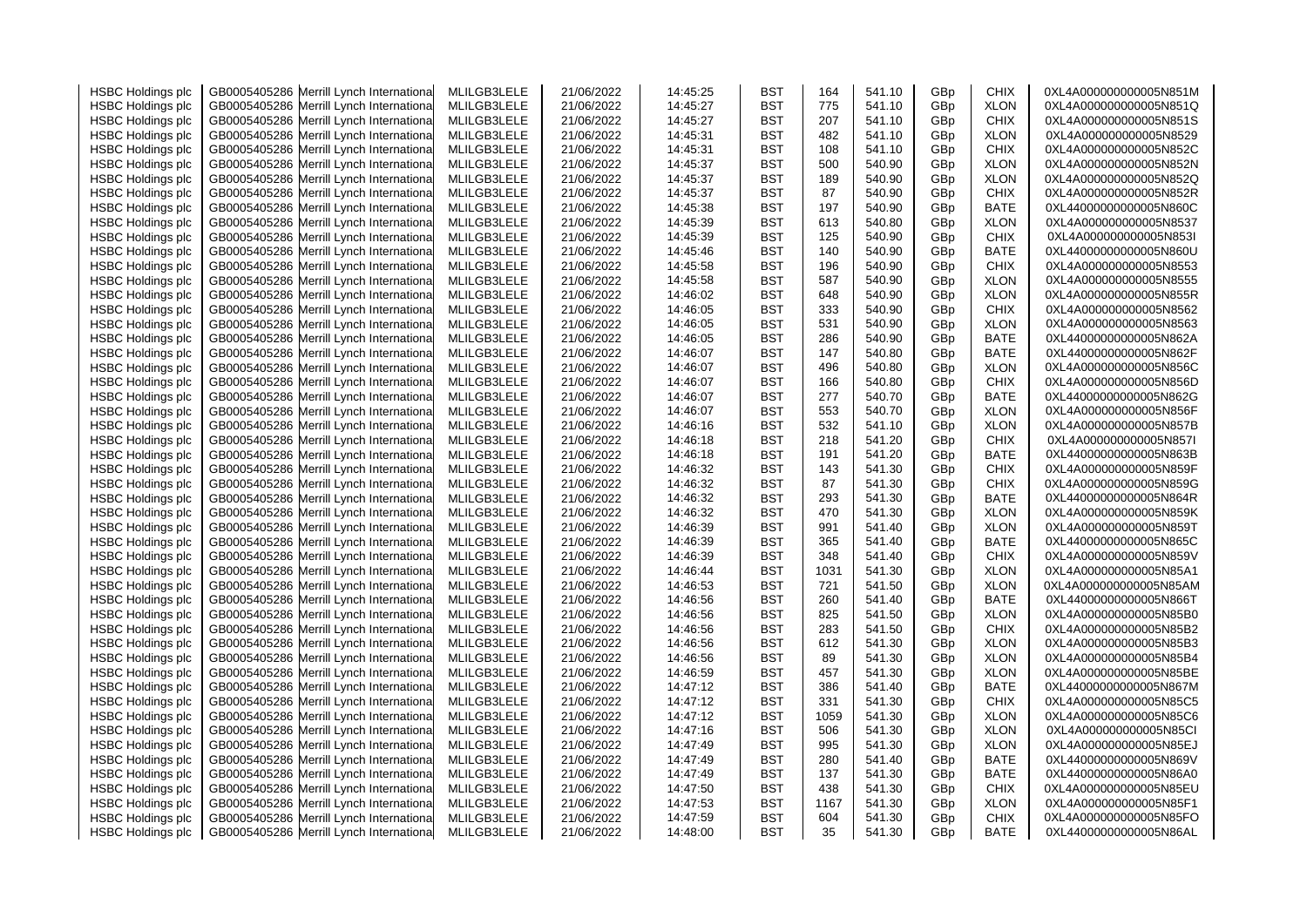| <b>HSBC Holdings plc</b> | GB0005405286 Merrill Lynch Internationa    | MLILGB3LELE                | 21/06/2022 | 14:48:01 | BST        | 341  | 541.30 | GBp | <b>BATE</b> | 0XL44000000000005N86AQ |
|--------------------------|--------------------------------------------|----------------------------|------------|----------|------------|------|--------|-----|-------------|------------------------|
| <b>HSBC Holdings plc</b> | Merrill Lynch Internationa<br>GB0005405286 | MLILGB3LELE                | 21/06/2022 | 14:48:01 | BST        | 6    | 541.30 | GBp | BATE        | 0XL44000000000005N86AR |
| <b>HSBC Holdings plc</b> | Merrill Lynch Internationa<br>GB0005405286 | MLILGB3LELE                | 21/06/2022 | 14:48:01 | BST        | 10   | 541.30 | GBp | BATE        | 0XL44000000000005N86AS |
| <b>HSBC Holdings plc</b> | Merrill Lynch Internationa<br>GB0005405286 | MLILGB3LELE                | 21/06/2022 | 14:48:03 | BST        | 341  | 541.30 | GBp | <b>BATE</b> | 0XL44000000000005N86B2 |
| <b>HSBC Holdings plc</b> | GB0005405286<br>Merrill Lynch Internationa | MLILGB3LELE                | 21/06/2022 | 14:48:15 | BST        | 601  | 541.20 | GBp | <b>BATE</b> | 0XL44000000000005N86BH |
| <b>HSBC Holdings plc</b> | GB0005405286<br>Merrill Lynch Internationa | MLILGB3LELE                | 21/06/2022 | 14:48:15 | BST        | 282  | 541.20 | GBp | <b>CHIX</b> | 0XL4A000000000005N85GD |
| <b>HSBC Holdings plc</b> | GB0005405286<br>Merrill Lynch Internationa | MLILGB3LELE                | 21/06/2022 | 14:48:15 | BST        | 1029 | 541.20 | GBp | <b>XLON</b> | 0XL4A000000000005N85GF |
| <b>HSBC Holdings plc</b> | GB0005405286<br>Merrill Lynch Internationa | MLILGB3LELE                | 21/06/2022 | 14:48:15 | BST        | 467  | 541.20 | GBp | <b>BATE</b> | 0XL44000000000005N86BI |
| <b>HSBC Holdings plc</b> | GB0005405286<br>Merrill Lynch Internationa | MLILGB3LELE                | 21/06/2022 | 14:48:15 | BST        | 523  | 541.20 | GBp | <b>CHIX</b> | 0XL4A000000000005N85GJ |
| <b>HSBC Holdings plc</b> | GB0005405286<br>Merrill Lynch Internationa | MLILGB3LELE                | 21/06/2022 | 14:48:22 | BST        | 449  | 541.30 | GBp | BATE        | 0XL44000000000005N86BT |
| <b>HSBC Holdings plc</b> | Merrill Lynch Internationa<br>GB0005405286 | MLILGB3LELE                | 21/06/2022 | 14:48:22 | BST        | 326  | 541.30 | GBp | <b>CHIX</b> | 0XL4A000000000005N85GU |
|                          | Merrill Lynch Internationa<br>GB0005405286 | MLILGB3LELE                | 21/06/2022 | 14:48:22 | BST        | 918  | 541.30 | GBp | <b>XLON</b> | 0XL4A000000000005N85H0 |
| <b>HSBC Holdings plc</b> |                                            |                            |            | 14:48:22 | BST        | 267  | 541.30 | GBp | <b>XLON</b> | 0XL4A000000000005N85H1 |
| <b>HSBC Holdings plc</b> | Merrill Lynch Internationa<br>GB0005405286 | MLILGB3LELE                | 21/06/2022 |          |            | 1498 |        |     |             |                        |
| <b>HSBC Holdings plc</b> | GB0005405286<br>Merrill Lynch Internationa | MLILGB3LELE                | 21/06/2022 | 14:48:27 | BST        |      | 541.30 | GBp | <b>XLON</b> | 0XL4A000000000005N85HJ |
| <b>HSBC Holdings plc</b> | GB0005405286<br>Merrill Lynch Internationa | MLILGB3LELE                | 21/06/2022 | 14:48:32 | BST        | 333  | 541.30 | GBp | BATE        | 0XL44000000000005N86D8 |
| <b>HSBC Holdings plc</b> | Merrill Lynch Internationa<br>GB0005405286 | MLILGB3LELE                | 21/06/2022 | 14:48:32 | BST        | 610  | 541.30 | GBp | <b>XLON</b> | 0XL4A000000000005N85IH |
| <b>HSBC Holdings plc</b> | GB0005405286<br>Merrill Lynch Internationa | MLILGB3LELE                | 21/06/2022 | 14:48:35 | BST        | 612  | 541.30 | GBp | <b>XLON</b> | 0XL4A000000000005N85IN |
| <b>HSBC Holdings plc</b> | Merrill Lynch Internationa<br>GB0005405286 | MLILGB3LELE                | 21/06/2022 | 14:48:58 | BST        | 1644 | 541.30 | GBp | <b>XLON</b> | 0XL4A000000000005N85JE |
| <b>HSBC Holdings plc</b> | Merrill Lynch Internationa<br>GB0005405286 | MLILGB3LELE                | 21/06/2022 | 14:49:03 | BST        | 553  | 541.30 | GBp | <b>CHIX</b> | 0XL4A000000000005N85K0 |
| <b>HSBC Holdings plc</b> | Merrill Lynch Internationa<br>GB0005405286 | MLILGB3LELE                | 21/06/2022 | 14:49:03 | BST        | 177  | 541.30 | GBp | BATE        | 0XL44000000000005N86EK |
| <b>HSBC Holdings plc</b> | Merrill Lynch Internationa<br>GB0005405286 | MLILGB3LELE                | 21/06/2022 | 14:49:03 | BST        | 295  | 541.20 | GBp | <b>CHIX</b> | 0XL4A000000000005N85K8 |
| <b>HSBC Holdings plc</b> | Merrill Lynch Internationa<br>GB0005405286 | MLILGB3LELE                | 21/06/2022 | 14:49:03 | BST        | 841  | 541.20 | GBp | <b>XLON</b> | 0XL4A000000000005N85K9 |
| <b>HSBC Holdings plc</b> | Merrill Lynch Internationa<br>GB0005405286 | MLILGB3LELE                | 21/06/2022 | 14:49:05 | BST        | 525  | 541.10 | GBp | <b>XLON</b> | 0XL4A000000000005N85KJ |
| <b>HSBC Holdings plc</b> | Merrill Lynch Internationa<br>GB0005405286 | MLILGB3LELE                | 21/06/2022 | 14:49:05 | BST        | 130  | 541.10 | GBp | <b>XLON</b> | 0XL4A000000000005N85KK |
| <b>HSBC Holdings plc</b> | Merrill Lynch Internationa<br>GB0005405286 | MLILGB3LELE                | 21/06/2022 | 14:49:05 | BST        | 205  | 541.10 | GBp | <b>BATE</b> | 0XL44000000000005N86F4 |
| <b>HSBC Holdings plc</b> | Merrill Lynch Internationa<br>GB0005405286 | MLILGB3LELE                | 21/06/2022 | 14:49:05 | BST        | 462  | 541.10 | GBp | <b>XLON</b> | 0XL4A000000000005N85KM |
| <b>HSBC Holdings plc</b> | Merrill Lynch Internationa<br>GB0005405286 | MLILGB3LELE                | 21/06/2022 | 14:49:16 | BST        | 161  | 541.10 | GBp | BATE        | 0XL44000000000005N86G4 |
| <b>HSBC Holdings plc</b> | Merrill Lynch Internationa<br>GB0005405286 | MLILGB3LELE                | 21/06/2022 | 14:49:16 | BST        | 580  | 541.10 | GBp | <b>XLON</b> | 0XL4A000000000005N85LI |
| <b>HSBC Holdings plc</b> | Merrill Lynch Internationa<br>GB0005405286 | MLILGB3LELE                | 21/06/2022 | 14:49:23 | <b>BST</b> | 648  | 541.10 | GBp | <b>XLON</b> | 0XL4A000000000005N85LQ |
| <b>HSBC Holdings plc</b> | Merrill Lynch Internationa<br>GB0005405286 | MLILGB3LELE                | 21/06/2022 | 14:49:31 | BST        | 447  | 541.10 | GBp | <b>CHIX</b> | 0XL4A000000000005N85M8 |
| <b>HSBC Holdings plc</b> | Merrill Lynch Internationa<br>GB0005405286 | MLILGB3LELE                | 21/06/2022 | 14:49:31 | BST        | 802  | 541.10 | GBp | <b>XLON</b> | 0XL4A000000000005N85MK |
| <b>HSBC Holdings plc</b> | Merrill Lynch Internationa<br>GB0005405286 | MLILGB3LELE                | 21/06/2022 | 14:49:59 | BST        | 443  | 541.40 | GBp | <b>BATE</b> | 0XL44000000000005N86IS |
| <b>HSBC Holdings plc</b> | Merrill Lynch Internationa<br>GB0005405286 | MLILGB3LELE                | 21/06/2022 | 14:49:59 | BST        | 300  | 541.40 | GBp | <b>BATE</b> | 0XL44000000000005N86IU |
| <b>HSBC Holdings plc</b> | Merrill Lynch Internationa<br>GB0005405286 | MLILGB3LELE                | 21/06/2022 | 14:50:00 | BST        | 401  | 541.30 | GBp | <b>XLON</b> | 0XL4A000000000005N85O9 |
| <b>HSBC Holdings plc</b> | GB0005405286<br>Merrill Lynch Internationa | MLILGB3LELE                | 21/06/2022 | 14:50:00 | BST        | 501  | 541.30 | GBp | <b>XLON</b> | 0XL4A000000000005N85OJ |
| <b>HSBC Holdings plc</b> | GB0005405286<br>Merrill Lynch Internationa | MLILGB3LELE                | 21/06/2022 | 14:50:00 | BST        | 679  | 541.30 | GBp | <b>XLON</b> | 0XL4A000000000005N85OK |
| <b>HSBC Holdings plc</b> | GB0005405286<br>Merrill Lynch Internationa | MLILGB3LELE                | 21/06/2022 | 14:50:01 | BST        | 298  | 541.40 | GBp | <b>BATE</b> | 0XL44000000000005N86J6 |
| <b>HSBC Holdings plc</b> | GB0005405286<br>Merrill Lynch Internationa | MLILGB3LELE                | 21/06/2022 | 14:50:01 | BST        | 341  | 541.40 | GBp | BATE        | 0XL44000000000005N86J7 |
| <b>HSBC Holdings plc</b> | GB0005405286<br>Merrill Lynch Internationa | MLILGB3LELE                | 21/06/2022 | 14:50:03 | BST        | 762  | 541.30 | GBp | <b>CHIX</b> | 0XL4A000000000005N85P2 |
| <b>HSBC Holdings plc</b> | GB0005405286<br>Merrill Lynch Internationa | MLILGB3LELE                | 21/06/2022 | 14:50:03 | <b>BST</b> | 1513 | 541.30 | GBp | <b>XLON</b> | 0XL4A000000000005N85P3 |
| <b>HSBC Holdings plc</b> | GB0005405286<br>Merrill Lynch Internationa | MLILGB3LELE                | 21/06/2022 | 14:50:03 | BST        | 355  | 541.20 | GBp | <b>BATE</b> | 0XL44000000000005N86J9 |
| <b>HSBC Holdings plc</b> | GB0005405286<br>Merrill Lynch Internationa | MLILGB3LELE                | 21/06/2022 | 14:50:03 | BST        | 635  | 541.30 | GBp | <b>XLON</b> | 0XL4A000000000005N85PC |
| <b>HSBC Holdings plc</b> | Merrill Lynch Internationa<br>GB0005405286 | MLILGB3LELE                | 21/06/2022 | 14:50:03 | BST        | 312  | 541.10 | GBp | BATE        | 0XL44000000000005N86JA |
| <b>HSBC Holdings plc</b> | Merrill Lynch Internationa<br>GB0005405286 | MLILGB3LELE                | 21/06/2022 | 14:50:05 | BST        | 218  | 541.30 | GBp | BATE        | 0XL44000000000005N86JE |
|                          | GB0005405286<br>Merrill Lynch Internationa |                            |            | 14:50:05 | BST        | 1374 | 541.30 | GBp | <b>BATE</b> |                        |
| <b>HSBC Holdings plc</b> | GB0005405286<br>Merrill Lynch Internationa | MLILGB3LELE<br>MLILGB3LELE | 21/06/2022 | 14:50:10 | BST        | 596  | 541.20 | GBp | <b>CHIX</b> | 0XL44000000000005N86JF |
| <b>HSBC Holdings plc</b> |                                            |                            | 21/06/2022 |          | BST        |      |        |     | <b>XLON</b> | 0XL4A000000000005N85Q7 |
| <b>HSBC Holdings plc</b> | GB0005405286<br>Merrill Lynch Internationa | MLILGB3LELE                | 21/06/2022 | 14:50:10 |            | 671  | 541.20 | GBp |             | 0XL4A000000000005N85Q9 |
| <b>HSBC Holdings plc</b> | Merrill Lynch Internationa<br>GB0005405286 | MLILGB3LELE                | 21/06/2022 | 14:50:14 | BST        | 118  | 541.10 | GBp | BATE        | 0XL44000000000005N86K2 |
| <b>HSBC Holdings plc</b> | GB0005405286<br>Merrill Lynch Internationa | MLILGB3LELE                | 21/06/2022 | 14:50:14 | BST        | 414  | 541.10 | GBp | <b>BATE</b> | 0XL44000000000005N86K3 |
| <b>HSBC Holdings plc</b> | Merrill Lynch Internationa<br>GB0005405286 | MLILGB3LELE                | 21/06/2022 | 14:50:14 | BST        | 802  | 541.10 | GBp | <b>XLON</b> | 0XL4A000000000005N85QO |
| <b>HSBC Holdings plc</b> | GB0005405286 Merrill Lynch Internationa    | MLILGB3LELE                | 21/06/2022 | 14:50:19 | BST        | 490  | 541.20 | GBp | BATE        | 0XL44000000000005N86KK |
| <b>HSBC Holdings plc</b> | GB0005405286 Merrill Lynch International   | MLILGB3LELE                | 21/06/2022 | 14:50:52 | BST        | 33   | 541.20 | GBp | BATE        | 0XL44000000000005N86MB |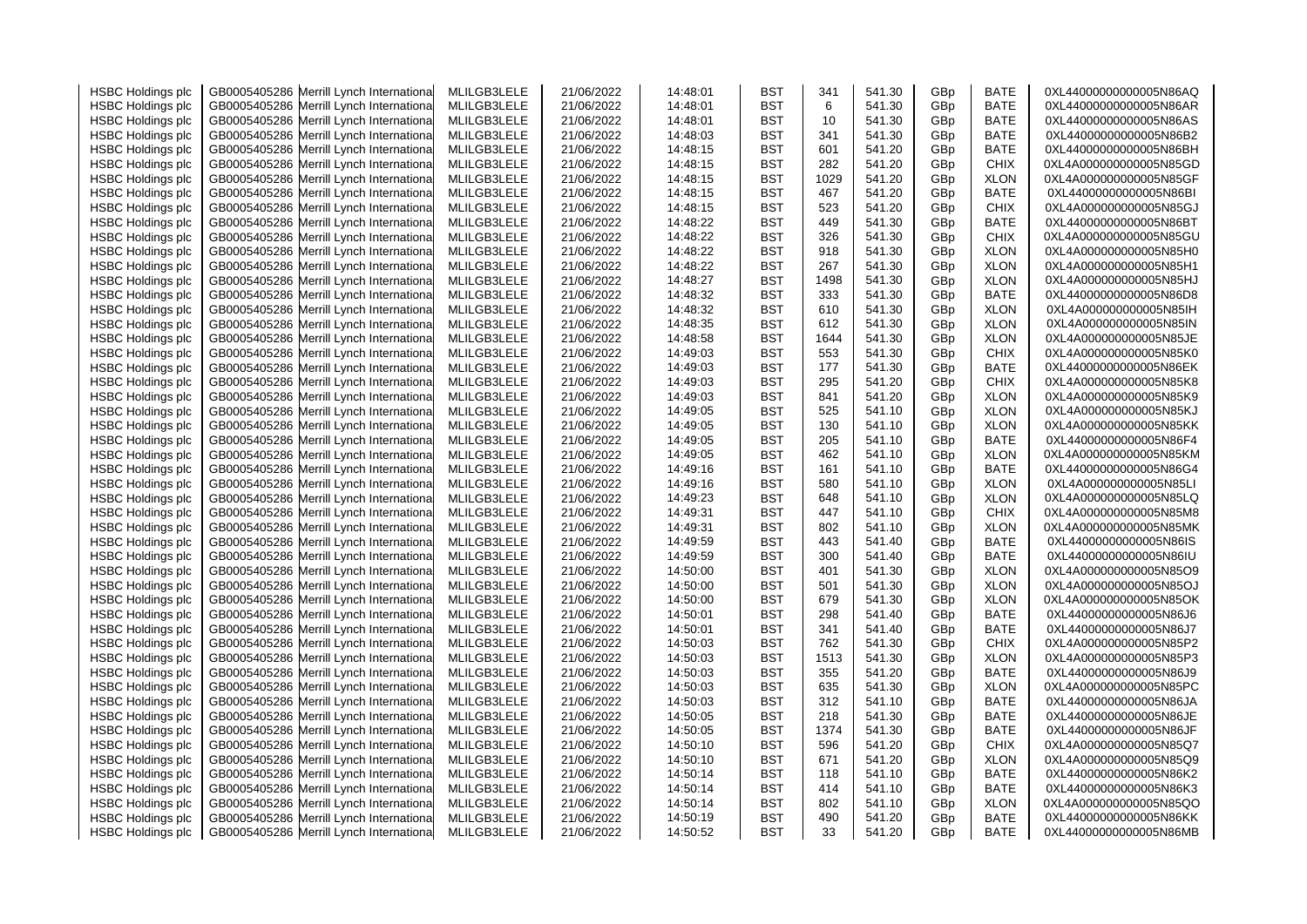| <b>HSBC Holdings plc</b> | GB0005405286 Merrill Lynch Internationa    | MLILGB3LELE | 21/06/2022 | 14:50:53 | BST        | 515  | 541.20 | GBp | <b>CHIX</b> | 0XL4A000000000005N85SL |
|--------------------------|--------------------------------------------|-------------|------------|----------|------------|------|--------|-----|-------------|------------------------|
| <b>HSBC Holdings plc</b> | Merrill Lynch Internationa<br>GB0005405286 | MLILGB3LELE | 21/06/2022 | 14:50:53 | BST        | 300  | 541.20 | GBp | BATE        | 0XL44000000000005N86MC |
| <b>HSBC Holdings plc</b> | GB0005405286 Merrill Lynch Internationa    | MLILGB3LELE | 21/06/2022 | 14:50:54 | <b>BST</b> | 706  | 541.10 | GBp | <b>CHIX</b> | 0XL4A000000000005N85SU |
| <b>HSBC Holdings plc</b> | Merrill Lynch Internationa<br>GB0005405286 | MLILGB3LELE | 21/06/2022 | 14:50:54 | <b>BST</b> | 1565 | 541.10 | GBp | <b>XLON</b> | 0XL4A000000000005N85SV |
| <b>HSBC Holdings plc</b> | GB0005405286<br>Merrill Lynch Internationa | MLILGB3LELE | 21/06/2022 | 14:50:54 | <b>BST</b> | 2    | 541.00 | GBp | <b>BATE</b> | 0XL44000000000005N86MD |
| <b>HSBC Holdings plc</b> | GB0005405286<br>Merrill Lynch Internationa | MLILGB3LELE | 21/06/2022 | 14:50:54 | <b>BST</b> | 32   | 541.00 | GBp | <b>CHIX</b> | 0XL4A000000000005N85T2 |
| <b>HSBC Holdings plc</b> | GB0005405286<br>Merrill Lynch Internationa | MLILGB3LELE | 21/06/2022 | 14:50:54 | <b>BST</b> | 1486 | 541.00 | GBp | <b>XLON</b> | 0XL4A000000000005N85T3 |
| <b>HSBC Holdings plc</b> | GB0005405286<br>Merrill Lynch Internationa | MLILGB3LELE | 21/06/2022 | 14:50:55 | <b>BST</b> | 501  | 541.00 | GBp | <b>BATE</b> | 0XL44000000000005N86MP |
| <b>HSBC Holdings plc</b> | GB0005405286<br>Merrill Lynch Internationa | MLILGB3LELE | 21/06/2022 | 14:50:55 | BST        | 767  | 541.00 | GBp | <b>XLON</b> | 0XL4A000000000005N85T9 |
| <b>HSBC Holdings plc</b> | GB0005405286<br>Merrill Lynch Internationa | MLILGB3LELE | 21/06/2022 | 14:50:56 | BST        | 512  | 541.00 | GBp | <b>CHIX</b> | 0XL4A000000000005N85TF |
| <b>HSBC Holdings plc</b> | GB0005405286<br>Merrill Lynch Internationa | MLILGB3LELE | 21/06/2022 | 14:51:05 | BST        | 285  | 540.90 | GBp | BATE        | 0XL44000000000005N86NH |
|                          |                                            | MLILGB3LELE | 21/06/2022 |          | <b>BST</b> | 296  | 540.90 | GBp | <b>CHIX</b> | 0XL4A000000000005N85U4 |
| <b>HSBC Holdings plc</b> | GB0005405286 Merrill Lynch Internationa    |             |            | 14:51:05 |            |      |        |     |             |                        |
| <b>HSBC Holdings plc</b> | GB0005405286<br>Merrill Lynch Internationa | MLILGB3LELE | 21/06/2022 | 14:51:05 | <b>BST</b> | 807  | 540.90 | GBp | <b>XLON</b> | 0XL4A000000000005N85U5 |
| <b>HSBC Holdings plc</b> | GB0005405286<br>Merrill Lynch Internationa | MLILGB3LELE | 21/06/2022 | 14:51:33 | BST        | 237  | 541.00 | GBp | BATE        | 0XL44000000000005N86P4 |
| <b>HSBC Holdings plc</b> | GB0005405286<br>Merrill Lynch Internationa | MLILGB3LELE | 21/06/2022 | 14:51:37 | BST        | 264  | 541.00 | GBp | BATE        | 0XL44000000000005N86PC |
| <b>HSBC Holdings plc</b> | GB0005405286<br>Merrill Lynch Internationa | MLILGB3LELE | 21/06/2022 | 14:52:00 | BST        | 771  | 541.20 | GBp | <b>CHIX</b> | 0XL4A000000000005N862O |
| <b>HSBC Holdings plc</b> | GB0005405286<br>Merrill Lynch Internationa | MLILGB3LELE | 21/06/2022 | 14:52:00 | <b>BST</b> | 137  | 541.10 | GBp | <b>XLON</b> | 0XL4A000000000005N862Q |
| <b>HSBC Holdings plc</b> | GB0005405286<br>Merrill Lynch Internationa | MLILGB3LELE | 21/06/2022 | 14:52:00 | BST        | 1364 | 541.20 | GBp | <b>XLON</b> | 0XL4A000000000005N862S |
| <b>HSBC Holdings plc</b> | GB0005405286 Merrill Lynch Internationa    | MLILGB3LELE | 21/06/2022 | 14:52:00 | <b>BST</b> | 860  | 541.20 | GBp | <b>XLON</b> | 0XL4A000000000005N862U |
| <b>HSBC Holdings plc</b> | Merrill Lynch Internationa<br>GB0005405286 | MLILGB3LELE | 21/06/2022 | 14:52:00 | <b>BST</b> | 1294 | 541.20 | GBp | <b>XLON</b> | 0XL4A000000000005N862T |
| <b>HSBC Holdings plc</b> | GB0005405286 Merrill Lynch Internationa    | MLILGB3LELE | 21/06/2022 | 14:52:00 | <b>BST</b> | 759  | 541.20 | GBp | <b>XLON</b> | 0XL4A000000000005N862V |
| <b>HSBC Holdings plc</b> | GB0005405286<br>Merrill Lynch Internationa | MLILGB3LELE | 21/06/2022 | 14:52:00 | BST        | 44   | 541.20 | GBp | <b>XLON</b> | 0XL4A000000000005N8630 |
| <b>HSBC Holdings plc</b> | GB0005405286<br>Merrill Lynch Internationa | MLILGB3LELE | 21/06/2022 | 14:52:07 | BST        | 671  | 541.10 | GBp | <b>XLON</b> | 0XL4A000000000005N863P |
| <b>HSBC Holdings plc</b> | GB0005405286<br>Merrill Lynch Internationa | MLILGB3LELE | 21/06/2022 | 14:52:07 | BST        | 500  | 541.10 | GBp | <b>XLON</b> | 0XL4A000000000005N863Q |
| <b>HSBC Holdings plc</b> | GB0005405286<br>Merrill Lynch Internationa | MLILGB3LELE | 21/06/2022 | 14:52:08 | BST        | 890  | 541.10 | GBp | <b>XLON</b> | 0XL4A000000000005N863T |
| <b>HSBC Holdings plc</b> | GB0005405286 Merrill Lynch Internationa    | MLILGB3LELE | 21/06/2022 | 14:52:09 | <b>BST</b> | 500  | 541.10 | GBp | <b>XLON</b> | 0XL4A000000000005N8642 |
| <b>HSBC Holdings plc</b> | Merrill Lynch Internationa<br>GB0005405286 | MLILGB3LELE | 21/06/2022 | 14:52:09 | BST        | 404  | 541.10 | GBp | <b>XLON</b> | 0XL4A000000000005N8643 |
| <b>HSBC Holdings plc</b> | GB0005405286 Merrill Lynch Internationa    | MLILGB3LELE | 21/06/2022 | 14:52:09 | <b>BST</b> | 514  | 541.10 | GBp | <b>CHIX</b> | 0XL4A000000000005N8645 |
| <b>HSBC Holdings plc</b> | GB0005405286<br>Merrill Lynch Internationa | MLILGB3LELE | 21/06/2022 | 14:52:09 | BST        | 921  | 541.10 | GBp | <b>XLON</b> | 0XL4A000000000005N8646 |
| <b>HSBC Holdings plc</b> | GB0005405286<br>Merrill Lynch Internationa | MLILGB3LELE | 21/06/2022 | 14:52:16 | <b>BST</b> | 162  | 541.00 | GBp | BATE        | 0XL44000000000005N86SP |
| <b>HSBC Holdings plc</b> | GB0005405286<br>Merrill Lynch Internationa | MLILGB3LELE | 21/06/2022 | 14:52:16 | BST        | 482  | 541.00 | GBp | <b>XLON</b> | 0XL4A000000000005N864M |
| <b>HSBC Holdings plc</b> | GB0005405286<br>Merrill Lynch Internationa | MLILGB3LELE | 21/06/2022 | 14:52:16 | <b>BST</b> | 185  | 541.00 | GBp | <b>BATE</b> | 0XL44000000000005N86SQ |
| <b>HSBC Holdings plc</b> | GB0005405286 Merrill Lynch Internationa    | MLILGB3LELE | 21/06/2022 | 14:52:26 | BST        | 553  | 541.10 | GBp | <b>XLON</b> | 0XL4A000000000005N865D |
| <b>HSBC Holdings plc</b> | Merrill Lynch Internationa<br>GB0005405286 | MLILGB3LELE | 21/06/2022 | 14:52:26 | BST        | 355  | 541.10 | GBp | <b>CHIX</b> | 0XL4A000000000005N865C |
| <b>HSBC Holdings plc</b> | GB0005405286 Merrill Lynch Internationa    | MLILGB3LELE | 21/06/2022 | 14:52:32 | BST        | 204  | 541.10 | GBp | <b>XLON</b> | 0XL4A000000000005N8668 |
| <b>HSBC Holdings plc</b> | Merrill Lynch Internationa<br>GB0005405286 | MLILGB3LELE | 21/06/2022 | 14:52:32 | <b>BST</b> | 383  | 541.10 | GBp | <b>XLON</b> | 0XL4A000000000005N8669 |
| <b>HSBC Holdings plc</b> | GB0005405286<br>Merrill Lynch Internationa | MLILGB3LELE | 21/06/2022 | 14:52:40 | <b>BST</b> | 536  | 541.10 | GBp | <b>BATE</b> | 0XL44000000000005N86V1 |
| <b>HSBC Holdings plc</b> | GB0005405286<br>Merrill Lynch Internationa | MLILGB3LELE | 21/06/2022 | 14:52:43 | BST        | 548  | 541.10 | GBp | <b>CHIX</b> | 0XL4A000000000005N867N |
| <b>HSBC Holdings plc</b> | GB0005405286<br>Merrill Lynch Internationa | MLILGB3LELE | 21/06/2022 | 14:52:43 | <b>BST</b> | 327  | 541.10 | GBp | BATE        | 0XL44000000000005N86V4 |
| <b>HSBC Holdings plc</b> | GB0005405286<br>Merrill Lynch Internationa | MLILGB3LELE | 21/06/2022 | 14:52:43 | <b>BST</b> | 59   | 541.10 | GBp | <b>BATE</b> | 0XL44000000000005N86V5 |
| <b>HSBC Holdings plc</b> | Merrill Lynch Internationa<br>GB0005405286 | MLILGB3LELE | 21/06/2022 | 14:52:45 | BST        | 179  | 541.00 | GBp | <b>XLON</b> | 0XL4A000000000005N867S |
| <b>HSBC Holdings plc</b> | Merrill Lynch Internationa<br>GB0005405286 | MLILGB3LELE | 21/06/2022 | 14:52:45 | BST        | 500  | 541.00 | GBp | <b>XLON</b> | 0XL4A000000000005N867T |
| <b>HSBC Holdings plc</b> | GB0005405286<br>Merrill Lynch Internationa | MLILGB3LELE | 21/06/2022 | 14:52:46 | <b>BST</b> | 433  | 541.00 | GBp | <b>XLON</b> | 0XL4A000000000005N867V |
| <b>HSBC Holdings plc</b> | GB0005405286<br>Merrill Lynch Internationa | MLILGB3LELE | 21/06/2022 | 14:52:49 | <b>BST</b> | 500  | 540.90 | GBp | <b>XLON</b> | 0XL4A000000000005N8686 |
| <b>HSBC Holdings plc</b> | GB0005405286<br>Merrill Lynch Internationa | MLILGB3LELE | 21/06/2022 | 14:52:49 | <b>BST</b> | 495  | 540.90 | GBp | <b>XLON</b> | 0XL4A000000000005N8687 |
| <b>HSBC Holdings plc</b> | Merrill Lynch Internationa<br>GB0005405286 | MLILGB3LELE | 21/06/2022 | 14:52:55 | BST        | 384  | 540.90 | GBp | <b>XLON</b> | 0XL4A000000000005N868J |
| <b>HSBC Holdings plc</b> | GB0005405286<br>Merrill Lynch Internationa | MLILGB3LELE | 21/06/2022 | 14:52:56 | <b>BST</b> | 279  | 540.90 | GBp | <b>XLON</b> | 0XL4A000000000005N868K |
| <b>HSBC Holdings plc</b> | Merrill Lynch Internationa<br>GB0005405286 | MLILGB3LELE | 21/06/2022 | 14:53:09 | <b>BST</b> | 54   | 541.00 | GBp | <b>XLON</b> | 0XL4A000000000005N869O |
| <b>HSBC Holdings plc</b> | GB0005405286<br>Merrill Lynch Internationa | MLILGB3LELE | 21/06/2022 | 14:53:09 | BST        | 707  | 541.00 | GBp | <b>XLON</b> | 0XL4A000000000005N869P |
| <b>HSBC Holdings plc</b> | GB0005405286<br>Merrill Lynch Internationa | MLILGB3LELE | 21/06/2022 | 14:53:13 | BST        | 776  | 540.90 | GBp | <b>CHIX</b> | 0XL4A000000000005N86A2 |
| <b>HSBC Holdings plc</b> | GB0005405286 Merrill Lynch Internationa    | MLILGB3LELE | 21/06/2022 | 14:53:13 | <b>BST</b> | 505  | 540.90 | GBp | BATE        | 0XL44000000000005N871A |
| <b>HSBC Holdings plc</b> | GB0005405286 Merrill Lynch International   | MLILGB3LELE | 21/06/2022 | 14:53:13 | <b>BST</b> | 632  | 540.90 | GBp | <b>XLON</b> | 0XL4A000000000005N86A4 |
|                          |                                            |             |            |          |            |      |        |     |             |                        |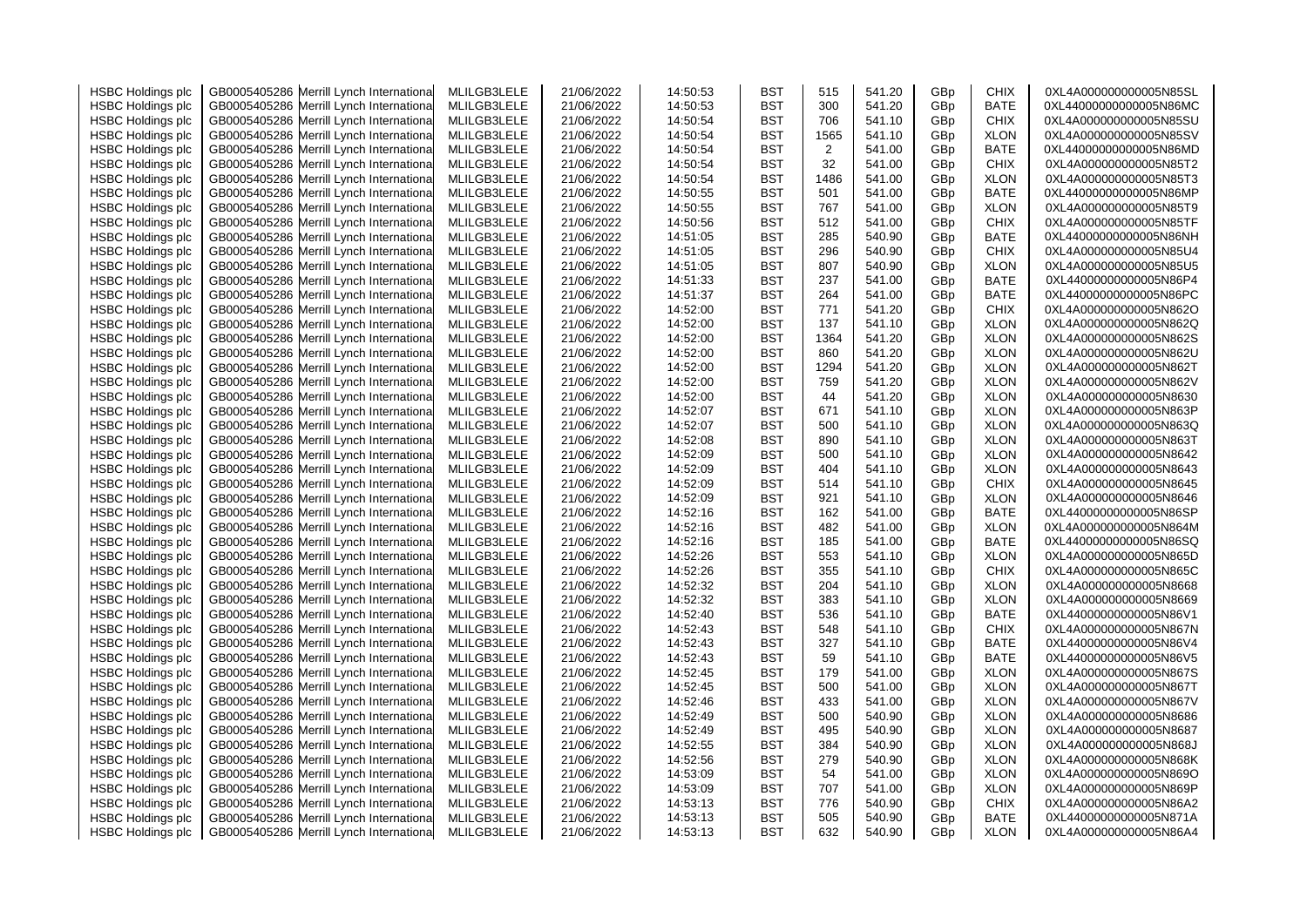| <b>HSBC Holdings plc</b> | GB0005405286 Merrill Lynch Internationa    | MLILGB3LELE | 21/06/2022 | 14:53:13 | BST        | 178  | 540.90 | GBp | <b>BATE</b> | 0XL44000000000005N871B |
|--------------------------|--------------------------------------------|-------------|------------|----------|------------|------|--------|-----|-------------|------------------------|
| <b>HSBC Holdings plc</b> | Merrill Lynch Internationa<br>GB0005405286 | MLILGB3LELE | 21/06/2022 | 14:53:13 | BST        | 82   | 540.90 | GBp | BATE        | 0XL44000000000005N871C |
| <b>HSBC Holdings plc</b> | GB0005405286 Merrill Lynch Internationa    | MLILGB3LELE | 21/06/2022 | 14:53:13 | <b>BST</b> | 190  | 540.90 | GBp | BATE        | 0XL44000000000005N871D |
| <b>HSBC Holdings plc</b> | Merrill Lynch Internationa<br>GB0005405286 | MLILGB3LELE | 21/06/2022 | 14:53:13 | <b>BST</b> | 120  | 540.90 | GBp | <b>BATE</b> | 0XL44000000000005N871E |
| <b>HSBC Holdings plc</b> | GB0005405286<br>Merrill Lynch Internationa | MLILGB3LELE | 21/06/2022 | 14:53:13 | <b>BST</b> | 8    | 540.90 | GBp | <b>BATE</b> | 0XL44000000000005N871F |
| <b>HSBC Holdings plc</b> | GB0005405286<br>Merrill Lynch Internationa | MLILGB3LELE | 21/06/2022 | 14:53:22 | BST        | 294  | 540.80 | GBp | BATE        | 0XL44000000000005N872E |
| <b>HSBC Holdings plc</b> | GB0005405286<br>Merrill Lynch Internationa | MLILGB3LELE | 21/06/2022 | 14:53:22 | <b>BST</b> | 397  | 540.80 | GBp | <b>CHIX</b> | 0XL4A000000000005N86B4 |
| <b>HSBC Holdings plc</b> | GB0005405286<br>Merrill Lynch Internationa | MLILGB3LELE | 21/06/2022 | 14:53:22 | <b>BST</b> | 724  | 540.80 | GBp | <b>XLON</b> | 0XL4A000000000005N86B5 |
| <b>HSBC Holdings plc</b> | GB0005405286<br>Merrill Lynch Internationa | MLILGB3LELE | 21/06/2022 | 14:53:55 | BST        | 379  | 540.80 | GBp | <b>CHIX</b> | 0XL4A000000000005N86D2 |
|                          |                                            |             |            |          |            |      |        |     | <b>XLON</b> |                        |
| <b>HSBC Holdings plc</b> | GB0005405286<br>Merrill Lynch Internationa | MLILGB3LELE | 21/06/2022 | 14:53:55 | BST        | 1390 | 540.80 | GBp |             | 0XL4A000000000005N86D3 |
| <b>HSBC Holdings plc</b> | GB0005405286<br>Merrill Lynch Internationa | MLILGB3LELE | 21/06/2022 | 14:54:06 | BST        | 619  | 540.80 | GBp | <b>CHIX</b> | 0XL4A000000000005N86DP |
| <b>HSBC Holdings plc</b> | GB0005405286 Merrill Lynch Internationa    | MLILGB3LELE | 21/06/2022 | 14:54:32 | <b>BST</b> | 4046 | 541.10 | GBp | <b>XLON</b> | 0XL4A000000000005N86FI |
| <b>HSBC Holdings plc</b> | GB0005405286<br>Merrill Lynch Internationa | MLILGB3LELE | 21/06/2022 | 14:54:49 | <b>BST</b> | 640  | 541.10 | GBp | <b>BATE</b> | 0XL44000000000005N877U |
| <b>HSBC Holdings plc</b> | GB0005405286<br>Merrill Lynch Internationa | MLILGB3LELE | 21/06/2022 | 14:54:49 | BST        | 223  | 541.00 | GBp | BATE        | 0XL44000000000005N877V |
| <b>HSBC Holdings plc</b> | GB0005405286<br>Merrill Lynch Internationa | MLILGB3LELE | 21/06/2022 | 14:54:50 | <b>BST</b> | 346  | 541.00 | GBp | <b>XLON</b> | 0XL4A000000000005N86GS |
| <b>HSBC Holdings plc</b> | GB0005405286<br>Merrill Lynch Internationa | MLILGB3LELE | 21/06/2022 | 14:54:50 | <b>BST</b> | 1035 | 541.00 | GBp | <b>XLON</b> | 0XL4A000000000005N86H3 |
| <b>HSBC Holdings plc</b> | GB0005405286 Merrill Lynch Internationa    | MLILGB3LELE | 21/06/2022 | 14:54:51 | <b>BST</b> | 967  | 541.10 | GBp | <b>XLON</b> | 0XL4A000000000005N86HB |
| <b>HSBC Holdings plc</b> | GB0005405286<br>Merrill Lynch Internationa | MLILGB3LELE | 21/06/2022 | 14:54:51 | BST        | 373  | 541.10 | GBp | <b>XLON</b> | 0XL4A000000000005N86HE |
| <b>HSBC Holdings plc</b> | GB0005405286 Merrill Lynch Internationa    | MLILGB3LELE | 21/06/2022 | 14:54:51 | BST        | 626  | 541.10 | GBp | BATE        | 0XL44000000000005N878C |
| <b>HSBC Holdings plc</b> | GB0005405286<br>Merrill Lynch Internationa | MLILGB3LELE | 21/06/2022 | 14:54:53 | <b>BST</b> | 662  | 541.10 | GBp | <b>XLON</b> | 0XL4A000000000005N86HQ |
| <b>HSBC Holdings plc</b> | GB0005405286 Merrill Lynch Internationa    | MLILGB3LELE | 21/06/2022 | 14:54:53 | <b>BST</b> | 458  | 541.10 | GBp | <b>XLON</b> | 0XL4A000000000005N86HU |
| <b>HSBC Holdings plc</b> | GB0005405286<br>Merrill Lynch Internationa | MLILGB3LELE | 21/06/2022 | 14:55:21 | BST        | 1030 | 541.10 | GBp | <b>XLON</b> | 0XL4A000000000005N86JU |
| <b>HSBC Holdings plc</b> | GB0005405286<br>Merrill Lynch Internationa | MLILGB3LELE | 21/06/2022 | 14:55:31 | BST        | 571  | 541.20 | GBp | BATE        | 0XL44000000000005N87BU |
| <b>HSBC Holdings plc</b> | GB0005405286<br>Merrill Lynch Internationa | MLILGB3LELE | 21/06/2022 | 14:55:31 | BST        | 1119 | 541.20 | GBp | <b>XLON</b> | 0XL4A000000000005N86KN |
| <b>HSBC Holdings plc</b> | GB0005405286<br>Merrill Lynch Internationa | MLILGB3LELE | 21/06/2022 | 14:55:31 | <b>BST</b> | 142  | 541.20 | GBp | <b>XLON</b> | 0XL4A000000000005N86KO |
| <b>HSBC Holdings plc</b> | GB0005405286 Merrill Lynch Internationa    | MLILGB3LELE | 21/06/2022 | 14:55:31 | <b>BST</b> | 945  | 541.20 | GBp | <b>CHIX</b> | 0XL4A000000000005N86KP |
| <b>HSBC Holdings plc</b> | Merrill Lynch Internationa<br>GB0005405286 | MLILGB3LELE | 21/06/2022 | 14:56:13 | BST        | 666  | 541.40 | GBp | <b>XLON</b> | 0XL4A000000000005N86N9 |
| <b>HSBC Holdings plc</b> | GB0005405286 Merrill Lynch Internationa    | MLILGB3LELE | 21/06/2022 | 14:56:13 | <b>BST</b> | 1294 | 541.40 | GBp | <b>XLON</b> | 0XL4A000000000005N86NA |
| <b>HSBC Holdings plc</b> | GB0005405286<br>Merrill Lynch Internationa | MLILGB3LELE | 21/06/2022 | 14:56:13 | BST        | 1364 | 541.40 | GBp | <b>XLON</b> | 0XL4A000000000005N86NB |
| <b>HSBC Holdings plc</b> | GB0005405286<br>Merrill Lynch Internationa | MLILGB3LELE | 21/06/2022 | 14:56:13 | <b>BST</b> | 759  | 541.40 | GBp | <b>XLON</b> | 0XL4A000000000005N86NC |
| <b>HSBC Holdings plc</b> | GB0005405286<br>Merrill Lynch Internationa | MLILGB3LELE | 21/06/2022 | 14:56:13 | BST        | 385  | 541.40 | GBp | <b>XLON</b> | 0XL4A000000000005N86ND |
| <b>HSBC Holdings plc</b> | GB0005405286<br>Merrill Lynch Internationa | MLILGB3LELE | 21/06/2022 | 14:56:14 | <b>BST</b> | 341  | 541.40 | GBp | <b>BATE</b> | 0XL44000000000005N87DS |
| <b>HSBC Holdings plc</b> | GB0005405286 Merrill Lynch Internationa    | MLILGB3LELE | 21/06/2022 | 14:56:14 | BST        | 341  | 541.40 | GBp | BATE        | 0XL44000000000005N87DT |
| <b>HSBC Holdings plc</b> | Merrill Lynch Internationa<br>GB0005405286 | MLILGB3LELE | 21/06/2022 | 14:56:15 | BST        | 1018 | 541.20 | GBp | <b>CHIX</b> | 0XL4A000000000005N86NS |
| <b>HSBC Holdings plc</b> | GB0005405286 Merrill Lynch Internationa    | MLILGB3LELE | 21/06/2022 | 14:56:15 | BST        | 341  | 541.30 | GBp | BATE        | 0XL44000000000005N87EF |
| <b>HSBC Holdings plc</b> | Merrill Lynch Internationa<br>GB0005405286 | MLILGB3LELE | 21/06/2022 | 14:56:16 | <b>BST</b> | 341  | 541.30 | GBp | <b>BATE</b> | 0XL44000000000005N87EG |
| <b>HSBC Holdings plc</b> | GB0005405286<br>Merrill Lynch Internationa | MLILGB3LELE | 21/06/2022 | 14:56:17 | <b>BST</b> | 341  | 541.30 | GBp | <b>BATE</b> | 0XL44000000000005N87EP |
|                          |                                            |             |            |          |            | 341  |        |     |             |                        |
| <b>HSBC Holdings plc</b> | GB0005405286<br>Merrill Lynch Internationa | MLILGB3LELE | 21/06/2022 | 14:56:17 | BST        |      | 541.30 | GBp | BATE        | 0XL44000000000005N87ER |
| <b>HSBC Holdings plc</b> | GB0005405286<br>Merrill Lynch Internationa | MLILGB3LELE | 21/06/2022 | 14:56:17 | <b>BST</b> | 341  | 541.30 | GBp | BATE        | 0XL44000000000005N87ES |
| <b>HSBC Holdings plc</b> | GB0005405286<br>Merrill Lynch Internationa | MLILGB3LELE | 21/06/2022 | 14:56:19 | <b>BST</b> | 277  | 541.30 | GBp | <b>BATE</b> | 0XL44000000000005N87EV |
| <b>HSBC Holdings plc</b> | Merrill Lynch Internationa<br>GB0005405286 | MLILGB3LELE | 21/06/2022 | 14:56:19 | BST        | 341  | 541.30 | GBp | <b>BATE</b> | 0XL44000000000005N87F0 |
| <b>HSBC Holdings plc</b> | Merrill Lynch Internationa<br>GB0005405286 | MLILGB3LELE | 21/06/2022 | 14:56:38 | BST        | 405  | 541.30 | GBp | BATE        | 0XL44000000000005N87FU |
| <b>HSBC Holdings plc</b> | GB0005405286<br>Merrill Lynch Internationa | MLILGB3LELE | 21/06/2022 | 14:56:38 | <b>BST</b> | 500  | 541.20 | GBp | <b>XLON</b> | 0XL4A000000000005N86PQ |
| <b>HSBC Holdings plc</b> | GB0005405286<br>Merrill Lynch Internationa | MLILGB3LELE | 21/06/2022 | 14:56:38 | <b>BST</b> | 500  | 541.20 | GBp | <b>XLON</b> | 0XL4A000000000005N86PR |
| <b>HSBC Holdings plc</b> | GB0005405286<br>Merrill Lynch Internationa | MLILGB3LELE | 21/06/2022 | 14:56:41 | <b>BST</b> | 865  | 541.10 | GBp | <b>BATE</b> | 0XL44000000000005N87FV |
| <b>HSBC Holdings plc</b> | Merrill Lynch Internationa<br>GB0005405286 | MLILGB3LELE | 21/06/2022 | 14:56:41 | <b>BST</b> | 333  | 541.20 | GBp | BATE        | 0XL44000000000005N87G0 |
| <b>HSBC Holdings plc</b> | GB0005405286<br>Merrill Lynch Internationa | MLILGB3LELE | 21/06/2022 | 14:56:41 | <b>BST</b> | 1194 | 541.20 | GBp | <b>CHIX</b> | 0XL4A000000000005N86Q0 |
| <b>HSBC Holdings plc</b> | Merrill Lynch Internationa<br>GB0005405286 | MLILGB3LELE | 21/06/2022 | 14:56:41 | <b>BST</b> | 2608 | 541.10 | GBp | <b>XLON</b> | 0XL4A000000000005N86Q4 |
| <b>HSBC Holdings plc</b> | GB0005405286<br>Merrill Lynch Internationa | MLILGB3LELE | 21/06/2022 | 14:56:41 | BST        | 1974 | 541.20 | GBp | <b>XLON</b> | 0XL4A000000000005N86Q5 |
| <b>HSBC Holdings plc</b> | GB0005405286<br>Merrill Lynch Internationa | MLILGB3LELE | 21/06/2022 | 14:57:18 | BST        | 412  | 541.50 | GBp | BATE        | 0XL44000000000005N87IB |
| <b>HSBC Holdings plc</b> | GB0005405286 Merrill Lynch Internationa    | MLILGB3LELE | 21/06/2022 | 14:57:18 | <b>BST</b> | 40   | 541.50 | GBp | BATE        | 0XL44000000000005N87IC |
| <b>HSBC Holdings plc</b> | GB0005405286 Merrill Lynch International   | MLILGB3LELE | 21/06/2022 | 14:57:18 | <b>BST</b> | 341  | 541.50 | GBp | <b>BATE</b> | 0XL44000000000005N87ID |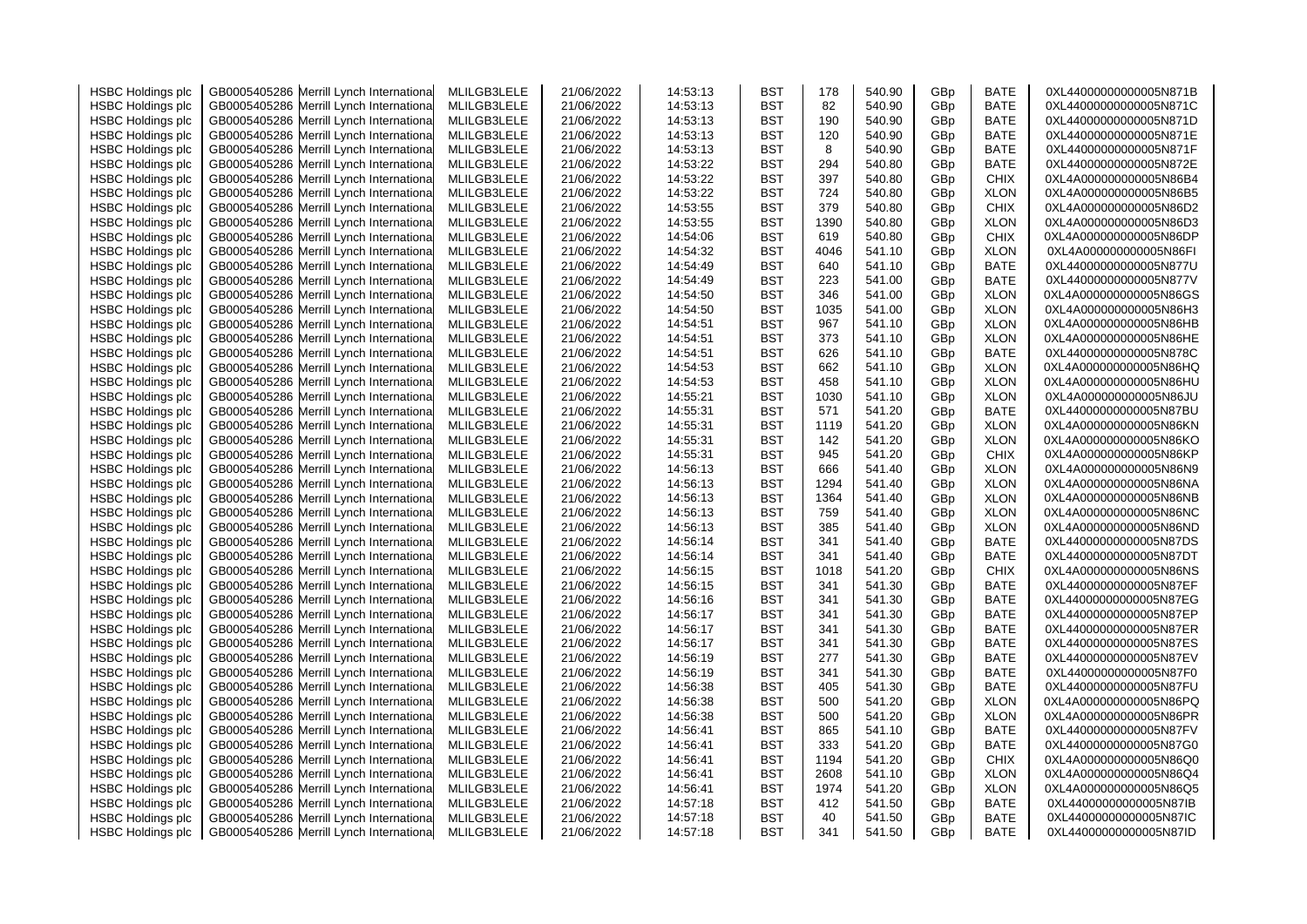| <b>HSBC Holdings plc</b> | GB0005405286 Merrill Lynch Internationa    | MLILGB3LELE | 21/06/2022 | 14:57:21 | BST        | 238   | 541.50 | GBp | <b>BATE</b> | 0XL44000000000005N87IN |
|--------------------------|--------------------------------------------|-------------|------------|----------|------------|-------|--------|-----|-------------|------------------------|
| <b>HSBC Holdings plc</b> | Merrill Lynch Internationa<br>GB0005405286 | MLILGB3LELE | 21/06/2022 | 14:57:31 | BST        | 2563  | 541.60 | GBp | <b>XLON</b> | 0XL4A000000000005N86T9 |
| <b>HSBC Holdings plc</b> | Merrill Lynch Internationa<br>GB0005405286 | MLILGB3LELE | 21/06/2022 | 14:57:45 | BST        | 341   | 541.70 | GBp | BATE        | 0XL44000000000005N87L4 |
| <b>HSBC Holdings plc</b> | Merrill Lynch Internationa<br>GB0005405286 | MLILGB3LELE | 21/06/2022 | 14:57:58 | BST        | 331   | 541.90 | GBp | <b>XLON</b> | 0XL4A000000000005N86V3 |
| <b>HSBC Holdings plc</b> | GB0005405286<br>Merrill Lynch Internationa | MLILGB3LELE | 21/06/2022 | 14:57:58 | BST        | 1600  | 541.90 | GBp | <b>XLON</b> | 0XL4A000000000005N86V4 |
| <b>HSBC Holdings plc</b> | Merrill Lynch Internationa<br>GB0005405286 | MLILGB3LELE | 21/06/2022 | 14:58:53 | BST        | 6682  | 542.00 | GBp | <b>XLON</b> | 0XL4A000000000005N871S |
| <b>HSBC Holdings plc</b> | GB0005405286<br>Merrill Lynch Internationa | MLILGB3LELE | 21/06/2022 | 14:58:53 | BST        | 559   | 542.00 | GBp | <b>XLON</b> | 0XL4A000000000005N871T |
| <b>HSBC Holdings plc</b> | GB0005405286<br>Merrill Lynch Internationa | MLILGB3LELE | 21/06/2022 | 15:07:57 | <b>BST</b> | 1556  | 542.00 | GBp | <b>BATE</b> | 0XL44000000000005N891B |
| <b>HSBC Holdings plc</b> | Merrill Lynch Internationa<br>GB0005405286 | MLILGB3LELE | 21/06/2022 | 15:08:00 | BST        | 1063  | 542.00 | GBp | <b>BATE</b> | 0XL44000000000005N891E |
| <b>HSBC Holdings plc</b> | Merrill Lynch Internationa<br>GB0005405286 | MLILGB3LELE | 21/06/2022 | 15:08:00 | BST        | 1063  | 542.00 | GBp | <b>XLON</b> | 0XL4A000000000005N887L |
| <b>HSBC Holdings plc</b> | Merrill Lynch Internationa<br>GB0005405286 | MLILGB3LELE | 21/06/2022 | 15:08:00 | BST        | 514   | 542.00 | GBp | BATE        | 0XL44000000000005N891F |
| <b>HSBC Holdings plc</b> | Merrill Lynch Internationa<br>GB0005405286 | MLILGB3LELE | 21/06/2022 | 15:08:00 | BST        | 17804 | 542.00 | GBp | <b>XLON</b> | 0XL4A000000000005N887M |
| <b>HSBC Holdings plc</b> | GB0005405286<br>Merrill Lynch Internationa | MLILGB3LELE | 21/06/2022 | 15:08:00 | BST        | 1063  | 542.00 | GBp | <b>CHIX</b> | 0XL4A000000000005N887N |
| <b>HSBC Holdings plc</b> | Merrill Lynch Internationa<br>GB0005405286 | MLILGB3LELE | 21/06/2022 | 15:08:00 | BST        | 7998  | 542.00 | GBp | <b>XLON</b> | 0XL4A000000000005N887O |
|                          | GB0005405286<br>Merrill Lynch Internationa | MLILGB3LELE | 21/06/2022 | 15:08:00 | BST        | 5550  | 542.00 |     | <b>CHIX</b> | 0XL4A000000000005N887P |
| <b>HSBC Holdings plc</b> |                                            |             |            |          |            | 3431  |        | GBp |             |                        |
| <b>HSBC Holdings plc</b> | GB0005405286<br>Merrill Lynch Internationa | MLILGB3LELE | 21/06/2022 | 15:08:00 | BST        |       | 542.00 | GBp | <b>XLON</b> | 0XL4A000000000005N887Q |
| <b>HSBC Holdings plc</b> | Merrill Lynch Internationa<br>GB0005405286 | MLILGB3LELE | 21/06/2022 | 15:08:00 | <b>BST</b> | 8070  | 542.00 | GBp | <b>CHIX</b> | 0XL4A000000000005N887R |
| <b>HSBC Holdings plc</b> | Merrill Lynch Internationa<br>GB0005405286 | MLILGB3LELE | 21/06/2022 | 15:08:16 | BST        | 1345  | 541.70 | GBp | <b>BATE</b> | 0XL44000000000005N8932 |
| <b>HSBC Holdings plc</b> | GB0005405286<br>Merrill Lynch Internationa | MLILGB3LELE | 21/06/2022 | 15:08:18 | BST        | 159   | 541.60 | GBp | BATE        | 0XL44000000000005N8938 |
| <b>HSBC Holdings plc</b> | Merrill Lynch Internationa<br>GB0005405286 | MLILGB3LELE | 21/06/2022 | 15:08:29 | BST        | 190   | 541.50 | GBp | <b>BATE</b> | 0XL44000000000005N894C |
| <b>HSBC Holdings plc</b> | GB0005405286<br>Merrill Lynch Internationa | MLILGB3LELE | 21/06/2022 | 15:08:31 | BST        | 213   | 541.50 | GBp | <b>BATE</b> | 0XL44000000000005N894F |
| <b>HSBC Holdings plc</b> | GB0005405286<br>Merrill Lynch Internationa | MLILGB3LELE | 21/06/2022 | 15:08:48 | BST        | 235   | 541.40 | GBp | <b>BATE</b> | 0XL44000000000005N8957 |
| <b>HSBC Holdings plc</b> | GB0005405286<br>Merrill Lynch Internationa | MLILGB3LELE | 21/06/2022 | 15:08:53 | BST        | 139   | 541.40 | GBp | BATE        | 0XL44000000000005N8962 |
| <b>HSBC Holdings plc</b> | GB0005405286<br>Merrill Lynch Internationa | MLILGB3LELE | 21/06/2022 | 15:08:53 | <b>BST</b> | 141   | 541.30 | GBp | <b>BATE</b> | 0XL44000000000005N8966 |
| <b>HSBC Holdings plc</b> | GB0005405286<br>Merrill Lynch Internationa | MLILGB3LELE | 21/06/2022 | 15:08:58 | BST        | 74    | 541.20 | GBp | BATE        | 0XL44000000000005N896B |
| <b>HSBC Holdings plc</b> | Merrill Lynch Internationa<br>GB0005405286 | MLILGB3LELE | 21/06/2022 | 15:09:21 | BST        | 140   | 541.20 | GBp | BATE        | 0XL44000000000005N8986 |
| <b>HSBC Holdings plc</b> | Merrill Lynch Internationa<br>GB0005405286 | MLILGB3LELE | 21/06/2022 | 15:09:33 | BST        | 489   | 541.30 | GBp | BATE        | 0XL44000000000005N898U |
| <b>HSBC Holdings plc</b> | GB0005405286<br>Merrill Lynch Internationa | MLILGB3LELE | 21/06/2022 | 15:09:37 | BST        | 334   | 541.10 | GBp | <b>BATE</b> | 0XL44000000000005N8997 |
| <b>HSBC Holdings plc</b> | GB0005405286<br>Merrill Lynch Internationa | MLILGB3LELE | 21/06/2022 | 15:09:49 | BST        | 576   | 541.10 | GBp | <b>XLON</b> | 0XL4A000000000005N88ED |
| <b>HSBC Holdings plc</b> | GB0005405286<br>Merrill Lynch Internationa | MLILGB3LELE | 21/06/2022 | 15:09:51 | BST        | 701   | 541.00 | GBp | <b>XLON</b> | 0XL4A000000000005N88EL |
| <b>HSBC Holdings plc</b> | GB0005405286<br>Merrill Lynch Internationa | MLILGB3LELE | 21/06/2022 | 15:09:51 | BST        | 403   | 541.00 | GBp | <b>BATE</b> | 0XL44000000000005N899N |
| <b>HSBC Holdings plc</b> | GB0005405286<br>Merrill Lynch Internationa | MLILGB3LELE | 21/06/2022 | 15:09:55 | BST        | 782   | 541.00 | GBp | <b>XLON</b> | 0XL4A000000000005N88F6 |
| <b>HSBC Holdings plc</b> | GB0005405286<br>Merrill Lynch Internationa | MLILGB3LELE | 21/06/2022 | 15:10:00 | BST        | 716   | 540.90 | GBp | <b>XLON</b> | 0XL4A000000000005N88FM |
| <b>HSBC Holdings plc</b> | Merrill Lynch Internationa<br>GB0005405286 | MLILGB3LELE | 21/06/2022 | 15:10:08 | BST        | 665   | 541.00 | GBp | <b>XLON</b> | 0XL4A000000000005N88GL |
| <b>HSBC Holdings plc</b> | Merrill Lynch Internationa<br>GB0005405286 | MLILGB3LELE | 21/06/2022 | 15:10:09 | <b>BST</b> | 586   | 540.90 | GBp | <b>XLON</b> | 0XL4A000000000005N88GN |
| <b>HSBC Holdings plc</b> | Merrill Lynch Internationa<br>GB0005405286 | MLILGB3LELE | 21/06/2022 | 15:10:12 | BST        | 565   | 540.90 | GBp | <b>XLON</b> | 0XL4A000000000005N88HJ |
| <b>HSBC Holdings plc</b> | GB0005405286<br>Merrill Lynch Internationa | MLILGB3LELE | 21/06/2022 | 15:10:12 | BST        | 461   | 540.90 | GBp | BATE        | 0XL44000000000005N89B4 |
| <b>HSBC Holdings plc</b> | GB0005405286<br>Merrill Lynch Internationa | MLILGB3LELE | 21/06/2022 | 15:10:43 | BST        | 1031  | 541.10 | GBp | <b>XLON</b> | 0XL4A000000000005N88JN |
| <b>HSBC Holdings plc</b> | GB0005405286<br>Merrill Lynch Internationa | MLILGB3LELE | 21/06/2022 | 15:11:05 | BST        | 203   | 541.40 | GBp | BATE        | 0XL44000000000005N89F0 |
| <b>HSBC Holdings plc</b> | GB0005405286<br>Merrill Lynch Internationa | MLILGB3LELE | 21/06/2022 | 15:11:08 | BST        | 959   | 541.40 | GBp | <b>XLON</b> | 0XL4A000000000005N88L2 |
| <b>HSBC Holdings plc</b> | GB0005405286<br>Merrill Lynch Internationa | MLILGB3LELE | 21/06/2022 | 15:11:08 | BST        | 1294  | 541.40 | GBp | <b>XLON</b> | 0XL4A000000000005N88L3 |
| <b>HSBC Holdings plc</b> | Merrill Lynch Internationa<br>GB0005405286 | MLILGB3LELE | 21/06/2022 | 15:11:08 | BST        | 323   | 541.40 | GBp | <b>XLON</b> | 0XL4A000000000005N88L4 |
| <b>HSBC Holdings plc</b> | Merrill Lynch Internationa<br>GB0005405286 | MLILGB3LELE | 21/06/2022 | 15:11:08 | BST        | 121   | 541.30 | GBp | BATE        | 0XL44000000000005N89F4 |
| <b>HSBC Holdings plc</b> | Merrill Lynch Internationa<br>GB0005405286 | MLILGB3LELE | 21/06/2022 | 15:11:16 | BST        | 1866  | 541.30 | GBp | <b>XLON</b> | 0XL4A000000000005N88LK |
| <b>HSBC Holdings plc</b> | GB0005405286<br>Merrill Lynch Internationa | MLILGB3LELE | 21/06/2022 | 15:11:16 | BST        | 502   | 541.30 | GBp | <b>BATE</b> | 0XL44000000000005N89FE |
| <b>HSBC Holdings plc</b> | GB0005405286<br>Merrill Lynch Internationa | MLILGB3LELE | 21/06/2022 | 15:11:16 | BST        | 341   | 541.30 | GBp | BATE        | 0XL44000000000005N89FG |
| <b>HSBC Holdings plc</b> | GB0005405286<br>Merrill Lynch Internationa | MLILGB3LELE | 21/06/2022 | 15:11:16 | BST        | 326   | 541.30 | GBp | <b>BATE</b> | 0XL44000000000005N89FH |
| <b>HSBC Holdings plc</b> | Merrill Lynch Internationa<br>GB0005405286 | MLILGB3LELE | 21/06/2022 | 15:11:17 | BST        | 244   | 541.20 | GBp | BATE        | 0XL44000000000005N89FJ |
| <b>HSBC Holdings plc</b> | GB0005405286<br>Merrill Lynch Internationa | MLILGB3LELE | 21/06/2022 | 15:11:30 | BST        | 1200  | 541.30 | GBp | <b>XLON</b> | 0XL4A000000000005N88M8 |
| <b>HSBC Holdings plc</b> | Merrill Lynch Internationa<br>GB0005405286 | MLILGB3LELE | 21/06/2022 | 15:11:38 | BST        | 1011  | 541.40 | GBp | <b>XLON</b> | 0XL4A000000000005N88ME |
| <b>HSBC Holdings plc</b> | GB0005405286 Merrill Lynch Internationa    | MLILGB3LELE | 21/06/2022 | 15:11:59 | BST        | 901   | 541.40 | GBp | <b>XLON</b> | 0XL4A000000000005N88O1 |
| <b>HSBC Holdings plc</b> | GB0005405286 Merrill Lynch International   | MLILGB3LELE | 21/06/2022 | 15:12:12 | BST        | 973   | 541.50 | GBp | <b>XLON</b> | 0XL4A000000000005N88P6 |
|                          |                                            |             |            |          |            |       |        |     |             |                        |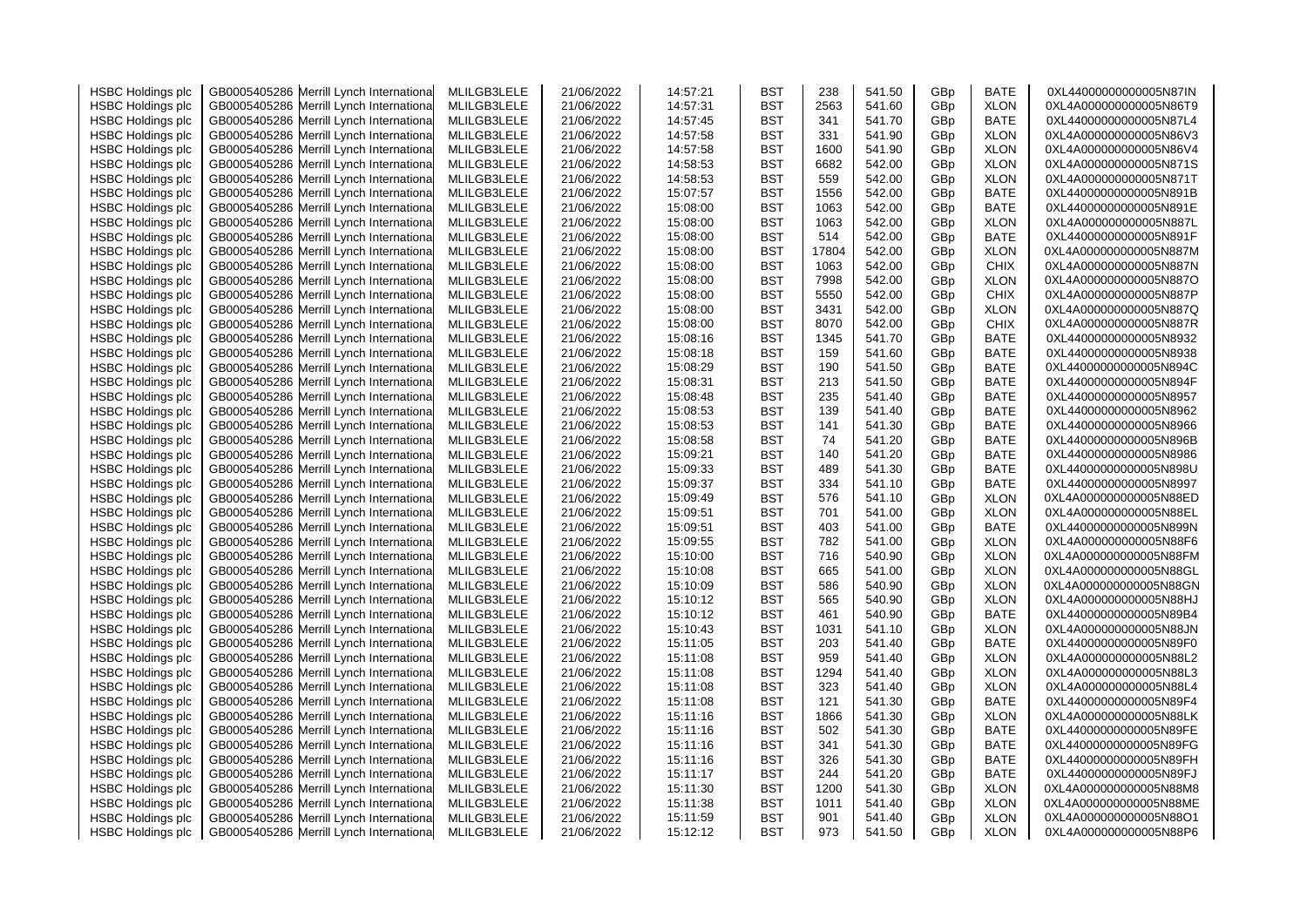| <b>HSBC Holdings plc</b> | GB0005405286 Merrill Lynch Internationa    | MLILGB3LELE | 21/06/2022 | 15:12:12 | BST        | 380  | 541.50 | GBp | <b>XLON</b> | 0XL4A000000000005N88P7 |
|--------------------------|--------------------------------------------|-------------|------------|----------|------------|------|--------|-----|-------------|------------------------|
| <b>HSBC Holdings plc</b> | Merrill Lynch Internationa<br>GB0005405286 | MLILGB3LELE | 21/06/2022 | 15:12:12 | BST        | 1021 | 541.50 | GBp | <b>XLON</b> | 0XL4A000000000005N88P8 |
| <b>HSBC Holdings plc</b> | Merrill Lynch Internationa<br>GB0005405286 | MLILGB3LELE | 21/06/2022 | 15:12:12 | BST        | 223  | 541.50 | GBp | <b>XLON</b> | 0XL4A000000000005N88P9 |
| <b>HSBC Holdings plc</b> | Merrill Lynch Internationa<br>GB0005405286 | MLILGB3LELE | 21/06/2022 | 15:12:15 | BST        | 399  | 541.40 | GBp | <b>BATE</b> | 0XL44000000000005N89K6 |
| <b>HSBC Holdings plc</b> | GB0005405286<br>Merrill Lynch Internationa | MLILGB3LELE | 21/06/2022 | 15:12:15 | BST        | 1571 | 541.40 | GBp | <b>XLON</b> | 0XL4A000000000005N88PD |
| <b>HSBC Holdings plc</b> | Merrill Lynch Internationa<br>GB0005405286 | MLILGB3LELE | 21/06/2022 | 15:12:21 | BST        | 214  | 541.30 | GBp | <b>BATE</b> | 0XL44000000000005N89L4 |
| <b>HSBC Holdings plc</b> | GB0005405286<br>Merrill Lynch Internationa | MLILGB3LELE | 21/06/2022 | 15:12:21 | BST        | 511  | 541.30 | GBp | <b>XLON</b> | 0XL4A000000000005N88Q3 |
| <b>HSBC Holdings plc</b> | GB0005405286<br>Merrill Lynch Internationa | MLILGB3LELE | 21/06/2022 | 15:12:21 | BST        | 532  | 541.20 | GBp | <b>BATE</b> | 0XL44000000000005N89L6 |
| <b>HSBC Holdings plc</b> | GB0005405286<br>Merrill Lynch Internationa | MLILGB3LELE | 21/06/2022 | 15:12:24 | BST        | 630  | 541.30 | GBp | <b>XLON</b> | 0XL4A000000000005N88Q8 |
| <b>HSBC Holdings plc</b> | GB0005405286<br>Merrill Lynch Internationa | MLILGB3LELE | 21/06/2022 | 15:12:32 | BST        | 8    | 541.40 | GBp | BATE        | 0XL44000000000005N89M5 |
| <b>HSBC Holdings plc</b> | Merrill Lynch Internationa<br>GB0005405286 | MLILGB3LELE | 21/06/2022 | 15:12:32 | BST        | 358  | 541.40 | GBp | BATE        | 0XL44000000000005N89M6 |
| <b>HSBC Holdings plc</b> | Merrill Lynch Internationa<br>GB0005405286 | MLILGB3LELE | 21/06/2022 | 15:12:42 | BST        | 638  | 541.30 | GBp | <b>XLON</b> | 0XL4A000000000005N88R0 |
| <b>HSBC Holdings plc</b> | Merrill Lynch Internationa<br>GB0005405286 | MLILGB3LELE | 21/06/2022 | 15:12:47 | BST        | 225  | 541.20 | GBp | <b>BATE</b> | 0XL44000000000005N89N8 |
| <b>HSBC Holdings plc</b> | GB0005405286<br>Merrill Lynch Internationa | MLILGB3LELE | 21/06/2022 | 15:12:47 | BST        | 188  | 541.10 | GBp | BATE        | 0XL44000000000005N89N9 |
|                          | GB0005405286<br>Merrill Lynch Internationa | MLILGB3LELE | 21/06/2022 | 15:12:47 | BST        | 1416 | 541.10 |     | <b>XLON</b> | 0XL4A000000000005N88RE |
| <b>HSBC Holdings plc</b> |                                            |             |            |          |            | 1612 |        | GBp |             |                        |
| <b>HSBC Holdings plc</b> | GB0005405286<br>Merrill Lynch Internationa | MLILGB3LELE | 21/06/2022 | 15:13:03 | BST        |      | 541.20 | GBp | <b>XLON</b> | 0XL4A000000000005N88S7 |
| <b>HSBC Holdings plc</b> | GB0005405286<br>Merrill Lynch Internationa | MLILGB3LELE | 21/06/2022 | 15:13:03 | BST        | 443  | 541.20 | GBp | <b>BATE</b> | 0XL44000000000005N89OH |
| <b>HSBC Holdings plc</b> | GB0005405286<br>Merrill Lynch Internationa | MLILGB3LELE | 21/06/2022 | 15:13:04 | BST        | 981  | 541.20 | GBp | <b>XLON</b> | 0XL4A000000000005N88SD |
| <b>HSBC Holdings plc</b> | Merrill Lynch Internationa<br>GB0005405286 | MLILGB3LELE | 21/06/2022 | 15:13:04 | BST        | 57   | 541.20 | GBp | <b>XLON</b> | 0XL4A000000000005N88SE |
| <b>HSBC Holdings plc</b> | Merrill Lynch Internationa<br>GB0005405286 | MLILGB3LELE | 21/06/2022 | 15:13:12 | BST        | 350  | 541.20 | GBp | BATE        | 0XL44000000000005N89P6 |
| <b>HSBC Holdings plc</b> | Merrill Lynch Internationa<br>GB0005405286 | MLILGB3LELE | 21/06/2022 | 15:13:12 | BST        | 535  | 541.20 | GBp | <b>XLON</b> | 0XL4A000000000005N88SR |
| <b>HSBC Holdings plc</b> | Merrill Lynch Internationa<br>GB0005405286 | MLILGB3LELE | 21/06/2022 | 15:13:18 | BST        | 1179 | 541.00 | GBp | <b>XLON</b> | 0XL4A000000000005N88T3 |
| <b>HSBC Holdings plc</b> | Merrill Lynch Internationa<br>GB0005405286 | MLILGB3LELE | 21/06/2022 | 15:13:20 | BST        | 229  | 541.00 | GBp | BATE        | 0XL44000000000005N89PL |
| <b>HSBC Holdings plc</b> | GB0005405286<br>Merrill Lynch Internationa | MLILGB3LELE | 21/06/2022 | 15:13:42 | BST        | 932  | 541.00 | GBp | <b>XLON</b> | 0XL4A000000000005N88UB |
| <b>HSBC Holdings plc</b> | Merrill Lynch Internationa<br>GB0005405286 | MLILGB3LELE | 21/06/2022 | 15:13:45 | BST        | 766  | 540.90 | GBp | <b>XLON</b> | 0XL4A000000000005N88UN |
| <b>HSBC Holdings plc</b> | Merrill Lynch Internationa<br>GB0005405286 | MLILGB3LELE | 21/06/2022 | 15:13:45 | BST        | 230  | 540.90 | GBp | <b>BATE</b> | 0XL44000000000005N89QO |
| <b>HSBC Holdings plc</b> | Merrill Lynch Internationa<br>GB0005405286 | MLILGB3LELE | 21/06/2022 | 15:13:49 | BST        | 1289 | 540.90 | GBp | XLON        | 0XL4A000000000005N88UR |
| <b>HSBC Holdings plc</b> | Merrill Lynch Internationa<br>GB0005405286 | MLILGB3LELE | 21/06/2022 | 15:13:49 | <b>BST</b> | 95   | 540.80 | GBp | BATE        | 0XL44000000000005N89R0 |
| <b>HSBC Holdings plc</b> | Merrill Lynch Internationa<br>GB0005405286 | MLILGB3LELE | 21/06/2022 | 15:13:49 | <b>BST</b> | 1190 | 540.80 | GBp | <b>XLON</b> | 0XL4A000000000005N88UT |
| <b>HSBC Holdings plc</b> | Merrill Lynch Internationa<br>GB0005405286 | MLILGB3LELE | 21/06/2022 | 15:13:53 | BST        | 705  | 540.80 | GBp | <b>XLON</b> | 0XL4A000000000005N88V3 |
| <b>HSBC Holdings plc</b> | Merrill Lynch Internationa<br>GB0005405286 | MLILGB3LELE | 21/06/2022 | 15:13:54 | BST        | 700  | 540.70 | GBp | <b>XLON</b> | 0XL4A000000000005N88V5 |
| <b>HSBC Holdings plc</b> | Merrill Lynch Internationa<br>GB0005405286 | MLILGB3LELE | 21/06/2022 | 15:13:54 | BST        | 134  | 540.80 | GBp | <b>BATE</b> | 0XL44000000000005N89RA |
| <b>HSBC Holdings plc</b> | Merrill Lynch Internationa<br>GB0005405286 | MLILGB3LELE | 21/06/2022 | 15:14:17 | <b>BST</b> | 186  | 540.90 | GBp | <b>BATE</b> | 0XL44000000000005N89SE |
| <b>HSBC Holdings plc</b> | Merrill Lynch Internationa<br>GB0005405286 | MLILGB3LELE | 21/06/2022 | 15:14:17 | BST        | 1241 | 540.90 | GBp | <b>XLON</b> | 0XL4A000000000005N8908 |
| <b>HSBC Holdings plc</b> | GB0005405286<br>Merrill Lynch Internationa | MLILGB3LELE | 21/06/2022 | 15:14:35 | BST        | 130  | 540.80 | GBp | <b>CHIX</b> | 0XL4A000000000005N890P |
| <b>HSBC Holdings plc</b> | Merrill Lynch Internationa<br>GB0005405286 | MLILGB3LELE | 21/06/2022 | 15:14:41 | BST        | 1349 | 540.70 | GBp | <b>XLON</b> | 0XL4A000000000005N8912 |
| <b>HSBC Holdings plc</b> | GB0005405286<br>Merrill Lynch Internationa | MLILGB3LELE | 21/06/2022 | 15:14:41 | BST        | 173  | 540.70 | GBp | <b>BATE</b> | 0XL44000000000005N89TK |
| <b>HSBC Holdings plc</b> | Merrill Lynch Internationa<br>GB0005405286 | MLILGB3LELE | 21/06/2022 | 15:14:44 | BST        | 101  | 540.60 | GBp | <b>BATE</b> | 0XL44000000000005N89TQ |
| <b>HSBC Holdings plc</b> | GB0005405286<br>Merrill Lynch Internationa | MLILGB3LELE | 21/06/2022 | 15:14:44 | BST        | 167  | 540.60 | GBp | <b>CHIX</b> | 0XL4A000000000005N891A |
| <b>HSBC Holdings plc</b> | GB0005405286<br>Merrill Lynch Internationa | MLILGB3LELE | 21/06/2022 | 15:14:44 | <b>BST</b> | 1387 | 540.60 | GBp | <b>XLON</b> | 0XL4A000000000005N891B |
| <b>HSBC Holdings plc</b> | GB0005405286<br>Merrill Lynch Internationa | MLILGB3LELE | 21/06/2022 | 15:14:48 | BST        | 190  | 540.50 | GBp | <b>BATE</b> | 0XL44000000000005N89TU |
| <b>HSBC Holdings plc</b> | Merrill Lynch Internationa<br>GB0005405286 | MLILGB3LELE | 21/06/2022 | 15:14:48 | BST        | 140  | 540.50 | GBp | <b>CHIX</b> | 0XL4A000000000005N891F |
| <b>HSBC Holdings plc</b> | Merrill Lynch Internationa<br>GB0005405286 | MLILGB3LELE | 21/06/2022 | 15:14:48 | BST        | 1956 | 540.50 | GBp | <b>XLON</b> | 0XL4A000000000005N891G |
| <b>HSBC Holdings plc</b> | Merrill Lynch Internationa<br>GB0005405286 | MLILGB3LELE | 21/06/2022 | 15:14:58 | BST        | 727  | 540.50 | GBp | <b>XLON</b> | 0XL4A000000000005N892B |
| <b>HSBC Holdings plc</b> | Merrill Lynch Internationa<br>GB0005405286 | MLILGB3LELE | 21/06/2022 | 15:14:58 | BST        | 129  | 540.40 | GBp | <b>BATE</b> | 0XL44000000000005N89UT |
| <b>HSBC Holdings plc</b> | Merrill Lynch Internationa<br>GB0005405286 | MLILGB3LELE | 21/06/2022 | 15:14:58 | BST        | 206  | 540.40 | GBp | <b>CHIX</b> | 0XL4A000000000005N892F |
| <b>HSBC Holdings plc</b> | GB0005405286<br>Merrill Lynch Internationa | MLILGB3LELE | 21/06/2022 | 15:14:58 | BST        | 555  | 540.40 | GBp | <b>XLON</b> | 0XL4A000000000005N892G |
| <b>HSBC Holdings plc</b> | Merrill Lynch Internationa<br>GB0005405286 | MLILGB3LELE | 21/06/2022 | 15:14:58 | BST        | 122  | 540.40 | GBp | <b>BATE</b> | 0XL44000000000005N89UU |
| <b>HSBC Holdings plc</b> | Merrill Lynch Internationa<br>GB0005405286 | MLILGB3LELE | 21/06/2022 | 15:14:58 | BST        | 170  | 540.40 | GBp | <b>CHIX</b> | 0XL4A000000000005N892H |
| <b>HSBC Holdings plc</b> | Merrill Lynch Internationa<br>GB0005405286 | MLILGB3LELE | 21/06/2022 | 15:14:59 | BST        | 95   | 540.40 | GBp | <b>XLON</b> | 0XL4A000000000005N892P |
| <b>HSBC Holdings plc</b> | GB0005405286 Merrill Lynch Internationa    | MLILGB3LELE | 21/06/2022 | 15:15:17 | BST        | 191  | 540.50 | GBp | <b>CHIX</b> | 0XL4A000000000005N8946 |
| <b>HSBC Holdings plc</b> | GB0005405286 Merrill Lynch International   | MLILGB3LELE | 21/06/2022 | 15:15:17 | BST        | 544  | 540.50 | GBp | <b>XLON</b> | 0XL4A000000000005N8947 |
|                          |                                            |             |            |          |            |      |        |     |             |                        |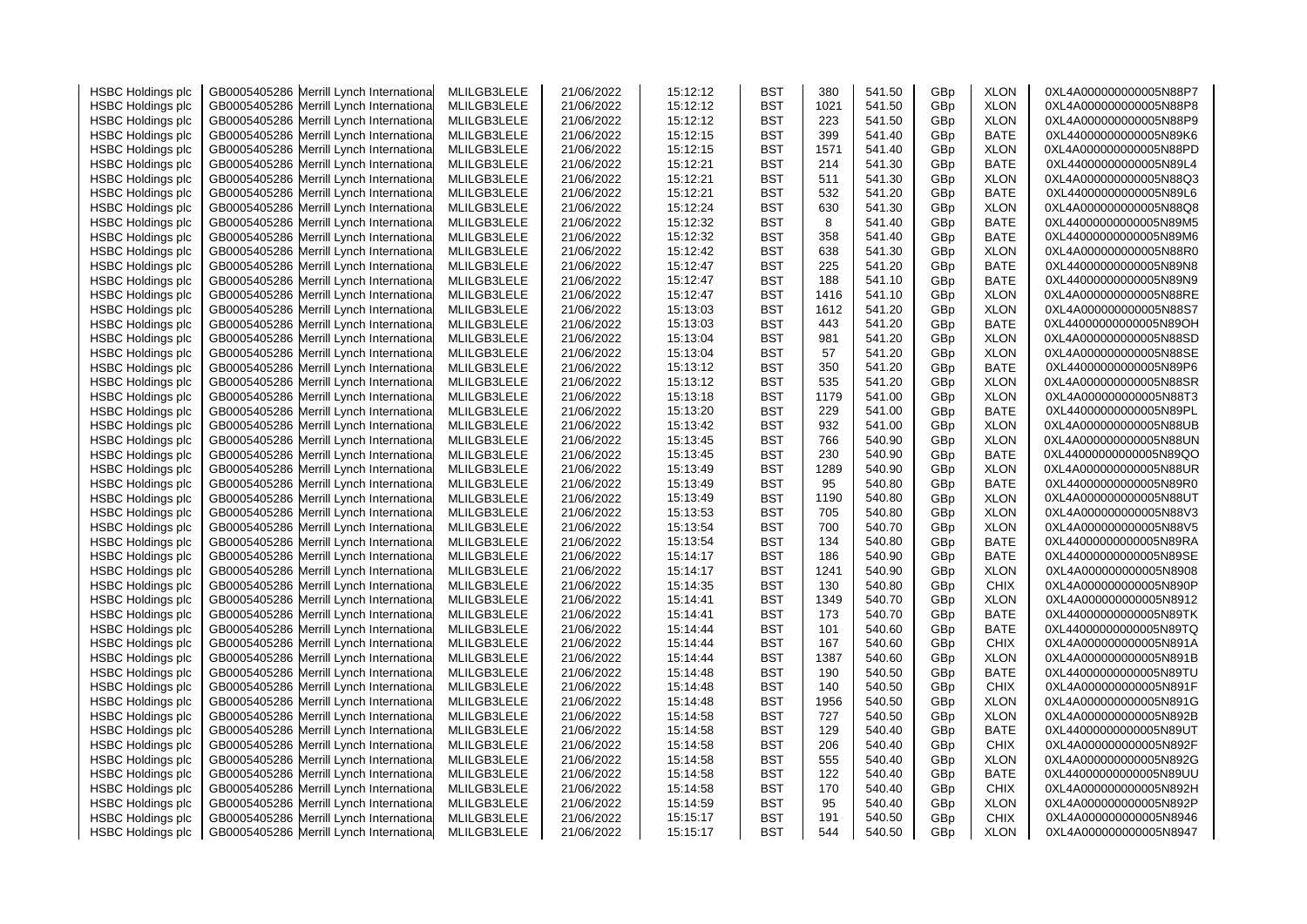| <b>HSBC Holdings plc</b> | GB0005405286 Merrill Lynch Internationa    | MLILGB3LELE | 21/06/2022 | 15:15:23 | BST        | 130  | 540.40 | GBp             | <b>BATE</b> | 0XL44000000000005N8A0B |
|--------------------------|--------------------------------------------|-------------|------------|----------|------------|------|--------|-----------------|-------------|------------------------|
| <b>HSBC Holdings plc</b> | Merrill Lynch Internationa<br>GB0005405286 | MLILGB3LELE | 21/06/2022 | 15:15:23 | BST        | 495  | 540.40 | GBp             | <b>XLON</b> | 0XL4A000000000005N894E |
| <b>HSBC Holdings plc</b> | GB0005405286 Merrill Lynch Internationa    | MLILGB3LELE | 21/06/2022 | 15:15:41 | <b>BST</b> | 286  | 540.30 | GBp             | BATE        | 0XL44000000000005N8A1H |
| <b>HSBC Holdings plc</b> | Merrill Lynch Internationa<br>GB0005405286 | MLILGB3LELE | 21/06/2022 | 15:15:41 | <b>BST</b> | 596  | 540.30 | GBp             | <b>CHIX</b> | 0XL4A000000000005N895B |
| <b>HSBC Holdings plc</b> | GB0005405286<br>Merrill Lynch Internationa | MLILGB3LELE | 21/06/2022 | 15:15:41 | <b>BST</b> | 1195 | 540.30 | GBp             | <b>XLON</b> | 0XL4A000000000005N895C |
| <b>HSBC Holdings plc</b> | GB0005405286<br>Merrill Lynch Internationa | MLILGB3LELE | 21/06/2022 | 15:15:54 | <b>BST</b> | 220  | 540.20 | GBp             | <b>CHIX</b> | 0XL4A000000000005N895U |
| <b>HSBC Holdings plc</b> | GB0005405286<br>Merrill Lynch Internationa | MLILGB3LELE | 21/06/2022 | 15:15:54 | <b>BST</b> | 158  | 540.20 | GBp             | BATE        | 0XL44000000000005N8A2U |
| <b>HSBC Holdings plc</b> | GB0005405286<br>Merrill Lynch Internationa | MLILGB3LELE | 21/06/2022 | 15:15:54 | <b>BST</b> | 1287 | 540.20 | GBp             | <b>XLON</b> | 0XL4A000000000005N8960 |
| <b>HSBC Holdings plc</b> | GB0005405286<br>Merrill Lynch Internationa | MLILGB3LELE | 21/06/2022 | 15:15:56 | BST        | 1135 | 540.10 | GBp             | <b>XLON</b> | 0XL4A000000000005N8965 |
| <b>HSBC Holdings plc</b> | GB0005405286<br>Merrill Lynch Internationa | MLILGB3LELE | 21/06/2022 | 15:16:02 | BST        | 71   | 540.10 | GBp             | <b>CHIX</b> | 0XL4A000000000005N896N |
| <b>HSBC Holdings plc</b> | GB0005405286<br>Merrill Lynch Internationa | MLILGB3LELE | 21/06/2022 | 15:16:02 | BST        | 268  | 540.10 | GBp             | BATE        | 0XL44000000000005N8A3R |
| <b>HSBC Holdings plc</b> | GB0005405286 Merrill Lynch Internationa    | MLILGB3LELE | 21/06/2022 | 15:16:04 | <b>BST</b> | 114  | 540.10 | GBp             | <b>CHIX</b> | 0XL4A000000000005N896R |
| <b>HSBC Holdings plc</b> | GB0005405286<br>Merrill Lynch Internationa | MLILGB3LELE | 21/06/2022 | 15:16:09 | <b>BST</b> | 2    | 540.10 | GBp             | <b>CHIX</b> | 0XL4A000000000005N8976 |
|                          |                                            |             |            | 15:16:09 |            | 726  | 540.00 |                 |             | 0XL4A000000000005N8977 |
| <b>HSBC Holdings plc</b> | GB0005405286<br>Merrill Lynch Internationa | MLILGB3LELE | 21/06/2022 |          | BST        |      |        | GBp             | <b>CHIX</b> |                        |
| <b>HSBC Holdings plc</b> | GB0005405286<br>Merrill Lynch Internationa | MLILGB3LELE | 21/06/2022 | 15:16:09 | BST        | 196  | 540.00 | GBp             | BATE        | 0XL44000000000005N8A3V |
| <b>HSBC Holdings plc</b> | GB0005405286<br>Merrill Lynch Internationa | MLILGB3LELE | 21/06/2022 | 15:16:09 | <b>BST</b> | 756  | 540.00 | GBp             | <b>XLON</b> | 0XL4A000000000005N8978 |
| <b>HSBC Holdings plc</b> | GB0005405286 Merrill Lynch Internationa    | MLILGB3LELE | 21/06/2022 | 15:16:10 | <b>BST</b> | 208  | 539.90 | GBp             | <b>BATE</b> | 0XL44000000000005N8A41 |
| <b>HSBC Holdings plc</b> | GB0005405286<br>Merrill Lynch Internationa | MLILGB3LELE | 21/06/2022 | 15:16:10 | BST        | 844  | 539.90 | GBp             | <b>XLON</b> | 0XL4A000000000005N8979 |
| <b>HSBC Holdings plc</b> | GB0005405286 Merrill Lynch Internationa    | MLILGB3LELE | 21/06/2022 | 15:16:41 | BST        | 707  | 539.90 | GBp             | <b>CHIX</b> | 0XL4A000000000005N898K |
| <b>HSBC Holdings plc</b> | GB0005405286<br>Merrill Lynch Internationa | MLILGB3LELE | 21/06/2022 | 15:16:41 | <b>BST</b> | 1021 | 539.90 | GBp             | <b>XLON</b> | 0XL4A000000000005N898M |
| <b>HSBC Holdings plc</b> | GB0005405286 Merrill Lynch Internationa    | MLILGB3LELE | 21/06/2022 | 15:16:41 | <b>BST</b> | 1294 | 539.90 | GBp             | <b>XLON</b> | 0XL4A000000000005N898N |
| <b>HSBC Holdings plc</b> | GB0005405286<br>Merrill Lynch Internationa | MLILGB3LELE | 21/06/2022 | 15:16:41 | BST        | 929  | 539.90 | GBp             | <b>XLON</b> | 0XL4A000000000005N898O |
| <b>HSBC Holdings plc</b> | GB0005405286<br>Merrill Lynch Internationa | MLILGB3LELE | 21/06/2022 | 15:16:41 | BST        | 116  | 539.80 | GBp             | BATE        | 0XL44000000000005N8A5J |
| <b>HSBC Holdings plc</b> | GB0005405286<br>Merrill Lynch Internationa | MLILGB3LELE | 21/06/2022 | 15:16:41 | BST        | 379  | 539.80 | GBp             | <b>CHIX</b> | 0XL4A000000000005N898P |
| <b>HSBC Holdings plc</b> | GB0005405286<br>Merrill Lynch Internationa | MLILGB3LELE | 21/06/2022 | 15:16:41 | <b>BST</b> | 1926 | 539.80 | GBp             | <b>XLON</b> | 0XL4A000000000005N898R |
| <b>HSBC Holdings plc</b> | GB0005405286 Merrill Lynch Internationa    | MLILGB3LELE | 21/06/2022 | 15:17:39 | <b>BST</b> | 494  | 540.50 | GBp             | BATE        | 0XL44000000000005N8AAL |
| <b>HSBC Holdings plc</b> | Merrill Lynch Internationa<br>GB0005405286 | MLILGB3LELE | 21/06/2022 | 15:17:39 | BST        | 1587 | 540.50 | GBp             | <b>XLON</b> | 0XL4A000000000005N89C7 |
| <b>HSBC Holdings plc</b> | GB0005405286 Merrill Lynch Internationa    | MLILGB3LELE | 21/06/2022 | 15:17:39 | <b>BST</b> | 804  | 540.50 | GBp             | <b>CHIX</b> | 0XL4A000000000005N89C8 |
| <b>HSBC Holdings plc</b> | GB0005405286<br>Merrill Lynch Internationa | MLILGB3LELE | 21/06/2022 | 15:17:41 | BST        | 3497 | 540.50 | GBp             | <b>XLON</b> | 0XL4A000000000005N89CA |
| <b>HSBC Holdings plc</b> | GB0005405286<br>Merrill Lynch Internationa | MLILGB3LELE | 21/06/2022 | 15:18:06 | <b>BST</b> | 282  | 540.50 | GBp             | <b>CHIX</b> | 0XL4A000000000005N89DQ |
| <b>HSBC Holdings plc</b> | GB0005405286<br>Merrill Lynch Internationa | MLILGB3LELE | 21/06/2022 | 15:18:06 | BST        | 461  | 540.50 | GBp             | BATE        | 0XL44000000000005N8ACT |
| <b>HSBC Holdings plc</b> | GB0005405286<br>Merrill Lynch Internationa | MLILGB3LELE | 21/06/2022 | 15:18:07 | <b>BST</b> | 659  | 540.50 | GBp             | <b>CHIX</b> | 0XL4A000000000005N89DR |
| <b>HSBC Holdings plc</b> | GB0005405286 Merrill Lynch Internationa    | MLILGB3LELE | 21/06/2022 | 15:18:07 | <b>BST</b> | 1195 | 540.40 | GBp             | <b>XLON</b> | 0XL4A000000000005N89DV |
| <b>HSBC Holdings plc</b> | Merrill Lynch Internationa<br>GB0005405286 | MLILGB3LELE | 21/06/2022 | 15:18:08 | BST        | 624  | 540.30 | GBp             | BATE        | 0XL44000000000005N8AD1 |
| <b>HSBC Holdings plc</b> | GB0005405286 Merrill Lynch Internationa    | MLILGB3LELE | 21/06/2022 | 15:18:08 | BST        | 3    | 540.20 | GBp             | BATE        | 0XL44000000000005N8AD2 |
| <b>HSBC Holdings plc</b> | Merrill Lynch Internationa<br>GB0005405286 | MLILGB3LELE | 21/06/2022 | 15:18:08 | <b>BST</b> | 726  | 540.20 | GBp             | <b>BATE</b> | 0XL44000000000005N8AD3 |
| <b>HSBC Holdings plc</b> | GB0005405286<br>Merrill Lynch Internationa | MLILGB3LELE | 21/06/2022 | 15:18:08 | <b>BST</b> | 461  | 540.30 | GBp             | <b>CHIX</b> | 0XL4A000000000005N89E3 |
| <b>HSBC Holdings plc</b> | GB0005405286<br>Merrill Lynch Internationa | MLILGB3LELE | 21/06/2022 | 15:18:08 | <b>BST</b> | 1249 | 540.30 | GBp             | <b>XLON</b> | 0XL4A000000000005N89E5 |
| <b>HSBC Holdings plc</b> | Merrill Lynch Internationa<br>GB0005405286 | MLILGB3LELE | 21/06/2022 | 15:18:08 | <b>BST</b> | 471  | 540.20 | GBp             | <b>CHIX</b> | 0XL4A000000000005N89E7 |
| <b>HSBC Holdings plc</b> | GB0005405286<br>Merrill Lynch Internationa | MLILGB3LELE | 21/06/2022 | 15:18:08 | <b>BST</b> | 3072 | 540.20 | GBp             | <b>XLON</b> | 0XL4A000000000005N89E8 |
| <b>HSBC Holdings plc</b> | Merrill Lynch Internationa<br>GB0005405286 | MLILGB3LELE | 21/06/2022 | 15:18:08 | BST        | 474  | 540.20 | GBp             | <b>XLON</b> |                        |
|                          |                                            |             |            |          |            |      |        |                 |             | 0XL4A000000000005N89E9 |
| <b>HSBC Holdings plc</b> | GB0005405286<br>Merrill Lynch Internationa | MLILGB3LELE | 21/06/2022 | 15:18:26 | BST        | 77   | 540.10 | GBp             | <b>CHIX</b> | 0XL4A000000000005N89F9 |
| <b>HSBC Holdings plc</b> | GB0005405286<br>Merrill Lynch Internationa | MLILGB3LELE | 21/06/2022 | 15:18:26 | <b>BST</b> | 391  | 540.10 | GBp             | BATE        | 0XL44000000000005N8ADT |
| <b>HSBC Holdings plc</b> | GB0005405286 Merrill Lynch Internationa    | MLILGB3LELE | 21/06/2022 | 15:18:26 | <b>BST</b> | 448  | 540.10 | GBp             | <b>CHIX</b> | 0XL4A000000000005N89FA |
| <b>HSBC Holdings plc</b> | GB0005405286<br>Merrill Lynch Internationa | MLILGB3LELE | 21/06/2022 | 15:18:26 | <b>BST</b> | 540  | 540.10 | GBp             | <b>XLON</b> | 0XL4A000000000005N89FB |
| <b>HSBC Holdings plc</b> | Merrill Lynch Internationa<br>GB0005405286 | MLILGB3LELE | 21/06/2022 | 15:18:26 | <b>BST</b> | 717  | 540.00 | GBp             | <b>XLON</b> | 0XL4A000000000005N89FE |
| <b>HSBC Holdings plc</b> | GB0005405286<br>Merrill Lynch Internationa | MLILGB3LELE | 21/06/2022 | 15:18:27 | <b>BST</b> | 244  | 540.00 | GBp             | BATE        | 0XL44000000000005N8AE0 |
| <b>HSBC Holdings plc</b> | Merrill Lynch Internationa<br>GB0005405286 | MLILGB3LELE | 21/06/2022 | 15:18:27 | <b>BST</b> | 280  | 540.00 | GBp             | <b>CHIX</b> | 0XL4A000000000005N89FL |
| <b>HSBC Holdings plc</b> | GB0005405286<br>Merrill Lynch Internationa | MLILGB3LELE | 21/06/2022 | 15:18:28 | BST        | 591  | 539.90 | GBp             | <b>XLON</b> | 0XL4A000000000005N89FQ |
| <b>HSBC Holdings plc</b> | Merrill Lynch Internationa<br>GB0005405286 | MLILGB3LELE | 21/06/2022 | 15:18:30 | BST        | 310  | 539.90 | GBp             | BATE        | 0XL44000000000005N8AEA |
| <b>HSBC Holdings plc</b> | GB0005405286 Merrill Lynch Internationa    | MLILGB3LELE | 21/06/2022 | 15:18:30 | <b>BST</b> | 363  | 539.90 | GBp             | <b>CHIX</b> | 0XL4A000000000005N89G5 |
| <b>HSBC Holdings plc</b> | GB0005405286 Merrill Lynch International   | MLILGB3LELE | 21/06/2022 | 15:18:37 | <b>BST</b> | 380  | 539.80 | GB <sub>p</sub> | <b>CHIX</b> | 0XL4A000000000005N89GG |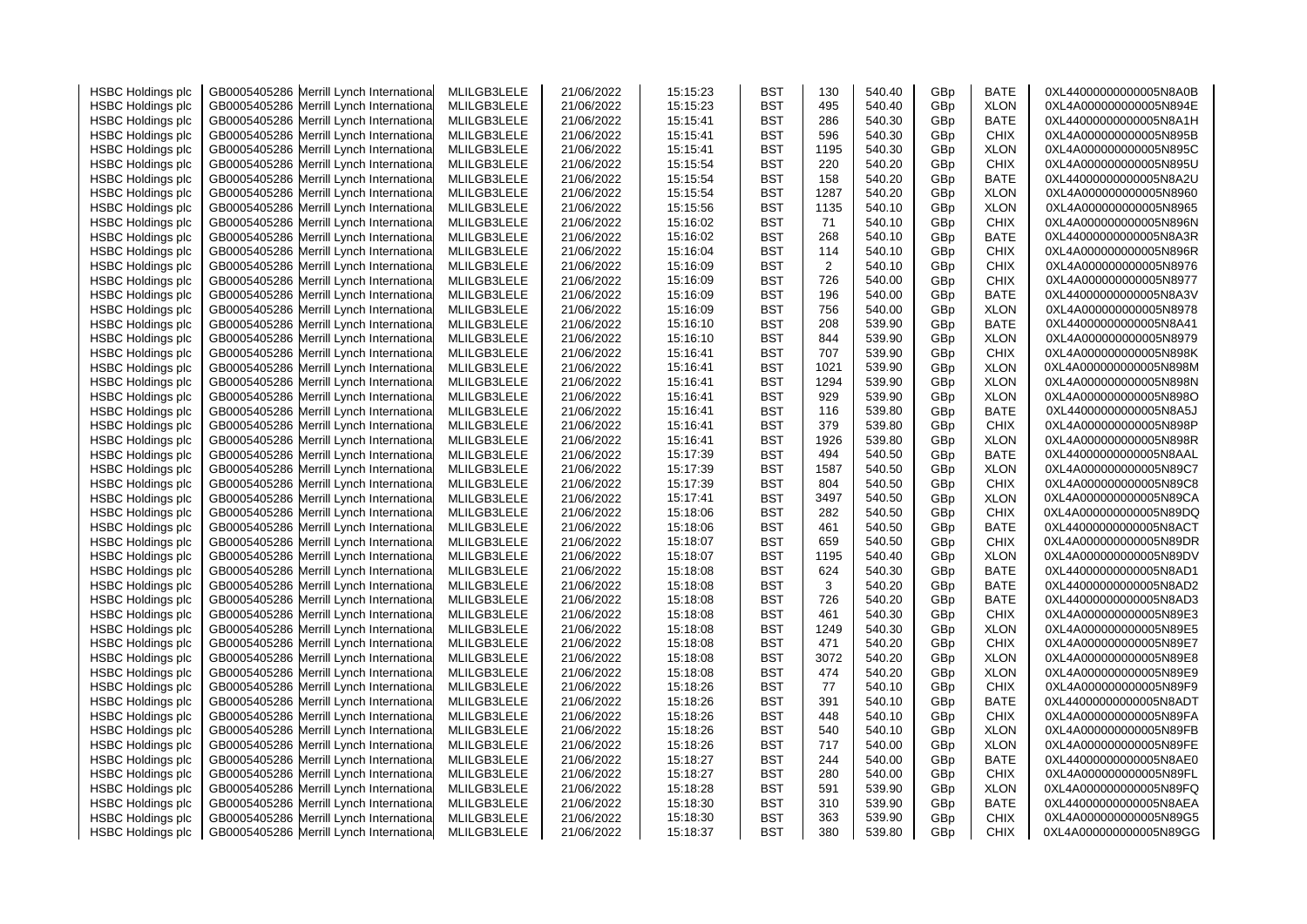| <b>HSBC Holdings plc</b> | GB0005405286 Merrill Lynch Internationa    | MLILGB3LELE | 21/06/2022 | 15:18:37 | <b>BST</b> | 115          | 539.80 | GBp             | <b>BATE</b> | 0XL44000000000005N8AEO  |
|--------------------------|--------------------------------------------|-------------|------------|----------|------------|--------------|--------|-----------------|-------------|-------------------------|
| <b>HSBC Holdings plc</b> | GB0005405286 Merrill Lynch Internationa    | MLILGB3LELE | 21/06/2022 | 15:18:37 | <b>BST</b> | $\mathbf{1}$ | 539.80 | GBp             | <b>CHIX</b> | 0XL4A000000000005N89GH  |
| <b>HSBC Holdings plc</b> | GB0005405286 Merrill Lynch Internationa    | MLILGB3LELE | 21/06/2022 | 15:18:37 | BST        | 597          | 539.80 | GBp             | <b>XLON</b> | 0XL4A000000000005N89GI  |
| <b>HSBC Holdings plc</b> | Merrill Lynch Internationa<br>GB0005405286 | MLILGB3LELE | 21/06/2022 | 15:19:14 | <b>BST</b> | 1294         | 540.10 | GBp             | <b>XLON</b> | 0XL4A000000000005N89IF  |
| <b>HSBC Holdings plc</b> | GB0005405286 Merrill Lynch Internationa    | MLILGB3LELE | 21/06/2022 | 15:19:14 | <b>BST</b> | 1208         | 540.10 | GBp             | <b>XLON</b> | 0XL4A000000000005N89IG  |
| <b>HSBC Holdings plc</b> | GB0005405286<br>Merrill Lynch Internationa | MLILGB3LELE | 21/06/2022 | 15:19:18 | <b>BST</b> | 660          | 540.00 | GBp             | <b>CHIX</b> | 0XL4A000000000005N89JB  |
| <b>HSBC Holdings plc</b> | GB0005405286<br>Merrill Lynch Internationa | MLILGB3LELE | 21/06/2022 | 15:19:18 | <b>BST</b> | 1764         | 540.00 | GBp             | <b>XLON</b> | 0XL4A000000000005N89JC  |
| <b>HSBC Holdings plc</b> | GB0005405286 Merrill Lynch Internationa    | MLILGB3LELE | 21/06/2022 | 15:19:18 | <b>BST</b> | 298          | 539.90 | GBp             | <b>BATE</b> | 0XL44000000000005N8AIM  |
| <b>HSBC Holdings plc</b> | Merrill Lynch Internationa<br>GB0005405286 | MLILGB3LELE | 21/06/2022 | 15:19:18 | <b>BST</b> | 500          | 539.80 | GBp             | <b>CHIX</b> | 0XL4A000000000005N89JG  |
| <b>HSBC Holdings plc</b> | GB0005405286 Merrill Lynch Internationa    | MLILGB3LELE | 21/06/2022 | 15:19:18 | BST        | 936          | 539.80 | GBp             | <b>XLON</b> | 0XL4A000000000005N89JH  |
| <b>HSBC Holdings plc</b> | GB0005405286<br>Merrill Lynch Internationa | MLILGB3LELE | 21/06/2022 | 15:19:18 | BST        | 167          | 539.80 | GBp             | <b>XLON</b> | 0XL4A000000000005N89JI  |
| <b>HSBC Holdings plc</b> | GB0005405286 Merrill Lynch Internationa    | MLILGB3LELE | 21/06/2022 | 15:19:32 | BST        | 809          | 539.80 | GBp             | <b>XLON</b> | 0XL4A000000000005N89KG  |
| <b>HSBC Holdings plc</b> | GB0005405286<br>Merrill Lynch Internationa | MLILGB3LELE | 21/06/2022 | 15:19:32 | <b>BST</b> | 513          | 539.80 | GBp             | <b>CHIX</b> | 0XL4A000000000005N89KH  |
|                          |                                            |             |            | 15:19:34 | <b>BST</b> | 525          |        |                 |             | 0XL4A000000000005N89KQ  |
| <b>HSBC Holdings plc</b> | Merrill Lynch Internationa<br>GB0005405286 | MLILGB3LELE | 21/06/2022 |          |            |              | 539.70 | GBp             | <b>XLON</b> |                         |
| <b>HSBC Holdings plc</b> | GB0005405286 Merrill Lynch Internationa    | MLILGB3LELE | 21/06/2022 | 15:20:06 | <b>BST</b> | 398          | 539.90 | GBp             | BATE        | 0XL44000000000005N8ALT  |
| <b>HSBC Holdings plc</b> | GB0005405286 Merrill Lynch Internationa    | MLILGB3LELE | 21/06/2022 | 15:20:06 | <b>BST</b> | 453          | 539.90 | GBp             | <b>CHIX</b> | 0XL4A000000000005N89M4  |
| <b>HSBC Holdings plc</b> | GB0005405286 Merrill Lynch Internationa    | MLILGB3LELE | 21/06/2022 | 15:20:06 | <b>BST</b> | 1428         | 539.90 | GBp             | <b>XLON</b> | 0XL4A000000000005N89M5  |
| <b>HSBC Holdings plc</b> | GB0005405286<br>Merrill Lynch Internationa | MLILGB3LELE | 21/06/2022 | 15:20:06 | BST        | 436          | 539.70 | GBp             | <b>XLON</b> | 0XL4A000000000005N89M6  |
| <b>HSBC Holdings plc</b> | GB0005405286 Merrill Lynch Internationa    | MLILGB3LELE | 21/06/2022 | 15:20:06 | BST        | 26           | 539.70 | GBp             | <b>XLON</b> | 0XL4A000000000005N89M8  |
| <b>HSBC Holdings plc</b> | GB0005405286<br>Merrill Lynch Internationa | MLILGB3LELE | 21/06/2022 | 15:20:07 | BST        | 597          | 539.70 | GBp             | <b>CHIX</b> | 0XL4A000000000005N89MG  |
| <b>HSBC Holdings plc</b> | GB0005405286 Merrill Lynch Internationa    | MLILGB3LELE | 21/06/2022 | 15:20:09 | <b>BST</b> | 1116         | 539.70 | GBp             | <b>XLON</b> | 0XL4A000000000005N89MP  |
| <b>HSBC Holdings plc</b> | GB0005405286 Merrill Lynch Internationa    | MLILGB3LELE | 21/06/2022 | 15:20:12 | <b>BST</b> | 559          | 539.70 | GBp             | BATE        | 0XL44000000000005N8AMT  |
| <b>HSBC Holdings plc</b> | GB0005405286 Merrill Lynch International   | MLILGB3LELE | 21/06/2022 | 15:20:12 | BST        | 128          | 539.60 | GBp             | BATE        | 0XL44000000000005N8AMU  |
| <b>HSBC Holdings plc</b> | GB0005405286 Merrill Lynch Internationa    | MLILGB3LELE | 21/06/2022 | 15:20:12 | <b>BST</b> | 17           | 539.60 | GBp             | <b>CHIX</b> | 0XL4A000000000005N89N8  |
| <b>HSBC Holdings plc</b> | GB0005405286 Merrill Lynch Internationa    | MLILGB3LELE | 21/06/2022 | 15:20:12 | <b>BST</b> | 38           | 539.70 | GBp             | <b>XLON</b> | 0XL4A000000000005N89N9  |
| <b>HSBC Holdings plc</b> | GB0005405286 Merrill Lynch Internationa    | MLILGB3LELE | 21/06/2022 | 15:20:12 | <b>BST</b> | 230          | 539.60 | GBp             | <b>CHIX</b> | 0XL4A000000000005N89NA  |
| <b>HSBC Holdings plc</b> | Merrill Lynch Internationa<br>GB0005405286 | MLILGB3LELE | 21/06/2022 | 15:20:12 | <b>BST</b> | 965          | 539.60 | GBp             | <b>XLON</b> | 0XL4A000000000005N89NB  |
| <b>HSBC Holdings plc</b> | GB0005405286 Merrill Lynch Internationa    | MLILGB3LELE | 21/06/2022 | 15:20:48 | <b>BST</b> | 2041         | 539.90 | GBp             | <b>XLON</b> | 0XL4A000000000005N89PD  |
| <b>HSBC Holdings plc</b> | GB0005405286 Merrill Lynch Internationa    | MLILGB3LELE | 21/06/2022 | 15:20:48 | <b>BST</b> | 485          | 539.90 | GBp             | BATE        | 0XL44000000000005N8AP2  |
| <b>HSBC Holdings plc</b> | GB0005405286<br>Merrill Lynch Internationa | MLILGB3LELE | 21/06/2022 | 15:20:52 | <b>BST</b> | 362          | 539.90 | GBp             | BATE        | 0XL44000000000005N8AP7  |
| <b>HSBC Holdings plc</b> | GB0005405286 Merrill Lynch Internationa    | MLILGB3LELE | 21/06/2022 | 15:20:52 | <b>BST</b> | 298          | 539.80 | GBp             | <b>CHIX</b> | 0XL4A000000000005N89PF  |
| <b>HSBC Holdings plc</b> | GB0005405286 Merrill Lynch Internationa    | MLILGB3LELE | 21/06/2022 | 15:21:00 | <b>BST</b> | 478          | 539.80 | GBp             | <b>CHIX</b> | 0XL4A000000000005N89PR  |
| <b>HSBC Holdings plc</b> | GB0005405286 Merrill Lynch Internationa    | MLILGB3LELE | 21/06/2022 | 15:21:00 | <b>BST</b> | 1259         | 539.80 | GBp             | <b>XLON</b> | 0XL4A000000000005N89PS  |
| <b>HSBC Holdings plc</b> | Merrill Lynch Internationa<br>GB0005405286 | MLILGB3LELE | 21/06/2022 | 15:21:05 | <b>BST</b> | 446          | 539.80 | GBp             | <b>CHIX</b> | 0XL4A000000000005N89Q3  |
| <b>HSBC Holdings plc</b> | GB0005405286 Merrill Lynch Internationa    | MLILGB3LELE | 21/06/2022 | 15:21:11 | BST        | 478          | 539.80 | GBp             | <b>CHIX</b> | 0XL4A000000000005N89QB  |
| <b>HSBC Holdings plc</b> | GB0005405286<br>Merrill Lynch Internationa | MLILGB3LELE | 21/06/2022 | 15:21:14 | <b>BST</b> | 555          | 539.90 | GB <sub>p</sub> | <b>CHIX</b> | 0XL4A000000000005N89QI  |
| <b>HSBC Holdings plc</b> | GB0005405286 Merrill Lynch Internationa    | MLILGB3LELE | 21/06/2022 | 15:21:17 | <b>BST</b> | 334          | 539.90 | GBp             | <b>BATE</b> | 0XL44000000000005N8AQG  |
| <b>HSBC Holdings plc</b> | GB0005405286<br>Merrill Lynch Internationa | MLILGB3LELE | 21/06/2022 | 15:21:17 | <b>BST</b> | 352          | 539.90 | GBp             | <b>CHIX</b> | 0XL4A000000000005N89QN  |
| <b>HSBC Holdings plc</b> | GB0005405286 Merrill Lynch Internationa    | MLILGB3LELE | 21/06/2022 | 15:21:23 | <b>BST</b> | 228          | 539.90 | GBp             | CHIX        | 0XL4A000000000005N89QT  |
| <b>HSBC Holdings plc</b> | GB0005405286 Merrill Lynch Internationa    | MLILGB3LELE | 21/06/2022 | 15:21:40 | <b>BST</b> | 424          | 540.00 | GBp             | <b>CHIX</b> | 0XL4A000000000005N89RT  |
| <b>HSBC Holdings plc</b> | GB0005405286<br>Merrill Lynch Internationa | MLILGB3LELE | 21/06/2022 | 15:21:41 | <b>BST</b> | 5803         | 540.00 | GBp             | <b>XLON</b> | 0XL4A000000000005N89S4  |
| <b>HSBC Holdings plc</b> | GB0005405286 Merrill Lynch Internationa    | MLILGB3LELE | 21/06/2022 | 15:21:41 | <b>BST</b> | 802          | 540.00 | GBp             | <b>XLON</b> | 0XL4A000000000005N89S5  |
|                          | Merrill Lynch Internationa                 |             |            |          | BST        |              |        |                 | <b>CHIX</b> |                         |
| <b>HSBC Holdings plc</b> | GB0005405286                               | MLILGB3LELE | 21/06/2022 | 15:21:51 | <b>BST</b> | 397          | 540.00 | GBp             | <b>CHIX</b> | 0XL4A000000000005N89SH  |
| <b>HSBC Holdings plc</b> | GB0005405286 Merrill Lynch Internationa    | MLILGB3LELE | 21/06/2022 | 15:22:03 |            | 177          | 540.30 | GB <sub>p</sub> |             | 0XL4A000000000005N89T7  |
| <b>HSBC Holdings plc</b> | GB0005405286<br>Merrill Lynch Internationa | MLILGB3LELE | 21/06/2022 | 15:22:04 | <b>BST</b> | 1743         | 540.20 | GBp             | <b>XLON</b> | 0XL4A000000000005N89TA  |
| <b>HSBC Holdings plc</b> | GB0005405286<br>Merrill Lynch Internationa | MLILGB3LELE | 21/06/2022 | 15:22:10 | <b>BST</b> | 464          | 540.10 | GBp             | <b>XLON</b> | 0XL4A000000000005N89TR  |
| <b>HSBC Holdings plc</b> | GB0005405286 Merrill Lynch Internationa    | MLILGB3LELE | 21/06/2022 | 15:22:13 | <b>BST</b> | 846          | 540.10 | GBp             | <b>XLON</b> | 0XL4A000000000005N89U7  |
| <b>HSBC Holdings plc</b> | GB0005405286<br>Merrill Lynch Internationa | MLILGB3LELE | 21/06/2022 | 15:22:26 | <b>BST</b> | 1140         | 540.10 | GBp             | <b>XLON</b> | 0XL4A000000000005N89UL  |
| <b>HSBC Holdings plc</b> | GB0005405286 Merrill Lynch Internationa    | MLILGB3LELE | 21/06/2022 | 15:22:26 | <b>BST</b> | 247          | 540.10 | GBp             | <b>BATE</b> | 0XL44000000000005N8AU3  |
| <b>HSBC Holdings plc</b> | Merrill Lynch Internationa<br>GB0005405286 | MLILGB3LELE | 21/06/2022 | 15:22:27 | BST        | 61           | 540.10 | GBp             | BATE        | 0XL44000000000005N8AU5  |
| <b>HSBC Holdings plc</b> | GB0005405286 Merrill Lynch International   | MLILGB3LELE | 21/06/2022 | 15:23:19 | BST        | 735          | 540.70 | GBp             | CHIX        | 0XL4A000000000005N8A1J  |
| <b>HSBC Holdings plc</b> | GB0005405286 Merrill Lynch International   | MLILGB3LELE | 21/06/2022 | 15:23:19 | <b>BST</b> | 8959         | 540.70 | GB <sub>p</sub> | <b>XLON</b> | 0XL4A0000000000005N8A1K |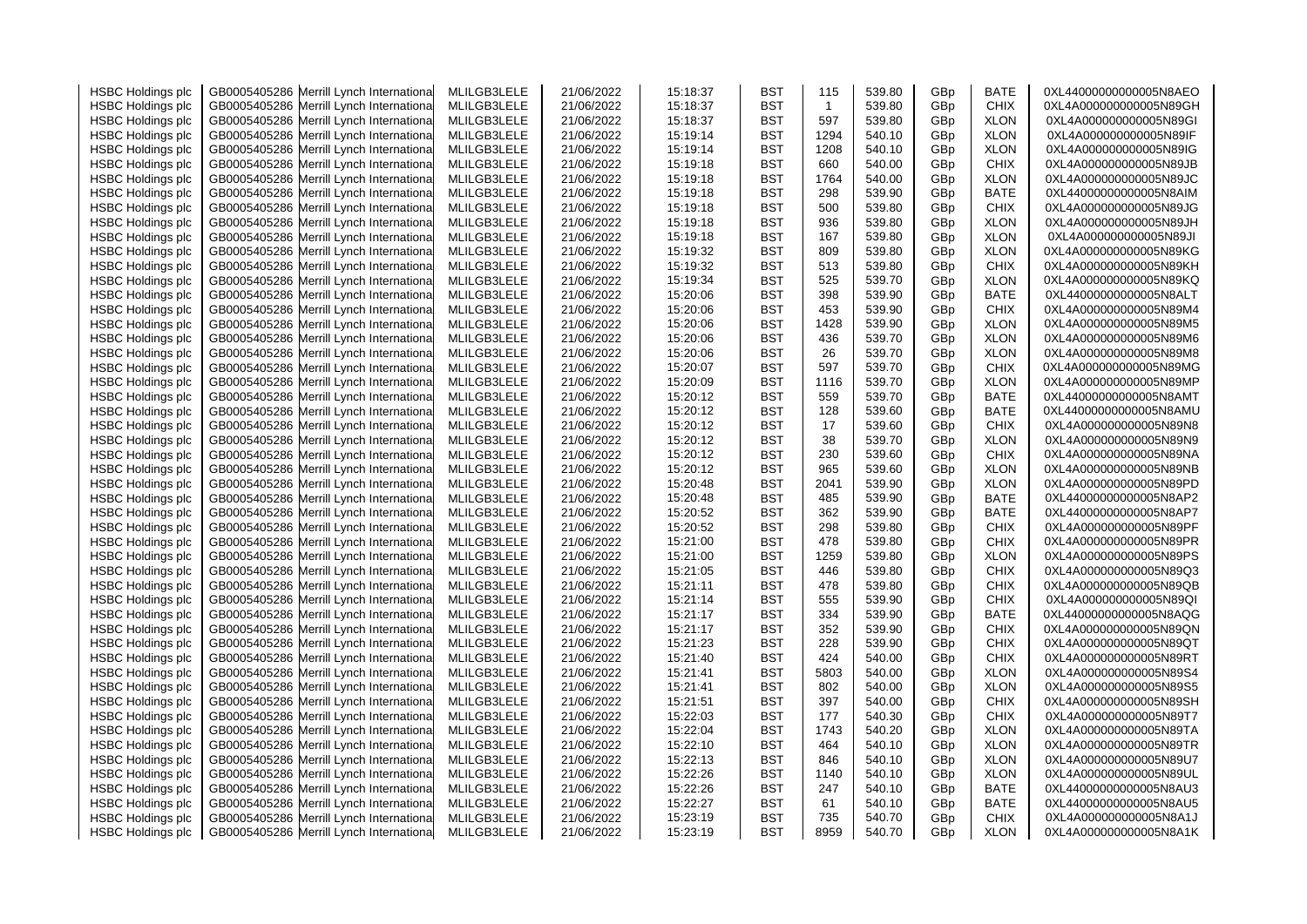| <b>HSBC Holdings plc</b> | GB0005405286 Merrill Lynch Internationa    | MLILGB3LELE | 21/06/2022 | 15:23:20 | <b>BST</b> | 341  | 540.70 | GBp | <b>BATE</b> | 0XL44000000000005N8B1U |
|--------------------------|--------------------------------------------|-------------|------------|----------|------------|------|--------|-----|-------------|------------------------|
| <b>HSBC Holdings plc</b> | Merrill Lynch Internationa<br>GB0005405286 | MLILGB3LELE | 21/06/2022 | 15:23:20 | <b>BST</b> | 747  | 540.70 | GBp | <b>BATE</b> | 0XL44000000000005N8B1V |
| <b>HSBC Holdings plc</b> | GB0005405286 Merrill Lynch Internationa    | MLILGB3LELE | 21/06/2022 | 15:23:39 | <b>BST</b> | 644  | 541.00 | GBp | <b>CHIX</b> | 0XL4A000000000005N8A2G |
| <b>HSBC Holdings plc</b> | Merrill Lynch Internationa<br>GB0005405286 | MLILGB3LELE | 21/06/2022 | 15:23:39 | <b>BST</b> | 1164 | 541.00 | GBp | <b>XLON</b> | 0XL4A000000000005N8A2H |
| <b>HSBC Holdings plc</b> | GB0005405286<br>Merrill Lynch Internationa | MLILGB3LELE | 21/06/2022 | 15:23:39 | <b>BST</b> | 403  | 541.00 | GBp | <b>BATE</b> | 0XL44000000000005N8B2R |
| <b>HSBC Holdings plc</b> | GB0005405286<br>Merrill Lynch Internationa | MLILGB3LELE | 21/06/2022 | 15:23:39 | <b>BST</b> | 341  | 541.00 | GBp | <b>BATE</b> | 0XL44000000000005N8B2S |
| <b>HSBC Holdings plc</b> | Merrill Lynch Internationa<br>GB0005405286 | MLILGB3LELE | 21/06/2022 | 15:24:28 | <b>BST</b> | 628  | 541.20 | GBp | <b>XLON</b> | 0XL4A000000000005N8A59 |
| <b>HSBC Holdings plc</b> | GB0005405286<br>Merrill Lynch Internationa | MLILGB3LELE | 21/06/2022 | 15:24:28 | <b>BST</b> | 528  | 541.20 | GBp | <b>XLON</b> | 0XL4A000000000005N8A5A |
| <b>HSBC Holdings plc</b> | Merrill Lynch Internationa<br>GB0005405286 | MLILGB3LELE | 21/06/2022 | 15:24:28 | <b>BST</b> | 1278 | 541.20 | GBp | <b>XLON</b> | 0XL4A000000000005N8A5B |
| <b>HSBC Holdings plc</b> | Merrill Lynch Internationa<br>GB0005405286 | MLILGB3LELE | 21/06/2022 | 15:24:28 | BST        | 1294 | 541.20 | GBp | <b>XLON</b> | 0XL4A000000000005N8A5C |
| <b>HSBC Holdings plc</b> | GB0005405286<br>Merrill Lynch Internationa | MLILGB3LELE | 21/06/2022 | 15:24:28 | <b>BST</b> | 684  | 541.20 | GBp | <b>XLON</b> | 0XL4A000000000005N8A5D |
| <b>HSBC Holdings plc</b> | GB0005405286 Merrill Lynch Internationa    | MLILGB3LELE | 21/06/2022 | 15:24:40 | <b>BST</b> | 753  | 541.20 | GBp | <b>CHIX</b> | 0XL4A000000000005N8A6B |
| <b>HSBC Holdings plc</b> | GB0005405286<br>Merrill Lynch Internationa | MLILGB3LELE | 21/06/2022 | 15:24:40 | <b>BST</b> | 1735 | 541.20 | GBp | <b>CHIX</b> | 0XL4A000000000005N8A6C |
|                          |                                            |             |            |          |            |      |        |     |             |                        |
| <b>HSBC Holdings plc</b> | Merrill Lynch Internationa<br>GB0005405286 | MLILGB3LELE | 21/06/2022 | 15:24:41 | <b>BST</b> | 1691 | 541.20 | GBp | <b>XLON</b> | 0XL4A000000000005N8A6E |
| <b>HSBC Holdings plc</b> | GB0005405286<br>Merrill Lynch Internationa | MLILGB3LELE | 21/06/2022 | 15:25:02 | BST        | 1137 | 541.20 | GBp | <b>XLON</b> | 0XL4A000000000005N8A87 |
| <b>HSBC Holdings plc</b> | GB0005405286<br>Merrill Lynch Internationa | MLILGB3LELE | 21/06/2022 | 15:25:02 | <b>BST</b> | 1059 | 541.10 | GBp | <b>CHIX</b> | 0XL4A000000000005N8A88 |
| <b>HSBC Holdings plc</b> | GB0005405286 Merrill Lynch Internationa    | MLILGB3LELE | 21/06/2022 | 15:25:02 | BST        | 1850 | 541.20 | GBp | <b>BATE</b> | 0XL44000000000005N8B99 |
| <b>HSBC Holdings plc</b> | GB0005405286<br>Merrill Lynch Internationa | MLILGB3LELE | 21/06/2022 | 15:25:02 | BST        | 347  | 541.10 | GBp | <b>CHIX</b> | 0XL4A000000000005N8A8A |
| <b>HSBC Holdings plc</b> | GB0005405286 Merrill Lynch Internationa    | MLILGB3LELE | 21/06/2022 | 15:25:02 | BST        | 135  | 541.10 | GBp | BATE        | 0XL44000000000005N8B9A |
| <b>HSBC Holdings plc</b> | GB0005405286<br>Merrill Lynch Internationa | MLILGB3LELE | 21/06/2022 | 15:25:03 | BST        | 1525 | 541.00 | GBp | <b>XLON</b> | 0XL4A000000000005N8A8C |
| <b>HSBC Holdings plc</b> | GB0005405286 Merrill Lynch Internationa    | MLILGB3LELE | 21/06/2022 | 15:25:03 | <b>BST</b> | 271  | 541.00 | GBp | <b>BATE</b> | 0XL44000000000005N8B9M |
| <b>HSBC Holdings plc</b> | GB0005405286<br>Merrill Lynch Internationa | MLILGB3LELE | 21/06/2022 | 15:25:26 | BST        | 396  | 541.00 | GBp | <b>BATE</b> | 0XL44000000000005N8BB8 |
| <b>HSBC Holdings plc</b> | GB0005405286<br>Merrill Lynch Internationa | MLILGB3LELE | 21/06/2022 | 15:25:26 | BST        | 795  | 541.00 | GBp | <b>CHIX</b> | 0XL4A000000000005N8A9K |
| <b>HSBC Holdings plc</b> | GB0005405286<br>Merrill Lynch Internationa | MLILGB3LELE | 21/06/2022 | 15:25:26 | BST        | 1211 | 541.00 | GBp | <b>XLON</b> | 0XL4A000000000005N8A9L |
| <b>HSBC Holdings plc</b> | GB0005405286<br>Merrill Lynch Internationa | MLILGB3LELE | 21/06/2022 | 15:25:32 | <b>BST</b> | 277  | 540.90 | GBp | <b>BATE</b> | 0XL44000000000005N8BBG |
| <b>HSBC Holdings plc</b> | GB0005405286 Merrill Lynch Internationa    | MLILGB3LELE | 21/06/2022 | 15:25:39 | BST        | 1138 | 540.90 | GBp | <b>CHIX</b> | 0XL4A000000000005N8AAH |
| <b>HSBC Holdings plc</b> | Merrill Lynch Internationa<br>GB0005405286 | MLILGB3LELE | 21/06/2022 | 15:25:39 | BST        | 347  | 540.90 | GBp | <b>BATE</b> | 0XL44000000000005N8BC1 |
| <b>HSBC Holdings plc</b> | GB0005405286 Merrill Lynch Internationa    | MLILGB3LELE | 21/06/2022 | 15:25:39 | BST        | 1506 | 540.90 | GBp | <b>XLON</b> | 0XL4A000000000005N8AAJ |
| <b>HSBC Holdings plc</b> | GB0005405286<br>Merrill Lynch Internationa | MLILGB3LELE | 21/06/2022 | 15:25:39 | <b>BST</b> | 334  | 540.80 | GBp | <b>BATE</b> | 0XL44000000000005N8BC2 |
| <b>HSBC Holdings plc</b> | GB0005405286<br>Merrill Lynch Internationa | MLILGB3LELE | 21/06/2022 | 15:25:39 | BST        | 2737 | 540.80 | GBp | <b>XLON</b> | 0XL4A000000000005N8AAL |
| <b>HSBC Holdings plc</b> | GB0005405286 Merrill Lynch Internationa    | MLILGB3LELE | 21/06/2022 | 15:25:44 | BST        | 236  | 540.80 | GBp | <b>BATE</b> | 0XL44000000000005N8BCO |
| <b>HSBC Holdings plc</b> | GB0005405286<br>Merrill Lynch Internationa | MLILGB3LELE | 21/06/2022 | 15:25:46 | <b>BST</b> | 890  | 540.70 | GBp | <b>CHIX</b> | 0XL4A000000000005N8ABE |
| <b>HSBC Holdings plc</b> | GB0005405286 Merrill Lynch Internationa    | MLILGB3LELE | 21/06/2022 | 15:25:46 | <b>BST</b> | 812  | 540.70 | GBp | <b>XLON</b> | 0XL4A000000000005N8ABH |
| <b>HSBC Holdings plc</b> | Merrill Lynch Internationa<br>GB0005405286 | MLILGB3LELE | 21/06/2022 | 15:25:46 | BST        | 157  | 540.70 | GBp | <b>BATE</b> | 0XL44000000000005N8BD5 |
| <b>HSBC Holdings plc</b> | GB0005405286 Merrill Lynch Internationa    | MLILGB3LELE | 21/06/2022 | 15:25:46 | BST        | 153  | 540.60 | GBp | <b>BATE</b> | 0XL44000000000005N8BDD |
| <b>HSBC Holdings plc</b> | Merrill Lynch Internationa<br>GB0005405286 | MLILGB3LELE | 21/06/2022 | 15:25:46 | <b>BST</b> | 179  | 540.60 | GBp | <b>XLON</b> | 0XL4A000000000005N8ABM |
| <b>HSBC Holdings plc</b> | GB0005405286<br>Merrill Lynch Internationa | MLILGB3LELE | 21/06/2022 | 15:25:47 | <b>BST</b> | 523  | 540.60 | GBp | <b>XLON</b> | 0XL4A000000000005N8ABO |
| <b>HSBC Holdings plc</b> | GB0005405286<br>Merrill Lynch Internationa | MLILGB3LELE | 21/06/2022 | 15:25:49 | <b>BST</b> | 787  | 540.50 | GBp | <b>XLON</b> | 0XL4A000000000005N8ABV |
| <b>HSBC Holdings plc</b> | Merrill Lynch Internationa<br>GB0005405286 | MLILGB3LELE | 21/06/2022 | 15:25:49 | <b>BST</b> | 405  | 540.50 | GBp | <b>CHIX</b> | 0XL4A000000000005N8AC3 |
| <b>HSBC Holdings plc</b> | GB0005405286 Merrill Lynch Internationa    | MLILGB3LELE | 21/06/2022 | 15:25:50 | <b>BST</b> | 98   | 540.40 | GBp | <b>BATE</b> | 0XL44000000000005N8BDR |
| <b>HSBC Holdings plc</b> | Merrill Lynch Internationa<br>GB0005405286 | MLILGB3LELE | 21/06/2022 | 15:25:50 | <b>BST</b> | 89   | 540.40 | GBp | <b>CHIX</b> | 0XL4A000000000005N8ACD |
| <b>HSBC Holdings plc</b> | Merrill Lynch Internationa<br>GB0005405286 | MLILGB3LELE | 21/06/2022 | 15:26:07 | <b>BST</b> | 575  | 540.30 | GBp | <b>XLON</b> | 0XL4A000000000005N8AE0 |
| <b>HSBC Holdings plc</b> | Merrill Lynch Internationa<br>GB0005405286 | MLILGB3LELE | 21/06/2022 | 15:26:07 | <b>BST</b> | 230  | 540.30 | GBp | <b>CHIX</b> | 0XL4A000000000005N8AE1 |
|                          | GB0005405286<br>Merrill Lynch Internationa | MLILGB3LELE | 21/06/2022 | 15:26:23 | <b>BST</b> | 247  | 540.40 | GBp | <b>BATE</b> | 0XL44000000000005N8BG5 |
| <b>HSBC Holdings plc</b> |                                            |             |            |          |            |      |        |     |             |                        |
| <b>HSBC Holdings plc</b> | GB0005405286<br>Merrill Lynch Internationa | MLILGB3LELE | 21/06/2022 | 15:26:23 | <b>BST</b> | 1077 | 540.40 | GBp | <b>XLON</b> | 0XL4A000000000005N8AF5 |
| <b>HSBC Holdings plc</b> | Merrill Lynch Internationa<br>GB0005405286 | MLILGB3LELE | 21/06/2022 | 15:26:23 | <b>BST</b> | 443  | 540.40 | GBp | <b>CHIX</b> | 0XL4A000000000005N8AF6 |
| <b>HSBC Holdings plc</b> | GB0005405286<br>Merrill Lynch Internationa | MLILGB3LELE | 21/06/2022 | 15:26:26 | <b>BST</b> | 90   | 540.30 | GBp | <b>BATE</b> | 0XL44000000000005N8BG6 |
| <b>HSBC Holdings plc</b> | Merrill Lynch Internationa<br>GB0005405286 | MLILGB3LELE | 21/06/2022 | 15:26:42 | <b>BST</b> | 396  | 540.30 | GBp | <b>CHIX</b> | 0XL4A000000000005N8AG0 |
| <b>HSBC Holdings plc</b> | GB0005405286 Merrill Lynch Internationa    | MLILGB3LELE | 21/06/2022 | 15:26:46 | <b>BST</b> | 1294 | 540.30 | GBp | <b>XLON</b> | 0XL4A000000000005N8AGG |
| <b>HSBC Holdings plc</b> | Merrill Lynch Internationa<br>GB0005405286 | MLILGB3LELE | 21/06/2022 | 15:26:57 | BST        | 2515 | 540.30 | GBp | <b>XLON</b> | 0XL4A000000000005N8AGR |
| <b>HSBC Holdings plc</b> | GB0005405286 Merrill Lynch Internationa    | MLILGB3LELE | 21/06/2022 | 15:27:11 | <b>BST</b> | 204  | 540.20 | GBp | BATE        | 0XL44000000000005N8BIV |
| <b>HSBC Holdings plc</b> | GB0005405286 Merrill Lynch International   | MLILGB3LELE | 21/06/2022 | 15:27:11 | <b>BST</b> | 802  | 540.20 | GBp | <b>CHIX</b> | 0XL4A000000000005N8AHJ |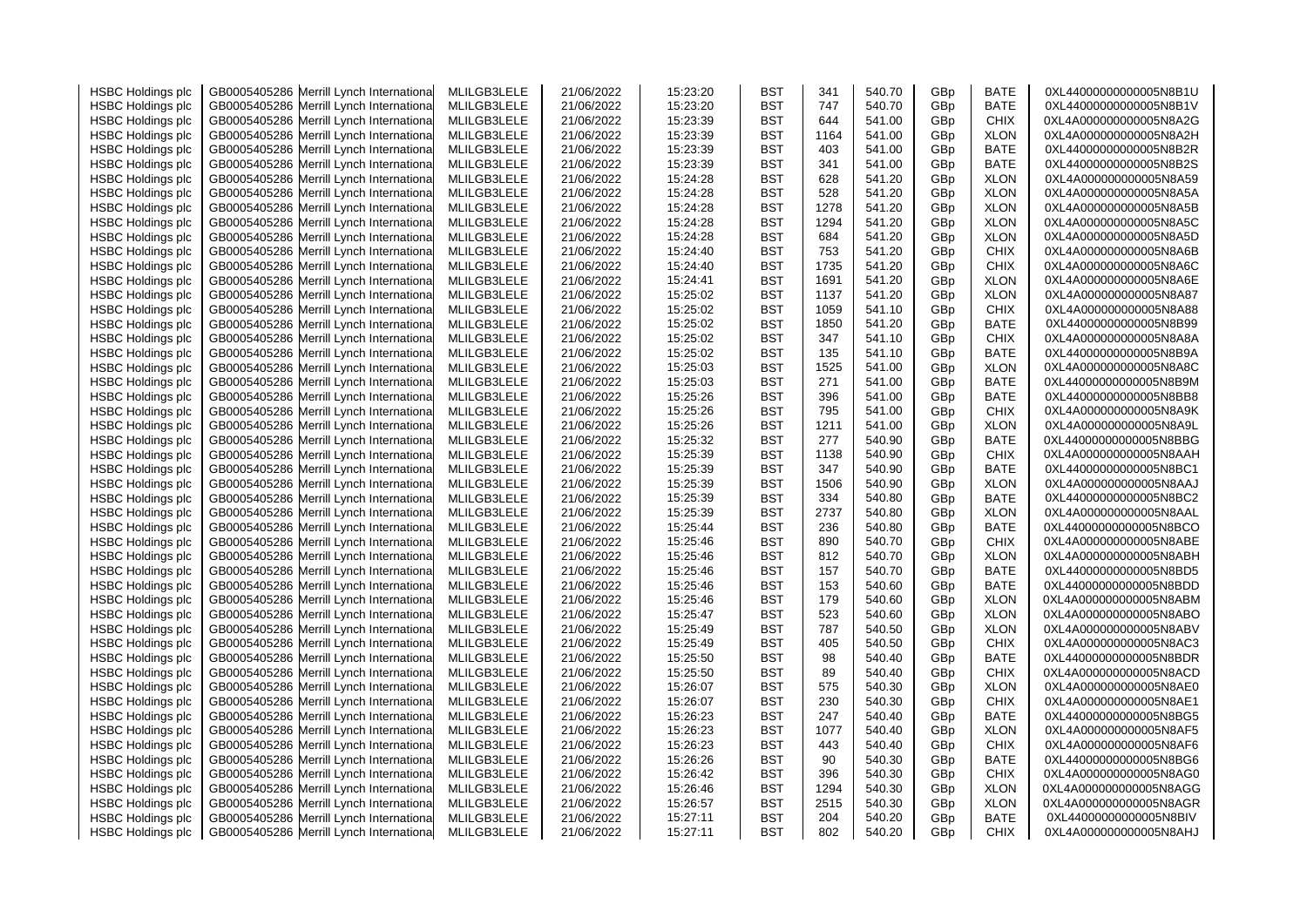| <b>HSBC Holdings plc</b> | GB0005405286 Merrill Lynch Internationa    | MLILGB3LELE | 21/06/2022 | 15:27:11 | BST        | 264            | 540.10 | GBp | <b>BATE</b> | 0XL44000000000005N8BJ0 |
|--------------------------|--------------------------------------------|-------------|------------|----------|------------|----------------|--------|-----|-------------|------------------------|
| <b>HSBC Holdings plc</b> | Merrill Lynch Internationa<br>GB0005405286 | MLILGB3LELE | 21/06/2022 | 15:27:11 | BST        | 2727           | 540.20 | GBp | <b>XLON</b> | 0XL4A000000000005N8AHL |
| <b>HSBC Holdings plc</b> | Merrill Lynch Internationa<br>GB0005405286 | MLILGB3LELE | 21/06/2022 | 15:27:11 | BST        | 76             | 540.10 | GBp | <b>CHIX</b> | 0XL4A000000000005N8AHM |
| <b>HSBC Holdings plc</b> | Merrill Lynch Internationa<br>GB0005405286 | MLILGB3LELE | 21/06/2022 | 15:27:37 | BST        | 414            | 540.30 | GBp | <b>BATE</b> | 0XL44000000000005N8BKT |
| <b>HSBC Holdings plc</b> | GB0005405286<br>Merrill Lynch Internationa | MLILGB3LELE | 21/06/2022 | 15:27:37 | BST        | 23             | 540.30 | GBp | <b>CHIX</b> | 0XL4A000000000005N8AJE |
| <b>HSBC Holdings plc</b> | Merrill Lynch Internationa<br>GB0005405286 | MLILGB3LELE | 21/06/2022 | 15:27:37 | BST        | 604            | 540.30 | GBp | <b>CHIX</b> | 0XL4A000000000005N8AJF |
| <b>HSBC Holdings plc</b> | GB0005405286<br>Merrill Lynch Internationa | MLILGB3LELE | 21/06/2022 | 15:27:37 | BST        | 1484           | 540.30 | GBp | <b>XLON</b> | 0XL4A000000000005N8AJG |
| <b>HSBC Holdings plc</b> | GB0005405286<br>Merrill Lynch Internationa | MLILGB3LELE | 21/06/2022 | 15:27:37 | BST        | 216            | 540.20 | GBp | <b>CHIX</b> | 0XL4A000000000005N8AJI |
| <b>HSBC Holdings plc</b> | GB0005405286<br>Merrill Lynch Internationa | MLILGB3LELE | 21/06/2022 | 15:27:37 | BST        | 160            | 540.20 | GBp | <b>XLON</b> | 0XL4A000000000005N8AJJ |
|                          |                                            |             |            |          |            |                |        |     | <b>XLON</b> |                        |
| <b>HSBC Holdings plc</b> | GB0005405286<br>Merrill Lynch Internationa | MLILGB3LELE | 21/06/2022 | 15:27:37 | BST        | 319            | 540.20 | GBp |             | 0XL4A000000000005N8AJO |
| <b>HSBC Holdings plc</b> | Merrill Lynch Internationa<br>GB0005405286 | MLILGB3LELE | 21/06/2022 | 15:27:49 | BST        | 521            | 540.20 | GBp | <b>CHIX</b> | 0XL4A000000000005N8AK7 |
| <b>HSBC Holdings plc</b> | Merrill Lynch Internationa<br>GB0005405286 | MLILGB3LELE | 21/06/2022 | 15:27:49 | BST        | 63             | 540.20 | GBp | <b>XLON</b> | 0XL4A000000000005N8AK9 |
| <b>HSBC Holdings plc</b> | Merrill Lynch Internationa<br>GB0005405286 | MLILGB3LELE | 21/06/2022 | 15:27:49 | BST        | 495            | 540.10 | GBp | <b>BATE</b> | 0XL44000000000005N8BLI |
| <b>HSBC Holdings plc</b> | GB0005405286<br>Merrill Lynch Internationa | MLILGB3LELE | 21/06/2022 | 15:27:56 | BST        | 463            | 540.20 | GBp | <b>CHIX</b> | 0XL4A000000000005N8AKR |
| <b>HSBC Holdings plc</b> | GB0005405286<br>Merrill Lynch Internationa | MLILGB3LELE | 21/06/2022 | 15:27:56 | BST        | 477            | 540.20 | GBp | <b>BATE</b> | 0XL44000000000005N8BLV |
| <b>HSBC Holdings plc</b> | GB0005405286<br>Merrill Lynch Internationa | MLILGB3LELE | 21/06/2022 | 15:28:14 | BST        | 407            | 540.20 | GBp | <b>CHIX</b> | 0XL4A000000000005N8AMI |
| <b>HSBC Holdings plc</b> | GB0005405286<br>Merrill Lynch Internationa | MLILGB3LELE | 21/06/2022 | 15:28:14 | BST        | 307            | 540.20 | GBp | <b>BATE</b> | 0XL44000000000005N8BND |
| <b>HSBC Holdings plc</b> | GB0005405286<br>Merrill Lynch Internationa | MLILGB3LELE | 21/06/2022 | 15:28:14 | BST        | 2685           | 540.10 | GBp | <b>XLON</b> | 0XL4A000000000005N8AMK |
| <b>HSBC Holdings plc</b> | Merrill Lynch Internationa<br>GB0005405286 | MLILGB3LELE | 21/06/2022 | 15:28:49 | BST        | 827            | 540.40 | GBp | <b>CHIX</b> | 0XL4A000000000005N8AOG |
| <b>HSBC Holdings plc</b> | Merrill Lynch Internationa<br>GB0005405286 | MLILGB3LELE | 21/06/2022 | 15:28:56 | BST        | 584            | 540.40 | GBp | BATE        | 0XL44000000000005N8BQ1 |
| <b>HSBC Holdings plc</b> | Merrill Lynch Internationa<br>GB0005405286 | MLILGB3LELE | 21/06/2022 | 15:29:22 | BST        | 312            | 540.40 | GBp | BATE        | 0XL44000000000005N8BRA |
| <b>HSBC Holdings plc</b> | GB0005405286<br>Merrill Lynch Internationa | MLILGB3LELE | 21/06/2022 | 15:29:49 | BST        | 14837          | 540.60 | GBp | <b>XLON</b> | 0XL4A000000000005N8ARC |
| <b>HSBC Holdings plc</b> | Merrill Lynch Internationa<br>GB0005405286 | MLILGB3LELE | 21/06/2022 | 15:30:02 | BST        | 1089           | 540.80 | GBp | <b>XLON</b> | 0XL4A000000000005N8AT6 |
| <b>HSBC Holdings plc</b> | GB0005405286<br>Merrill Lynch Internationa | MLILGB3LELE | 21/06/2022 | 15:30:07 | BST        | 595            | 540.80 | GBp | <b>XLON</b> | 0XL4A000000000005N8ATB |
| <b>HSBC Holdings plc</b> | Merrill Lynch Internationa<br>GB0005405286 | MLILGB3LELE | 21/06/2022 | 15:30:07 | BST        | 559            | 540.70 | GBp | <b>BATE</b> | 0XL44000000000005N8BUJ |
| <b>HSBC Holdings plc</b> | Merrill Lynch Internationa<br>GB0005405286 | MLILGB3LELE | 21/06/2022 | 15:30:07 | BST        | 1599           | 540.70 | GBp | <b>CHIX</b> | 0XL4A000000000005N8ATD |
| <b>HSBC Holdings plc</b> | Merrill Lynch Internationa<br>GB0005405286 | MLILGB3LELE | 21/06/2022 | 15:30:09 | BST        | 542            | 540.50 | GBp | <b>BATE</b> | 0XL44000000000005N8BUP |
| <b>HSBC Holdings plc</b> | Merrill Lynch Internationa<br>GB0005405286 | MLILGB3LELE | 21/06/2022 | 15:30:09 | <b>BST</b> | 341            | 540.60 | GBp | BATE        | 0XL44000000000005N8BUQ |
| <b>HSBC Holdings plc</b> | Merrill Lynch Internationa<br>GB0005405286 | MLILGB3LELE | 21/06/2022 | 15:30:09 | <b>BST</b> | 584            | 540.60 | GBp | <b>XLON</b> | 0XL4A000000000005N8ATM |
| <b>HSBC Holdings plc</b> | Merrill Lynch Internationa<br>GB0005405286 | MLILGB3LELE | 21/06/2022 | 15:30:09 | BST        | 700            | 540.50 | GBp | <b>CHIX</b> | 0XL4A000000000005N8ATQ |
| <b>HSBC Holdings plc</b> | Merrill Lynch Internationa<br>GB0005405286 | MLILGB3LELE | 21/06/2022 | 15:30:10 | BST        | 653            | 540.60 | GBp | BATE        | 0XL44000000000005N8BUV |
| <b>HSBC Holdings plc</b> | Merrill Lynch Internationa<br>GB0005405286 | MLILGB3LELE | 21/06/2022 | 15:30:13 | BST        | 298            | 540.60 | GBp | <b>BATE</b> | 0XL44000000000005N8BVB |
| <b>HSBC Holdings plc</b> | Merrill Lynch Internationa<br>GB0005405286 | MLILGB3LELE | 21/06/2022 | 15:30:13 | <b>BST</b> | 600            | 540.60 | GBp | BATE        | 0XL44000000000005N8BVC |
| <b>HSBC Holdings plc</b> | Merrill Lynch Internationa<br>GB0005405286 | MLILGB3LELE | 21/06/2022 | 15:30:21 | BST        | 611            | 540.50 | GBp | <b>BATE</b> | 0XL44000000000005N8BVQ |
| <b>HSBC Holdings plc</b> | GB0005405286<br>Merrill Lynch Internationa | MLILGB3LELE | 21/06/2022 | 15:30:21 | BST        | 55             | 540.50 | GBp | <b>CHIX</b> | 0XL4A000000000005N8AUE |
| <b>HSBC Holdings plc</b> | Merrill Lynch Internationa<br>GB0005405286 | MLILGB3LELE | 21/06/2022 | 15:30:21 | BST        | 876            | 540.50 | GBp | <b>XLON</b> | 0XL4A000000000005N8AUH |
| <b>HSBC Holdings plc</b> | Merrill Lynch Internationa<br>GB0005405286 | MLILGB3LELE | 21/06/2022 | 15:30:23 | BST        | 138            | 540.70 | GBp | <b>BATE</b> | 0XL44000000000005N8BVU |
| <b>HSBC Holdings plc</b> | Merrill Lynch Internationa<br>GB0005405286 | MLILGB3LELE | 21/06/2022 | 15:30:23 | BST        | $\overline{4}$ | 540.70 | GBp | BATE        | 0XL44000000000005N8C00 |
| <b>HSBC Holdings plc</b> | Merrill Lynch Internationa<br>GB0005405286 | MLILGB3LELE | 21/06/2022 | 15:30:29 | BST        | 200            | 540.90 | GBp | BATE        | 0XL44000000000005N8C0D |
| <b>HSBC Holdings plc</b> | GB0005405286<br>Merrill Lynch Internationa | MLILGB3LELE | 21/06/2022 | 15:30:29 | <b>BST</b> | 841            | 540.90 | GBp | BATE        | 0XL44000000000005N8C0E |
| <b>HSBC Holdings plc</b> | GB0005405286<br>Merrill Lynch Internationa | MLILGB3LELE | 21/06/2022 | 15:30:29 | BST        | 341            | 540.90 | GBp | <b>BATE</b> | 0XL44000000000005N8C0F |
| <b>HSBC Holdings plc</b> | Merrill Lynch Internationa<br>GB0005405286 | MLILGB3LELE | 21/06/2022 | 15:30:30 | BST        | 746            | 540.80 | GBp | <b>CHIX</b> | 0XL4A000000000005N8AV7 |
| <b>HSBC Holdings plc</b> | Merrill Lynch Internationa<br>GB0005405286 | MLILGB3LELE | 21/06/2022 | 15:30:30 | BST        | 914            | 540.80 | GBp | <b>XLON</b> | 0XL4A000000000005N8AV9 |
| <b>HSBC Holdings plc</b> | Merrill Lynch Internationa<br>GB0005405286 | MLILGB3LELE | 21/06/2022 | 15:30:30 | BST        | 341            | 540.80 | GBp | BATE        | 0XL44000000000005N8C0G |
| <b>HSBC Holdings plc</b> | Merrill Lynch Internationa<br>GB0005405286 | MLILGB3LELE | 21/06/2022 | 15:30:30 | BST        | 138            | 540.70 | GBp | <b>CHIX</b> | 0XL4A000000000005N8AVC |
| <b>HSBC Holdings plc</b> | Merrill Lynch Internationa<br>GB0005405286 | MLILGB3LELE | 21/06/2022 | 15:30:32 | BST        | 341            | 540.80 | GBp | BATE        | 0XL44000000000005N8C0I |
| <b>HSBC Holdings plc</b> | GB0005405286<br>Merrill Lynch Internationa | MLILGB3LELE | 21/06/2022 | 15:30:32 | BST        | 298            | 540.80 | GBp | <b>BATE</b> | 0XL44000000000005N8C0J |
| <b>HSBC Holdings plc</b> | Merrill Lynch Internationa<br>GB0005405286 | MLILGB3LELE | 21/06/2022 | 15:30:42 | BST        | 557            | 540.80 | GBp | <b>XLON</b> | 0XL4A000000000005N8B03 |
| <b>HSBC Holdings plc</b> | Merrill Lynch Internationa<br>GB0005405286 | MLILGB3LELE | 21/06/2022 | 15:30:42 | BST        | 190            | 540.80 | GBp | <b>XLON</b> | 0XL4A000000000005N8B04 |
| <b>HSBC Holdings plc</b> | Merrill Lynch Internationa<br>GB0005405286 | MLILGB3LELE | 21/06/2022 | 15:30:43 | BST        | 341            | 540.80 | GBp | BATE        | 0XL44000000000005N8C13 |
| <b>HSBC Holdings plc</b> | GB0005405286 Merrill Lynch Internationa    | MLILGB3LELE | 21/06/2022 | 15:30:48 | BST        | 796            | 540.70 | GBp | BATE        | 0XL44000000000005N8C1J |
| <b>HSBC Holdings plc</b> | GB0005405286 Merrill Lynch International   | MLILGB3LELE | 21/06/2022 | 15:30:53 | BST        | 405            | 540.70 | GBp | BATE        | 0XL44000000000005N8C20 |
|                          |                                            |             |            |          |            |                |        |     |             |                        |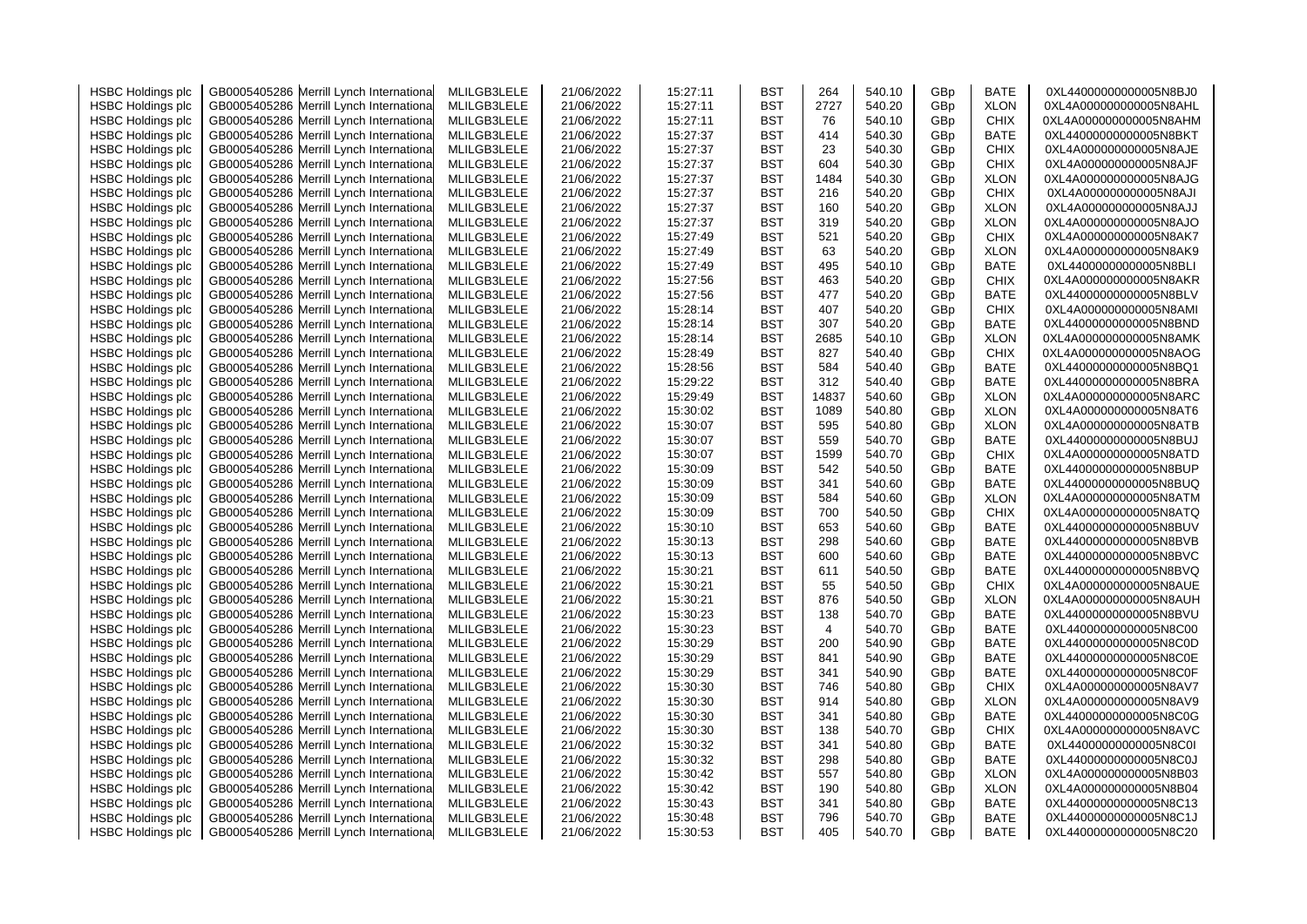| <b>HSBC Holdings plc</b> | GB0005405286 Merrill Lynch Internationa    | MLILGB3LELE | 21/06/2022 | 15:30:53 | <b>BST</b> | 541  | 540.70 | GBp             | <b>CHIX</b> | 0XL4A000000000005N8B0T |
|--------------------------|--------------------------------------------|-------------|------------|----------|------------|------|--------|-----------------|-------------|------------------------|
| <b>HSBC Holdings plc</b> | Merrill Lynch Internationa<br>GB0005405286 | MLILGB3LELE | 21/06/2022 | 15:30:53 | <b>BST</b> | 218  | 540.70 | GBp             | <b>CHIX</b> | 0XL4A000000000005N8B0V |
| <b>HSBC Holdings plc</b> | GB0005405286 Merrill Lynch Internationa    | MLILGB3LELE | 21/06/2022 | 15:30:57 | <b>BST</b> | 1155 | 540.60 | GBp             | BATE        | 0XL44000000000005N8C2R |
| <b>HSBC Holdings plc</b> | Merrill Lynch Internationa<br>GB0005405286 | MLILGB3LELE | 21/06/2022 | 15:30:57 | <b>BST</b> | 1173 | 540.60 | GBp             | <b>XLON</b> | 0XL4A000000000005N8B1A |
| <b>HSBC Holdings plc</b> | GB0005405286<br>Merrill Lynch Internationa | MLILGB3LELE | 21/06/2022 | 15:31:04 | <b>BST</b> | 1218 | 540.60 | GBp             | <b>XLON</b> | 0XL4A000000000005N8B1N |
| <b>HSBC Holdings plc</b> | GB0005405286<br>Merrill Lynch Internationa | MLILGB3LELE | 21/06/2022 | 15:31:05 | <b>BST</b> | 458  | 540.50 | GBp             | <b>BATE</b> | 0XL44000000000005N8C38 |
| <b>HSBC Holdings plc</b> | Merrill Lynch Internationa<br>GB0005405286 | MLILGB3LELE | 21/06/2022 | 15:31:05 | <b>BST</b> | 490  | 540.50 | GBp             | <b>CHIX</b> | 0XL4A000000000005N8B1U |
| <b>HSBC Holdings plc</b> | GB0005405286 Merrill Lynch Internationa    | MLILGB3LELE | 21/06/2022 | 15:31:05 | <b>BST</b> | 270  | 540.50 | GBp             | <b>CHIX</b> | 0XL4A000000000005N8B1V |
| <b>HSBC Holdings plc</b> | Merrill Lynch Internationa<br>GB0005405286 | MLILGB3LELE | 21/06/2022 | 15:31:05 | <b>BST</b> | 399  | 540.40 | GBp             | <b>BATE</b> | 0XL44000000000005N8C39 |
| <b>HSBC Holdings plc</b> | GB0005405286 Merrill Lynch Internationa    | MLILGB3LELE | 21/06/2022 | 15:31:05 | <b>BST</b> | 19   | 540.40 | GBp             | <b>BATE</b> | 0XL44000000000005N8C3B |
| <b>HSBC Holdings plc</b> | Merrill Lynch Internationa<br>GB0005405286 | MLILGB3LELE | 21/06/2022 | 15:31:05 | <b>BST</b> | 337  | 540.40 | GBp             | <b>CHIX</b> | 0XL4A000000000005N8B24 |
| <b>HSBC Holdings plc</b> | GB0005405286 Merrill Lynch Internationa    | MLILGB3LELE | 21/06/2022 | 15:31:08 | <b>BST</b> | 500  | 540.40 | GBp             | <b>XLON</b> | 0XL4A000000000005N8B2D |
| <b>HSBC Holdings plc</b> | GB0005405286<br>Merrill Lynch Internationa | MLILGB3LELE | 21/06/2022 | 15:31:08 | <b>BST</b> | 463  | 540.40 | GBp             | <b>BATE</b> | 0XL44000000000005N8C3M |
| <b>HSBC Holdings plc</b> | GB0005405286<br>Merrill Lynch Internationa | MLILGB3LELE | 21/06/2022 | 15:31:08 | <b>BST</b> | 458  | 540.40 | GBp             | <b>CHIX</b> | 0XL4A000000000005N8B2F |
| <b>HSBC Holdings plc</b> | GB0005405286 Merrill Lynch Internationa    | MLILGB3LELE | 21/06/2022 | 15:31:08 | <b>BST</b> | 1293 | 540.40 | GBp             | <b>XLON</b> | 0XL4A000000000005N8B2G |
|                          |                                            |             |            | 15:31:11 |            | 337  | 540.30 |                 | <b>BATE</b> | 0XL44000000000005N8C3V |
| <b>HSBC Holdings plc</b> | GB0005405286<br>Merrill Lynch Internationa | MLILGB3LELE | 21/06/2022 |          | <b>BST</b> |      |        | GBp             |             |                        |
| <b>HSBC Holdings plc</b> | GB0005405286 Merrill Lynch Internationa    | MLILGB3LELE | 21/06/2022 | 15:31:11 | <b>BST</b> | 383  | 540.30 | GBp             | <b>CHIX</b> | 0XL4A000000000005N8B2L |
| <b>HSBC Holdings plc</b> | Merrill Lynch Internationa<br>GB0005405286 | MLILGB3LELE | 21/06/2022 | 15:31:11 | <b>BST</b> | 639  | 540.30 | GBp             | <b>XLON</b> | 0XL4A000000000005N8B2N |
| <b>HSBC Holdings plc</b> | GB0005405286 Merrill Lynch Internationa    | MLILGB3LELE | 21/06/2022 | 15:31:13 | <b>BST</b> | 563  | 540.20 | GBp             | <b>XLON</b> | 0XL4A000000000005N8B2R |
| <b>HSBC Holdings plc</b> | Merrill Lynch Internationa<br>GB0005405286 | MLILGB3LELE | 21/06/2022 | 15:31:13 | <b>BST</b> | 370  | 540.20 | GBp             | <b>BATE</b> | 0XL44000000000005N8C42 |
| <b>HSBC Holdings plc</b> | GB0005405286<br>Merrill Lynch Internationa | MLILGB3LELE | 21/06/2022 | 15:31:13 | <b>BST</b> | 317  | 540.10 | GBp             | <b>CHIX</b> | 0XL4A000000000005N8B2S |
| <b>HSBC Holdings plc</b> | GB0005405286<br>Merrill Lynch Internationa | MLILGB3LELE | 21/06/2022 | 15:31:13 | <b>BST</b> | 228  | 540.10 | GBp             | <b>BATE</b> | 0XL44000000000005N8C43 |
| <b>HSBC Holdings plc</b> | Merrill Lynch Internationa<br>GB0005405286 | MLILGB3LELE | 21/06/2022 | 15:31:27 | <b>BST</b> | 218  | 540.20 | GBp             | <b>CHIX</b> | 0XL4A000000000005N8B3H |
| <b>HSBC Holdings plc</b> | GB0005405286<br>Merrill Lynch Internationa | MLILGB3LELE | 21/06/2022 | 15:31:27 | <b>BST</b> | 928  | 540.20 | GBp             | <b>XLON</b> | 0XL4A000000000005N8B3I |
| <b>HSBC Holdings plc</b> | GB0005405286<br>Merrill Lynch Internationa | MLILGB3LELE | 21/06/2022 | 15:31:36 | BST        | 454  | 540.20 | GBp             | <b>XLON</b> | 0XL4A000000000005N8B41 |
| <b>HSBC Holdings plc</b> | GB0005405286 Merrill Lynch Internationa    | MLILGB3LELE | 21/06/2022 | 15:31:37 | BST        | 210  | 540.20 | GBp             | <b>CHIX</b> | 0XL4A000000000005N8B47 |
| <b>HSBC Holdings plc</b> | Merrill Lynch Internationa<br>GB0005405286 | MLILGB3LELE | 21/06/2022 | 15:31:50 | <b>BST</b> | 549  | 540.30 | GBp             | <b>BATE</b> | 0XL44000000000005N8C67 |
| <b>HSBC Holdings plc</b> | GB0005405286 Merrill Lynch Internationa    | MLILGB3LELE | 21/06/2022 | 15:32:11 | <b>BST</b> | 611  | 540.20 | GBp             | <b>CHIX</b> | 0XL4A000000000005N8B6J |
| <b>HSBC Holdings plc</b> | GB0005405286<br>Merrill Lynch Internationa | MLILGB3LELE | 21/06/2022 | 15:32:11 | <b>BST</b> | 937  | 540.20 | GBp             | <b>XLON</b> | 0XL4A000000000005N8B6L |
| <b>HSBC Holdings plc</b> | GB0005405286<br>Merrill Lynch Internationa | MLILGB3LELE | 21/06/2022 | 15:32:16 | <b>BST</b> | 1000 | 540.30 | GBp             | <b>XLON</b> | 0XL4A000000000005N8B6T |
| <b>HSBC Holdings plc</b> | GB0005405286<br>Merrill Lynch Internationa | MLILGB3LELE | 21/06/2022 | 15:32:16 | <b>BST</b> | 1619 | 540.30 | GBp             | <b>XLON</b> | 0XL4A000000000005N8B6U |
| <b>HSBC Holdings plc</b> | Merrill Lynch Internationa<br>GB0005405286 | MLILGB3LELE | 21/06/2022 | 15:32:16 | <b>BST</b> | 36   | 540.30 | GBp             | <b>XLON</b> | 0XL4A000000000005N8B6V |
| <b>HSBC Holdings plc</b> | GB0005405286 Merrill Lynch Internationa    | MLILGB3LELE | 21/06/2022 | 15:32:19 | BST        | 491  | 540.20 | GBp             | <b>CHIX</b> | 0XL4A000000000005N8B75 |
| <b>HSBC Holdings plc</b> | GB0005405286<br>Merrill Lynch Internationa | MLILGB3LELE | 21/06/2022 | 15:32:19 | <b>BST</b> | 303  | 540.20 | GBp             | <b>XLON</b> | 0XL4A000000000005N8B76 |
| <b>HSBC Holdings plc</b> | GB0005405286 Merrill Lynch Internationa    | MLILGB3LELE | 21/06/2022 | 15:32:19 | BST        | 1753 | 540.20 | GBp             | <b>XLON</b> | 0XL4A000000000005N8B77 |
| <b>HSBC Holdings plc</b> | Merrill Lynch Internationa<br>GB0005405286 | MLILGB3LELE | 21/06/2022 | 15:32:19 | <b>BST</b> | 431  | 540.10 | GBp             | <b>BATE</b> | 0XL44000000000005N8C7V |
| <b>HSBC Holdings plc</b> | GB0005405286<br>Merrill Lynch Internationa | MLILGB3LELE | 21/06/2022 | 15:32:19 | <b>BST</b> | 876  | 540.10 | GBp             | <b>XLON</b> | 0XL4A000000000005N8B79 |
| <b>HSBC Holdings plc</b> | GB0005405286<br>Merrill Lynch Internationa | MLILGB3LELE | 21/06/2022 | 15:32:22 | BST        | 547  | 540.10 | GBp             | <b>XLON</b> | 0XL4A000000000005N8B7E |
| <b>HSBC Holdings plc</b> | GB0005405286<br>Merrill Lynch Internationa | MLILGB3LELE | 21/06/2022 | 15:32:22 | <b>BST</b> | 1162 | 540.00 | GBp             | <b>BATE</b> | 0XL44000000000005N8C87 |
| <b>HSBC Holdings plc</b> | GB0005405286 Merrill Lynch Internationa    | MLILGB3LELE | 21/06/2022 | 15:32:37 | <b>BST</b> | 406  | 540.00 | GBp             | <b>CHIX</b> | 0XL4A000000000005N8B8A |
| <b>HSBC Holdings plc</b> | GB0005405286<br>Merrill Lynch Internationa | MLILGB3LELE | 21/06/2022 | 15:32:37 | BST        | 591  | 540.00 | GBp             | <b>XLON</b> | 0XL4A000000000005N8B8C |
| <b>HSBC Holdings plc</b> | GB0005405286 Merrill Lynch Internationa    | MLILGB3LELE | 21/06/2022 | 15:32:50 | BST        | 423  | 539.90 | GBp             | <b>XLON</b> | 0XL4A000000000005N8B8U |
| <b>HSBC Holdings plc</b> | GB0005405286<br>Merrill Lynch Internationa | MLILGB3LELE | 21/06/2022 | 15:33:12 | <b>BST</b> | 13   | 539.90 | GBp             | <b>BATE</b> | 0XL44000000000005N8CB4 |
| <b>HSBC Holdings plc</b> | GB0005405286 Merrill Lynch Internationa    | MLILGB3LELE | 21/06/2022 | 15:33:12 | <b>BST</b> | 246  | 539.90 | GBp             | <b>BATE</b> | 0XL44000000000005N8CB5 |
| <b>HSBC Holdings plc</b> | GB0005405286<br>Merrill Lynch Internationa | MLILGB3LELE | 21/06/2022 | 15:33:12 | BST        | 905  | 539.90 | GBp             | <b>CHIX</b> | 0XL4A000000000005N8BA4 |
| <b>HSBC Holdings plc</b> | GB0005405286<br>Merrill Lynch Internationa | MLILGB3LELE | 21/06/2022 | 15:33:12 | <b>BST</b> | 1112 | 539.90 | GBp             | <b>XLON</b> | 0XL4A000000000005N8BA5 |
| <b>HSBC Holdings plc</b> | GB0005405286<br>Merrill Lynch Internationa | MLILGB3LELE | 21/06/2022 | 15:33:16 | BST        | 363  | 539.80 | GBp             | <b>CHIX</b> | 0XL4A000000000005N8BAB |
| <b>HSBC Holdings plc</b> | GB0005405286<br>Merrill Lynch Internationa | MLILGB3LELE | 21/06/2022 | 15:33:16 | <b>BST</b> | 1782 | 539.80 | GBp             | <b>XLON</b> | 0XL4A000000000005N8BAC |
| <b>HSBC Holdings plc</b> | GB0005405286 Merrill Lynch Internationa    | MLILGB3LELE | 21/06/2022 | 15:33:16 | BST        | 937  | 539.80 | GBp             | <b>BATE</b> | 0XL44000000000005N8CBC |
| <b>HSBC Holdings plc</b> | GB0005405286<br>Merrill Lynch Internationa | MLILGB3LELE | 21/06/2022 | 15:33:18 | BST        | 246  | 539.80 | GBp             | BATE        | 0XL44000000000005N8CBH |
| <b>HSBC Holdings plc</b> | GB0005405286 Merrill Lynch Internationa    | MLILGB3LELE | 21/06/2022 | 15:33:22 | <b>BST</b> | 76   | 539.80 | GBp             | BATE        | 0XL44000000000005N8CBM |
| <b>HSBC Holdings plc</b> | GB0005405286 Merrill Lynch Internationa    | MLILGB3LELE | 21/06/2022 | 15:33:22 | <b>BST</b> | 526  | 539.80 | GB <sub>D</sub> | <b>CHIX</b> | 0XL4A000000000005N8BAL |
|                          |                                            |             |            |          |            |      |        |                 |             |                        |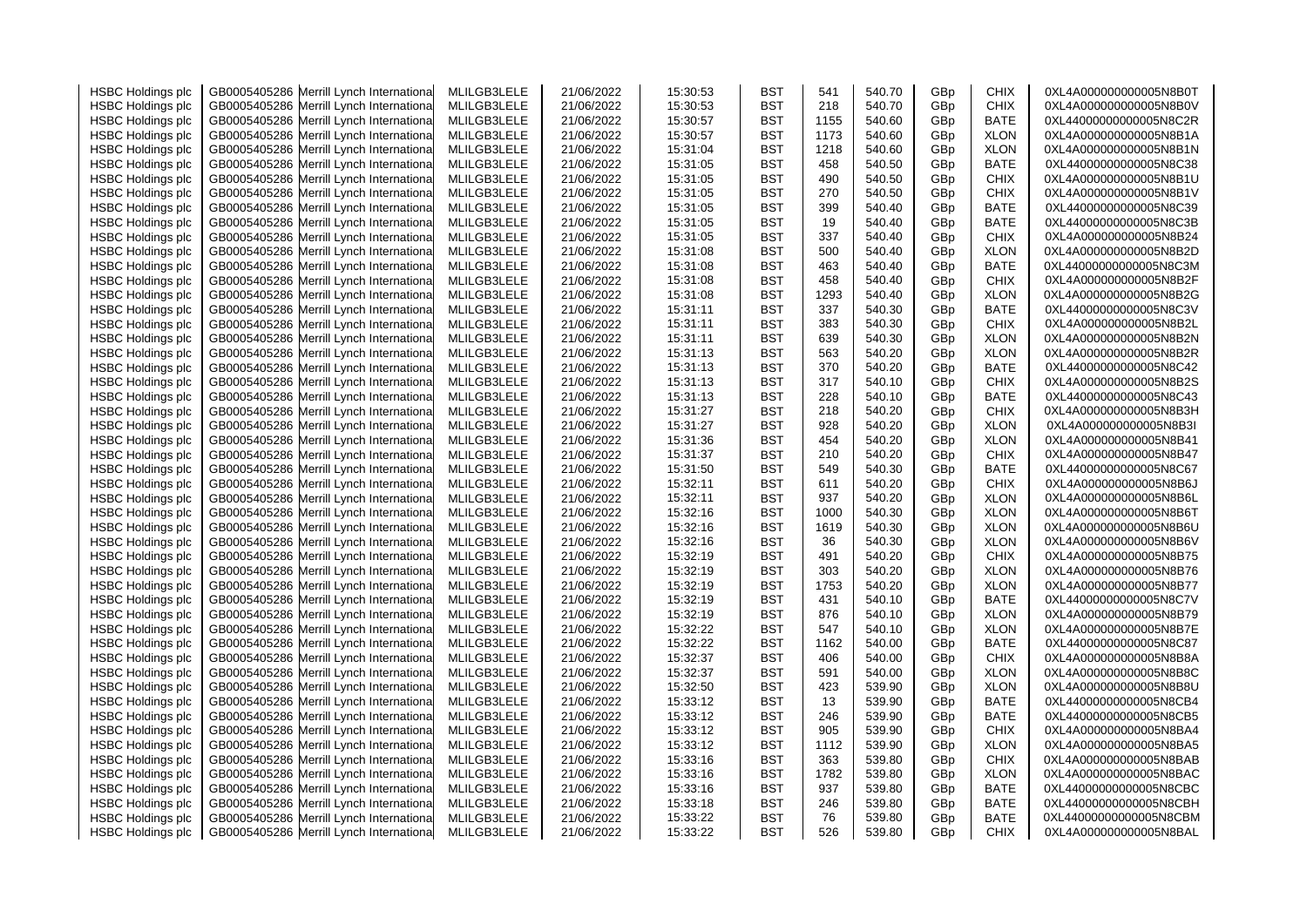| <b>HSBC Holdings plc</b> | GB0005405286 Merrill Lynch Internationa    | MLILGB3LELE | 21/06/2022 | 15:33:22 | <b>BST</b> | 169  | 539.70 | GBp             | <b>BATE</b> | 0XL44000000000005N8CBO |
|--------------------------|--------------------------------------------|-------------|------------|----------|------------|------|--------|-----------------|-------------|------------------------|
| <b>HSBC Holdings plc</b> | Merrill Lynch Internationa<br>GB0005405286 | MLILGB3LELE | 21/06/2022 | 15:33:22 | <b>BST</b> | 57   | 539.70 | GBp             | <b>BATE</b> | 0XL44000000000005N8CBP |
| <b>HSBC Holdings plc</b> | GB0005405286 Merrill Lynch Internationa    | MLILGB3LELE | 21/06/2022 | 15:33:22 | <b>BST</b> | 2119 | 539.70 | GBp             | <b>XLON</b> | 0XL4A000000000005N8BAM |
| <b>HSBC Holdings plc</b> | Merrill Lynch Internationa<br>GB0005405286 | MLILGB3LELE | 21/06/2022 | 15:33:23 | <b>BST</b> | 226  | 539.60 | GBp             | <b>CHIX</b> | 0XL4A000000000005N8BAQ |
| <b>HSBC Holdings plc</b> | GB0005405286<br>Merrill Lynch Internationa | MLILGB3LELE | 21/06/2022 | 15:33:23 | <b>BST</b> | 209  | 539.60 | GBp             | <b>BATE</b> | 0XL44000000000005N8CBQ |
| <b>HSBC Holdings plc</b> | GB0005405286<br>Merrill Lynch Internationa | MLILGB3LELE | 21/06/2022 | 15:33:43 | <b>BST</b> | 532  | 539.80 | GBp             | <b>CHIX</b> | 0XL4A000000000005N8BBH |
| <b>HSBC Holdings plc</b> | Merrill Lynch Internationa<br>GB0005405286 | MLILGB3LELE | 21/06/2022 | 15:33:43 | <b>BST</b> | 360  | 539.80 | GBp             | <b>CHIX</b> | 0XL4A000000000005N8BBK |
| <b>HSBC Holdings plc</b> | GB0005405286 Merrill Lynch Internationa    | MLILGB3LELE | 21/06/2022 | 15:33:43 | <b>BST</b> | 1298 | 539.80 | GBp             | <b>XLON</b> | 0XL4A000000000005N8BBL |
| <b>HSBC Holdings plc</b> | Merrill Lynch Internationa<br>GB0005405286 | MLILGB3LELE | 21/06/2022 | 15:33:44 | <b>BST</b> | 85   | 539.70 | GBp             | <b>BATE</b> | 0XL44000000000005N8CCS |
| <b>HSBC Holdings plc</b> | Merrill Lynch Internationa<br>GB0005405286 | MLILGB3LELE | 21/06/2022 | 15:34:02 | BST        | 525  | 539.70 | GBp             | <b>CHIX</b> | 0XL4A000000000005N8BCM |
| <b>HSBC Holdings plc</b> | GB0005405286<br>Merrill Lynch Internationa | MLILGB3LELE | 21/06/2022 | 15:34:02 | <b>BST</b> | 594  | 539.60 | GBp             | <b>CHIX</b> | 0XL4A000000000005N8BCO |
| <b>HSBC Holdings plc</b> | GB0005405286 Merrill Lynch Internationa    | MLILGB3LELE | 21/06/2022 | 15:34:02 | <b>BST</b> | 498  | 539.60 | GBp             | <b>XLON</b> | 0XL4A000000000005N8BCP |
| <b>HSBC Holdings plc</b> | GB0005405286<br>Merrill Lynch Internationa | MLILGB3LELE | 21/06/2022 | 15:34:02 | <b>BST</b> | 915  | 539.60 | GBp             | <b>XLON</b> | 0XL4A000000000005N8BCQ |
|                          |                                            |             |            | 15:34:04 |            | 31   |        |                 |             | 0XL4A000000000005N8BD2 |
| <b>HSBC Holdings plc</b> | Merrill Lynch Internationa<br>GB0005405286 | MLILGB3LELE | 21/06/2022 |          | <b>BST</b> |      | 539.50 | GBp             | <b>XLON</b> |                        |
| <b>HSBC Holdings plc</b> | GB0005405286 Merrill Lynch Internationa    | MLILGB3LELE | 21/06/2022 | 15:34:12 | <b>BST</b> | 1590 | 539.60 | GBp             | <b>XLON</b> | 0XL4A000000000005N8BDC |
| <b>HSBC Holdings plc</b> | GB0005405286<br>Merrill Lynch Internationa | MLILGB3LELE | 21/06/2022 | 15:34:18 | <b>BST</b> | 421  | 539.50 | GBp             | <b>BATE</b> | 0XL44000000000005N8CEI |
| <b>HSBC Holdings plc</b> | GB0005405286 Merrill Lynch Internationa    | MLILGB3LELE | 21/06/2022 | 15:34:18 | <b>BST</b> | 269  | 539.50 | GBp             | <b>CHIX</b> | 0XL4A000000000005N8BDK |
| <b>HSBC Holdings plc</b> | GB0005405286<br>Merrill Lynch Internationa | MLILGB3LELE | 21/06/2022 | 15:34:18 | BST        | 627  | 539.50 | GBp             | <b>XLON</b> | 0XL4A000000000005N8BDL |
| <b>HSBC Holdings plc</b> | GB0005405286 Merrill Lynch Internationa    | MLILGB3LELE | 21/06/2022 | 15:34:18 | BST        | 1721 | 539.40 | GBp             | <b>XLON</b> | 0XL4A000000000005N8BDP |
| <b>HSBC Holdings plc</b> | GB0005405286<br>Merrill Lynch Internationa | MLILGB3LELE | 21/06/2022 | 15:34:20 | <b>BST</b> | 272  | 539.40 | GBp             | <b>BATE</b> | 0XL44000000000005N8CET |
| <b>HSBC Holdings plc</b> | GB0005405286 Merrill Lynch Internationa    | MLILGB3LELE | 21/06/2022 | 15:34:20 | <b>BST</b> | 125  | 539.40 | GBp             | <b>CHIX</b> | 0XL4A000000000005N8BE1 |
| <b>HSBC Holdings plc</b> | GB0005405286<br>Merrill Lynch Internationa | MLILGB3LELE | 21/06/2022 | 15:34:31 | BST        | 204  | 539.40 | GBp             | <b>CHIX</b> | 0XL4A000000000005N8BEM |
| <b>HSBC Holdings plc</b> | GB0005405286<br>Merrill Lynch Internationa | MLILGB3LELE | 21/06/2022 | 15:34:31 | BST        | 130  | 539.40 | GBp             | <b>BATE</b> | 0XL44000000000005N8CFL |
| <b>HSBC Holdings plc</b> | GB0005405286<br>Merrill Lynch Internationa | MLILGB3LELE | 21/06/2022 | 15:34:31 | BST        | 559  | 539.40 | GBp             | <b>XLON</b> | 0XL4A000000000005N8BEN |
| <b>HSBC Holdings plc</b> | GB0005405286<br>Merrill Lynch Internationa | MLILGB3LELE | 21/06/2022 | 15:34:33 | <b>BST</b> | 237  | 539.30 | GBp             | <b>BATE</b> | 0XL44000000000005N8CFP |
| <b>HSBC Holdings plc</b> | GB0005405286 Merrill Lynch Internationa    | MLILGB3LELE | 21/06/2022 | 15:34:43 | BST        | 925  | 539.30 | GBp             | <b>XLON</b> | 0XL4A000000000005N8BF4 |
| <b>HSBC Holdings plc</b> | Merrill Lynch Internationa<br>GB0005405286 | MLILGB3LELE | 21/06/2022 | 15:34:47 | BST        | 42   | 539.20 | GBp             | <b>CHIX</b> | 0XL4A000000000005N8BFC |
| <b>HSBC Holdings plc</b> | GB0005405286 Merrill Lynch Internationa    | MLILGB3LELE | 21/06/2022 | 15:34:50 | BST        | 81   | 539.20 | GBp             | <b>CHIX</b> | 0XL4A000000000005N8BFJ |
| <b>HSBC Holdings plc</b> | GB0005405286<br>Merrill Lynch Internationa | MLILGB3LELE | 21/06/2022 | 15:34:51 | <b>BST</b> | 691  | 539.20 | GBp             | <b>XLON</b> | 0XL4A000000000005N8BFM |
| <b>HSBC Holdings plc</b> | GB0005405286<br>Merrill Lynch Internationa | MLILGB3LELE | 21/06/2022 | 15:35:05 | <b>BST</b> | 486  | 539.20 | GBp             | <b>CHIX</b> | 0XL4A000000000005N8BGE |
| <b>HSBC Holdings plc</b> | GB0005405286 Merrill Lynch Internationa    | MLILGB3LELE | 21/06/2022 | 15:35:05 | BST        | 1154 | 539.20 | GBp             | <b>XLON</b> | 0XL4A000000000005N8BGF |
| <b>HSBC Holdings plc</b> | GB0005405286<br>Merrill Lynch Internationa | MLILGB3LELE | 21/06/2022 | 15:35:05 | <b>BST</b> | 261  | 539.20 | GBp             | <b>BATE</b> | 0XL44000000000005N8CHJ |
| <b>HSBC Holdings plc</b> | GB0005405286 Merrill Lynch Internationa    | MLILGB3LELE | 21/06/2022 | 15:35:11 | <b>BST</b> | 163  | 539.10 | GBp             | <b>CHIX</b> | 0XL4A000000000005N8BH2 |
| <b>HSBC Holdings plc</b> | Merrill Lynch Internationa<br>GB0005405286 | MLILGB3LELE | 21/06/2022 | 15:35:11 | BST        | 1529 | 539.10 | GBp             | <b>XLON</b> | 0XL4A000000000005N8BH3 |
| <b>HSBC Holdings plc</b> | GB0005405286 Merrill Lynch Internationa    | MLILGB3LELE | 21/06/2022 | 15:35:11 | BST        | 260  | 539.10 | GBp             | <b>BATE</b> | 0XL44000000000005N8CI4 |
| <b>HSBC Holdings plc</b> | GB0005405286<br>Merrill Lynch Internationa | MLILGB3LELE | 21/06/2022 | 15:35:11 | <b>BST</b> | 564  | 539.00 | GBp             | <b>XLON</b> | 0XL4A000000000005N8BH4 |
| <b>HSBC Holdings plc</b> | GB0005405286<br>Merrill Lynch Internationa | MLILGB3LELE | 21/06/2022 | 15:35:11 | <b>BST</b> | 1327 | 539.00 | GBp             | <b>XLON</b> | 0XL4A000000000005N8BH5 |
| <b>HSBC Holdings plc</b> | GB0005405286<br>Merrill Lynch Internationa | MLILGB3LELE | 21/06/2022 | 15:35:11 | <b>BST</b> | 196  | 539.00 | GBp             | <b>BATE</b> | 0XL44000000000005N8CI5 |
| <b>HSBC Holdings plc</b> | Merrill Lynch Internationa<br>GB0005405286 | MLILGB3LELE | 21/06/2022 | 15:35:14 | <b>BST</b> | 506  | 538.90 | GBp             | <b>CHIX</b> | 0XL4A000000000005N8BHI |
| <b>HSBC Holdings plc</b> | GB0005405286 Merrill Lynch Internationa    | MLILGB3LELE | 21/06/2022 | 15:35:21 | <b>BST</b> | 349  | 538.80 | GBp             | <b>CHIX</b> | 0XL4A000000000005N8BHS |
| <b>HSBC Holdings plc</b> | Merrill Lynch Internationa<br>GB0005405286 | MLILGB3LELE | 21/06/2022 | 15:35:21 | <b>BST</b> | 764  | 538.80 | GBp             | <b>XLON</b> | 0XL4A000000000005N8BHT |
| <b>HSBC Holdings plc</b> | GB0005405286<br>Merrill Lynch Internationa | MLILGB3LELE | 21/06/2022 | 15:35:36 | <b>BST</b> | 13   | 539.00 | GBp             | <b>BATE</b> | 0XL44000000000005N8CJT |
| <b>HSBC Holdings plc</b> | Merrill Lynch Internationa<br>GB0005405286 | MLILGB3LELE | 21/06/2022 | 15:35:47 | <b>BST</b> | 327  | 539.20 | GBp             | <b>BATE</b> | 0XL44000000000005N8CKG |
| <b>HSBC Holdings plc</b> | GB0005405286<br>Merrill Lynch Internationa | MLILGB3LELE | 21/06/2022 | 15:35:47 | <b>BST</b> | 601  | 539.20 | GBp             | <b>CHIX</b> | 0XL4A000000000005N8BJ8 |
| <b>HSBC Holdings plc</b> | GB0005405286<br>Merrill Lynch Internationa | MLILGB3LELE | 21/06/2022 | 15:35:47 | <b>BST</b> | 1364 | 539.20 | GBp             | <b>XLON</b> | 0XL4A000000000005N8BJ9 |
| <b>HSBC Holdings plc</b> | GB0005405286<br>Merrill Lynch Internationa | MLILGB3LELE | 21/06/2022 | 15:35:50 | <b>BST</b> | 440  | 539.10 | GBp             | <b>CHIX</b> | 0XL4A000000000005N8BJE |
| <b>HSBC Holdings plc</b> | GB0005405286<br>Merrill Lynch Internationa | MLILGB3LELE | 21/06/2022 | 15:35:50 | <b>BST</b> | 280  | 539.10 | GBp             | <b>CHIX</b> | 0XL4A000000000005N8BJG |
| <b>HSBC Holdings plc</b> | Merrill Lynch Internationa<br>GB0005405286 | MLILGB3LELE | 21/06/2022 | 15:35:51 | <b>BST</b> | 35   | 539.00 | GBp             | BATE        | 0XL44000000000005N8CKK |
| <b>HSBC Holdings plc</b> | GB0005405286 Merrill Lynch Internationa    | MLILGB3LELE | 21/06/2022 | 15:35:53 | <b>BST</b> | 280  | 539.00 | GBp             | <b>BATE</b> | 0XL44000000000005N8CKT |
| <b>HSBC Holdings plc</b> | Merrill Lynch Internationa<br>GB0005405286 | MLILGB3LELE | 21/06/2022 | 15:35:53 | BST        | 1295 | 539.00 | GBp             | <b>XLON</b> | 0XL4A000000000005N8BJP |
| <b>HSBC Holdings plc</b> | GB0005405286 Merrill Lynch International   | MLILGB3LELE | 21/06/2022 | 15:35:59 | <b>BST</b> | 205  | 538.90 | GBp             | BATE        | 0XL44000000000005N8CL1 |
| <b>HSBC Holdings plc</b> | GB0005405286 Merrill Lynch International   | MLILGB3LELE | 21/06/2022 | 15:35:59 | <b>BST</b> | 311  | 538.90 | GB <sub>D</sub> | <b>CHIX</b> | 0XL4A000000000005N8BK1 |
|                          |                                            |             |            |          |            |      |        |                 |             |                        |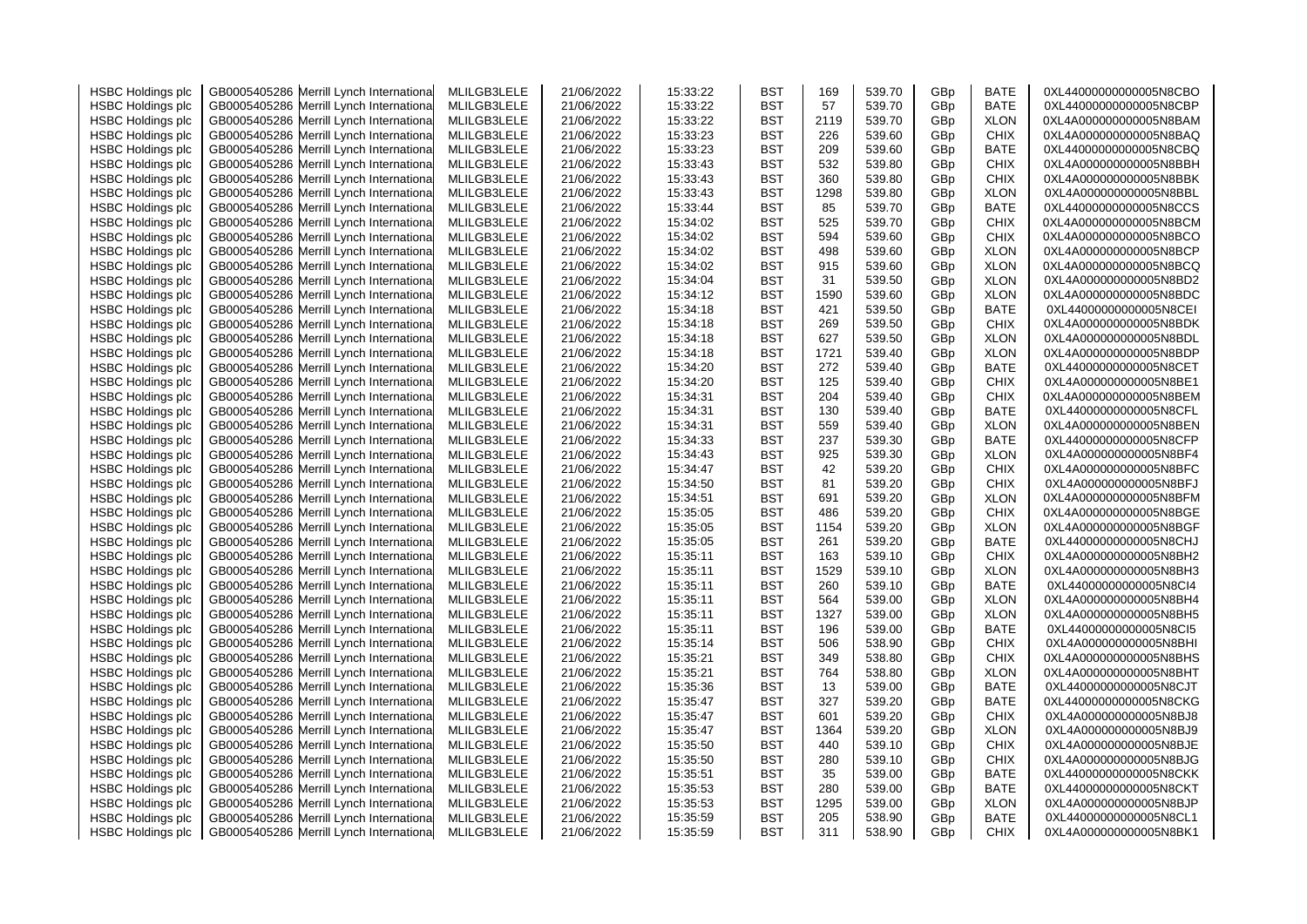| <b>HSBC Holdings plc</b> | GB0005405286 Merrill Lynch Internationa    | MLILGB3LELE | 21/06/2022 | 15:35:59 | BST        | 1289  | 538.90 | GBp | <b>XLON</b> | 0XL4A000000000005N8BK2 |
|--------------------------|--------------------------------------------|-------------|------------|----------|------------|-------|--------|-----|-------------|------------------------|
| <b>HSBC Holdings plc</b> | Merrill Lynch Internationa<br>GB0005405286 | MLILGB3LELE | 21/06/2022 | 15:36:18 | BST        | 1350  | 539.20 | GBp | <b>XLON</b> | 0XL4A000000000005N8BLN |
| <b>HSBC Holdings plc</b> | Merrill Lynch Internationa<br>GB0005405286 | MLILGB3LELE | 21/06/2022 | 15:36:19 | BST        | 205   | 539.20 | GBp | BATE        | 0XL44000000000005N8CML |
| <b>HSBC Holdings plc</b> | Merrill Lynch Internationa<br>GB0005405286 | MLILGB3LELE | 21/06/2022 | 15:36:34 | BST        | 471   | 539.10 | GBp | <b>CHIX</b> | 0XL4A000000000005N8BMD |
| <b>HSBC Holdings plc</b> | GB0005405286<br>Merrill Lynch Internationa | MLILGB3LELE | 21/06/2022 | 15:36:34 | BST        | 211   | 539.00 | GBp | <b>BATE</b> | 0XL44000000000005N8CN8 |
| <b>HSBC Holdings plc</b> | Merrill Lynch Internationa<br>GB0005405286 | MLILGB3LELE | 21/06/2022 | 15:36:34 | BST        | 358   | 539.00 | GBp | <b>CHIX</b> | 0XL4A000000000005N8BME |
| <b>HSBC Holdings plc</b> | GB0005405286<br>Merrill Lynch Internationa | MLILGB3LELE | 21/06/2022 | 15:36:34 | BST        | 50    | 539.00 | GBp | <b>CHIX</b> | 0XL4A000000000005N8BMF |
| <b>HSBC Holdings plc</b> | GB0005405286<br>Merrill Lynch Internationa | MLILGB3LELE | 21/06/2022 | 15:36:45 | BST        | 213   | 539.20 | GBp | BATE        | 0XL44000000000005N8CO0 |
| <b>HSBC Holdings plc</b> | GB0005405286<br>Merrill Lynch Internationa | MLILGB3LELE | 21/06/2022 | 15:36:45 | BST        | 120   | 539.20 | GBp | <b>CHIX</b> | 0XL4A000000000005N8BND |
| <b>HSBC Holdings plc</b> | GB0005405286<br>Merrill Lynch Internationa | MLILGB3LELE | 21/06/2022 | 15:36:46 | BST        | 2718  | 539.30 | GBp | <b>XLON</b> | 0XL4A000000000005N8BNE |
| <b>HSBC Holdings plc</b> | GB0005405286<br>Merrill Lynch Internationa | MLILGB3LELE | 21/06/2022 | 15:37:21 | BST        | 340   | 539.60 | GBp | <b>XLON</b> | 0XL4A000000000005N8BPM |
| <b>HSBC Holdings plc</b> | Merrill Lynch Internationa<br>GB0005405286 | MLILGB3LELE | 21/06/2022 | 15:37:21 | BST        | 759   | 539.60 | GBp | <b>XLON</b> | 0XL4A000000000005N8BPN |
| <b>HSBC Holdings plc</b> | GB0005405286<br>Merrill Lynch Internationa | MLILGB3LELE | 21/06/2022 | 15:37:21 | BST        | 1000  | 539.60 | GBp | <b>XLON</b> | 0XL4A000000000005N8BPO |
| <b>HSBC Holdings plc</b> | GB0005405286<br>Merrill Lynch Internationa | MLILGB3LELE | 21/06/2022 | 15:37:21 | BST        | 2000  | 539.60 | GBp | <b>XLON</b> | 0XL4A000000000005N8BPP |
|                          | GB0005405286<br>Merrill Lynch Internationa | MLILGB3LELE | 21/06/2022 | 15:37:49 | BST        | 1842  | 539.70 |     | <b>XLON</b> | 0XL4A000000000005N8BR9 |
| <b>HSBC Holdings plc</b> |                                            |             |            |          |            | 760   |        | GBp |             |                        |
| <b>HSBC Holdings plc</b> | GB0005405286<br>Merrill Lynch Internationa | MLILGB3LELE | 21/06/2022 | 15:37:49 | BST        |       | 539.80 | GBp | <b>XLON</b> | 0XL4A000000000005N8BRA |
| <b>HSBC Holdings plc</b> | GB0005405286<br>Merrill Lynch Internationa | MLILGB3LELE | 21/06/2022 | 15:37:49 | <b>BST</b> | 623   | 539.80 | GBp | <b>XLON</b> | 0XL4A000000000005N8BRB |
| <b>HSBC Holdings plc</b> | GB0005405286<br>Merrill Lynch Internationa | MLILGB3LELE | 21/06/2022 | 15:37:49 | BST        | 409   | 539.70 | GBp | <b>CHIX</b> | 0XL4A000000000005N8BRC |
| <b>HSBC Holdings plc</b> | Merrill Lynch Internationa<br>GB0005405286 | MLILGB3LELE | 21/06/2022 | 15:38:11 | BST        | 500   | 540.00 | GBp | BATE        | 0XL44000000000005N8CUC |
| <b>HSBC Holdings plc</b> | Merrill Lynch Internationa<br>GB0005405286 | MLILGB3LELE | 21/06/2022 | 15:38:24 | BST        | 1041  | 539.90 | GBp | <b>CHIX</b> | 0XL4A000000000005N8BUG |
| <b>HSBC Holdings plc</b> | GB0005405286<br>Merrill Lynch Internationa | MLILGB3LELE | 21/06/2022 | 15:38:24 | BST        | 128   | 539.90 | GBp | <b>BATE</b> | 0XL44000000000005N8CV3 |
| <b>HSBC Holdings plc</b> | GB0005405286<br>Merrill Lynch Internationa | MLILGB3LELE | 21/06/2022 | 15:38:24 | BST        | 738   | 539.80 | GBp | BATE        | 0XL44000000000005N8CV4 |
| <b>HSBC Holdings plc</b> | GB0005405286<br>Merrill Lynch Internationa | MLILGB3LELE | 21/06/2022 | 15:38:24 | BST        | 932   | 539.80 | GBp | BATE        | 0XL44000000000005N8CV5 |
| <b>HSBC Holdings plc</b> | GB0005405286<br>Merrill Lynch Internationa | MLILGB3LELE | 21/06/2022 | 15:38:33 | BST        | 1000  | 539.90 | GBp | <b>XLON</b> | 0XL4A000000000005N8BVB |
| <b>HSBC Holdings plc</b> | Merrill Lynch Internationa<br>GB0005405286 | MLILGB3LELE | 21/06/2022 | 15:38:33 | <b>BST</b> | 1035  | 539.90 | GBp | <b>XLON</b> | 0XL4A000000000005N8BVC |
| <b>HSBC Holdings plc</b> | Merrill Lynch Internationa<br>GB0005405286 | MLILGB3LELE | 21/06/2022 | 15:38:33 | BST        | 1278  | 539.90 | GBp | <b>XLON</b> | 0XL4A000000000005N8BVD |
| <b>HSBC Holdings plc</b> | Merrill Lynch Internationa<br>GB0005405286 | MLILGB3LELE | 21/06/2022 | 15:38:33 | BST        | 1619  | 539.90 | GBp | <b>XLON</b> | 0XL4A000000000005N8BVE |
| <b>HSBC Holdings plc</b> | Merrill Lynch Internationa<br>GB0005405286 | MLILGB3LELE | 21/06/2022 | 15:38:33 | BST        | 254   | 539.90 | GBp | <b>XLON</b> | 0XL4A000000000005N8BVF |
| <b>HSBC Holdings plc</b> | Merrill Lynch Internationa<br>GB0005405286 | MLILGB3LELE | 21/06/2022 | 15:38:48 | <b>BST</b> | 52    | 539.70 | GBp | <b>BATE</b> | 0XL44000000000005N8D0Q |
| <b>HSBC Holdings plc</b> | Merrill Lynch Internationa<br>GB0005405286 | MLILGB3LELE | 21/06/2022 | 15:38:48 | BST        | 295   | 539.70 | GBp | <b>BATE</b> | 0XL44000000000005N8D0R |
| <b>HSBC Holdings plc</b> | Merrill Lynch Internationa<br>GB0005405286 | MLILGB3LELE | 21/06/2022 | 15:38:55 | BST        | 759   | 539.80 | GBp | <b>XLON</b> | 0XL4A000000000005N8C0B |
| <b>HSBC Holdings plc</b> | Merrill Lynch Internationa<br>GB0005405286 | MLILGB3LELE | 21/06/2022 | 15:38:55 | BST        | 1000  | 539.80 | GBp | <b>XLON</b> | 0XL4A000000000005N8C0C |
| <b>HSBC Holdings plc</b> | GB0005405286<br>Merrill Lynch Internationa | MLILGB3LELE | 21/06/2022 | 15:38:55 | <b>BST</b> | 829   | 539.80 | GBp | <b>XLON</b> | 0XL4A000000000005N8C0D |
| <b>HSBC Holdings plc</b> | Merrill Lynch Internationa<br>GB0005405286 | MLILGB3LELE | 21/06/2022 | 15:38:56 | BST        | 192   | 539.70 | GBp | <b>BATE</b> | 0XL44000000000005N8D12 |
| <b>HSBC Holdings plc</b> | GB0005405286<br>Merrill Lynch Internationa | MLILGB3LELE | 21/06/2022 | 15:38:56 | BST        | 1528  | 539.70 | GBp | <b>CHIX</b> | 0XL4A000000000005N8C0E |
| <b>HSBC Holdings plc</b> | Merrill Lynch Internationa<br>GB0005405286 | MLILGB3LELE | 21/06/2022 | 15:38:56 | BST        | 1750  | 539.70 | GBp | <b>XLON</b> | 0XL4A000000000005N8C0G |
| <b>HSBC Holdings plc</b> | Merrill Lynch Internationa<br>GB0005405286 | MLILGB3LELE | 21/06/2022 | 15:38:56 | BST        | 313   | 539.60 | GBp | <b>BATE</b> | 0XL44000000000005N8D14 |
| <b>HSBC Holdings plc</b> | Merrill Lynch Internationa<br>GB0005405286 | MLILGB3LELE | 21/06/2022 | 15:39:01 | BST        | 1182  | 539.50 | GBp | <b>XLON</b> | 0XL4A000000000005N8C0M |
| <b>HSBC Holdings plc</b> | Merrill Lynch Internationa<br>GB0005405286 | MLILGB3LELE | 21/06/2022 | 15:39:37 | BST        | 200   | 540.00 | GBp | BATE        | 0XL44000000000005N8D3K |
| <b>HSBC Holdings plc</b> | Merrill Lynch Internationa<br>GB0005405286 | MLILGB3LELE | 21/06/2022 | 15:39:37 | <b>BST</b> | 341   | 540.00 | GBp | BATE        | 0XL44000000000005N8D3L |
| <b>HSBC Holdings plc</b> | GB0005405286<br>Merrill Lynch Internationa | MLILGB3LELE | 21/06/2022 | 15:39:38 | BST        | 137   | 539.90 | GBp | <b>CHIX</b> | 0XL4A000000000005N8C34 |
| <b>HSBC Holdings plc</b> | Merrill Lynch Internationa<br>GB0005405286 | MLILGB3LELE | 21/06/2022 | 15:39:38 | BST        | 803   | 539.90 | GBp | <b>CHIX</b> | 0XL4A000000000005N8C35 |
| <b>HSBC Holdings plc</b> | Merrill Lynch Internationa<br>GB0005405286 | MLILGB3LELE | 21/06/2022 | 15:39:38 | BST        | 1446  | 539.90 | GBp | <b>XLON</b> | 0XL4A000000000005N8C36 |
| <b>HSBC Holdings plc</b> | GB0005405286<br>Merrill Lynch Internationa | MLILGB3LELE | 21/06/2022 | 15:39:39 | BST        | 41    | 540.10 | GBp | BATE        | 0XL44000000000005N8D3Q |
| <b>HSBC Holdings plc</b> | Merrill Lynch Internationa<br>GB0005405286 | MLILGB3LELE | 21/06/2022 | 15:39:39 | BST        | 600   | 540.10 | GBp | BATE        | 0XL44000000000005N8D3R |
| <b>HSBC Holdings plc</b> | Merrill Lynch Internationa<br>GB0005405286 | MLILGB3LELE | 21/06/2022 | 15:39:39 | BST        | 10    | 540.10 | GBp | <b>BATE</b> | 0XL44000000000005N8D3S |
| <b>HSBC Holdings plc</b> | GB0005405286<br>Merrill Lynch Internationa | MLILGB3LELE | 21/06/2022 | 15:39:39 | BST        | 364   | 540.10 | GBp | <b>BATE</b> | 0XL44000000000005N8D3T |
| <b>HSBC Holdings plc</b> | Merrill Lynch Internationa<br>GB0005405286 | MLILGB3LELE | 21/06/2022 | 15:39:55 | BST        | 2660  | 540.20 | GBp | <b>XLON</b> | 0XL4A000000000005N8C46 |
| <b>HSBC Holdings plc</b> | Merrill Lynch Internationa<br>GB0005405286 | MLILGB3LELE | 21/06/2022 | 15:41:12 | BST        | 200   | 540.60 | GBp | <b>XLON</b> | 0XL4A000000000005N8C7L |
| <b>HSBC Holdings plc</b> | Merrill Lynch Internationa<br>GB0005405286 | MLILGB3LELE | 21/06/2022 | 15:41:12 | BST        | 1608  | 540.60 | GBp | BATE        | 0XL44000000000005N8D9V |
| <b>HSBC Holdings plc</b> | GB0005405286 Merrill Lynch Internationa    | MLILGB3LELE | 21/06/2022 | 15:41:12 | BST        | 11568 | 540.60 | GBp | <b>XLON</b> | 0XL4A000000000005N8C7M |
| <b>HSBC Holdings plc</b> | GB0005405286 Merrill Lynch International   | MLILGB3LELE | 21/06/2022 | 15:41:12 | BST        | 1300  | 540.60 | GBp | <b>XLON</b> | 0XL4A000000000005N8C7O |
|                          |                                            |             |            |          |            |       |        |     |             |                        |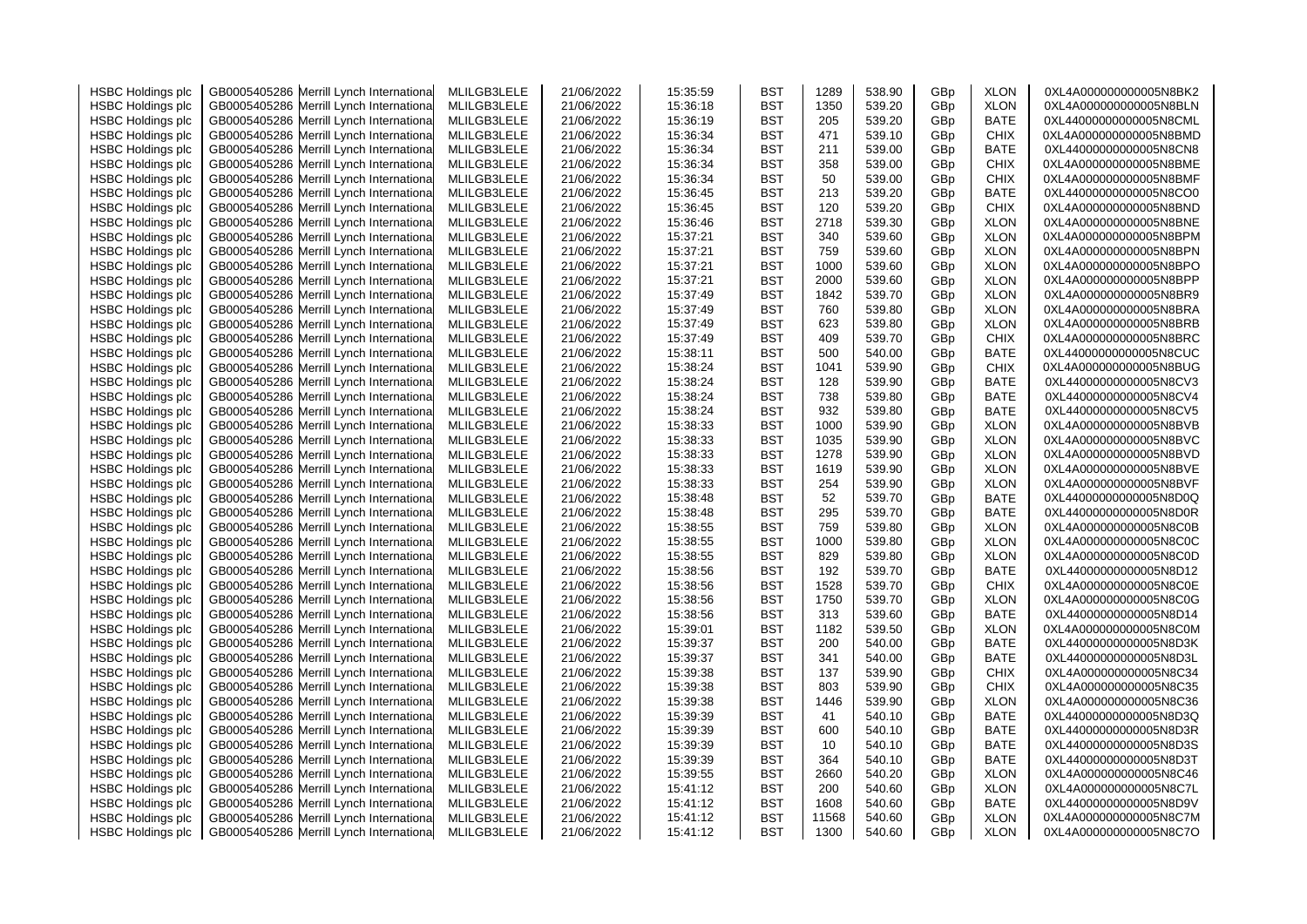| <b>HSBC Holdings plc</b> | GB0005405286 Merrill Lynch Internationa    | MLILGB3LELE | 21/06/2022 | 15:41:12 | <b>BST</b> | 1619 | 540.60 | GBp             | <b>XLON</b> | 0XL4A000000000005N8C7P  |
|--------------------------|--------------------------------------------|-------------|------------|----------|------------|------|--------|-----------------|-------------|-------------------------|
| <b>HSBC Holdings plc</b> | GB0005405286 Merrill Lynch Internationa    | MLILGB3LELE | 21/06/2022 | 15:41:12 | <b>BST</b> | 140  | 540.60 | GBp             | BATE        | 0XL44000000000005N8DA8  |
| <b>HSBC Holdings plc</b> | GB0005405286 Merrill Lynch Internationa    | MLILGB3LELE | 21/06/2022 | 15:41:13 | BST        | 1536 | 540.60 | GBp             | <b>CHIX</b> | 0XL4A000000000005N8C7U  |
| <b>HSBC Holdings plc</b> | GB0005405286<br>Merrill Lynch Internationa | MLILGB3LELE | 21/06/2022 | 15:41:13 | <b>BST</b> | 817  | 540.60 | GBp             | <b>CHIX</b> | 0XL4A000000000005N8C7V  |
| <b>HSBC Holdings plc</b> | GB0005405286 Merrill Lynch Internationa    | MLILGB3LELE | 21/06/2022 | 15:41:45 | <b>BST</b> | 583  | 540.50 | GBp             | <b>XLON</b> | 0XL4A000000000005N8C9T  |
| <b>HSBC Holdings plc</b> | GB0005405286 Merrill Lynch Internationa    | MLILGB3LELE | 21/06/2022 | 15:41:45 | <b>BST</b> | 545  | 540.40 | GBp             | <b>BATE</b> | 0XL44000000000005N8DC5  |
| <b>HSBC Holdings plc</b> | GB0005405286<br>Merrill Lynch Internationa | MLILGB3LELE | 21/06/2022 | 15:41:46 | <b>BST</b> | 650  | 540.40 | GBp             | <b>CHIX</b> | 0XL4A000000000005N8CA3  |
| <b>HSBC Holdings plc</b> | GB0005405286 Merrill Lynch Internationa    | MLILGB3LELE | 21/06/2022 | 15:41:46 | <b>BST</b> | 1903 | 540.40 | GBp             | <b>CHIX</b> | 0XL4A000000000005N8CA4  |
| <b>HSBC Holdings plc</b> | GB0005405286<br>Merrill Lynch Internationa | MLILGB3LELE | 21/06/2022 | 15:41:46 | <b>BST</b> | 1600 | 540.50 | GBp             | <b>CHIX</b> | 0XL4A000000000005N8CA6  |
| <b>HSBC Holdings plc</b> | GB0005405286 Merrill Lynch Internationa    | MLILGB3LELE | 21/06/2022 | 15:41:46 | <b>BST</b> | 366  | 540.50 | GBp             | <b>CHIX</b> | 0XL4A000000000005N8CA7  |
| <b>HSBC Holdings plc</b> | Merrill Lynch Internationa<br>GB0005405286 | MLILGB3LELE | 21/06/2022 | 15:42:02 | BST        | 66   | 540.60 | GBp             | <b>BATE</b> | 0XL44000000000005N8DDR  |
| <b>HSBC Holdings plc</b> | GB0005405286 Merrill Lynch Internationa    | MLILGB3LELE | 21/06/2022 | 15:42:25 | <b>BST</b> | 298  | 540.60 | GBp             | <b>BATE</b> | 0XL44000000000005N8DFO  |
| <b>HSBC Holdings plc</b> | GB0005405286<br>Merrill Lynch Internationa | MLILGB3LELE | 21/06/2022 | 15:42:25 | <b>BST</b> | 709  | 540.60 | GBp             | <b>BATE</b> | 0XL44000000000005N8DFP  |
| <b>HSBC Holdings plc</b> | GB0005405286<br>Merrill Lynch Internationa | MLILGB3LELE |            | 15:42:45 | <b>BST</b> | 298  | 540.50 |                 | <b>BATE</b> | 0XL44000000000005N8DGM  |
|                          |                                            | MLILGB3LELE | 21/06/2022 | 15:42:45 | <b>BST</b> | 397  | 540.50 | GBp             | <b>BATE</b> | 0XL44000000000005N8DGN  |
| <b>HSBC Holdings plc</b> | GB0005405286 Merrill Lynch Internationa    |             | 21/06/2022 |          |            |      |        | GBp             |             |                         |
| <b>HSBC Holdings plc</b> | GB0005405286 Merrill Lynch Internationa    | MLILGB3LELE | 21/06/2022 | 15:42:45 | <b>BST</b> | 272  | 540.50 | GBp             | <b>BATE</b> | 0XL44000000000005N8DGQ  |
| <b>HSBC Holdings plc</b> | GB0005405286 Merrill Lynch Internationa    | MLILGB3LELE | 21/06/2022 | 15:42:45 | <b>BST</b> | 558  | 540.50 | GBp             | <b>CHIX</b> | 0XL4A000000000005N8CDO  |
| <b>HSBC Holdings plc</b> | Merrill Lynch Internationa<br>GB0005405286 | MLILGB3LELE | 21/06/2022 | 15:42:45 | <b>BST</b> | 1447 | 540.50 | GBp             | <b>XLON</b> | 0XL4A000000000005N8CDP  |
| <b>HSBC Holdings plc</b> | GB0005405286 Merrill Lynch Internationa    | MLILGB3LELE | 21/06/2022 | 15:42:45 | BST        | 1200 | 540.50 | GBp             | <b>XLON</b> | 0XL4A000000000005N8CDQ  |
| <b>HSBC Holdings plc</b> | Merrill Lynch Internationa<br>GB0005405286 | MLILGB3LELE | 21/06/2022 | 15:42:45 | BST        | 330  | 540.50 | GBp             | <b>XLON</b> | 0XL4A000000000005N8CDR  |
| <b>HSBC Holdings plc</b> | GB0005405286 Merrill Lynch Internationa    | MLILGB3LELE | 21/06/2022 | 15:42:45 | <b>BST</b> | 759  | 540.50 | GBp             | <b>XLON</b> | 0XL4A000000000005N8CDS  |
| <b>HSBC Holdings plc</b> | GB0005405286<br>Merrill Lynch Internationa | MLILGB3LELE | 21/06/2022 | 15:42:48 | <b>BST</b> | 333  | 540.40 | GBp             | <b>BATE</b> | 0XL44000000000005N8DH4  |
| <b>HSBC Holdings plc</b> | Merrill Lynch Internationa<br>GB0005405286 | MLILGB3LELE | 21/06/2022 | 15:42:48 | <b>BST</b> | 1445 | 540.40 | GBp             | <b>XLON</b> | 0XL4A000000000005N8CE9  |
| <b>HSBC Holdings plc</b> | GB0005405286 Merrill Lynch Internationa    | MLILGB3LELE | 21/06/2022 | 15:42:50 | <b>BST</b> | 432  | 540.40 | GBp             | <b>BATE</b> | 0XL44000000000005N8DH8  |
| <b>HSBC Holdings plc</b> | GB0005405286<br>Merrill Lynch Internationa | MLILGB3LELE | 21/06/2022 | 15:42:50 | BST        | 906  | 540.40 | GBp             | <b>CHIX</b> | 0XL4A000000000005N8CEB  |
| <b>HSBC Holdings plc</b> | GB0005405286 Merrill Lynch Internationa    | MLILGB3LELE | 21/06/2022 | 15:42:50 | BST        | 1174 | 540.40 | GBp             | <b>XLON</b> | 0XL4A000000000005N8CED  |
| <b>HSBC Holdings plc</b> | Merrill Lynch Internationa<br>GB0005405286 | MLILGB3LELE | 21/06/2022 | 15:42:59 | BST        | 621  | 540.40 | GBp             | <b>CHIX</b> | 0XL4A000000000005N8CEO  |
| <b>HSBC Holdings plc</b> | GB0005405286 Merrill Lynch Internationa    | MLILGB3LELE | 21/06/2022 | 15:42:59 | <b>BST</b> | 277  | 540.30 | GBp             | <b>BATE</b> | 0XL440000000000005N8DHJ |
| <b>HSBC Holdings plc</b> | GB0005405286 Merrill Lynch Internationa    | MLILGB3LELE | 21/06/2022 | 15:42:59 | <b>BST</b> | 821  | 540.30 | GBp             | <b>XLON</b> | 0XL4A000000000005N8CEQ  |
| <b>HSBC Holdings plc</b> | GB0005405286<br>Merrill Lynch Internationa | MLILGB3LELE | 21/06/2022 | 15:42:59 | <b>BST</b> | 249  | 540.30 | GBp             | CHIX        | 0XL4A000000000005N8CER  |
| <b>HSBC Holdings plc</b> | GB0005405286 Merrill Lynch Internationa    | MLILGB3LELE | 21/06/2022 | 15:43:20 | <b>BST</b> | 484  | 540.30 | GBp             | <b>CHIX</b> | 0XL4A000000000005N8CG1  |
| <b>HSBC Holdings plc</b> | GB0005405286 Merrill Lynch Internationa    | MLILGB3LELE | 21/06/2022 | 15:43:20 | <b>BST</b> | 1387 | 540.30 | GBp             | <b>XLON</b> | 0XL4A000000000005N8CG4  |
| <b>HSBC Holdings plc</b> | GB0005405286 Merrill Lynch Internationa    | MLILGB3LELE | 21/06/2022 | 15:43:22 | BST        | 1000 | 540.30 | GBp             | <b>XLON</b> | 0XL4A000000000005N8CG8  |
| <b>HSBC Holdings plc</b> | GB0005405286<br>Merrill Lynch Internationa | MLILGB3LELE | 21/06/2022 | 15:43:22 | BST        | 741  | 540.30 | GBp             | <b>XLON</b> | 0XL4A000000000005N8CG9  |
| <b>HSBC Holdings plc</b> | GB0005405286 Merrill Lynch Internationa    | MLILGB3LELE | 21/06/2022 | 15:43:27 | BST        | 178  | 540.20 | GBp             | <b>CHIX</b> | 0XL4A000000000005N8CGL  |
| <b>HSBC Holdings plc</b> | GB0005405286 Merrill Lynch Internationa    | MLILGB3LELE | 21/06/2022 | 15:43:27 | <b>BST</b> | 379  | 540.20 | GBp             | <b>BATE</b> | 0XL44000000000005N8DJH  |
| <b>HSBC Holdings plc</b> | GB0005405286<br>Merrill Lynch Internationa | MLILGB3LELE | 21/06/2022 | 15:43:27 | <b>BST</b> | 1693 | 540.20 | GBp             | <b>XLON</b> | 0XL4A000000000005N8CGO  |
| <b>HSBC Holdings plc</b> | GB0005405286<br>Merrill Lynch Internationa | MLILGB3LELE | 21/06/2022 | 15:43:36 | <b>BST</b> | 576  | 540.20 | GBp             | <b>XLON</b> | 0XL4A000000000005N8CHN  |
| <b>HSBC Holdings plc</b> | GB0005405286 Merrill Lynch Internationa    | MLILGB3LELE | 21/06/2022 | 15:43:46 | <b>BST</b> | 341  | 540.20 | GBp             | BATE        | 0XL44000000000005N8DKV  |
| <b>HSBC Holdings plc</b> | GB0005405286 Merrill Lynch Internationa    | MLILGB3LELE | 21/06/2022 | 15:43:46 | <b>BST</b> | 349  | 540.20 | GBp             | <b>BATE</b> | 0XL44000000000005N8DL0  |
| <b>HSBC Holdings plc</b> | GB0005405286<br>Merrill Lynch Internationa | MLILGB3LELE | 21/06/2022 | 15:43:52 | BST        | 836  | 540.20 | GBp             | <b>XLON</b> | 0XL4A000000000005N8CID  |
| <b>HSBC Holdings plc</b> | GB0005405286 Merrill Lynch Internationa    | MLILGB3LELE | 21/06/2022 | 15:43:52 | BST        | 412  | 540.20 | GBp             | <b>XLON</b> | 0XL4A000000000005N8CIE  |
| <b>HSBC Holdings plc</b> | GB0005405286<br>Merrill Lynch Internationa | MLILGB3LELE | 21/06/2022 | 15:43:58 | BST        | 393  | 540.10 | GBp             | BATE        | 0XL44000000000005N8DLK  |
| <b>HSBC Holdings plc</b> | GB0005405286 Merrill Lynch Internationa    | MLILGB3LELE | 21/06/2022 | 15:43:58 | <b>BST</b> | 421  | 540.10 | GBp             | <b>CHIX</b> | 0XL4A000000000005N8CIV  |
| <b>HSBC Holdings plc</b> | GB0005405286<br>Merrill Lynch Internationa | MLILGB3LELE | 21/06/2022 | 15:44:09 | <b>BST</b> | 1146 | 540.20 | GBp             | <b>XLON</b> | 0XL4A000000000005N8CJT  |
| <b>HSBC Holdings plc</b> | GB0005405286 Merrill Lynch International   | MLILGB3LELE | 21/06/2022 | 15:44:10 | BST        | 787  | 540.20 | GBp             | CHIX        | 0XL4A000000000005N8CJV  |
| <b>HSBC Holdings plc</b> | GB0005405286 Merrill Lynch Internationa    | MLILGB3LELE | 21/06/2022 | 15:44:10 | <b>BST</b> | 323  | 540.20 | GBp             | <b>XLON</b> | 0XL4A000000000005N8CK0  |
| <b>HSBC Holdings plc</b> | GB0005405286<br>Merrill Lynch Internationa | MLILGB3LELE | 21/06/2022 | 15:44:10 | BST        | 587  | 540.20 | GBp             | <b>XLON</b> | 0XL4A000000000005N8CK1  |
| <b>HSBC Holdings plc</b> | GB0005405286 Merrill Lynch Internationa    | MLILGB3LELE | 21/06/2022 | 15:44:10 | BST        | 399  | 540.10 | GBp             | BATE        | 0XL44000000000005N8DML  |
| <b>HSBC Holdings plc</b> | GB0005405286<br>Merrill Lynch Internationa | MLILGB3LELE | 21/06/2022 | 15:44:15 | BST        | 546  | 540.00 | GBp             | BATE        | 0XL44000000000005N8DN9  |
| <b>HSBC Holdings plc</b> | GB0005405286 Merrill Lynch Internationa    | MLILGB3LELE | 21/06/2022 | 15:44:15 | BST        | 736  | 540.00 | GBp             | CHIX        | 0XL4A000000000005N8CKH  |
| <b>HSBC Holdings plc</b> | GB0005405286 Merrill Lynch International   | MLILGB3LELE | 21/06/2022 | 15:44:15 | <b>BST</b> | 500  | 540.00 | GB <sub>p</sub> | <b>XLON</b> | 0XL4A000000000005N8CKI  |
|                          |                                            |             |            |          |            |      |        |                 |             |                         |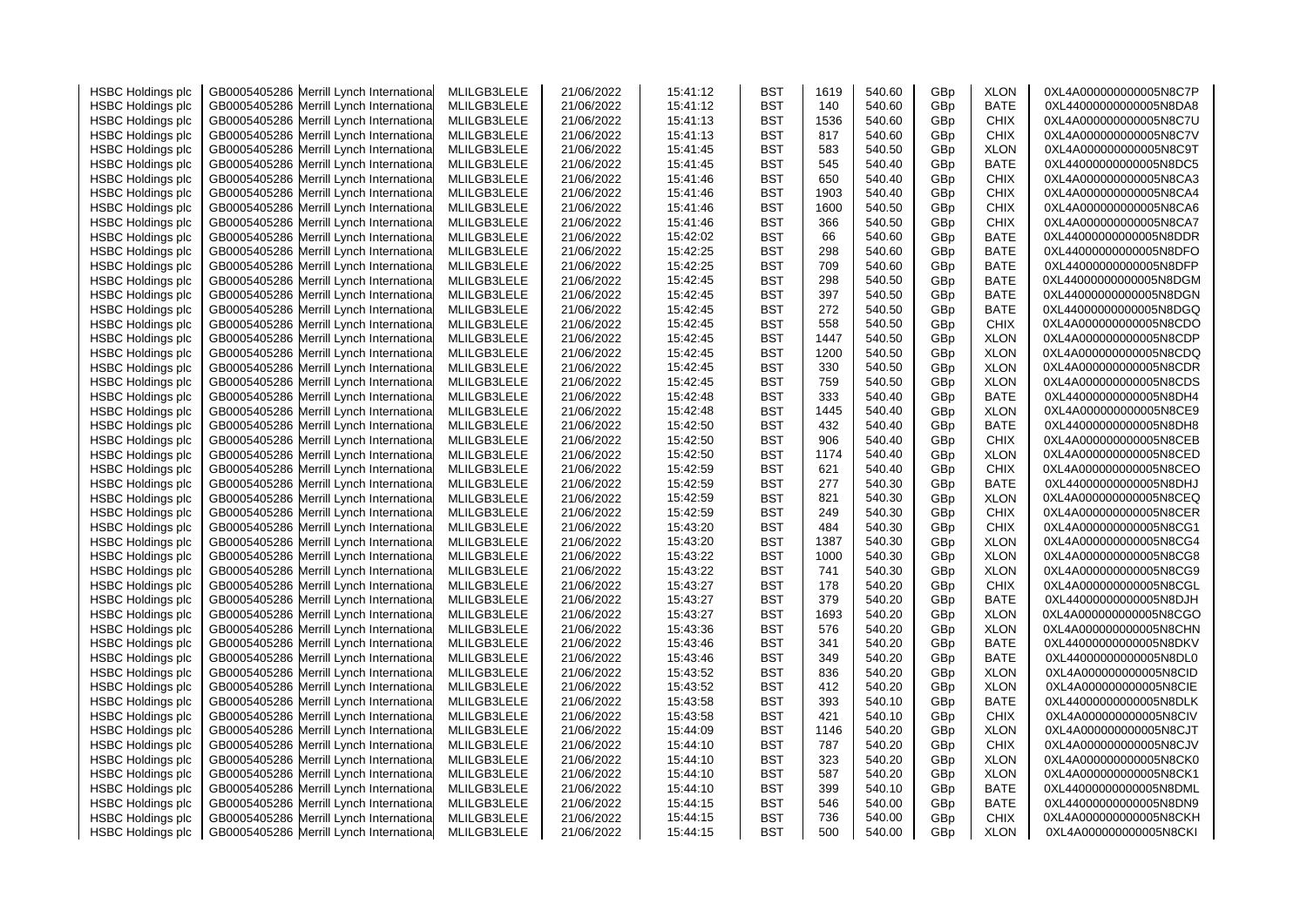| <b>HSBC Holdings plc</b> | GB0005405286 Merrill Lynch Internationa    | MLILGB3LELE | 21/06/2022 | 15:44:15 | <b>BST</b> | 1171 | 540.00 | GBp | <b>XLON</b> | 0XL4A000000000005N8CKJ |
|--------------------------|--------------------------------------------|-------------|------------|----------|------------|------|--------|-----|-------------|------------------------|
| <b>HSBC Holdings plc</b> | Merrill Lynch Internationa<br>GB0005405286 | MLILGB3LELE | 21/06/2022 | 15:44:34 | <b>BST</b> | 90   | 539.80 | GBp | <b>BATE</b> | 0XL44000000000005N8DOD |
| <b>HSBC Holdings plc</b> | GB0005405286 Merrill Lynch Internationa    | MLILGB3LELE | 21/06/2022 | 15:44:34 | <b>BST</b> | 354  | 539.80 | GBp | <b>CHIX</b> | 0XL4A000000000005N8CLF |
| <b>HSBC Holdings plc</b> | Merrill Lynch Internationa<br>GB0005405286 | MLILGB3LELE | 21/06/2022 | 15:44:34 | <b>BST</b> | 863  | 539.80 | GBp | <b>XLON</b> | 0XL4A000000000005N8CLG |
| <b>HSBC Holdings plc</b> | GB0005405286 Merrill Lynch Internationa    | MLILGB3LELE | 21/06/2022 | 15:44:35 | <b>BST</b> | 791  | 539.80 | GBp | <b>BATE</b> | 0XL44000000000005N8DOF |
| <b>HSBC Holdings plc</b> | GB0005405286<br>Merrill Lynch Internationa | MLILGB3LELE | 21/06/2022 | 15:44:56 | BST        | 1540 | 539.70 | GBp | <b>BATE</b> | 0XL44000000000005N8DPI |
| <b>HSBC Holdings plc</b> | Merrill Lynch Internationa<br>GB0005405286 | MLILGB3LELE | 21/06/2022 | 15:44:56 | <b>BST</b> | 484  | 539.70 | GBp | <b>CHIX</b> | 0XL4A000000000005N8CM4 |
| <b>HSBC Holdings plc</b> | GB0005405286 Merrill Lynch Internationa    | MLILGB3LELE | 21/06/2022 | 15:44:56 | <b>BST</b> | 973  | 539.70 | GBp | <b>XLON</b> | 0XL4A000000000005N8CM5 |
| <b>HSBC Holdings plc</b> | Merrill Lynch Internationa<br>GB0005405286 | MLILGB3LELE | 21/06/2022 | 15:44:56 | <b>BST</b> | 700  | 539.70 | GBp | <b>BATE</b> | 0XL44000000000005N8DPJ |
| <b>HSBC Holdings plc</b> | GB0005405286 Merrill Lynch Internationa    | MLILGB3LELE | 21/06/2022 | 15:44:56 | BST        | 338  | 539.80 | GBp | <b>BATE</b> | 0XL44000000000005N8DPK |
| <b>HSBC Holdings plc</b> | GB0005405286<br>Merrill Lynch Internationa | MLILGB3LELE | 21/06/2022 | 15:44:56 | <b>BST</b> | 134  | 539.70 | GBp | <b>XLON</b> | 0XL4A000000000005N8CM7 |
| <b>HSBC Holdings plc</b> | GB0005405286 Merrill Lynch Internationa    | MLILGB3LELE | 21/06/2022 | 15:44:56 | <b>BST</b> | 1000 | 539.80 | GBp | <b>XLON</b> | 0XL4A000000000005N8CM9 |
| <b>HSBC Holdings plc</b> | GB0005405286<br>Merrill Lynch Internationa | MLILGB3LELE | 21/06/2022 | 15:44:56 | <b>BST</b> | 821  | 539.80 | GBp | <b>XLON</b> | 0XL4A000000000005N8CMA |
| <b>HSBC Holdings plc</b> | Merrill Lynch Internationa<br>GB0005405286 | MLILGB3LELE | 21/06/2022 | 15:45:03 | <b>BST</b> | 798  | 539.80 | GBp | <b>XLON</b> | 0XL4A000000000005N8CMS |
|                          |                                            | MLILGB3LELE |            | 15:45:03 |            | 223  | 539.80 |     | <b>XLON</b> | 0XL4A000000000005N8CMT |
| <b>HSBC Holdings plc</b> | GB0005405286 Merrill Lynch Internationa    |             | 21/06/2022 |          | BST        | 159  |        | GBp |             |                        |
| <b>HSBC Holdings plc</b> | GB0005405286<br>Merrill Lynch Internationa | MLILGB3LELE | 21/06/2022 | 15:45:07 | <b>BST</b> |      | 539.60 | GBp | <b>BATE</b> | 0XL44000000000005N8DQP |
| <b>HSBC Holdings plc</b> | GB0005405286 Merrill Lynch Internationa    | MLILGB3LELE | 21/06/2022 | 15:45:07 | <b>BST</b> | 243  | 539.60 | GBp | <b>CHIX</b> | 0XL4A000000000005N8CN7 |
| <b>HSBC Holdings plc</b> | GB0005405286<br>Merrill Lynch Internationa | MLILGB3LELE | 21/06/2022 | 15:45:07 | BST        | 374  | 539.60 | GBp | <b>CHIX</b> | 0XL4A000000000005N8CN8 |
| <b>HSBC Holdings plc</b> | GB0005405286 Merrill Lynch Internationa    | MLILGB3LELE | 21/06/2022 | 15:45:07 | BST        | 1059 | 539.60 | GBp | <b>XLON</b> | 0XL4A000000000005N8CN9 |
| <b>HSBC Holdings plc</b> | GB0005405286<br>Merrill Lynch Internationa | MLILGB3LELE | 21/06/2022 | 15:45:13 | <b>BST</b> | 309  | 539.50 | GBp | <b>BATE</b> | 0XL44000000000005N8DR6 |
| <b>HSBC Holdings plc</b> | GB0005405286 Merrill Lynch Internationa    | MLILGB3LELE | 21/06/2022 | 15:45:13 | <b>BST</b> | 401  | 539.50 | GBp | <b>CHIX</b> | 0XL4A000000000005N8CNM |
| <b>HSBC Holdings plc</b> | GB0005405286<br>Merrill Lynch Internationa | MLILGB3LELE | 21/06/2022 | 15:45:13 | BST        | 473  | 539.50 | GBp | <b>XLON</b> | 0XL4A000000000005N8CNN |
| <b>HSBC Holdings plc</b> | GB0005405286<br>Merrill Lynch Internationa | MLILGB3LELE | 21/06/2022 | 15:45:24 | BST        | 181  | 539.40 | GBp | BATE        | 0XL44000000000005N8DRR |
| <b>HSBC Holdings plc</b> | GB0005405286<br>Merrill Lynch Internationa | MLILGB3LELE | 21/06/2022 | 15:45:24 | BST        | 441  | 539.40 | GBp | <b>CHIX</b> | 0XL4A000000000005N8CO4 |
| <b>HSBC Holdings plc</b> | GB0005405286<br>Merrill Lynch Internationa | MLILGB3LELE | 21/06/2022 | 15:45:24 | <b>BST</b> | 540  | 539.40 | GBp | <b>XLON</b> | 0XL4A000000000005N8CO5 |
| <b>HSBC Holdings plc</b> | GB0005405286 Merrill Lynch Internationa    | MLILGB3LELE | 21/06/2022 | 15:45:24 | BST        | 84   | 539.30 | GBp | <b>BATE</b> | 0XL44000000000005N8DRT |
| <b>HSBC Holdings plc</b> | Merrill Lynch Internationa<br>GB0005405286 | MLILGB3LELE | 21/06/2022 | 15:45:24 | BST        | 584  | 539.30 | GBp | <b>XLON</b> | 0XL4A000000000005N8CO7 |
| <b>HSBC Holdings plc</b> | GB0005405286 Merrill Lynch Internationa    | MLILGB3LELE | 21/06/2022 | 15:45:25 | BST        | 147  | 539.30 | GBp | <b>XLON</b> | 0XL4A000000000005N8COA |
| <b>HSBC Holdings plc</b> | GB0005405286 Merrill Lynch Internationa    | MLILGB3LELE | 21/06/2022 | 15:46:11 | <b>BST</b> | 341  | 539.60 | GBp | <b>BATE</b> | 0XL44000000000005N8DVS |
| <b>HSBC Holdings plc</b> | GB0005405286<br>Merrill Lynch Internationa | MLILGB3LELE | 21/06/2022 | 15:46:11 | <b>BST</b> | 850  | 539.60 | GBp | <b>XLON</b> | 0XL4A000000000005N8CRG |
| <b>HSBC Holdings plc</b> | GB0005405286 Merrill Lynch Internationa    | MLILGB3LELE | 21/06/2022 | 15:46:11 | <b>BST</b> | 1000 | 539.60 | GBp | <b>XLON</b> | 0XL4A000000000005N8CRH |
| <b>HSBC Holdings plc</b> | GB0005405286<br>Merrill Lynch Internationa | MLILGB3LELE | 21/06/2022 | 15:46:11 | <b>BST</b> | 1278 | 539.60 | GBp | <b>XLON</b> | 0XL4A000000000005N8CRI |
| <b>HSBC Holdings plc</b> | GB0005405286 Merrill Lynch Internationa    | MLILGB3LELE | 21/06/2022 | 15:46:11 | <b>BST</b> | 1619 | 539.60 | GBp | <b>XLON</b> | 0XL4A000000000005N8CRJ |
| <b>HSBC Holdings plc</b> | GB0005405286<br>Merrill Lynch Internationa | MLILGB3LELE | 21/06/2022 | 15:46:11 | BST        | 529  | 539.60 | GBp | <b>CHIX</b> | 0XL4A000000000005N8CRK |
| <b>HSBC Holdings plc</b> | GB0005405286 Merrill Lynch Internationa    | MLILGB3LELE | 21/06/2022 | 15:46:11 | BST        | 546  | 539.60 | GBp | <b>CHIX</b> | 0XL4A000000000005N8CRL |
| <b>HSBC Holdings plc</b> | GB0005405286<br>Merrill Lynch Internationa | MLILGB3LELE | 21/06/2022 | 15:46:11 | <b>BST</b> | 948  | 539.50 | GBp | <b>CHIX</b> | 0XL4A000000000005N8CRM |
| <b>HSBC Holdings plc</b> | GB0005405286<br>Merrill Lynch Internationa | MLILGB3LELE | 21/06/2022 | 15:46:26 | <b>BST</b> | 352  | 539.60 | GBp | <b>CHIX</b> | 0XL4A000000000005N8CSQ |
| <b>HSBC Holdings plc</b> | GB0005405286<br>Merrill Lynch Internationa | MLILGB3LELE | 21/06/2022 | 15:46:27 | <b>BST</b> | 706  | 539.50 | GBp | <b>BATE</b> | 0XL44000000000005N8E0N |
| <b>HSBC Holdings plc</b> | Merrill Lynch Internationa<br>GB0005405286 | MLILGB3LELE | 21/06/2022 | 15:46:27 | <b>BST</b> | 433  | 539.50 | GBp | <b>BATE</b> | 0XL44000000000005N8E0O |
| <b>HSBC Holdings plc</b> | GB0005405286 Merrill Lynch Internationa    | MLILGB3LELE | 21/06/2022 | 15:46:38 | <b>BST</b> | 600  | 539.50 | GBp | <b>BATE</b> | 0XL44000000000005N8E1L |
| <b>HSBC Holdings plc</b> | Merrill Lynch Internationa<br>GB0005405286 | MLILGB3LELE | 21/06/2022 | 15:47:12 | <b>BST</b> | 7346 | 539.50 | GBp | <b>XLON</b> | 0XL4A000000000005N8CUU |
| <b>HSBC Holdings plc</b> | GB0005405286 Merrill Lynch Internationa    | MLILGB3LELE | 21/06/2022 | 15:48:06 | BST        | 1536 | 539.70 | GBp | <b>CHIX</b> | 0XL4A000000000005N8D1N |
| <b>HSBC Holdings plc</b> | Merrill Lynch Internationa<br>GB0005405286 | MLILGB3LELE | 21/06/2022 | 15:48:06 | <b>BST</b> | 1385 | 539.70 | GBp | <b>CHIX</b> | 0XL4A000000000005N8D1O |
| <b>HSBC Holdings plc</b> | GB0005405286 Merrill Lynch Internationa    | MLILGB3LELE | 21/06/2022 | 15:48:06 | <b>BST</b> | 1619 | 539.70 | GBp | <b>XLON</b> | 0XL4A000000000005N8D1Q |
| <b>HSBC Holdings plc</b> | GB0005405286<br>Merrill Lynch Internationa | MLILGB3LELE | 21/06/2022 | 15:48:06 | <b>BST</b> | 1000 | 539.70 | GBp | <b>XLON</b> | 0XL4A000000000005N8D1R |
| <b>HSBC Holdings plc</b> | GB0005405286<br>Merrill Lynch Internationa | MLILGB3LELE | 21/06/2022 | 15:48:06 | <b>BST</b> | 1278 | 539.70 | GBp | <b>XLON</b> | 0XL4A000000000005N8D1S |
| <b>HSBC Holdings plc</b> | GB0005405286 Merrill Lynch Internationa    | MLILGB3LELE | 21/06/2022 | 15:48:06 | <b>BST</b> | 30   | 539.70 | GBp | <b>BATE</b> | 0XL44000000000005N8E6Q |
| <b>HSBC Holdings plc</b> | Merrill Lynch Internationa<br>GB0005405286 | MLILGB3LELE | 21/06/2022 | 15:48:06 | <b>BST</b> | 670  | 539.70 | GBp | <b>BATE</b> | 0XL44000000000005N8E6R |
| <b>HSBC Holdings plc</b> | GB0005405286 Merrill Lynch Internationa    | MLILGB3LELE | 21/06/2022 | 15:48:06 | <b>BST</b> | 1619 | 539.70 | GBp | <b>XLON</b> | 0XL4A000000000005N8D1T |
| <b>HSBC Holdings plc</b> | Merrill Lynch Internationa<br>GB0005405286 | MLILGB3LELE | 21/06/2022 | 15:48:15 | BST        | 1000 | 539.70 | GBp | <b>XLON</b> | 0XL4A000000000005N8D2B |
| <b>HSBC Holdings plc</b> | GB0005405286 Merrill Lynch Internationa    | MLILGB3LELE | 21/06/2022 | 15:48:15 | <b>BST</b> | 882  | 539.70 | GBp | <b>XLON</b> | 0XL4A000000000005N8D2C |
| <b>HSBC Holdings plc</b> | GB0005405286 Merrill Lynch International   | MLILGB3LELE | 21/06/2022 | 15:48:26 | <b>BST</b> | 1369 | 539.70 | GBp | <b>XLON</b> | 0XL4A000000000005N8D2N |
|                          |                                            |             |            |          |            |      |        |     |             |                        |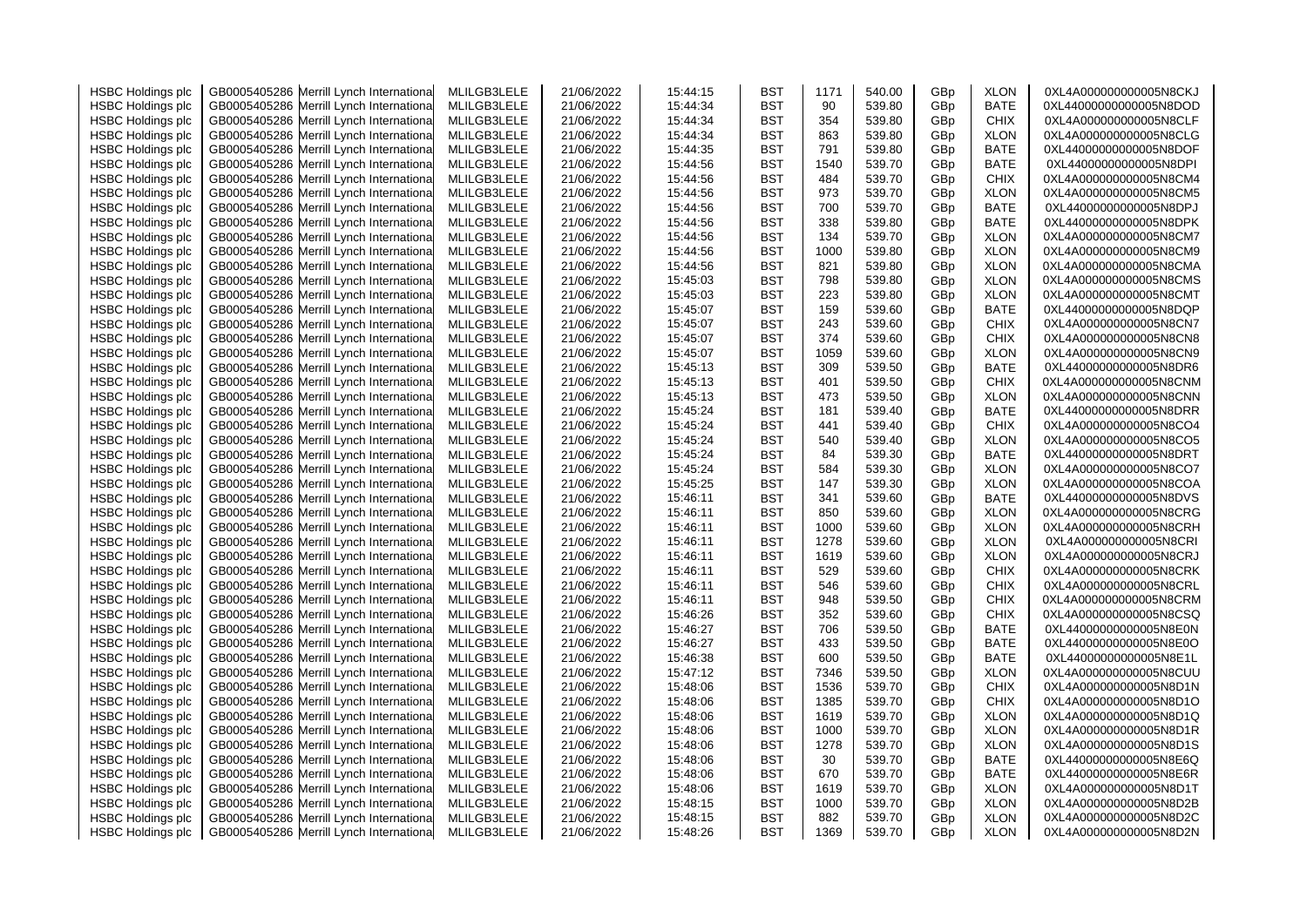| <b>HSBC Holdings plc</b> | GB0005405286 Merrill Lynch Internationa    | MLILGB3LELE | 21/06/2022 | 15:48:38 | <b>BST</b> | 1000           | 539.70 | GBp | <b>XLON</b> | 0XL4A000000000005N8D3D |
|--------------------------|--------------------------------------------|-------------|------------|----------|------------|----------------|--------|-----|-------------|------------------------|
| <b>HSBC Holdings plc</b> | Merrill Lynch Internationa<br>GB0005405286 | MLILGB3LELE | 21/06/2022 | 15:48:38 | <b>BST</b> | 360            | 539.70 | GBp | <b>XLON</b> | 0XL4A000000000005N8D3E |
| <b>HSBC Holdings plc</b> | GB0005405286 Merrill Lynch Internationa    | MLILGB3LELE | 21/06/2022 | 15:48:41 | <b>BST</b> | 29             | 539.70 | GBp | <b>CHIX</b> | 0XL4A000000000005N8D3G |
| <b>HSBC Holdings plc</b> | Merrill Lynch Internationa<br>GB0005405286 | MLILGB3LELE | 21/06/2022 | 15:48:41 | <b>BST</b> | 6              | 539.70 | GBp | <b>CHIX</b> | 0XL4A000000000005N8D3H |
| <b>HSBC Holdings plc</b> | GB0005405286<br>Merrill Lynch Internationa | MLILGB3LELE | 21/06/2022 | 15:48:41 | <b>BST</b> | 985            | 539.70 | GBp | <b>CHIX</b> | 0XL4A000000000005N8D3I |
| <b>HSBC Holdings plc</b> | GB0005405286<br>Merrill Lynch Internationa | MLILGB3LELE | 21/06/2022 | 15:48:44 | <b>BST</b> | 566            | 539.60 | GBp | <b>CHIX</b> | 0XL4A000000000005N8D3P |
| <b>HSBC Holdings plc</b> | Merrill Lynch Internationa<br>GB0005405286 | MLILGB3LELE | 21/06/2022 | 15:48:44 | <b>BST</b> | 425            | 539.60 | GBp | <b>XLON</b> | 0XL4A000000000005N8D3Q |
| <b>HSBC Holdings plc</b> | GB0005405286 Merrill Lynch Internationa    | MLILGB3LELE | 21/06/2022 | 15:48:44 | <b>BST</b> | 1268           | 539.60 | GBp | <b>XLON</b> | 0XL4A000000000005N8D3R |
| <b>HSBC Holdings plc</b> | Merrill Lynch Internationa<br>GB0005405286 | MLILGB3LELE | 21/06/2022 | 15:48:45 | <b>BST</b> | $\overline{7}$ | 539.60 | GBp | <b>BATE</b> | 0XL44000000000005N8E92 |
|                          | Merrill Lynch Internationa                 |             |            |          |            | 41             |        |     | <b>BATE</b> |                        |
| <b>HSBC Holdings plc</b> | GB0005405286                               | MLILGB3LELE | 21/06/2022 | 15:48:45 | BST        |                | 539.60 | GBp |             | 0XL44000000000005N8E94 |
| <b>HSBC Holdings plc</b> | GB0005405286<br>Merrill Lynch Internationa | MLILGB3LELE | 21/06/2022 | 15:48:47 | <b>BST</b> | 883            | 539.60 | GBp | BATE        | 0XL44000000000005N8E95 |
| <b>HSBC Holdings plc</b> | GB0005405286 Merrill Lynch Internationa    | MLILGB3LELE | 21/06/2022 | 15:48:57 | <b>BST</b> | 502            | 539.50 | GBp | <b>BATE</b> | 0XL44000000000005N8E9S |
| <b>HSBC Holdings plc</b> | GB0005405286<br>Merrill Lynch Internationa | MLILGB3LELE | 21/06/2022 | 15:48:57 | <b>BST</b> | 342            | 539.50 | GBp | <b>CHIX</b> | 0XL4A000000000005N8D46 |
| <b>HSBC Holdings plc</b> | Merrill Lynch Internationa<br>GB0005405286 | MLILGB3LELE | 21/06/2022 | 15:49:10 | <b>BST</b> | 757            | 539.50 | GBp | <b>XLON</b> | 0XL4A000000000005N8D51 |
| <b>HSBC Holdings plc</b> | GB0005405286 Merrill Lynch Internationa    | MLILGB3LELE | 21/06/2022 | 15:49:10 | <b>BST</b> | 528            | 539.50 | GBp | <b>CHIX</b> | 0XL4A000000000005N8D52 |
| <b>HSBC Holdings plc</b> | GB0005405286<br>Merrill Lynch Internationa | MLILGB3LELE | 21/06/2022 | 15:49:10 | <b>BST</b> | 1278           | 539.50 | GBp | <b>XLON</b> | 0XL4A000000000005N8D53 |
| <b>HSBC Holdings plc</b> | GB0005405286 Merrill Lynch Internationa    | MLILGB3LELE | 21/06/2022 | 15:49:10 | BST        | 99             | 539.50 | GBp | <b>XLON</b> | 0XL4A000000000005N8D54 |
| <b>HSBC Holdings plc</b> | GB0005405286<br>Merrill Lynch Internationa | MLILGB3LELE | 21/06/2022 | 15:49:11 | BST        | 301            | 539.40 | GBp | <b>BATE</b> | 0XL44000000000005N8EB9 |
| <b>HSBC Holdings plc</b> | GB0005405286 Merrill Lynch Internationa    | MLILGB3LELE | 21/06/2022 | 15:49:11 | BST        | 726            | 539.40 | GBp | <b>XLON</b> | 0XL4A000000000005N8D56 |
| <b>HSBC Holdings plc</b> | GB0005405286<br>Merrill Lynch Internationa | MLILGB3LELE | 21/06/2022 | 15:49:11 | <b>BST</b> | 387            | 539.40 | GBp | <b>CHIX</b> | 0XL4A000000000005N8D58 |
| <b>HSBC Holdings plc</b> | GB0005405286 Merrill Lynch Internationa    | MLILGB3LELE | 21/06/2022 | 15:49:57 | <b>BST</b> | 4772           | 539.60 | GBp | <b>XLON</b> | 0XL4A000000000005N8D76 |
| <b>HSBC Holdings plc</b> | GB0005405286<br>Merrill Lynch Internationa | MLILGB3LELE | 21/06/2022 | 15:50:03 | BST        | 1251           | 539.60 | GBp | <b>CHIX</b> | 0XL4A000000000005N8D7D |
| <b>HSBC Holdings plc</b> | GB0005405286<br>Merrill Lynch Internationa | MLILGB3LELE | 21/06/2022 | 15:50:05 | BST        | 611            | 539.60 | GBp | <b>BATE</b> | 0XL44000000000005N8EDS |
| <b>HSBC Holdings plc</b> | GB0005405286<br>Merrill Lynch Internationa | MLILGB3LELE | 21/06/2022 | 15:50:10 | BST        | 1454           | 539.70 | GBp | <b>XLON</b> | 0XL4A000000000005N8D7V |
| <b>HSBC Holdings plc</b> | GB0005405286<br>Merrill Lynch Internationa | MLILGB3LELE | 21/06/2022 | 15:50:21 | <b>BST</b> | 1000           | 539.80 | GBp | <b>XLON</b> | 0XL4A000000000005N8D8L |
| <b>HSBC Holdings plc</b> | GB0005405286 Merrill Lynch Internationa    | MLILGB3LELE | 21/06/2022 | 15:50:21 | <b>BST</b> | 360            | 539.80 | GBp | <b>XLON</b> | 0XL4A000000000005N8D8M |
| <b>HSBC Holdings plc</b> | Merrill Lynch Internationa<br>GB0005405286 | MLILGB3LELE | 21/06/2022 | 15:50:22 | BST        | 179            | 539.70 | GBp | <b>XLON</b> | 0XL4A000000000005N8D8N |
| <b>HSBC Holdings plc</b> | GB0005405286 Merrill Lynch Internationa    | MLILGB3LELE | 21/06/2022 | 15:50:22 | BST        | 500            | 539.70 | GBp | <b>XLON</b> | 0XL4A000000000005N8D8O |
| <b>HSBC Holdings plc</b> | GB0005405286<br>Merrill Lynch Internationa | MLILGB3LELE | 21/06/2022 | 15:50:22 | <b>BST</b> | 118            | 539.70 | GBp | <b>XLON</b> | 0XL4A000000000005N8D8P |
| <b>HSBC Holdings plc</b> | GB0005405286<br>Merrill Lynch Internationa | MLILGB3LELE | 21/06/2022 | 15:50:23 | <b>BST</b> | 240            | 539.80 | GBp | <b>BATE</b> | 0XL44000000000005N8EFD |
| <b>HSBC Holdings plc</b> | GB0005405286 Merrill Lynch Internationa    | MLILGB3LELE | 21/06/2022 | 15:50:23 | BST        | 600            | 539.80 | GBp | <b>BATE</b> | 0XL44000000000005N8EFE |
| <b>HSBC Holdings plc</b> | GB0005405286<br>Merrill Lynch Internationa | MLILGB3LELE | 21/06/2022 | 15:50:23 | <b>BST</b> | 6              | 539.80 | GBp | <b>BATE</b> | 0XL44000000000005N8EFF |
| <b>HSBC Holdings plc</b> | GB0005405286 Merrill Lynch Internationa    | MLILGB3LELE | 21/06/2022 | 15:50:26 | <b>BST</b> | 519            | 539.70 | GBp | <b>XLON</b> | 0XL4A000000000005N8D98 |
| <b>HSBC Holdings plc</b> | Merrill Lynch Internationa<br>GB0005405286 | MLILGB3LELE | 21/06/2022 | 15:50:26 | BST        | 233            | 539.80 | GBp | <b>BATE</b> | 0XL44000000000005N8EFN |
| <b>HSBC Holdings plc</b> | GB0005405286 Merrill Lynch Internationa    | MLILGB3LELE | 21/06/2022 | 15:50:26 | BST        | 370            | 539.80 | GBp | <b>BATE</b> | 0XL44000000000005N8EFM |
| <b>HSBC Holdings plc</b> | GB0005405286<br>Merrill Lynch Internationa | MLILGB3LELE | 21/06/2022 | 15:50:28 | <b>BST</b> | 592            | 539.70 | GBp | <b>CHIX</b> | 0XL4A000000000005N8D9G |
| <b>HSBC Holdings plc</b> | GB0005405286<br>Merrill Lynch Internationa | MLILGB3LELE | 21/06/2022 | 15:50:32 | <b>BST</b> | 26             | 539.70 |     | <b>BATE</b> | 0XL44000000000005N8EG2 |
|                          |                                            |             |            |          | <b>BST</b> | 298            |        | GBp | <b>BATE</b> |                        |
| <b>HSBC Holdings plc</b> | GB0005405286<br>Merrill Lynch Internationa | MLILGB3LELE | 21/06/2022 | 15:50:32 |            |                | 539.70 | GBp |             | 0XL44000000000005N8EG3 |
| <b>HSBC Holdings plc</b> | Merrill Lynch Internationa<br>GB0005405286 | MLILGB3LELE | 21/06/2022 | 15:50:44 | <b>BST</b> | 1000           | 539.70 | GBp | <b>XLON</b> | 0XL4A000000000005N8DAB |
| <b>HSBC Holdings plc</b> | GB0005405286 Merrill Lynch Internationa    | MLILGB3LELE | 21/06/2022 | 15:50:44 | <b>BST</b> | 300            | 539.70 | GBp | <b>XLON</b> | 0XL4A000000000005N8DAC |
| <b>HSBC Holdings plc</b> | Merrill Lynch Internationa<br>GB0005405286 | MLILGB3LELE | 21/06/2022 | 15:50:44 | <b>BST</b> | 108            | 539.70 | GBp | <b>XLON</b> | 0XL4A000000000005N8DAD |
| <b>HSBC Holdings plc</b> | GB0005405286 Merrill Lynch Internationa    | MLILGB3LELE | 21/06/2022 | 15:50:46 | <b>BST</b> | 356            | 539.60 | GBp | <b>BATE</b> | 0XL44000000000005N8EGV |
| <b>HSBC Holdings plc</b> | Merrill Lynch Internationa<br>GB0005405286 | MLILGB3LELE | 21/06/2022 | 15:50:46 | <b>BST</b> | 99             | 539.50 | GBp | BATE        | 0XL44000000000005N8EH0 |
| <b>HSBC Holdings plc</b> | GB0005405286<br>Merrill Lynch Internationa | MLILGB3LELE | 21/06/2022 | 15:50:46 | <b>BST</b> | 16             | 539.60 | GBp | <b>CHIX</b> | 0XL4A000000000005N8DAG |
| <b>HSBC Holdings plc</b> | GB0005405286<br>Merrill Lynch Internationa | MLILGB3LELE | 21/06/2022 | 15:50:46 | <b>BST</b> | 701            | 539.60 | GBp | <b>CHIX</b> | 0XL4A000000000005N8DAI |
| <b>HSBC Holdings plc</b> | GB0005405286<br>Merrill Lynch Internationa | MLILGB3LELE | 21/06/2022 | 15:50:46 | <b>BST</b> | 717            | 539.60 | GBp | <b>XLON</b> | 0XL4A000000000005N8DAJ |
| <b>HSBC Holdings plc</b> | GB0005405286<br>Merrill Lynch Internationa | MLILGB3LELE | 21/06/2022 | 15:50:46 | <b>BST</b> | 299            | 539.50 | GBp | <b>XLON</b> | 0XL4A000000000005N8DAK |
| <b>HSBC Holdings plc</b> | Merrill Lynch Internationa<br>GB0005405286 | MLILGB3LELE | 21/06/2022 | 15:51:14 | <b>BST</b> | 52             | 539.70 | GBp | <b>BATE</b> | 0XL44000000000005N8EJ8 |
| <b>HSBC Holdings plc</b> | GB0005405286 Merrill Lynch Internationa    | MLILGB3LELE | 21/06/2022 | 15:51:14 | <b>BST</b> | 1088           | 539.70 | GBp | <b>BATE</b> | 0XL44000000000005N8EJ9 |
| <b>HSBC Holdings plc</b> | Merrill Lynch Internationa<br>GB0005405286 | MLILGB3LELE | 21/06/2022 | 15:51:14 | BST        | 1033           | 539.70 | GBp | <b>BATE</b> | 0XL44000000000005N8EJA |
| <b>HSBC Holdings plc</b> | GB0005405286 Merrill Lynch Internationa    | MLILGB3LELE | 21/06/2022 | 15:51:16 | <b>BST</b> | 1278           | 539.70 | GBp | <b>XLON</b> | 0XL4A000000000005N8DCI |
| <b>HSBC Holdings plc</b> | GB0005405286 Merrill Lynch International   | MLILGB3LELE | 21/06/2022 | 15:51:16 | <b>BST</b> | 1000           | 539.70 | GBp | <b>XLON</b> | 0XL4A000000000005N8DCJ |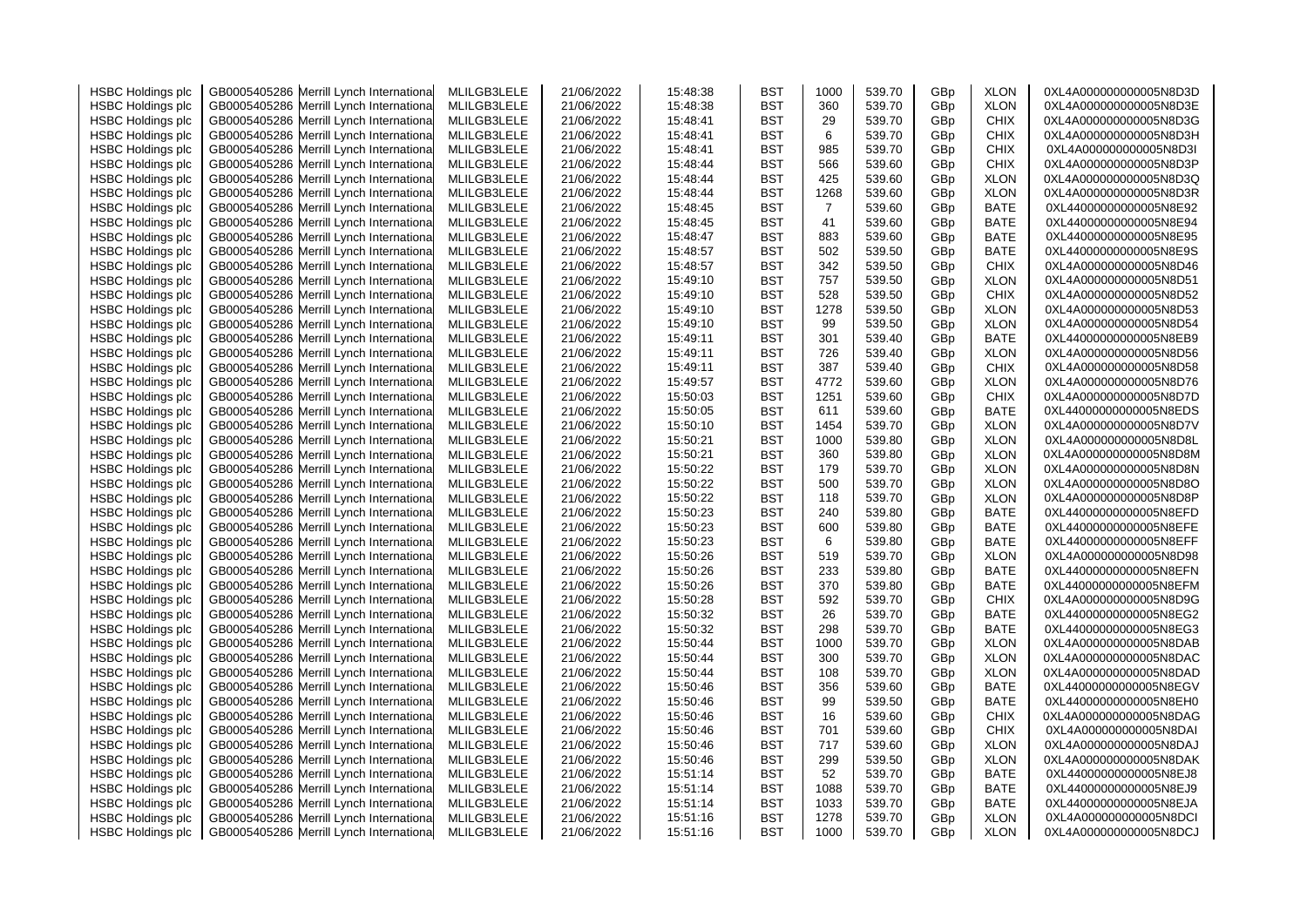| <b>HSBC Holdings plc</b> | GB0005405286 Merrill Lynch Internationa    | MLILGB3LELE | 21/06/2022 | 15:51:17 | <b>BST</b> | 320  | 539.70 | GBp | <b>CHIX</b> | 0XL4A000000000005N8DCO |
|--------------------------|--------------------------------------------|-------------|------------|----------|------------|------|--------|-----|-------------|------------------------|
| <b>HSBC Holdings plc</b> | Merrill Lynch Internationa<br>GB0005405286 | MLILGB3LELE | 21/06/2022 | 15:51:17 | BST        | 434  | 539.70 | GBp | <b>CHIX</b> | 0XL4A000000000005N8DCP |
| <b>HSBC Holdings plc</b> | Merrill Lynch Internationa<br>GB0005405286 | MLILGB3LELE | 21/06/2022 | 15:51:18 | BST        | 114  | 539.60 | GBp | <b>XLON</b> | 0XL4A000000000005N8DCR |
| <b>HSBC Holdings plc</b> | Merrill Lynch Internationa<br>GB0005405286 | MLILGB3LELE | 21/06/2022 | 15:51:18 | BST        | 500  | 539.60 | GBp | <b>XLON</b> | 0XL4A000000000005N8DCS |
| <b>HSBC Holdings plc</b> | GB0005405286<br>Merrill Lynch Internationa | MLILGB3LELE | 21/06/2022 | 15:51:28 | BST        | 700  | 539.60 | GBp | <b>CHIX</b> | 0XL4A000000000005N8DDA |
| <b>HSBC Holdings plc</b> | Merrill Lynch Internationa<br>GB0005405286 | MLILGB3LELE | 21/06/2022 | 15:51:28 | BST        | 447  | 539.60 | GBp | <b>XLON</b> | 0XL4A000000000005N8DDB |
| <b>HSBC Holdings plc</b> | GB0005405286<br>Merrill Lynch Internationa | MLILGB3LELE | 21/06/2022 | 15:51:28 | BST        | 300  | 539.60 | GBp | <b>CHIX</b> | 0XL4A000000000005N8DDD |
| <b>HSBC Holdings plc</b> | GB0005405286<br>Merrill Lynch Internationa | MLILGB3LELE | 21/06/2022 | 15:51:45 | BST        | 1299 | 539.60 | GBp | <b>XLON</b> | 0XL4A000000000005N8DE7 |
| <b>HSBC Holdings plc</b> | GB0005405286<br>Merrill Lynch Internationa | MLILGB3LELE | 21/06/2022 | 15:51:45 | BST        | 300  | 539.60 | GBp | <b>CHIX</b> | 0XL4A000000000005N8DE8 |
| <b>HSBC Holdings plc</b> | GB0005405286<br>Merrill Lynch Internationa | MLILGB3LELE | 21/06/2022 | 15:51:45 | BST        | 592  | 539.60 | GBp | <b>CHIX</b> | 0XL4A000000000005N8DEB |
| <b>HSBC Holdings plc</b> | GB0005405286<br>Merrill Lynch Internationa | MLILGB3LELE | 21/06/2022 | 15:51:46 | BST        | 325  | 539.60 | GBp | BATE        | 0XL44000000000005N8EKI |
| <b>HSBC Holdings plc</b> | Merrill Lynch Internationa<br>GB0005405286 | MLILGB3LELE | 21/06/2022 | 15:51:47 | BST        | 573  | 539.50 | GBp | <b>XLON</b> | 0XL4A000000000005N8DEH |
| <b>HSBC Holdings plc</b> | GB0005405286<br>Merrill Lynch Internationa | MLILGB3LELE | 21/06/2022 | 15:51:51 | BST        | 1569 | 539.60 | GBp | <b>XLON</b> | 0XL4A000000000005N8DES |
| <b>HSBC Holdings plc</b> | GB0005405286<br>Merrill Lynch Internationa | MLILGB3LELE | 21/06/2022 | 15:51:55 | BST        | 388  | 539.50 | GBp | BATE        | 0XL44000000000005N8EL2 |
|                          | GB0005405286<br>Merrill Lynch Internationa | MLILGB3LELE | 21/06/2022 | 15:51:55 | BST        | 612  | 539.50 |     | <b>XLON</b> | 0XL4A000000000005N8DF0 |
| <b>HSBC Holdings plc</b> |                                            |             |            |          |            | 298  |        | GBp |             |                        |
| <b>HSBC Holdings plc</b> | GB0005405286<br>Merrill Lynch Internationa | MLILGB3LELE | 21/06/2022 | 15:51:58 | BST        |      | 539.50 | GBp | BATE        | 0XL44000000000005N8EL7 |
| <b>HSBC Holdings plc</b> | GB0005405286<br>Merrill Lynch Internationa | MLILGB3LELE | 21/06/2022 | 15:51:58 | <b>BST</b> | 374  | 539.50 | GBp | <b>BATE</b> | 0XL44000000000005N8EL8 |
| <b>HSBC Holdings plc</b> | GB0005405286<br>Merrill Lynch Internationa | MLILGB3LELE | 21/06/2022 | 15:52:11 | BST        | 600  | 539.60 | GBp | <b>XLON</b> | 0XL4A000000000005N8DFK |
| <b>HSBC Holdings plc</b> | Merrill Lynch Internationa<br>GB0005405286 | MLILGB3LELE | 21/06/2022 | 15:52:11 | BST        | 1131 | 539.60 | GBp | <b>XLON</b> | 0XL4A000000000005N8DFL |
| <b>HSBC Holdings plc</b> | Merrill Lynch Internationa<br>GB0005405286 | MLILGB3LELE | 21/06/2022 | 15:52:11 | BST        | 377  | 539.60 | GBp | BATE        | 0XL44000000000005N8ELV |
| <b>HSBC Holdings plc</b> | GB0005405286<br>Merrill Lynch Internationa | MLILGB3LELE | 21/06/2022 | 15:52:11 | BST        | 269  | 539.60 | GBp | <b>BATE</b> | 0XL44000000000005N8EM0 |
| <b>HSBC Holdings plc</b> | GB0005405286<br>Merrill Lynch Internationa | MLILGB3LELE | 21/06/2022 | 15:52:30 | BST        | 826  | 540.00 | GBp | <b>BATE</b> | 0XL44000000000005N8EN5 |
| <b>HSBC Holdings plc</b> | GB0005405286<br>Merrill Lynch Internationa | MLILGB3LELE | 21/06/2022 | 15:52:35 | BST        | 950  | 539.90 | GBp | <b>CHIX</b> | 0XL4A000000000005N8DH8 |
| <b>HSBC Holdings plc</b> | GB0005405286<br>Merrill Lynch Internationa | MLILGB3LELE | 21/06/2022 | 15:52:35 | BST        | 4116 | 539.90 | GBp | <b>XLON</b> | 0XL4A000000000005N8DH9 |
| <b>HSBC Holdings plc</b> | Merrill Lynch Internationa<br>GB0005405286 | MLILGB3LELE | 21/06/2022 | 15:52:35 | BST        | 242  | 539.90 | GBp | <b>BATE</b> | 0XL44000000000005N8ENB |
| <b>HSBC Holdings plc</b> | Merrill Lynch Internationa<br>GB0005405286 | MLILGB3LELE | 21/06/2022 | 15:52:48 | BST        | 298  | 539.80 | GBp | <b>BATE</b> | 0XL44000000000005N8ENT |
| <b>HSBC Holdings plc</b> | Merrill Lynch Internationa<br>GB0005405286 | MLILGB3LELE | 21/06/2022 | 15:52:48 | BST        | 545  | 539.80 | GBp | <b>XLON</b> | 0XL4A000000000005N8DHN |
| <b>HSBC Holdings plc</b> | Merrill Lynch Internationa<br>GB0005405286 | MLILGB3LELE | 21/06/2022 | 15:53:15 | <b>BST</b> | 311  | 539.80 | GBp | BATE        | 0XL44000000000005N8EPC |
| <b>HSBC Holdings plc</b> | Merrill Lynch Internationa<br>GB0005405286 | MLILGB3LELE | 21/06/2022 | 15:53:15 | <b>BST</b> | 4028 | 539.90 | GBp | <b>XLON</b> | 0XL4A000000000005N8DIK |
| <b>HSBC Holdings plc</b> | Merrill Lynch Internationa<br>GB0005405286 | MLILGB3LELE | 21/06/2022 | 15:53:15 | BST        | 133  | 539.80 | GBp | <b>CHIX</b> | 0XL4A000000000005N8DIL |
| <b>HSBC Holdings plc</b> | Merrill Lynch Internationa<br>GB0005405286 | MLILGB3LELE | 21/06/2022 | 15:53:15 | BST        | 524  | 539.80 | GBp | <b>CHIX</b> | 0XL4A000000000005N8DIM |
| <b>HSBC Holdings plc</b> | Merrill Lynch Internationa<br>GB0005405286 | MLILGB3LELE | 21/06/2022 | 15:53:15 | BST        | 676  | 539.70 | GBp | <b>CHIX</b> | 0XL4A000000000005N8DIP |
| <b>HSBC Holdings plc</b> | GB0005405286<br>Merrill Lynch Internationa | MLILGB3LELE | 21/06/2022 | 15:53:15 | <b>BST</b> | 533  | 539.80 | GBp | <b>XLON</b> | 0XL4A000000000005N8DIQ |
| <b>HSBC Holdings plc</b> | Merrill Lynch Internationa<br>GB0005405286 | MLILGB3LELE | 21/06/2022 | 15:53:15 | BST        | 250  | 539.70 | GBp | <b>CHIX</b> | 0XL4A000000000005N8DIR |
| <b>HSBC Holdings plc</b> | GB0005405286<br>Merrill Lynch Internationa | MLILGB3LELE | 21/06/2022 | 15:53:17 | BST        | 446  | 539.60 | GBp | <b>CHIX</b> | 0XL4A000000000005N8DJ3 |
| <b>HSBC Holdings plc</b> | Merrill Lynch Internationa<br>GB0005405286 | MLILGB3LELE | 21/06/2022 | 15:53:23 | BST        | 800  | 539.80 | GBp | <b>BATE</b> | 0XL44000000000005N8EPM |
| <b>HSBC Holdings plc</b> | Merrill Lynch Internationa<br>GB0005405286 | MLILGB3LELE | 21/06/2022 | 15:53:23 | BST        | 298  | 539.80 | GBp | <b>BATE</b> | 0XL44000000000005N8EPN |
| <b>HSBC Holdings plc</b> | Merrill Lynch Internationa<br>GB0005405286 | MLILGB3LELE | 21/06/2022 | 15:53:23 | BST        | 758  | 539.80 | GBp | BATE        | 0XL44000000000005N8EPO |
| <b>HSBC Holdings plc</b> | Merrill Lynch Internationa<br>GB0005405286 | MLILGB3LELE | 21/06/2022 | 15:53:30 | BST        | 341  | 539.90 | GBp | BATE        | 0XL44000000000005N8EQE |
| <b>HSBC Holdings plc</b> | Merrill Lynch Internationa<br>GB0005405286 | MLILGB3LELE | 21/06/2022 | 15:53:31 | <b>BST</b> | 900  | 539.90 | GBp | BATE        | 0XL44000000000005N8EQK |
| <b>HSBC Holdings plc</b> | GB0005405286<br>Merrill Lynch Internationa | MLILGB3LELE | 21/06/2022 | 15:53:31 | BST        | 341  | 539.90 | GBp | <b>BATE</b> | 0XL44000000000005N8EQL |
| <b>HSBC Holdings plc</b> | Merrill Lynch Internationa<br>GB0005405286 | MLILGB3LELE | 21/06/2022 | 15:53:31 | BST        | 468  | 539.90 | GBp | BATE        | 0XL44000000000005N8EQM |
| <b>HSBC Holdings plc</b> | Merrill Lynch Internationa<br>GB0005405286 | MLILGB3LELE | 21/06/2022 | 15:53:42 | BST        | 745  | 539.90 | GBp | <b>CHIX</b> | 0XL4A000000000005N8DKL |
| <b>HSBC Holdings plc</b> | GB0005405286<br>Merrill Lynch Internationa | MLILGB3LELE | 21/06/2022 | 15:53:42 | BST        | 1513 | 539.90 | GBp | <b>XLON</b> | 0XL4A000000000005N8DKP |
| <b>HSBC Holdings plc</b> | Merrill Lynch Internationa<br>GB0005405286 | MLILGB3LELE | 21/06/2022 | 15:53:43 | BST        | 298  | 539.90 | GBp | BATE        | 0XL44000000000005N8ERQ |
| <b>HSBC Holdings plc</b> | Merrill Lynch Internationa<br>GB0005405286 | MLILGB3LELE | 21/06/2022 | 15:53:43 | BST        | 597  | 539.90 | GBp | BATE        | 0XL44000000000005N8ERR |
| <b>HSBC Holdings plc</b> | GB0005405286<br>Merrill Lynch Internationa | MLILGB3LELE | 21/06/2022 | 15:53:49 | BST        | 108  | 539.90 | GBp | <b>BATE</b> | 0XL44000000000005N8ESD |
| <b>HSBC Holdings plc</b> | Merrill Lynch Internationa<br>GB0005405286 | MLILGB3LELE | 21/06/2022 | 15:53:50 | BST        | 1151 | 539.80 | GBp | <b>XLON</b> | 0XL4A000000000005N8DLC |
| <b>HSBC Holdings plc</b> | Merrill Lynch Internationa<br>GB0005405286 | MLILGB3LELE | 21/06/2022 | 15:53:50 | BST        | 581  | 539.80 | GBp | <b>XLON</b> | 0XL4A000000000005N8DLD |
| <b>HSBC Holdings plc</b> | Merrill Lynch Internationa<br>GB0005405286 | MLILGB3LELE | 21/06/2022 | 15:53:50 | BST        | 302  | 539.80 | GBp | BATE        | 0XL44000000000005N8ESE |
| <b>HSBC Holdings plc</b> | GB0005405286 Merrill Lynch Internationa    | MLILGB3LELE | 21/06/2022 | 15:53:50 | BST        | 438  | 539.70 | GBp | <b>CHIX</b> | 0XL4A000000000005N8DLM |
| <b>HSBC Holdings plc</b> | GB0005405286 Merrill Lynch International   | MLILGB3LELE | 21/06/2022 | 15:54:27 | BST        | 1175 | 540.10 | GBp | <b>XLON</b> | 0XL4A000000000005N8DO9 |
|                          |                                            |             |            |          |            |      |        |     |             |                        |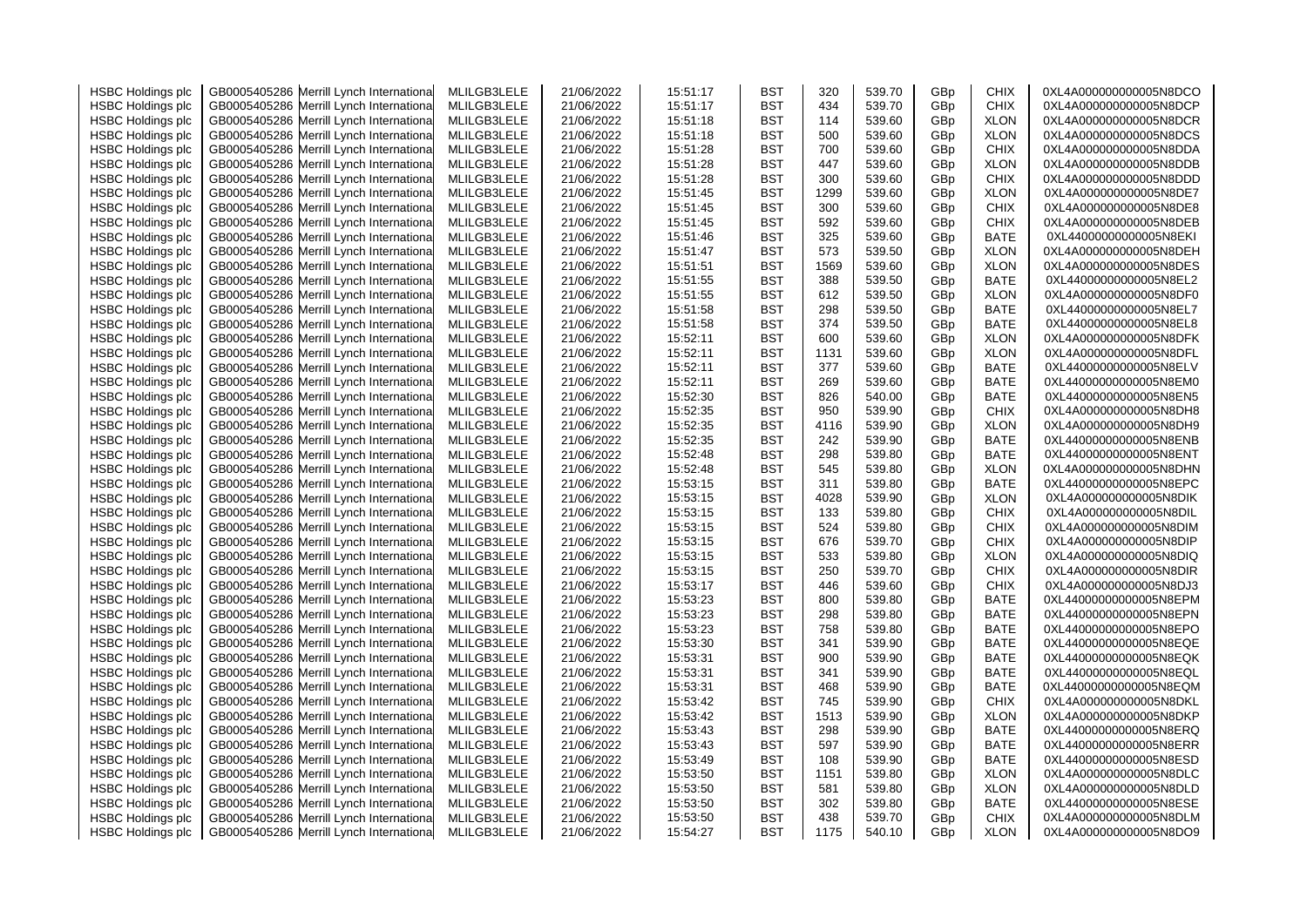| <b>HSBC Holdings plc</b> | GB0005405286 Merrill Lynch Internationa                                                  | MLILGB3LELE | 21/06/2022 | 15:54:27             | BST        | 1000        | 540.10           | GBp        | <b>XLON</b> | 0XL4A000000000005N8DOA                           |
|--------------------------|------------------------------------------------------------------------------------------|-------------|------------|----------------------|------------|-------------|------------------|------------|-------------|--------------------------------------------------|
| <b>HSBC Holdings plc</b> | Merrill Lynch Internationa<br>GB0005405286                                               | MLILGB3LELE | 21/06/2022 | 15:54:27             | BST        | 255         | 540.10           | GBp        | <b>XLON</b> | 0XL4A000000000005N8DOB                           |
| <b>HSBC Holdings plc</b> | Merrill Lynch Internationa<br>GB0005405286                                               | MLILGB3LELE | 21/06/2022 | 15:54:27             | BST        | 1134        | 540.10           | GBp        | <b>XLON</b> | 0XL4A000000000005N8DOC                           |
| <b>HSBC Holdings plc</b> | Merrill Lynch Internationa<br>GB0005405286                                               | MLILGB3LELE | 21/06/2022 | 15:55:14             | BST        | 776         | 540.70           | GBp        | <b>XLON</b> | 0XL4A000000000005N8DR4                           |
| <b>HSBC Holdings plc</b> | GB0005405286<br>Merrill Lynch Internationa                                               | MLILGB3LELE | 21/06/2022 | 15:55:14             | BST        | 9           | 540.70           | GBp        | <b>CHIX</b> | 0XL4A000000000005N8DR8                           |
| <b>HSBC Holdings plc</b> | Merrill Lynch Internationa<br>GB0005405286                                               | MLILGB3LELE | 21/06/2022 | 15:55:18             | BST        | 1600        | 540.70           | GBp        | <b>XLON</b> | 0XL4A000000000005N8DRM                           |
| <b>HSBC Holdings plc</b> | GB0005405286<br>Merrill Lynch Internationa                                               | MLILGB3LELE | 21/06/2022 | 15:55:18             | BST        | 1619        | 540.70           | GBp        | <b>XLON</b> | 0XL4A000000000005N8DRN                           |
| <b>HSBC Holdings plc</b> | GB0005405286<br>Merrill Lynch Internationa                                               | MLILGB3LELE | 21/06/2022 | 15:55:18             | BST        | 1000        | 540.70           | GBp        | <b>XLON</b> | 0XL4A000000000005N8DRO                           |
| <b>HSBC Holdings plc</b> | GB0005405286<br>Merrill Lynch Internationa                                               | MLILGB3LELE | 21/06/2022 | 15:55:18             | BST        | 943         | 540.70           | GBp        | <b>XLON</b> | 0XL4A000000000005N8DRP                           |
| <b>HSBC Holdings plc</b> | GB0005405286<br>Merrill Lynch Internationa                                               | MLILGB3LELE | 21/06/2022 | 15:55:19             | BST        | 600         | 540.70           | GBp        | <b>CHIX</b> | 0XL4A000000000005N8DRR                           |
| <b>HSBC Holdings plc</b> | GB0005405286<br>Merrill Lynch Internationa                                               | MLILGB3LELE | 21/06/2022 | 15:55:37             | BST        | 2023        | 540.70           | GBp        | BATE        | 0XL44000000000005N8F3C                           |
|                          |                                                                                          |             |            |                      | BST        |             |                  |            | BATE        |                                                  |
| <b>HSBC Holdings plc</b> | Merrill Lynch Internationa<br>GB0005405286<br>GB0005405286<br>Merrill Lynch Internationa | MLILGB3LELE | 21/06/2022 | 15:55:37<br>15:55:37 | BST        | 125<br>1932 | 540.60<br>540.70 | GBp<br>GBp | <b>CHIX</b> | 0XL44000000000005N8F3D<br>0XL4A000000000005N8DSB |
| <b>HSBC Holdings plc</b> |                                                                                          | MLILGB3LELE | 21/06/2022 |                      |            | 1071        |                  |            |             |                                                  |
| <b>HSBC Holdings plc</b> | GB0005405286<br>Merrill Lynch Internationa                                               | MLILGB3LELE | 21/06/2022 | 15:55:37             | BST        |             | 540.70           | GBp        | <b>CHIX</b> | 0XL4A000000000005N8DSC                           |
| <b>HSBC Holdings plc</b> | GB0005405286<br>Merrill Lynch Internationa                                               | MLILGB3LELE | 21/06/2022 | 15:55:37             | BST        | 607         | 540.70           | GBp        | <b>XLON</b> | 0XL4A000000000005N8DSD                           |
| <b>HSBC Holdings plc</b> | GB0005405286<br>Merrill Lynch Internationa                                               | MLILGB3LELE | 21/06/2022 | 15:55:37             | BST        | 1592        | 540.60           | GBp        | <b>XLON</b> | 0XL4A000000000005N8DSF                           |
| <b>HSBC Holdings plc</b> | GB0005405286<br>Merrill Lynch Internationa                                               | MLILGB3LELE | 21/06/2022 | 15:55:37             | <b>BST</b> | 27          | 540.60           | GBp        | <b>XLON</b> | 0XL4A000000000005N8DSG                           |
| <b>HSBC Holdings plc</b> | GB0005405286<br>Merrill Lynch Internationa                                               | MLILGB3LELE | 21/06/2022 | 15:55:37             | BST        | 552         | 540.60           | GBp        | <b>XLON</b> | 0XL4A000000000005N8DSH                           |
| <b>HSBC Holdings plc</b> | Merrill Lynch Internationa<br>GB0005405286                                               | MLILGB3LELE | 21/06/2022 | 15:55:37             | BST        | 1119        | 540.50           | GBp        | <b>XLON</b> | 0XL4A000000000005N8DSI                           |
| <b>HSBC Holdings plc</b> | Merrill Lynch Internationa<br>GB0005405286                                               | MLILGB3LELE | 21/06/2022 | 15:55:45             | BST        | 500         | 540.50           | GBp        | <b>XLON</b> | 0XL4A000000000005N8DT0                           |
| <b>HSBC Holdings plc</b> | Merrill Lynch Internationa<br>GB0005405286                                               | MLILGB3LELE | 21/06/2022 | 15:55:45             | BST        | 229         | 540.50           | GBp        | <b>CHIX</b> | 0XL4A000000000005N8DT2                           |
| <b>HSBC Holdings plc</b> | GB0005405286<br>Merrill Lynch Internationa                                               | MLILGB3LELE | 21/06/2022 | 15:55:50             | BST        | 956         | 540.40           | GBp        | <b>CHIX</b> | 0XL4A000000000005N8DTL                           |
| <b>HSBC Holdings plc</b> | GB0005405286<br>Merrill Lynch Internationa                                               | MLILGB3LELE | 21/06/2022 | 15:55:50             | BST        | 1668        | 540.40           | GBp        | BATE        | 0XL44000000000005N8F42                           |
| <b>HSBC Holdings plc</b> | GB0005405286<br>Merrill Lynch Internationa                                               | MLILGB3LELE | 21/06/2022 | 15:55:50             | BST        | 635         | 540.40           | GBp        | <b>XLON</b> | 0XL4A000000000005N8DTN                           |
| <b>HSBC Holdings plc</b> | Merrill Lynch Internationa<br>GB0005405286                                               | MLILGB3LELE | 21/06/2022 | 15:55:59             | BST        | 193         | 540.20           | GBp        | <b>BATE</b> | 0XL44000000000005N8F4Q                           |
| <b>HSBC Holdings plc</b> | Merrill Lynch Internationa<br>GB0005405286                                               | MLILGB3LELE | 21/06/2022 | 15:55:59             | BST        | 182         | 540.30           | GBp        | <b>CHIX</b> | 0XL4A000000000005N8DUE                           |
| <b>HSBC Holdings plc</b> | Merrill Lynch Internationa<br>GB0005405286                                               | MLILGB3LELE | 21/06/2022 | 15:56:06             | BST        | 296         | 540.20           | GBp        | <b>CHIX</b> | 0XL4A000000000005N8DUS                           |
| <b>HSBC Holdings plc</b> | Merrill Lynch Internationa<br>GB0005405286                                               | MLILGB3LELE | 21/06/2022 | 15:56:06             | <b>BST</b> | 544         | 540.20           | GBp        | <b>XLON</b> | 0XL4A000000000005N8DUT                           |
| <b>HSBC Holdings plc</b> | Merrill Lynch Internationa<br>GB0005405286                                               | MLILGB3LELE | 21/06/2022 | 15:56:13             | <b>BST</b> | 715         | 540.20           | GBp        | <b>XLON</b> | 0XL4A000000000005N8DVD                           |
| <b>HSBC Holdings plc</b> | Merrill Lynch Internationa<br>GB0005405286                                               | MLILGB3LELE | 21/06/2022 | 15:56:15             | BST        | 384         | 540.10           | GBp        | <b>BATE</b> | 0XL44000000000005N8F6I                           |
| <b>HSBC Holdings plc</b> | Merrill Lynch Internationa<br>GB0005405286                                               | MLILGB3LELE | 21/06/2022 | 15:56:15             | BST        | 1245        | 540.10           | GBp        | <b>XLON</b> | 0XL4A000000000005N8E01                           |
| <b>HSBC Holdings plc</b> | Merrill Lynch Internationa<br>GB0005405286                                               | MLILGB3LELE | 21/06/2022 | 15:56:15             | BST        | 301         | 540.10           | GBp        | <b>CHIX</b> | 0XL4A000000000005N8E05                           |
| <b>HSBC Holdings plc</b> | GB0005405286<br>Merrill Lynch Internationa                                               | MLILGB3LELE | 21/06/2022 | 15:56:16             | <b>BST</b> | 197         | 540.00           | GBp        | <b>CHIX</b> | 0XL4A000000000005N8E0A                           |
| <b>HSBC Holdings plc</b> | Merrill Lynch Internationa<br>GB0005405286                                               | MLILGB3LELE | 21/06/2022 | 15:56:19             | BST        | 1045        | 539.90           | GBp        | <b>XLON</b> | 0XL4A000000000005N8E0I                           |
| <b>HSBC Holdings plc</b> | GB0005405286<br>Merrill Lynch Internationa                                               | MLILGB3LELE | 21/06/2022 | 15:56:23             | BST        | 172         | 539.90           | GBp        | BATE        | 0XL44000000000005N8F7D                           |
| <b>HSBC Holdings plc</b> | Merrill Lynch Internationa<br>GB0005405286                                               | MLILGB3LELE | 21/06/2022 | 15:56:40             | BST        | 618         | 539.90           | GBp        | <b>XLON</b> | 0XL4A000000000005N8E1L                           |
| <b>HSBC Holdings plc</b> | Merrill Lynch Internationa<br>GB0005405286                                               | MLILGB3LELE | 21/06/2022 | 15:56:43             | BST        | 263         | 539.90           | GBp        | <b>BATE</b> | 0XL44000000000005N8F82                           |
| <b>HSBC Holdings plc</b> | Merrill Lynch Internationa<br>GB0005405286                                               | MLILGB3LELE | 21/06/2022 | 15:56:43             | BST        | 402         | 539.90           | GBp        | <b>CHIX</b> | 0XL4A000000000005N8E1O                           |
| <b>HSBC Holdings plc</b> | Merrill Lynch Internationa<br>GB0005405286                                               | MLILGB3LELE | 21/06/2022 | 15:57:00             | BST        | 62          | 539.90           | GBp        | <b>XLON</b> | 0XL4A000000000005N8E2H                           |
| <b>HSBC Holdings plc</b> | Merrill Lynch Internationa<br>GB0005405286                                               | MLILGB3LELE | 21/06/2022 | 15:57:00             | <b>BST</b> | 1000        | 539.90           | GBp        | <b>XLON</b> | 0XL4A000000000005N8E2I                           |
| <b>HSBC Holdings plc</b> | GB0005405286<br>Merrill Lynch Internationa                                               | MLILGB3LELE | 21/06/2022 | 15:57:45             | BST        | 583         | 540.10           | GBp        | <b>CHIX</b> | 0XL4A000000000005N8E40                           |
| <b>HSBC Holdings plc</b> | Merrill Lynch Internationa<br>GB0005405286                                               | MLILGB3LELE | 21/06/2022 | 15:57:45             | BST        | 687         | 540.10           | GBp        | <b>CHIX</b> | 0XL4A000000000005N8E42                           |
| <b>HSBC Holdings plc</b> | Merrill Lynch Internationa<br>GB0005405286                                               | MLILGB3LELE | 21/06/2022 | 15:57:45             | BST        | 488         | 540.10           | GBp        | <b>CHIX</b> | 0XL4A000000000005N8E41                           |
| <b>HSBC Holdings plc</b> | GB0005405286<br>Merrill Lynch Internationa                                               | MLILGB3LELE | 21/06/2022 | 15:58:04             | BST        | 57          | 540.30           | GBp        | BATE        | 0XL44000000000005N8FC7                           |
| <b>HSBC Holdings plc</b> | Merrill Lynch Internationa<br>GB0005405286                                               | MLILGB3LELE | 21/06/2022 | 15:58:16             | BST        | 1447        | 540.20           | GBp        | BATE        | 0XL44000000000005N8FD6                           |
| <b>HSBC Holdings plc</b> | Merrill Lynch Internationa<br>GB0005405286                                               | MLILGB3LELE | 21/06/2022 | 15:58:16             | BST        | 555         | 540.20           | GBp        | BATE        | 0XL44000000000005N8FD7                           |
| <b>HSBC Holdings plc</b> | GB0005405286<br>Merrill Lynch Internationa                                               | MLILGB3LELE | 21/06/2022 | 15:58:16             | BST        | 557         | 540.20           | GBp        | <b>BATE</b> | 0XL44000000000005N8FD8                           |
|                          |                                                                                          |             |            |                      | BST        |             |                  |            |             |                                                  |
| <b>HSBC Holdings plc</b> | Merrill Lynch Internationa<br>GB0005405286                                               | MLILGB3LELE | 21/06/2022 | 15:58:16             |            | 3673        | 540.10           | GBp        | <b>XLON</b> | 0XL4A000000000005N8E5P                           |
| <b>HSBC Holdings plc</b> | Merrill Lynch Internationa<br>GB0005405286                                               | MLILGB3LELE | 21/06/2022 | 15:58:16             | BST        | 1600        | 540.20           | GBp        | <b>XLON</b> | 0XL4A000000000005N8E5R                           |
| <b>HSBC Holdings plc</b> | Merrill Lynch Internationa<br>GB0005405286                                               | MLILGB3LELE | 21/06/2022 | 15:58:16             | BST        | 1000        | 540.20           | GBp        | <b>XLON</b> | 0XL4A000000000005N8E5Q                           |
| <b>HSBC Holdings plc</b> | GB0005405286 Merrill Lynch Internationa                                                  | MLILGB3LELE | 21/06/2022 | 15:58:16             | BST        | 1194        | 540.20           | GBp        | <b>XLON</b> | 0XL4A000000000005N8E5T                           |
| <b>HSBC Holdings plc</b> | GB0005405286 Merrill Lynch International                                                 | MLILGB3LELE | 21/06/2022 | 15:58:16             | BST        | 1619        | 540.20           | GBp        | <b>XLON</b> | 0XL4A000000000005N8E5S                           |